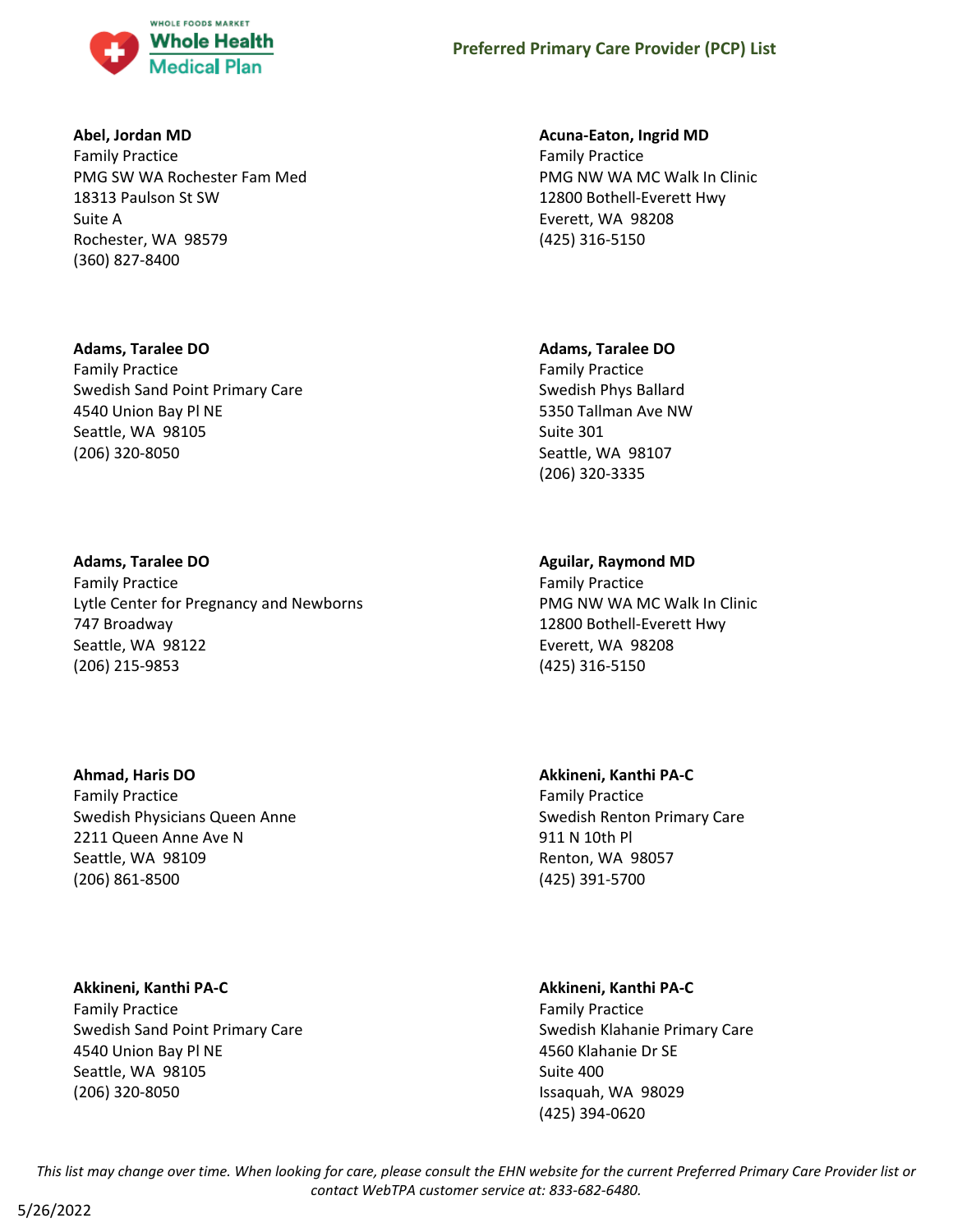

# **Akkineni, Kanthi PA-C**

Family Practice Swedish Children's Clinic West Seattle 4744 41st Ave SW Suite 101 Seattle, WA 98116 (206) 320-5780

# **Akkineni, Kanthi PA-C**

Family Practice Swedish First Hill Primary Care 515 Minor Ave Suite 300 Seattle, WA 98104 (206) 386-9500

# **Akkineni, Kanthi PA-C**

Family Practice Swedish Children's Clinic Meadow Creek 6520 226th Pl SE Suite 100 Issaquah, WA 98027 (425) 394-1680

### **Akkineni, Kanthi PA-C**

Family Practice Swedish Physicians Downtown 800 5th Ave Suite P100 Seattle, WA 98104 (206) 320-3351

# **Akkineni, Kanthi PA-C**

Family Practice Swedish Physicians Issaquah 751 NE Blakely Dr Suite 5010 Issaquah, WA 98029 (425) 394-0700

# **Akkineni, Kanthi PA-C**

Family Practice Swedish Physicians South Lake Union 510 Boren Ave N Seattle, WA 98109 (206) 320-5200

# **Akkineni, Kanthi PA-C**

Family Practice Swedish Phys Ballard 5350 Tallman Ave NW Suite 301 Seattle, WA 98107 (206) 320-3335

# **Akkineni, Kanthi PA-C**

Family Practice Swedish Phys Snoqualmie 37624 SE Fury St Suite 101 Snoqualmie, WA 98065 (425) 888-2016

# **Akkineni, Kanthi PA-C**

Family Practice Swedish Richmond Beach Primary Care 604 NW Richmond Beach Rd Shoreline, WA 98177 (206) 533-2900

# **Akkineni, Kanthi PA-C**

Family Practice Swedish Bellevue Primary Care 1200 112th Ave NE Suite B100 Bellevue, WA 98004 (425) 462-1132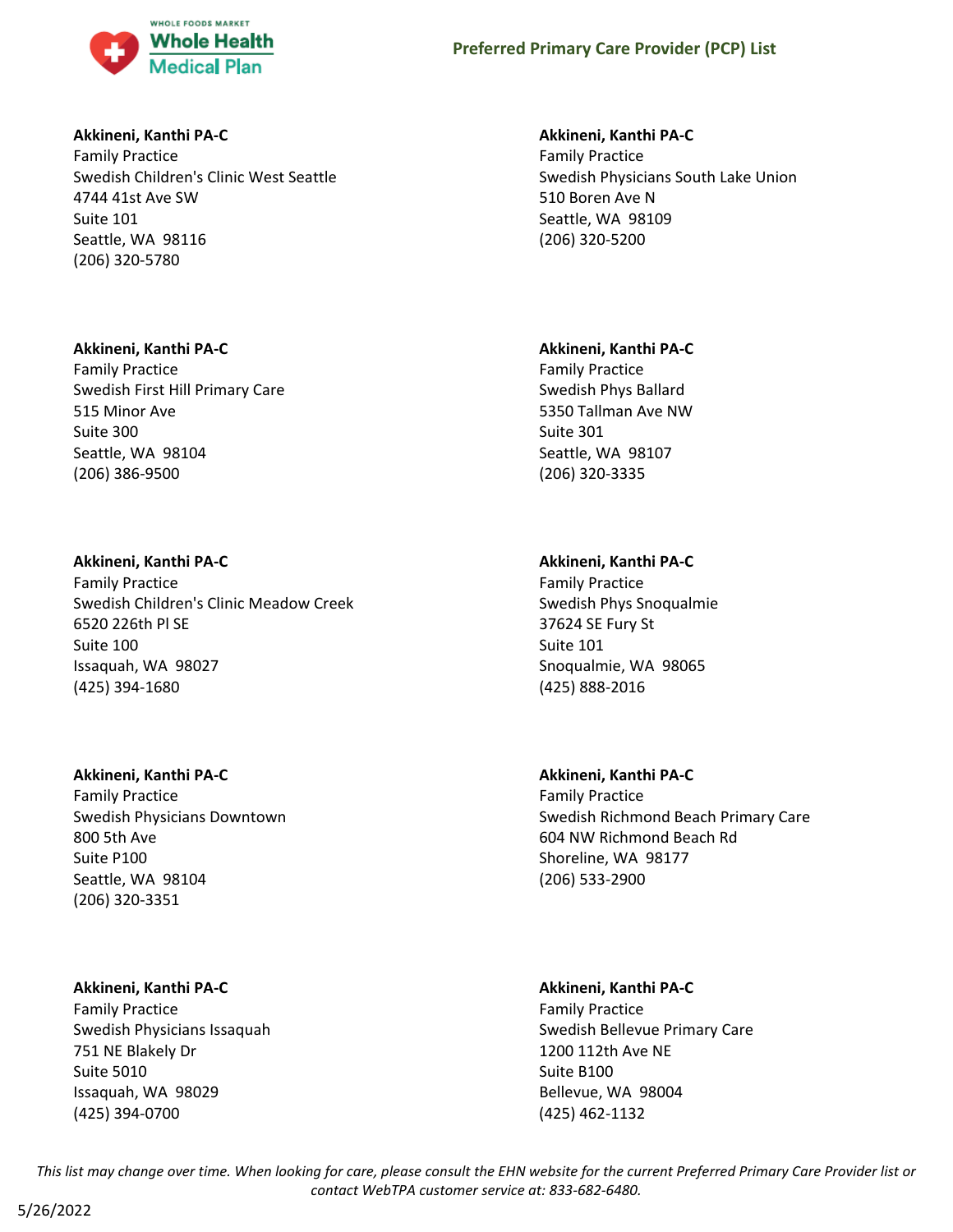

### **Akkineni, Kanthi PA-C**

Family Practice Swedish Physicians Factoria 12917 SE 38th St Suite 100 Bellevue, WA 98006 (425) 641-4000

### **Akkineni, Kanthi PA-C**

Family Practice Swedish Physicians Central Seattle 1600 E Jefferson St Suite 510 Seattle, WA 98122 (206) 320-4888

### **Akkineni, Kanthi PA-C**

Family Practice Swedish Children's Clinic Redmond 18100 NE Union Hill Rd 2nd Floor Redmond, WA 98052 (425) 881-5437

#### **Akkineni, Kanthi PA-C**

Family Practice Swedish Children's Clinic Edmonds 21600 Highway 99 Suite 290 Edmonds, WA 98026 (425) 673-3456

### **Akkineni, Kanthi PA-C**

Family Practice Swedish Physicians Queen Anne 2211 Queen Anne Ave N Seattle, WA 98109 (206) 861-8500

#### **Akkineni, Kanthi PA-C**

Family Practice Swedish Phys Mill Creek 13020 Meridian Ave S Everett, WA 98208 (425) 357-3700

### **Akkineni, Kanthi PA-C**

Family Practice Swedish Mercer Island Primary Care 3236 78th Ave SE Suite 200 Mercer Island, WA 98040 (206) 386-9500

# **Akkineni, Kanthi PA-C**

Family Practice Swedish Phys Redmond 18100 NE Union Hill Rd Suite 200 Redmond, WA 98052 (206) 320-5190

### **Akkineni, Kanthi PA-C**

Family Practice Swedish Edmonds Birth & Family Clinic 21911 76th Ave W Suite 110 Edmonds, WA 98026 (425) 640-4950

### **Akkineni, Kanthi PA-C**

Family Practice Swedish Physicians Pine Lake 22707 SE 29th St Sammamish, WA 98075 (425) 455-2845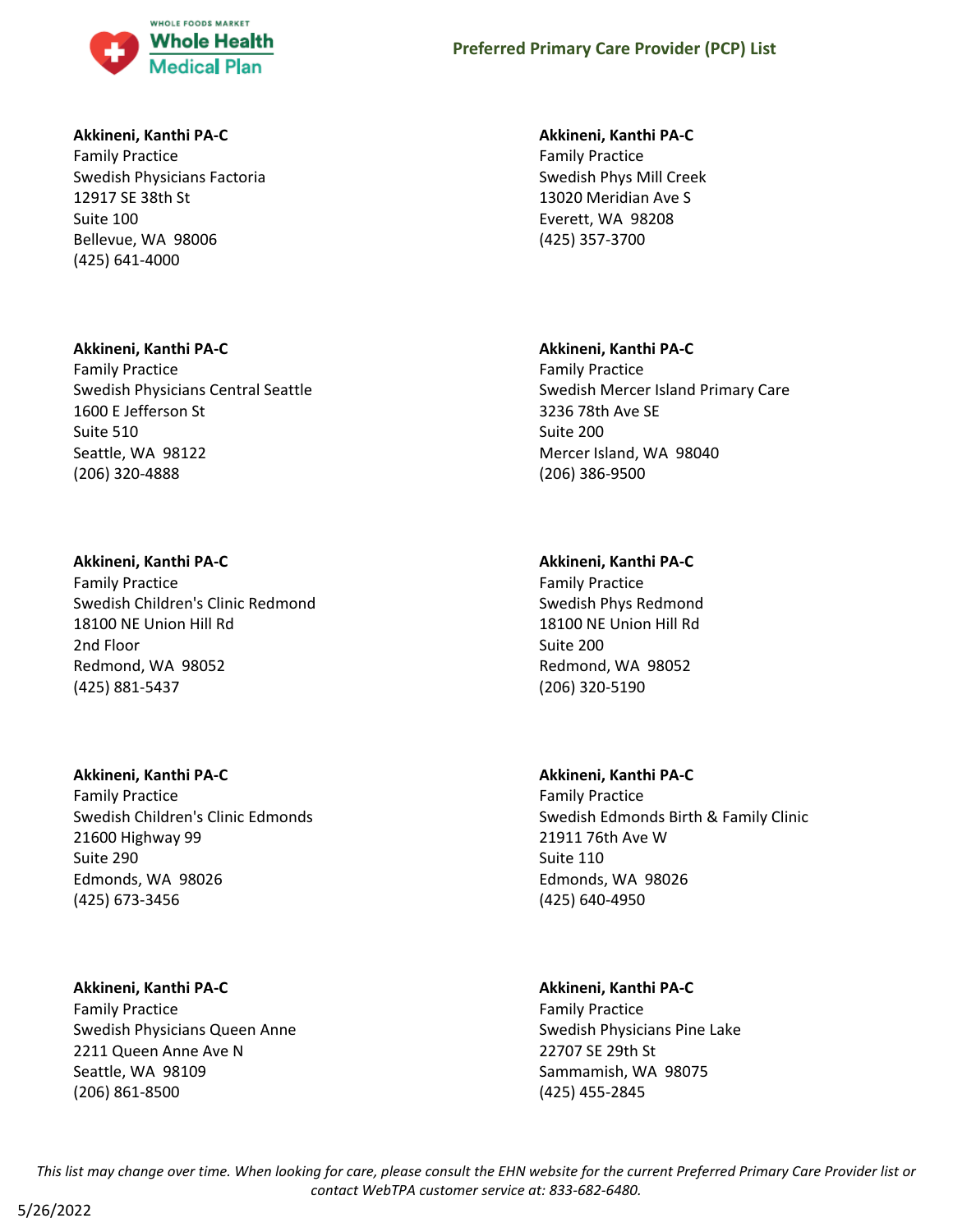

### **Akkineni, Kanthi PA-C**

Family Practice Swedish Physicians Magnolia 2450 33rd Ave W Suite 100 Seattle, WA 98199 (206) 320-3364

#### **Alexander, Lise MD**

Family Practice PacMed Clinics - Lynnwood 19401 40th Ave W Suite 230 Lynnwood, WA 98036 (425) 744-7153

#### **Allen, Victoria MD**

Internal Medicine PacMed Clinics - Renton 601 S Carr Rd Suite 100 Renton, WA 98055 (425) 227-3700

#### **Altemeier, Susan MD**

Pediatric Medicine Swedish Children's Clinic Edmonds 21600 Highway 99 Suite 290 Edmonds, WA 98026 (425) 673-3456

#### **Amato, Chiante DO**

Family Practice PMG SW WA Hawks Prairie FM 2555 Marvin Road NE Lacey, WA 98516 (360) 413-4200

#### **Akkineni, Kanthi PA-C**

Family Practice Swedish Edmonds Primary Care 7320 216th St SW Suite 200 Edmonds, WA 98026 (425) 640-4900

#### **Alkharouf, Nawal MD**

Pediatric Medicine PacMed Clinics - Canyon Park 1909 214th St SE Suite 300 Bothell, WA 98021 (425) 412-7200

#### **Allen, Victoria MD**

Internal Medicine PacMed Clinics - Beacon Hill 1200 12th Ave S Seattle, WA 98144 (206) 326-2400

### **Altemeier, Susan MD**

Pediatric Medicine Swedish Children's Clinic West Seattle 4744 41st Ave SW Suite 101 Seattle, WA 98116 (206) 320-5780

### **Anderson, Ken MD**

Family Practice Swedish Richmond Beach Primary Care 604 NW Richmond Beach Rd Shoreline, WA 98177 (206) 533-2900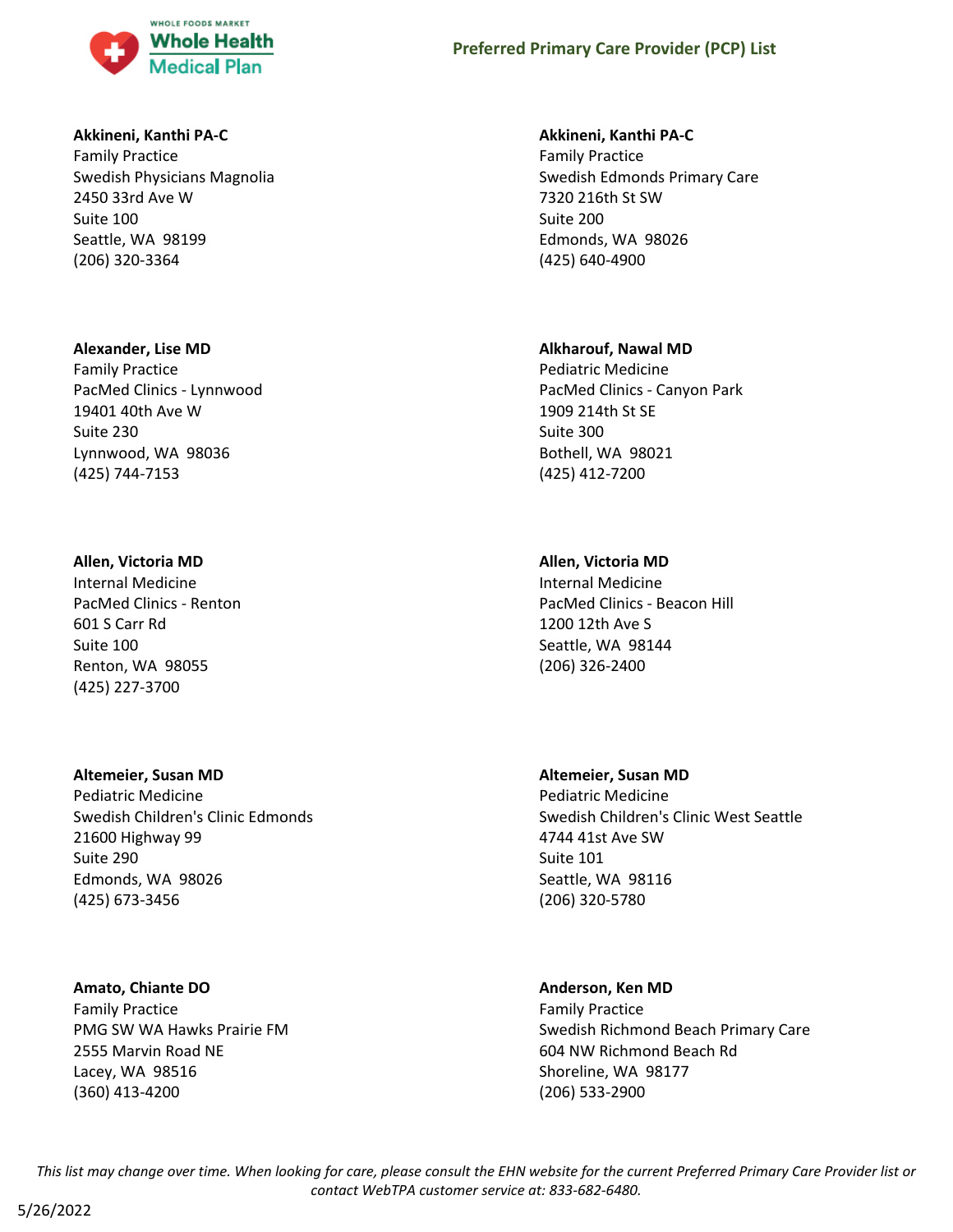

### **Anderson, Britt MD**

Internal Medicine Swedish Imaging - Center for Comprehensive Care 515 Minor Ave Suite 110 Seattle, WA 98104 (206) 386-9500

# **Anderson, Britt MD**

Internal Medicine Swedish Disaster Clinic First Hill 515 Minor Ave Suite 170 Seattle, WA 98104

# **Anderson, Britt MD**

Internal Medicine Swedish Coumadin - First Hill 515 Minor Ave Suite 300 Seattle, WA 98104 (206) 386-9500

### **Anderson, Britt MD**

Internal Medicine Swedish Histology - First Hill 600 Broadway Suite 510A Seattle, WA 98122 (206) 386-9500

### **Anderson, Ken MD**

Family Practice Swedish Physicians Issaquah 751 NE Blakely Dr Suite 5010 Issaquah, WA 98029 (425) 394-0700

# **Anderson, Britt MD**

Internal Medicine SMG Universal Response Clinic FH 515 Minor Ave Suite 170 Seattle, WA 98104 (206) 386-2598

# **Anderson, Ken MD**

Family Practice Swedish First Hill Primary Care 515 Minor Ave Suite 300 Seattle, WA 98104 (206) 386-9500

# **Anderson, Britt MD**

Internal Medicine Swedish First Hill Primary Care 515 Minor Ave Suite 300 Seattle, WA 98104 (206) 386-9500

# **Anderson, Ken MD**

Family Practice Swedish Edmonds Primary Care 7320 216th St SW Suite 200 Edmonds, WA 98026 (425) 640-4900

# **Anderson, Ken MD**

Family Practice Swedish Physicians Downtown 800 5th Ave Suite P100 Seattle, WA 98104 (206) 320-3351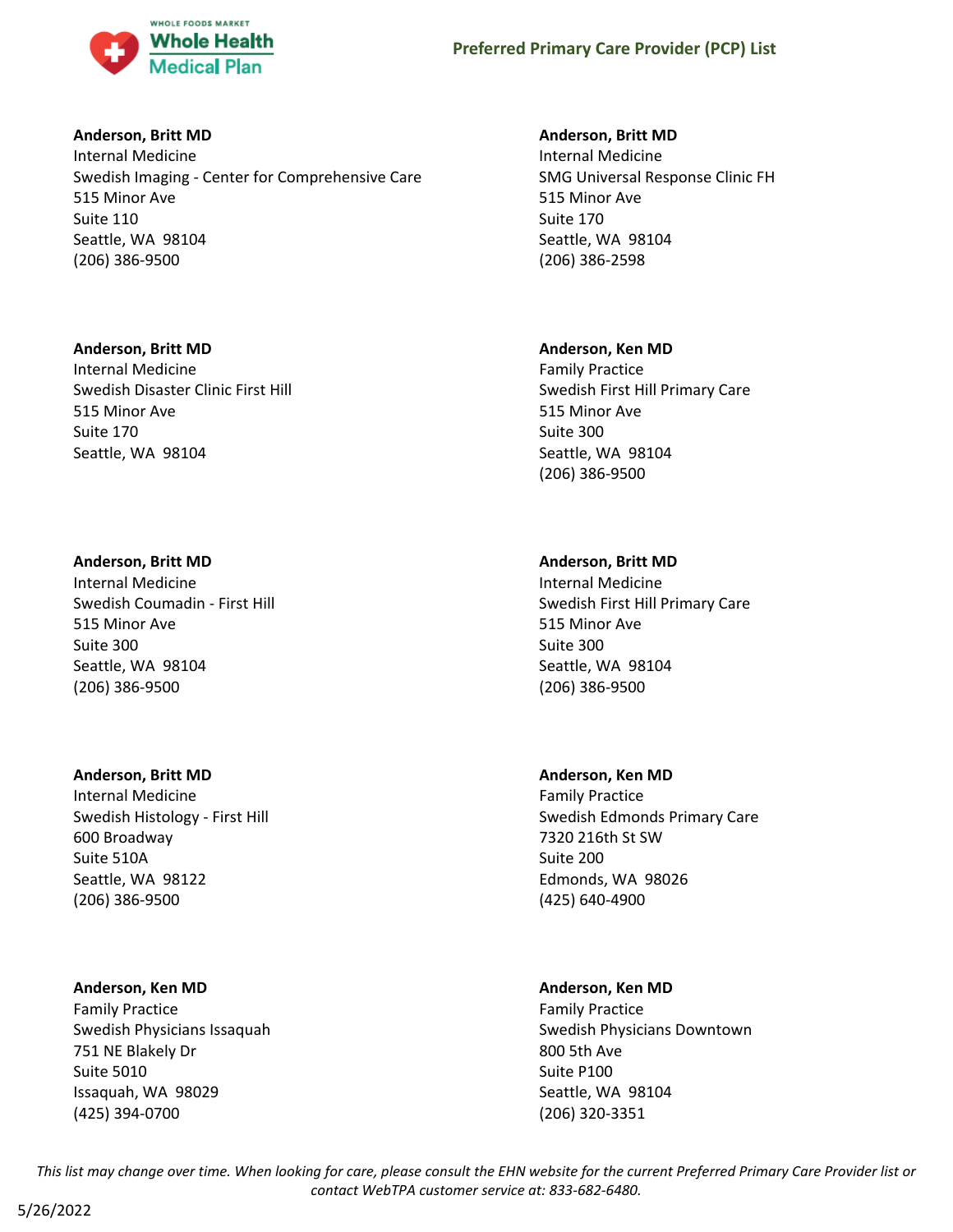

### **Anderson, Ken MD**

Family Practice Swedish Renton Primary Care 911 N 10th Pl Renton, WA 98057 (425) 391-5700

### **Anderson, Britt MD**

Internal Medicine Swedish Laboratory - Center for Comprehensive Care 515 Minor Ave Suite 100 Seattle, WA 98104 (206) 386-9500

#### **Anderson, Ken MD**

Family Practice Swedish Edmonds Birth & Family Clinic 21911 76th Ave W Suite 110 Edmonds, WA 98026 (425) 640-4950

### **Anderson, Ken MD**

Family Practice Swedish Phys Mill Creek 13020 Meridian Ave S Everett, WA 98208 (425) 357-3700

# **Anderson, Ken MD** Family Practice Swedish Physicians South Lake Union 510 Boren Ave N Seattle, WA 98109 (206) 320-5200

### **Anderson, Ken MD**

Family Practice Swedish Physicians Queen Anne 2211 Queen Anne Ave N Seattle, WA 98109 (206) 861-8500

#### **Anderson, Ken MD**

Family Practice Swedish Phys Ballard 5350 Tallman Ave NW Suite 301 Seattle, WA 98107 (206) 320-3335

# **Anderson, Ken MD**

Family Practice Swedish Physicians Factoria 12917 SE 38th St Suite 100 Bellevue, WA 98006 (425) 641-4000

# **Anderson, Kristin MD, MPH**

Family Practice Swedish Fam Med 1st Hill 1401 Madison St Suite 100 Seattle, WA 98104 (206) 386-6111

### **Anderson, Ken MD**

Family Practice Swedish Phys Redmond 18100 NE Union Hill Rd Suite 200 Redmond, WA 98052 (206) 320-5190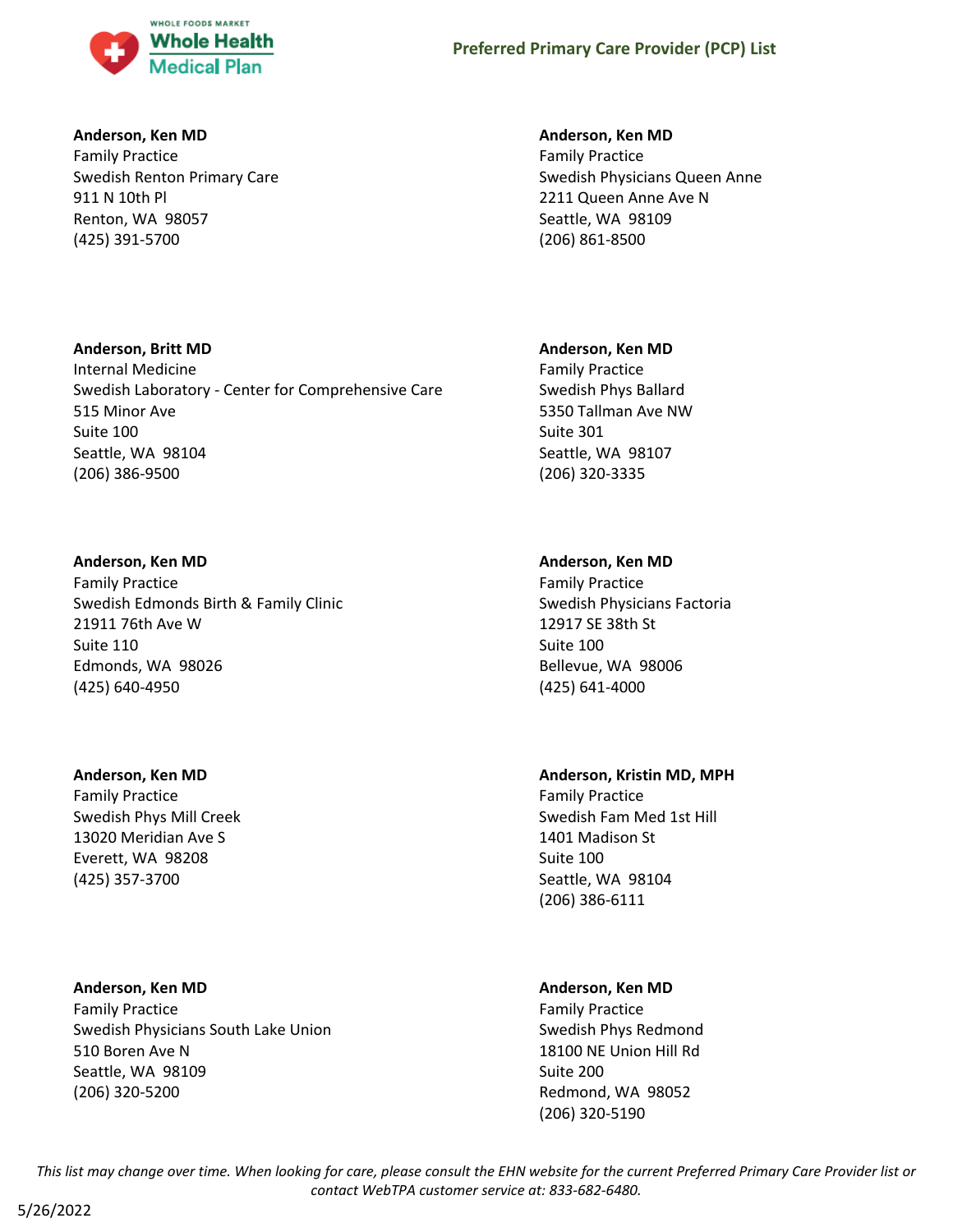

#### **Anderson, Ken MD**

Family Practice Swedish Physicians Magnolia 2450 33rd Ave W Suite 100 Seattle, WA 98199 (206) 320-3364

#### **Anderson, Ken MD**

Family Practice Swedish Bellevue Primary Care 1200 112th Ave NE Suite B100 Bellevue, WA 98004 (425) 462-1132

#### **Anderson, Ken MD**

Family Practice Swedish Phys Snoqualmie 37624 SE Fury St Suite 101 Snoqualmie, WA 98065 (425) 888-2016

### **Anderson, Ken MD**

Family Practice Swedish Klahanie Primary Care 4560 Klahanie Dr SE Suite 400 Issaquah, WA 98029 (425) 394-0620

### **Andrews, Kirsten MD**

Family Practice Swedish Fam Med 1st Hill 1401 Madison St Suite 100 Seattle, WA 98104 (206) 386-6111

#### **Anderson, Ken MD**

Family Practice Swedish Physicians Pine Lake 22707 SE 29th St Sammamish, WA 98075 (425) 455-2845

### **Anderson, Ken MD**

Family Practice Swedish Mercer Island Primary Care 3236 78th Ave SE Suite 200 Mercer Island, WA 98040 (206) 386-9500

### **Anderson, Ken MD**

Family Practice Swedish Sand Point Primary Care 4540 Union Bay Pl NE Seattle, WA 98105 (206) 320-8050

### **Anderson, Ken MD**

Family Practice Swedish Physicians Central Seattle 1600 E Jefferson St Suite 510 Seattle, WA 98122 (206) 320-4888

### **Andrews, Kirsten MD**

Family Practice Swedish Family Medicine Ballard 1801 NW Market St Suite 403 Seattle, WA 98107 (206) 297-5100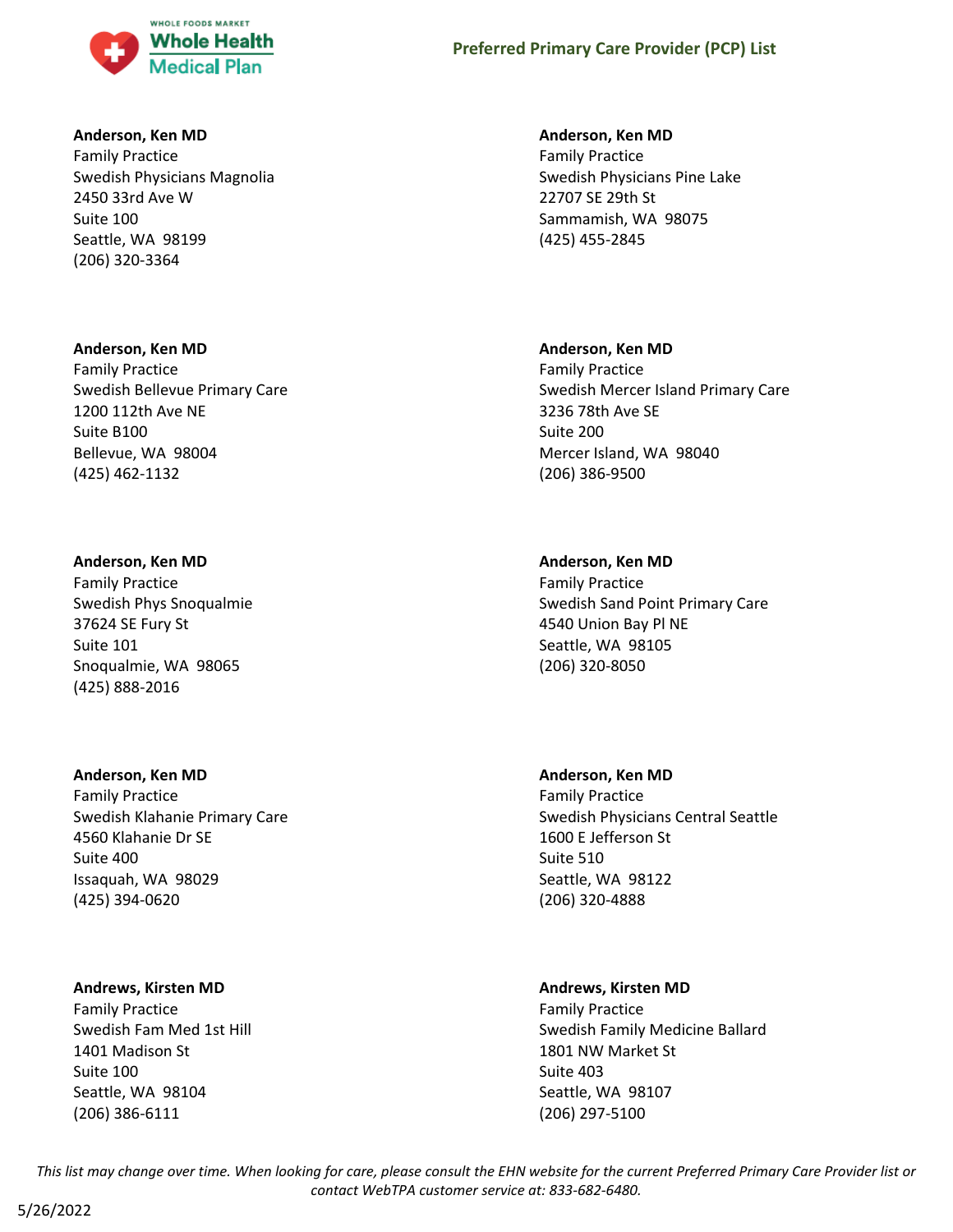

### **Andrews, Kirsten MD**

Family Practice Swedish Family Medicine - Cherry Hill 550 16th Ave Suite 100 Seattle, WA 98122 (206) 320-2484

# **Anyaoku, Nwando MD**

Pediatric Medicine Swedish Children's Clinic Meadow Creek 6520 226th Pl SE Suite 100 Issaquah, WA 98027 (425) 394-1680

# **Anyaoku, Nwando MD**

Pediatric Medicine Swedish Children's Clinic Edmonds 21600 Highway 99 Suite 290 Edmonds, WA 98026 (425) 673-3456

### **Aust, Alexis MD**

Family Practice Swedish Fam Med 1st Hill 1401 Madison St Suite 100 Seattle, WA 98104 (206) 386-6111

# **Babcock, Judith MD**

Family Practice Swedish Edmonds Birth & Family Clinic 21911 76th Ave W Suite 110 Edmonds, WA 98026 (425) 640-4950

# **Anyaoku, Nwando MD**

Pediatric Medicine Swedish Children's Clinic West Seattle 4744 41st Ave SW Suite 101 Seattle, WA 98116 (206) 320-5780

# **Anyaoku, Nwando MD**

Pediatric Medicine Swedish Children's Clinic Redmond 18100 NE Union Hill Rd 2nd Floor Redmond, WA 98052 (425) 881-5437

# **Ashbaugh, Emily MD**

Family Practice Swedish Family Medicine - Cherry Hill 550 16th Ave Suite 100 Seattle, WA 98122 (206) 320-2484

# **Aust, Alexis MD**

Family Practice Swedish Family Medicine Ballard 1801 NW Market St Suite 403 Seattle, WA 98107 (206) 297-5100

# **Bachhuber-Beam, Andrea MD**

Family Practice Swedish Fam Med 1st Hill 1401 Madison St Suite 100 Seattle, WA 98104 (206) 386-6111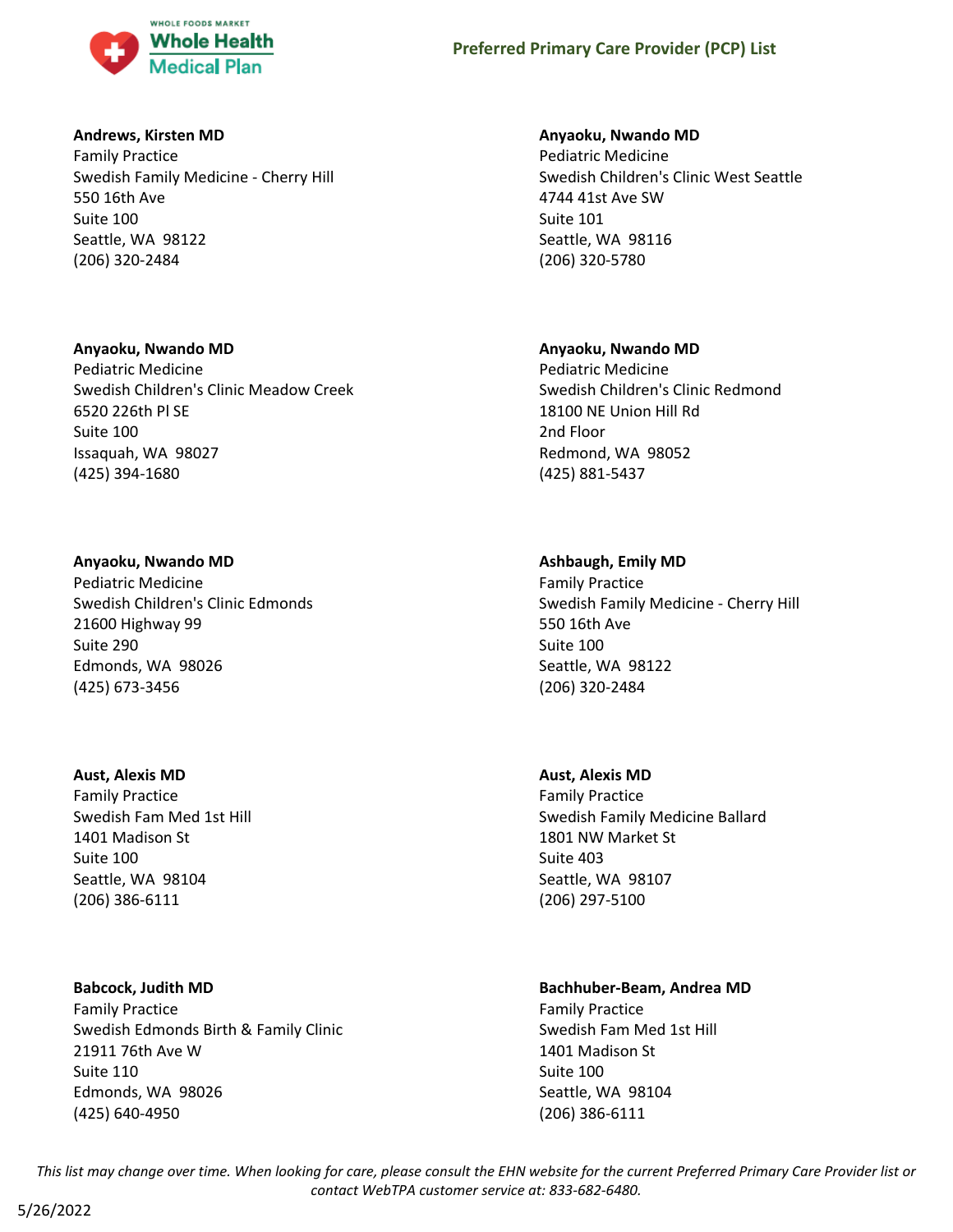

### **Bachhuber-Beam, Andrea MD**

Family Practice Swedish Family Medicine Ballard 1801 NW Market St Suite 403 Seattle, WA 98107 (206) 297-5100

### **Bahk, Edward DO**

Internal Medicine PMG NW WA Monroe Internal Medicine 19200 N Kelsey St Monroe, WA 98272 (360) 794-9101

### **Baird, Sara MD**

Family Practice Swedish Klahanie Primary Care 4560 Klahanie Dr SE Suite 400 Issaquah, WA 98029 (425) 394-0620

### **Baird, Sara MD**

Family Practice Swedish First Hill Primary Care 515 Minor Ave Suite 300 Seattle, WA 98104 (206) 386-9500

### **Baird, Sara MD**

Family Practice Swedish Family Medicine - Cherry Hill 550 16th Ave Suite 100 Seattle, WA 98122 (206) 320-2484

# **Bachhuber-Beam, Andrea MD**

Family Practice Swedish Family Medicine - Cherry Hill 550 16th Ave Suite 100 Seattle, WA 98122 (206) 320-2484

### **Baird, Sara MD**

Family Practice Swedish Sand Point Primary Care 4540 Union Bay Pl NE Seattle, WA 98105 (206) 320-8050

# **Baird, Sara MD**

Family Practice Swedish Physicians South Lake Union 510 Boren Ave N Seattle, WA 98109 (206) 320-5200

# **Baird, Sara MD**

Family Practice Swedish Phys Ballard 5350 Tallman Ave NW Suite 301 Seattle, WA 98107 (206) 320-3335

### **Baird, Sara MD**

Family Practice Swedish Edmonds Primary Care 7320 216th St SW Suite 200 Edmonds, WA 98026 (425) 640-4900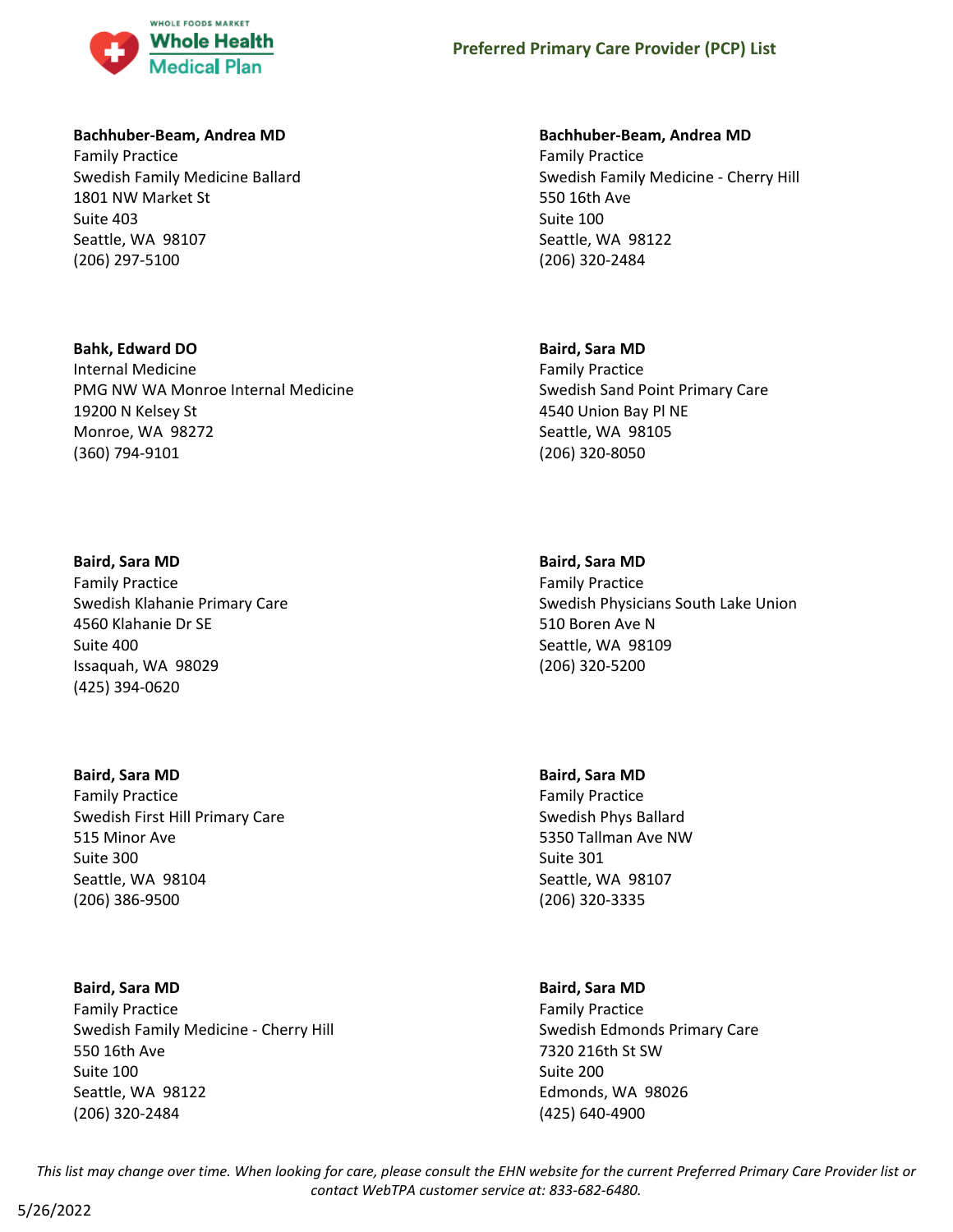

### **Baird, Sara MD**

Family Practice Swedish Physicians Downtown 800 5th Ave Suite P100 Seattle, WA 98104 (206) 320-3351

# **Baird, Sara MD** Family Practice Swedish Richmond Beach Primary Care 604 NW Richmond Beach Rd Shoreline, WA 98177 (206) 533-2900

# **Baird, Sara MD**

Family Practice Swedish Physicians Magnolia 2450 33rd Ave W Suite 100 Seattle, WA 98199 (206) 320-3364

### **Baird, Sara MD**

Family Practice Swedish Physicians Queen Anne 2211 Queen Anne Ave N Seattle, WA 98109 (206) 861-8500

### **Baird, Sara MD**

Family Practice Swedish Phys Redmond 18100 NE Union Hill Rd Suite 200 Redmond, WA 98052 (206) 320-5190

### **Baird, Sara MD**

Family Practice Swedish Phys Snoqualmie 37624 SE Fury St Suite 101 Snoqualmie, WA 98065 (425) 888-2016

# **Baird, Sara MD**

Family Practice Swedish Renton Primary Care 911 N 10th Pl Renton, WA 98057 (425) 391-5700

# **Baird, Sara MD**

Family Practice Swedish Physicians Pine Lake 22707 SE 29th St Sammamish, WA 98075 (425) 455-2845

### **Baird, Sara MD**

Family Practice Swedish Edmonds Birth & Family Clinic 21911 76th Ave W Suite 110 Edmonds, WA 98026 (425) 640-4950

# **Baird, Sara MD**

Family Practice Swedish Family Medicine Ballard 1801 NW Market St Suite 403 Seattle, WA 98107 (206) 297-5100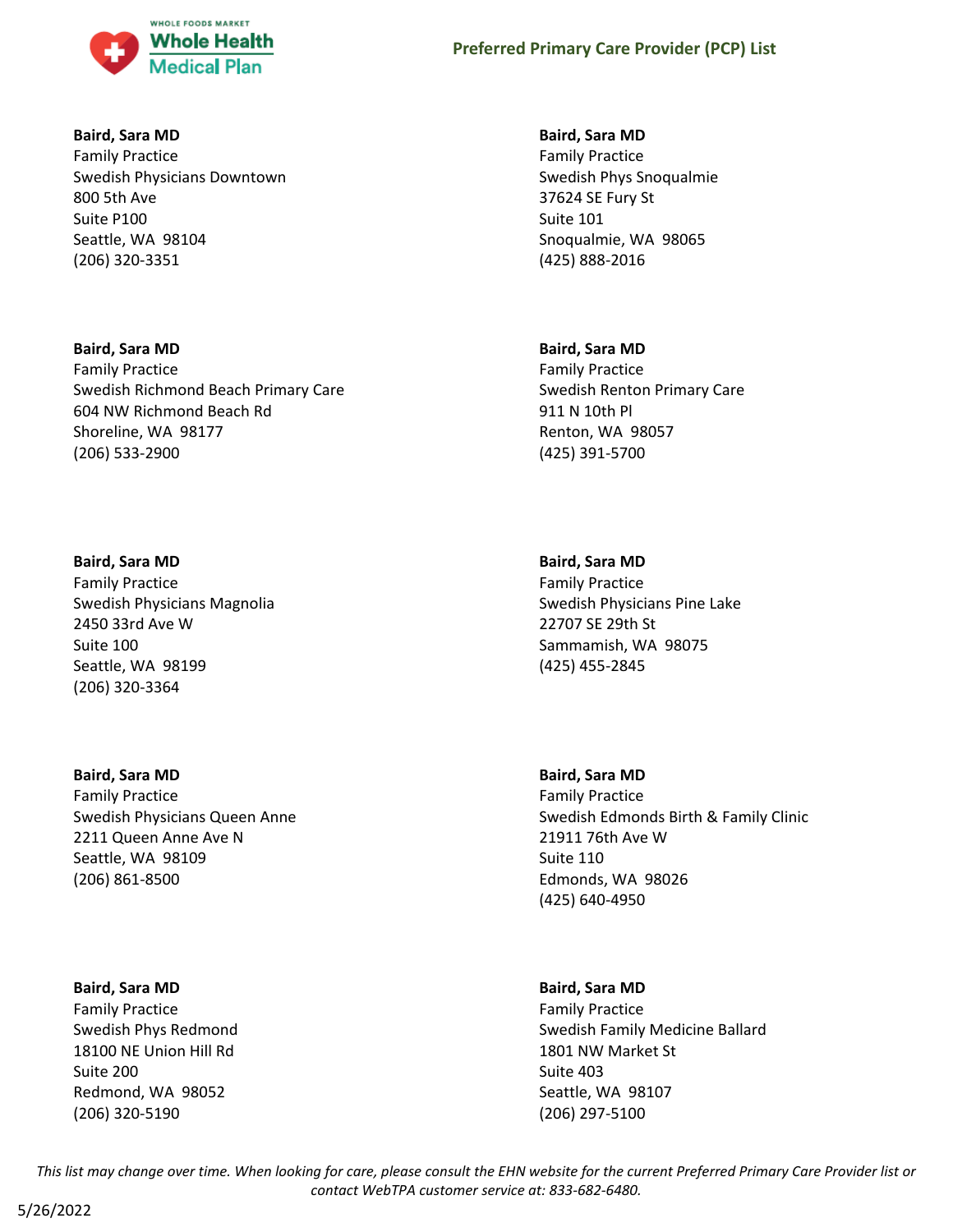

### **Baird, Sara MD**

Family Practice Swedish Physicians Central Seattle 1600 E Jefferson St Suite 510 Seattle, WA 98122 (206) 320-4888

#### **Baird, Sara MD**

Family Practice Swedish Fam Med 1st Hill 1401 Madison St Suite 100 Seattle, WA 98104 (206) 386-6111

### **Baird, Sara MD**

Family Practice Swedish Phys Mill Creek 13020 Meridian Ave S Everett, WA 98208 (425) 357-3700

### **Baird, Sara MD**

Family Practice Swedish Physicians Issaquah 751 NE Blakely Dr Suite 5010 Issaquah, WA 98029 (425) 394-0700

### **Balser, Emily MD**

Family Practice Swedish Renton Primary Care 911 N 10th Pl Renton, WA 98057 (425) 391-5700

### **Baird, Sara MD**

Family Practice Swedish Bellevue Primary Care 1200 112th Ave NE Suite B100 Bellevue, WA 98004 (425) 462-1132

#### **Baird, Sara MD**

Family Practice Swedish Mercer Island Primary Care 3236 78th Ave SE Suite 200 Mercer Island, WA 98040 (206) 386-9500

# **Baird, Sara MD**

Family Practice Swedish Physicians Factoria 12917 SE 38th St Suite 100 Bellevue, WA 98006 (425) 641-4000

# **Balauag, Marlon MD**

Family Practice Swedish Phys Mill Creek 13020 Meridian Ave S Everett, WA 98208 (425) 357-3700

### **Ban, Jong-Wook MD**

Internal Medicine PMG SW WA Centralia Int Med 1010 S Scheuber Road Suite 3 & 4 Centralia, WA 98531 (360) 827-7966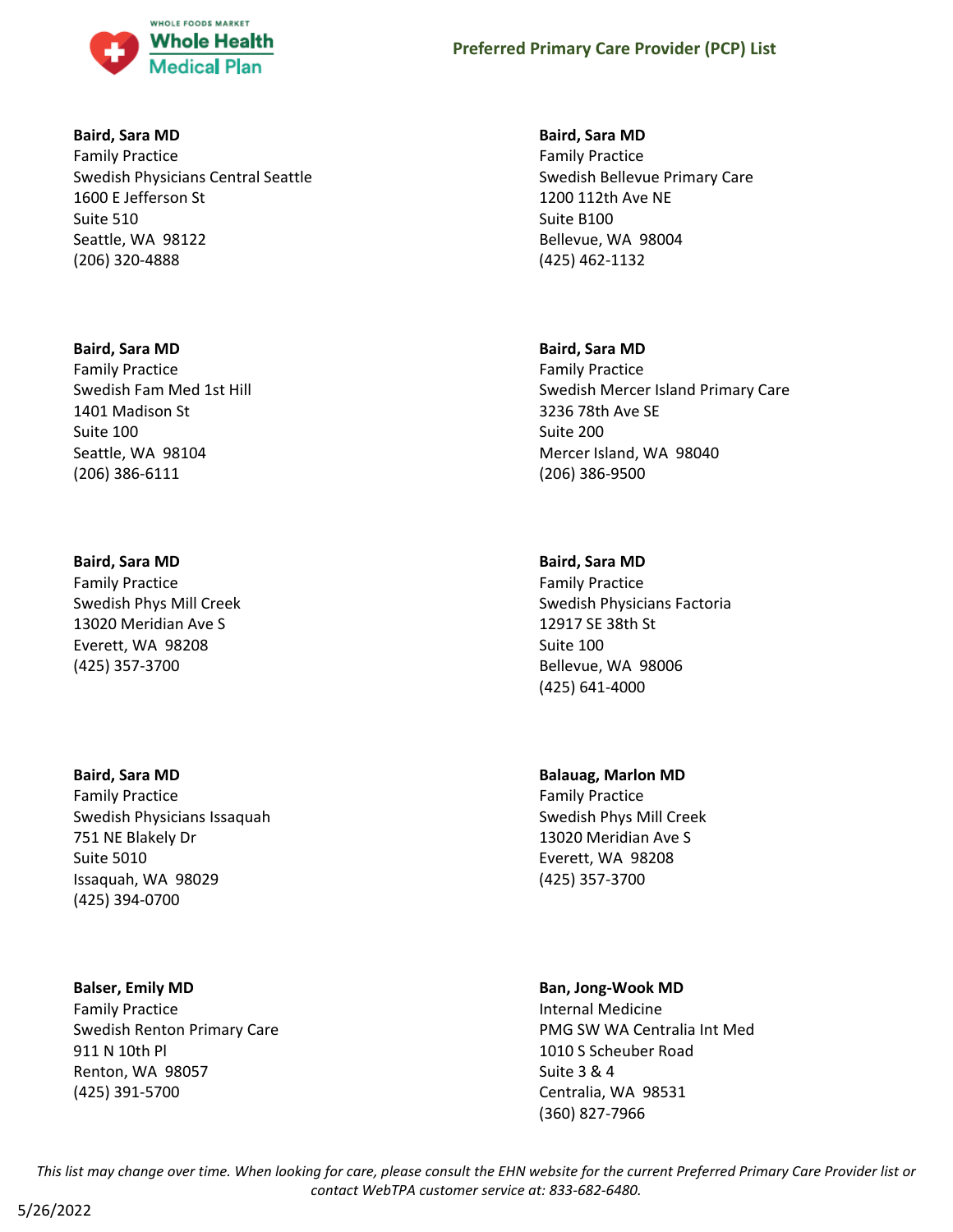

### **Banda, Rachael DO**

Family Practice Swedish Physicians Queen Anne 2211 Queen Anne Ave N Seattle, WA 98109 (206) 861-8500

# **Barnett, Anthony MD**

Family Practice Swedish Fam Med 1st Hill 1401 Madison St Suite 100 Seattle, WA 98104 (206) 386-6111

# **Bass, Rhonda MD**

Family Practice PMG NW WA Monroe Family Medicine 19200 N Kelsey St Monroe, WA 98272 (360) 794-7994

# **Beaubien, Joanne MD**

Internal Medicine Swedish Phys Mill Creek 13020 Meridian Ave S Everett, WA 98208 (425) 357-3700

### **Beaubien, Joanne MD**

Internal Medicine Swedish Phys Redmond 18100 NE Union Hill Rd Suite 200 Redmond, WA 98052 (206) 320-5190

# **Barbour, Kelly MD**

Family Practice Swedish Family Medicine - Cherry Hill 550 16th Ave Suite 100 Seattle, WA 98122 (206) 320-2484

# **Barnett, Anthony MD**

Family Practice Swedish Physicians Issaquah 751 NE Blakely Dr Suite 5010 Issaquah, WA 98029 (425) 394-0700

# **Bayles, Robert MD**

Family Practice Swedish Phys Redmond 18100 NE Union Hill Rd Suite 200 Redmond, WA 98052 (206) 320-5190

### **Beaubien, Joanne MD**

Internal Medicine Swedish Physicians Central Seattle 1600 E Jefferson St Suite 510 Seattle, WA 98122 (206) 320-4888

### **Beaubien, Joanne MD**

Internal Medicine Swedish Physicians South Lake Union 510 Boren Ave N Seattle, WA 98109 (206) 320-5200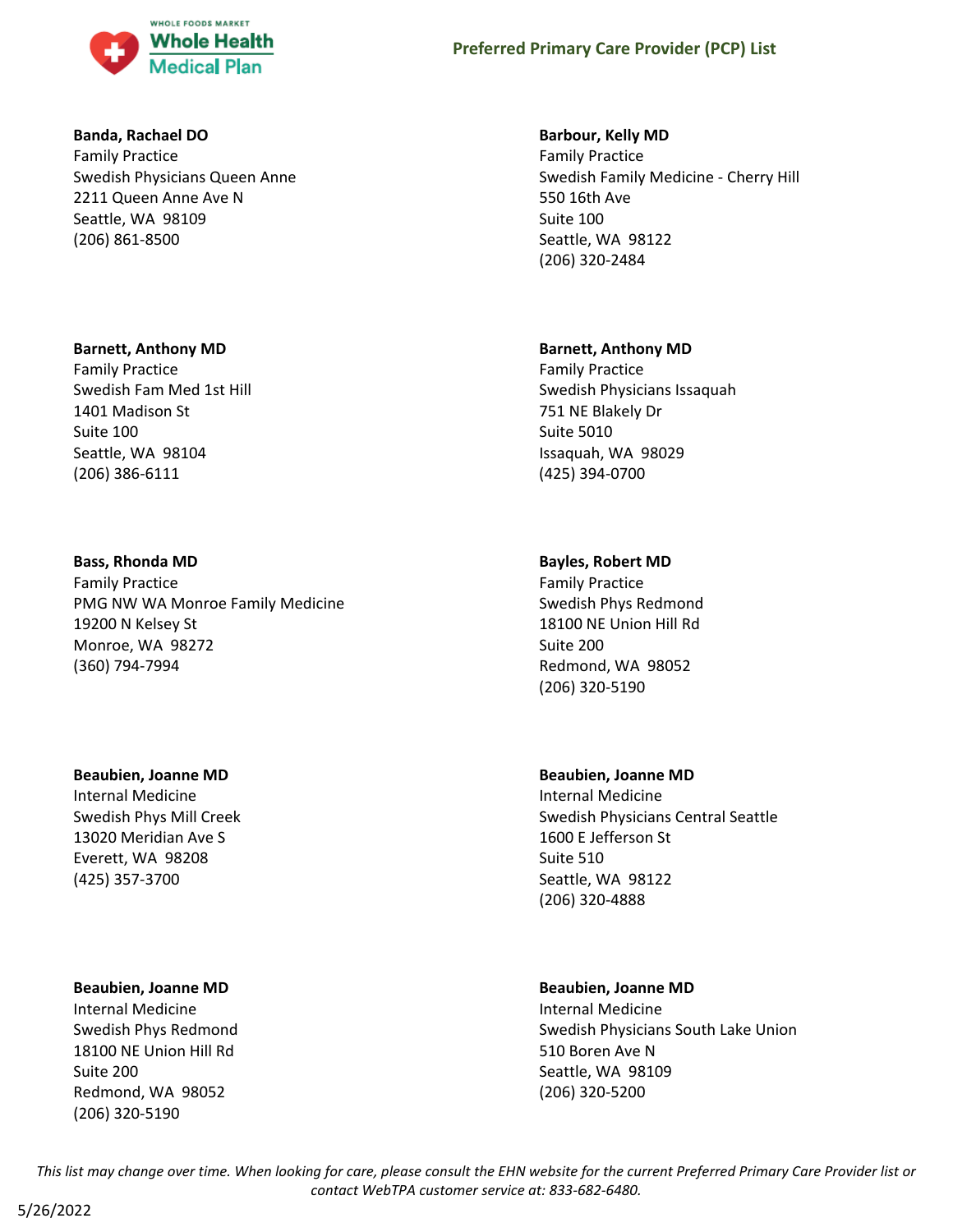

### **Beaubien, Joanne MD**

Internal Medicine SMG Universal Response Clinic FH 515 Minor Ave Suite 170 Seattle, WA 98104 (206) 386-2598

### **Beck, Aaron MD**

Family Practice PMG SW WA W Olympia Fam Med 1620 Cooper Point Road SW Olympia, WA 98502 (360) 486-6710

#### **Becke, Julia MD**

Internal Medicine PacMed Clinics - Madison 1101 Madison St Suite 301 Seattle, WA 98104 (206) 505-1101

### **Benitez, Elias MD**

Internal Medicine Swedish Bellevue Primary Care 1200 112th Ave NE Suite B100 Bellevue, WA 98004 (425) 462-1132

### **Benveniste, Sara MD**

Family Practice Swedish Sand Point Primary Care 4540 Union Bay Pl NE Seattle, WA 98105 (206) 320-8050

#### **Beaubien, Joanne MD**

Internal Medicine Swedish Phys Ballard 5350 Tallman Ave NW Suite 301 Seattle, WA 98107 (206) 320-3335

### **Becke, Julia MD**

Internal Medicine PacMed Clinics - Renton 601 S Carr Rd Suite 100 Renton, WA 98055 (425) 227-3700

# **Beer, Cecilia MD**

Internal Medicine Swedish First Hill Primary Care 515 Minor Ave Suite 300 Seattle, WA 98104 (206) 386-9500

### **Benitez, Elias MD**

Internal Medicine Swedish Mercer Island Primary Care 3236 78th Ave SE Suite 200 Mercer Island, WA 98040 (206) 386-9500

### **Benveniste, Sara MD**

Family Practice Swedish Phys Ballard 5350 Tallman Ave NW Suite 301 Seattle, WA 98107 (206) 320-3335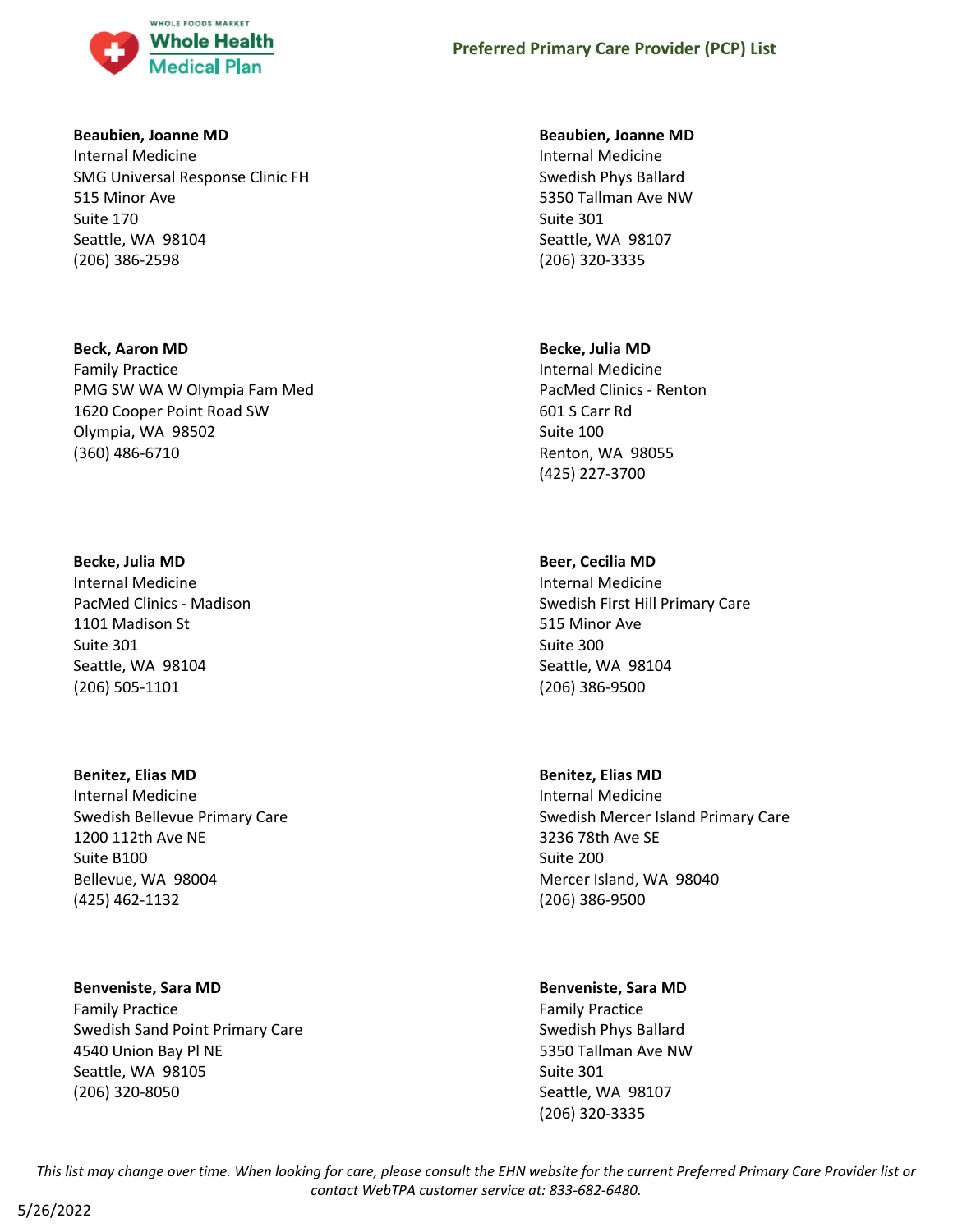

### **Berberian, Peter MD**

Family Practice Swedish Fam Med 1st Hill 1401 Madison St Suite 100 Seattle, WA 98104 (206) 386-6111

#### **Berberian, Peter MD**

Family Practice Swedish Family Medicine - Cherry Hill 550 16th Ave Suite 100 Seattle, WA 98122 (206) 320-2484

### **Bernhardt, Jeremia MD**

Family Practice Swedish Family Medicine - Cherry Hill 747 Broadway Seattle, WA 98122 (206) 320-2484

### **Bernhardt, Jeremia MD**

Family Practice Swedish Family Medicine - Cherry Hill 550 16th Ave Suite 100 Seattle, WA 98122 (206) 320-2484

### **Bhumkar, Nishita MD**

Internal Medicine Swedish Renton Primary Care 911 N 10th Pl Renton, WA 98057 (425) 391-5700

### **Berberian, Peter MD**

Family Practice Swedish Family Medicine Ballard 1801 NW Market St Suite 403 Seattle, WA 98107 (206) 297-5100

# **Berndt, Marina MD**

Family Practice PMG SW WA E Olympia Primary Care 525 Lilly Road NE Suite 250 Olympia, WA 98506 (360) 486-6777

# **Bernhardt, Jeremia MD**

Family Practice Swedish Family Medicine - Cherry Hill 500 17th Ave Seattle, WA 98122 (206) 320-2484

### **Berson, Gabriel MD**

Pediatric Medicine Swedish Children's Clinic Edmonds 21600 Highway 99 Suite 290 Edmonds, WA 98026 (425) 673-3456

# **Bonsack, Bruce MD**

Internal Medicine SMG Internal Med West Seattle 4744 41st Ave SW Suite 102 Seattle, WA 98116 (206) 320-8120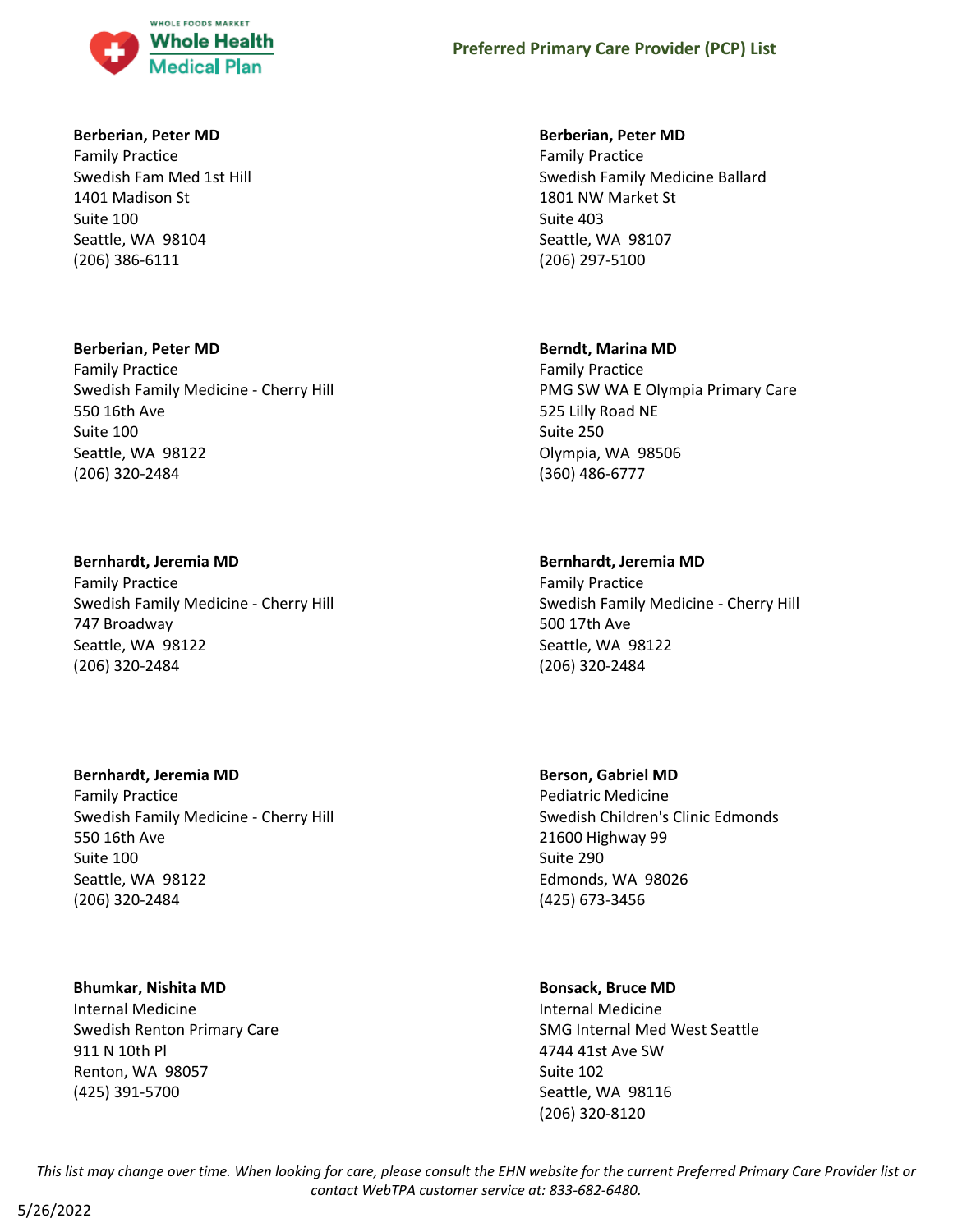

#### **Bouchard, Mark MD**

Pediatric Medicine Swedish Children's Clinic Redmond 18100 NE Union Hill Rd , Fl2 Redmond, WA 98052 (425) 881-5437

#### **Bouchard, Mark MD**

Pediatric Medicine Swedish Physicians Issaquah 751 NE Blakely Dr Suite 5010 Issaquah, WA 98029 (425) 394-0700

#### **Breuner, Richard MD**

Family Practice Swedish Family Medicine Ballard 1801 NW Market St Suite 403 Seattle, WA 98107 (206) 297-5100

#### **Broers, Marianne MD**

Family Practice PacMed Clinics - Renton 601 S Carr Rd Suite 100 Renton, WA 98055 (425) 227-3700

### **Brown, Maureen MD**

Family Practice Swedish Family Medicine Ballard 1801 NW Market St Suite 403 Seattle, WA 98107 (206) 297-5100

#### **Bouchard, Mark MD**

Pediatric Medicine Swedish Children's Clinic Meadow Creek 6520 226th Pl SE Suite 100 Issaquah, WA 98027 (425) 394-1680

#### **Breuner, Richard MD**

Family Practice Swedish Fam Med 1st Hill 1401 Madison St Suite 100 Seattle, WA 98104 (206) 386-6111

### **Broers, Marianne MD**

Family Practice PacMed Clinics - Puyallup 220 15th Ave SE Suite C Puyallup, WA 98372 (253) 435-3400

#### **Brown, Maureen MD**

Family Practice Swedish Fam Med 1st Hill 1401 Madison St Suite 100 Seattle, WA 98104 (206) 386-6111

### **Buffington, Daniel MD**

Family Practice Swedish Hospital Medicine Edmonds 21601 76th Ave W Edmonds, WA 98026 (425) 640-4000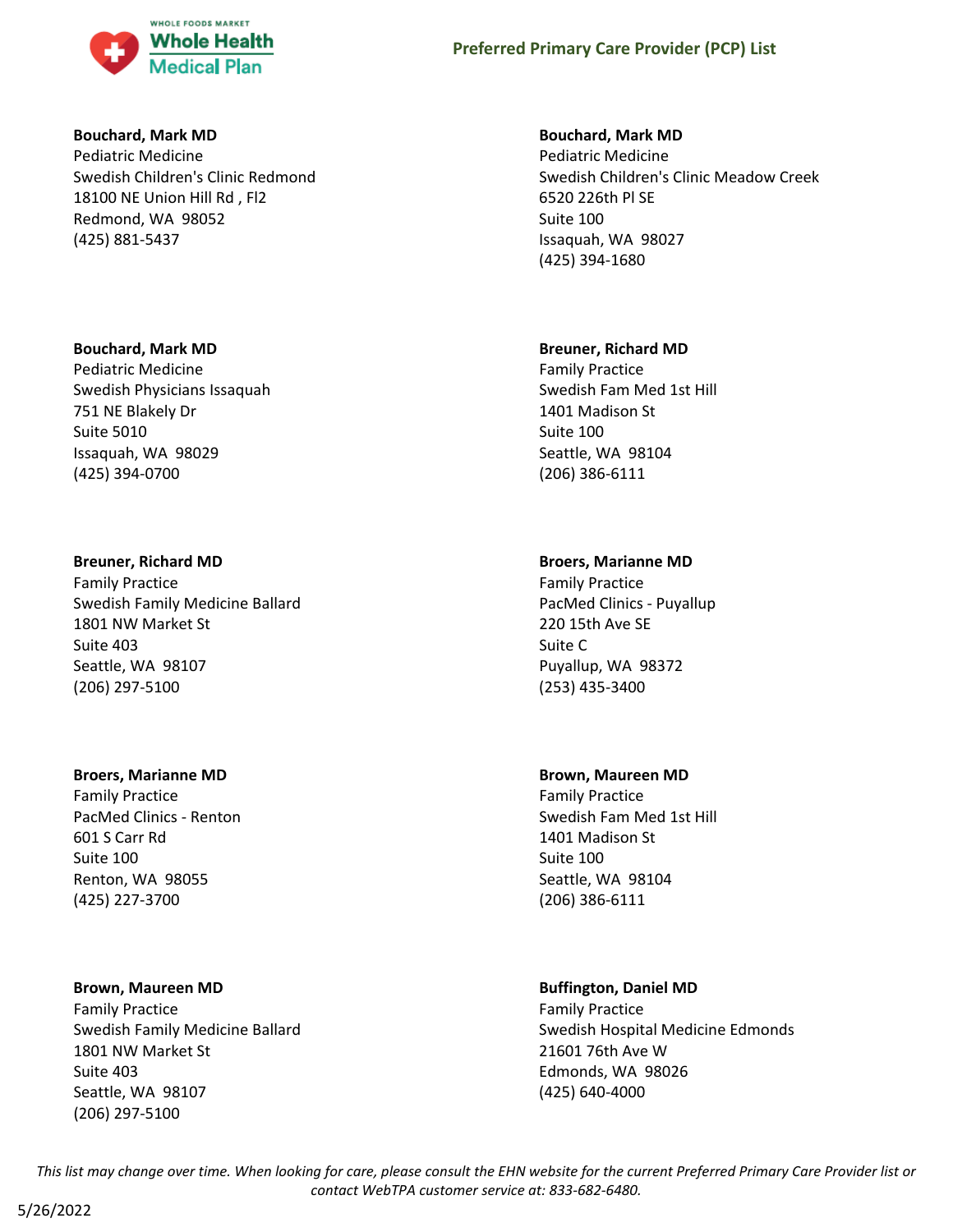

# **Buffington, Daniel MD**

Family Practice Swedish Hospital Medicine Issaquah 751 NE Blakely Dr Issaquah, WA 98029 (425) 313-7000

# **Buffington, Daniel MD**

Family Practice Swedish Edmonds Birth & Family Clinic 21911 76th Ave W Suite 110 Edmonds, WA 98026 (425) 640-4950

# **Buffington, Daniel MD**

Family Practice Swedish Hospital Medicine Ballard 5300 Tallman Ave NW Seattle, WA 98107 (206) 215-2520

# **Burden, Alice PA-C**

Family Practice Swedish Disaster Clinic Edmonds 21601 76th Ave W Edmonds, WA 98026 (425) 640-4000

# **Butler, Charles MD**

Family Practice SMG Primary Care West Seattle AK St 4100 SW Alaska St Suite B Seattle, WA 98116 (206) 320-3399

# **Buffington, Daniel MD**

Family Practice Swedish Hospital Medicine First Hill 747 Broadway Seattle, WA 98122 (206) 215-2520

# **Buffington, Daniel MD**

Family Practice Swedish Hospital Medicine Cherry Hill 500 17th Ave Seattle, WA 98122 (206) 215-2520

# **Bumstead, Katherine MD**

Family Practice PMG NW WA MC Walk In Clinic 12800 Bothell-Everett Hwy Everett, WA 98208 (425) 316-5150

# **Burden, Alice PA-C**

Family Practice Swedish Phys Ballard 5350 Tallman Ave NW Suite 301 Seattle, WA 98107 (206) 320-3335

# **Cabou, Aurelie MD**

Family Practice Swedish Fam Med 1st Hill 1401 Madison St Suite 100 Seattle, WA 98104 (206) 386-6111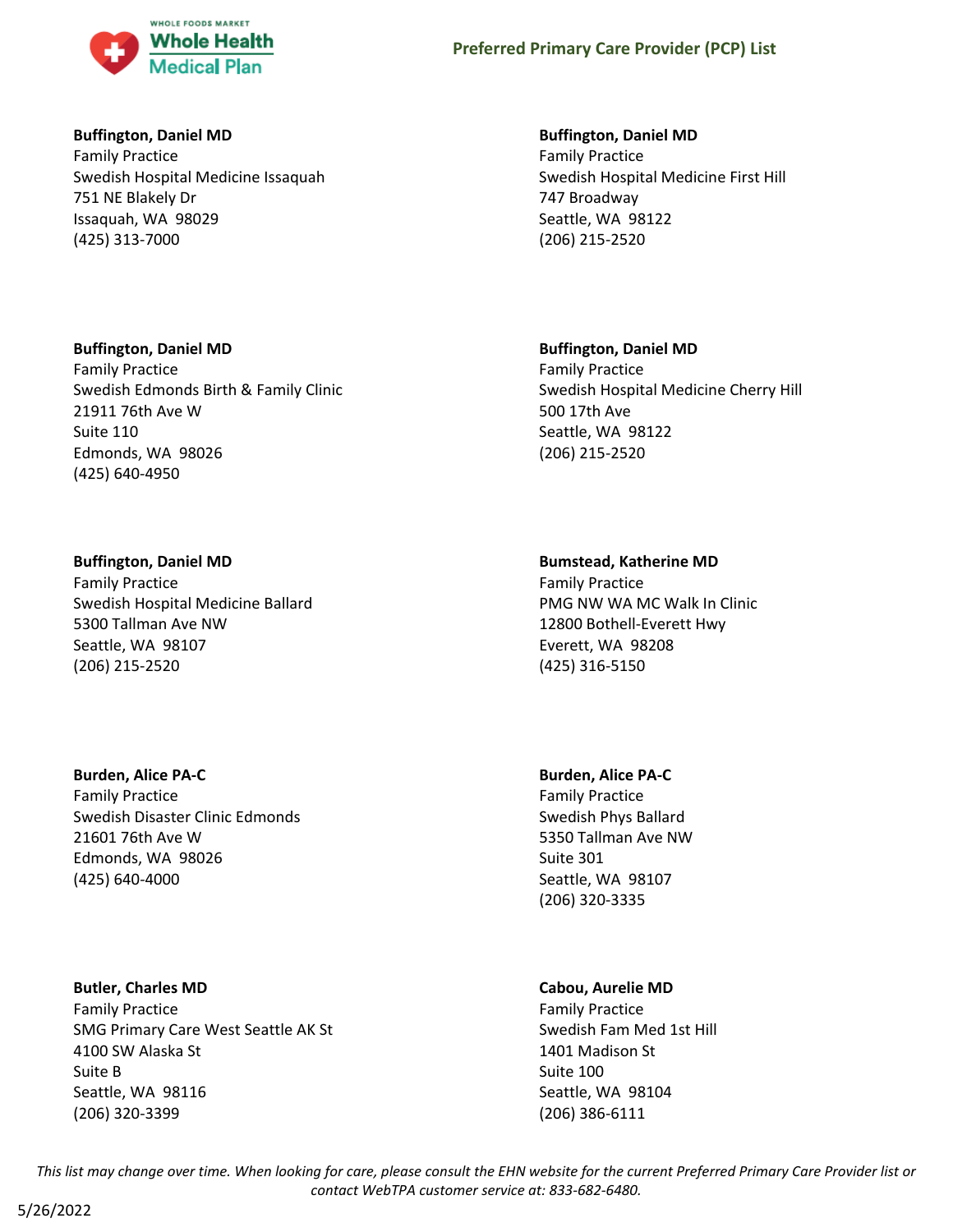

### **Cabou, Aurelie MD**

Family Practice Swedish Family Medicine Ballard 1801 NW Market St Suite 403 Seattle, WA 98107 (206) 297-5100

### **Cadena-Forney, Gina MD**

Family Practice PMG NW WA Snohomish 1830 Bickford Ave Suite 211 Snohomish, WA 98290 (360) 568-1502

# **Canavera, Courtney MD**

Family Practice Swedish Fam Med 1st Hill 1401 Madison St Suite 100 Seattle, WA 98104 (206) 386-6111

# **Cantrell, Alicia MD**

Family Practice Swedish Family Medicine Ballard 1801 NW Market St Suite 403 Seattle, WA 98107 (206) 297-5100

# **Cantrell, Alicia MD**

Family Practice Swedish Fam Med 1st Hill 1401 Madison St Suite 100 Seattle, WA 98104 (206) 386-6111

# **Cabou, Aurelie MD**

Family Practice Swedish Family Medicine - Cherry Hill 550 16th Ave Suite 100 Seattle, WA 98122 (206) 320-2484

# **Canavera, Courtney MD**

Family Practice Swedish Physicians Issaquah 751 NE Blakely Dr Suite 5010 Issaquah, WA 98029 (425) 394-0700

# **Cantrell, Alicia MD**

Family Practice Swedish Family Medicine - Cherry Hill 550 16th Ave Suite 100 Seattle, WA 98122 (206) 320-2484

# **Cantrell, Alicia MD**

Family Practice PacMed Clinics - Beacon Hill 1200 12th Ave S Seattle, WA 98144 (206) 326-2400

### **Casey, Jillene MD**

Family Practice Swedish Edmonds Birth & Family Clinic 21911 76th Ave W Suite 110 Edmonds, WA 98026 (425) 640-4950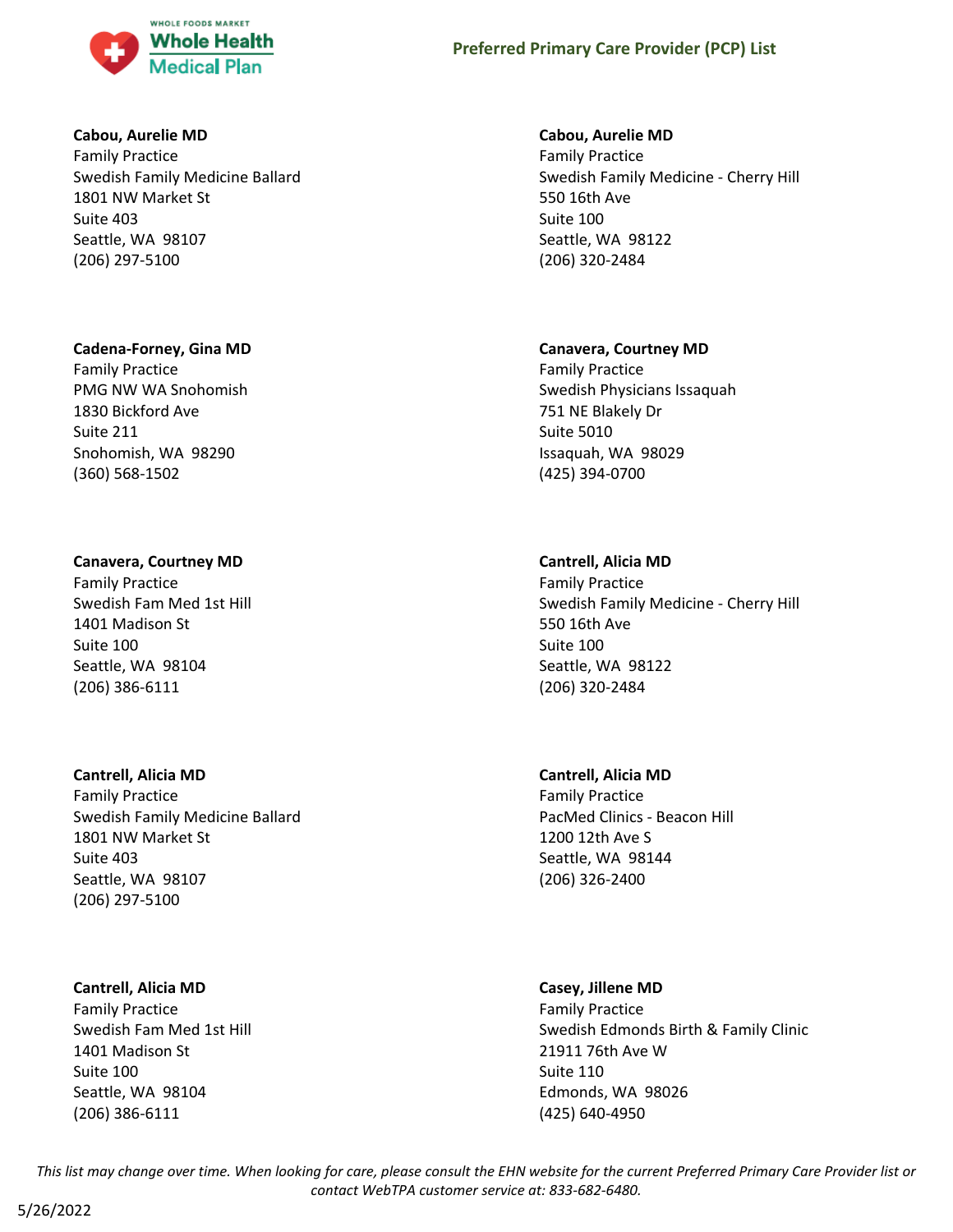

### **Chabitnoy, Amy MD**

Family Practice Swedish Family Medicine - Cherry Hill 550 16th Ave Suite 100 Seattle, WA 98122 (206) 320-2484

# **Chan, Clara MD**

Family Practice Swedish Physicians Queen Anne 2211 Queen Anne Ave N Seattle, WA 98109 (206) 861-8500

# **Chang, Jeannie PA-C**

Family Practice Swedish Renton Primary Care 911 N 10th Pl Renton, WA 98057 (425) 391-5700

# **Chang, Jeannie PA-C**

Family Practice Swedish Physicians Pine Lake 22707 SE 29th St Sammamish, WA 98075 (425) 455-2845

### **Chang, Jeannie PA-C**

Family Practice Swedish Disaster Clinic Issaquah 751 NE Blakely Dr Issaquah, WA 98029 (425) 313-4000

# **Chan, David MD**

Family Practice Swedish Edmonds Urgent Care 21600 Highway 99 Suite 240 Edmonds, WA 98026 (425) 673-3500

### **Chan, David MD**

Family Practice Swedish Richmond Beach Primary Care 604 NW Richmond Beach Rd Shoreline, WA 98177 (206) 533-2900

### **Chang, Jeannie PA-C**

Family Practice SMG Universal Response Clinic PL 22707 SE 29th St Sammamish, WA 98075 (206) 320-8250

### **Chang, Andrea DO**

Internal Medicine Swedish Mercer Island Primary Care 3236 78th Ave SE Suite 200 Mercer Island, WA 98040 (206) 386-9500

# **Chao, Janna Briscoe MD**

Family Practice Swedish Phys Snoqualmie 37624 SE Fury St Suite 101 Snoqualmie, WA 98065 (425) 888-2016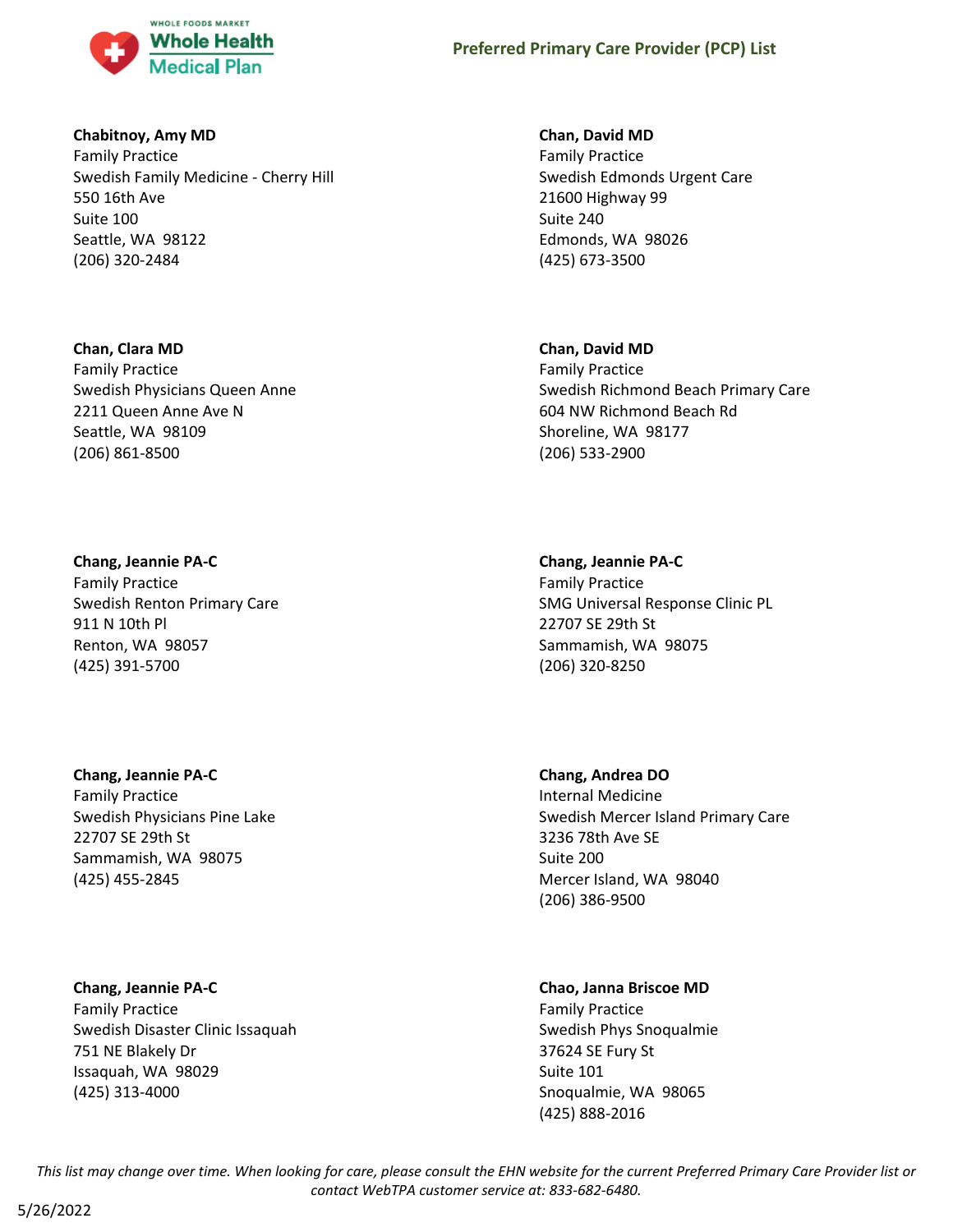

### **Chao, Janna Briscoe MD**

Family Practice Swedish Renton Primary Care 911 N 10th Pl Renton, WA 98057 (425) 391-5700

# **Chen, Lu Ann MD**

Family Practice Swedish Richmond Beach Primary Care 604 NW Richmond Beach Rd Shoreline, WA 98177 (206) 533-2900

# **Chen, Lu Ann MD**

Family Practice Swedish Sand Point Primary Care 4540 Union Bay Pl NE Seattle, WA 98105 (206) 320-8050

# **Chen, Lu Ann MD**

Family Practice Swedish Klahanie Primary Care 4560 Klahanie Dr SE Suite 400 Issaquah, WA 98029 (425) 394-0620

# **Chen, Lu Ann MD**

Family Practice Swedish Physicians South Lake Union 510 Boren Ave N Seattle, WA 98109 (206) 320-5200

# **Chaudhary, Asmita MD**

Family Practice Swedish Klahanie Primary Care 4560 Klahanie Dr SE Suite 400 Issaquah, WA 98029 (425) 394-0620

# **Chen, Jenny MD**

Family Practice Swedish Sand Point Primary Care 4540 Union Bay Pl NE Seattle, WA 98105 (206) 320-8050

### **Chen, Jenny MD**

Family Practice Swedish Klahanie Primary Care 4560 Klahanie Dr SE Suite 400 Issaquah, WA 98029 (425) 394-0620

### **Chen, Jenny MD**

Family Practice Swedish Physicians South Lake Union 510 Boren Ave N Seattle, WA 98109 (206) 320-5200

### **Chen, Lu Ann MD**

Family Practice Swedish Imaging - Center for Comprehensive Care 515 Minor Ave Suite 110 Seattle, WA 98104 (206) 386-9500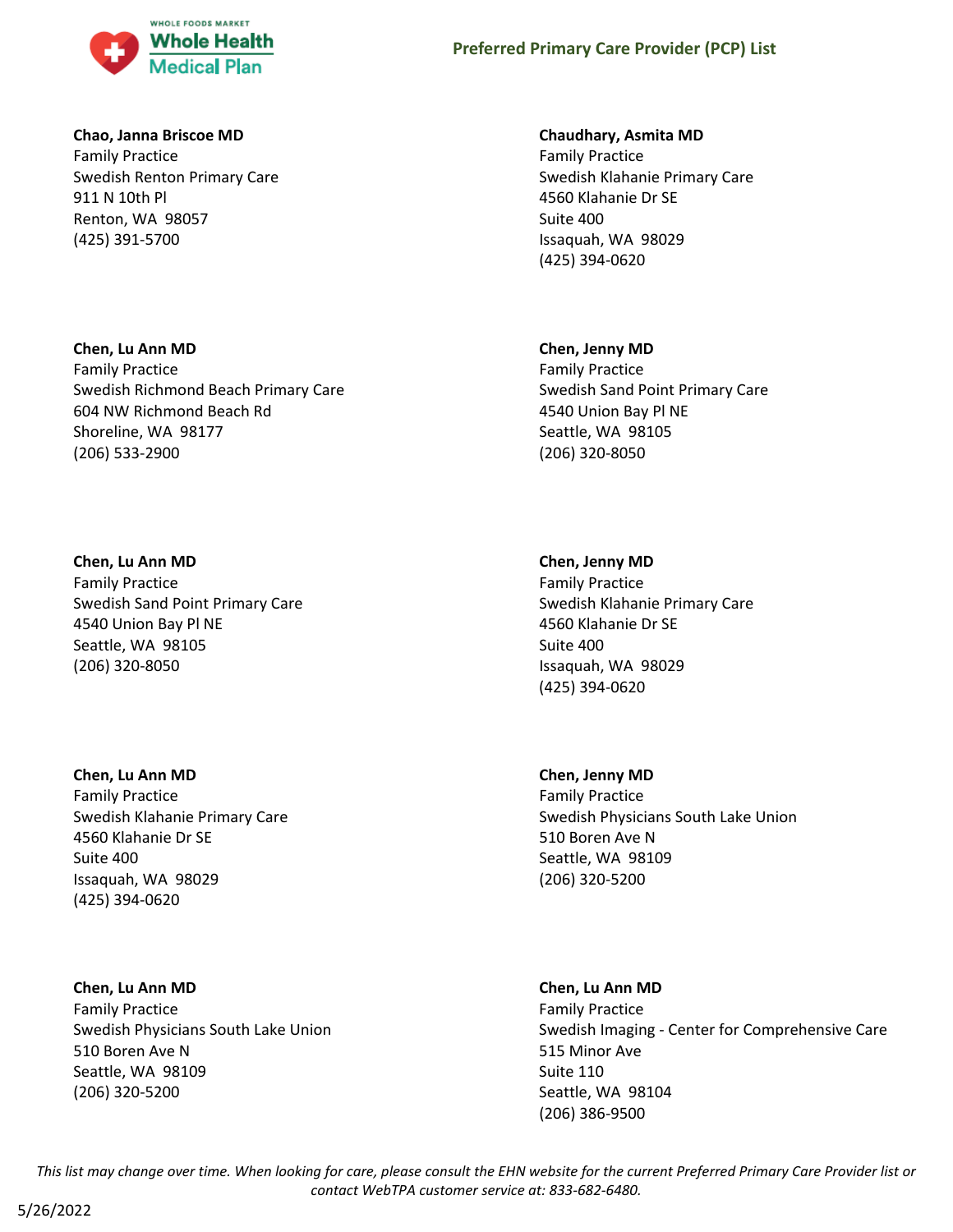

### **Chen, Jenny MD**

Family Practice Swedish First Hill Primary Care 515 Minor Ave Suite 300 Seattle, WA 98104 (206) 386-9500

# **Chen, Jenny MD**

Family Practice Swedish Phys Ballard 5350 Tallman Ave NW Suite 301 Seattle, WA 98107 (206) 320-3335

# **Chen, Jenny MD**

Family Practice Swedish Richmond Beach Primary Care 604 NW Richmond Beach Rd Shoreline, WA 98177 (206) 533-2900

# **Chen, Lu Ann MD**

Family Practice Swedish Edmonds Primary Care 7320 216th St SW Suite 200 Edmonds, WA 98026 (425) 640-4900

# **Chen, Lu Ann MD**

Family Practice Swedish Physicians Issaquah 751 NE Blakely Dr Suite 5010 Issaquah, WA 98029 (425) 394-0700

# **Chen, Lu Ann MD**

Family Practice Swedish First Hill Primary Care 515 Minor Ave Suite 300 Seattle, WA 98104 (206) 386-9500

# **Chen, Lu Ann MD**

Family Practice Swedish Phys Ballard 5350 Tallman Ave NW Suite 301 Seattle, WA 98107 (206) 320-3335

# **Chen, Jenny MD**

Family Practice Swedish Edmonds Primary Care 7320 216th St SW Suite 200 Edmonds, WA 98026 (425) 640-4900

# **Chen, Jenny MD**

Family Practice Swedish Physicians Issaquah 751 NE Blakely Dr Suite 5010 Issaquah, WA 98029 (425) 394-0700

# **Chen, Jenny MD**

Family Practice Swedish Physicians Downtown 800 5th Ave Suite P100 Seattle, WA 98104 (206) 320-3351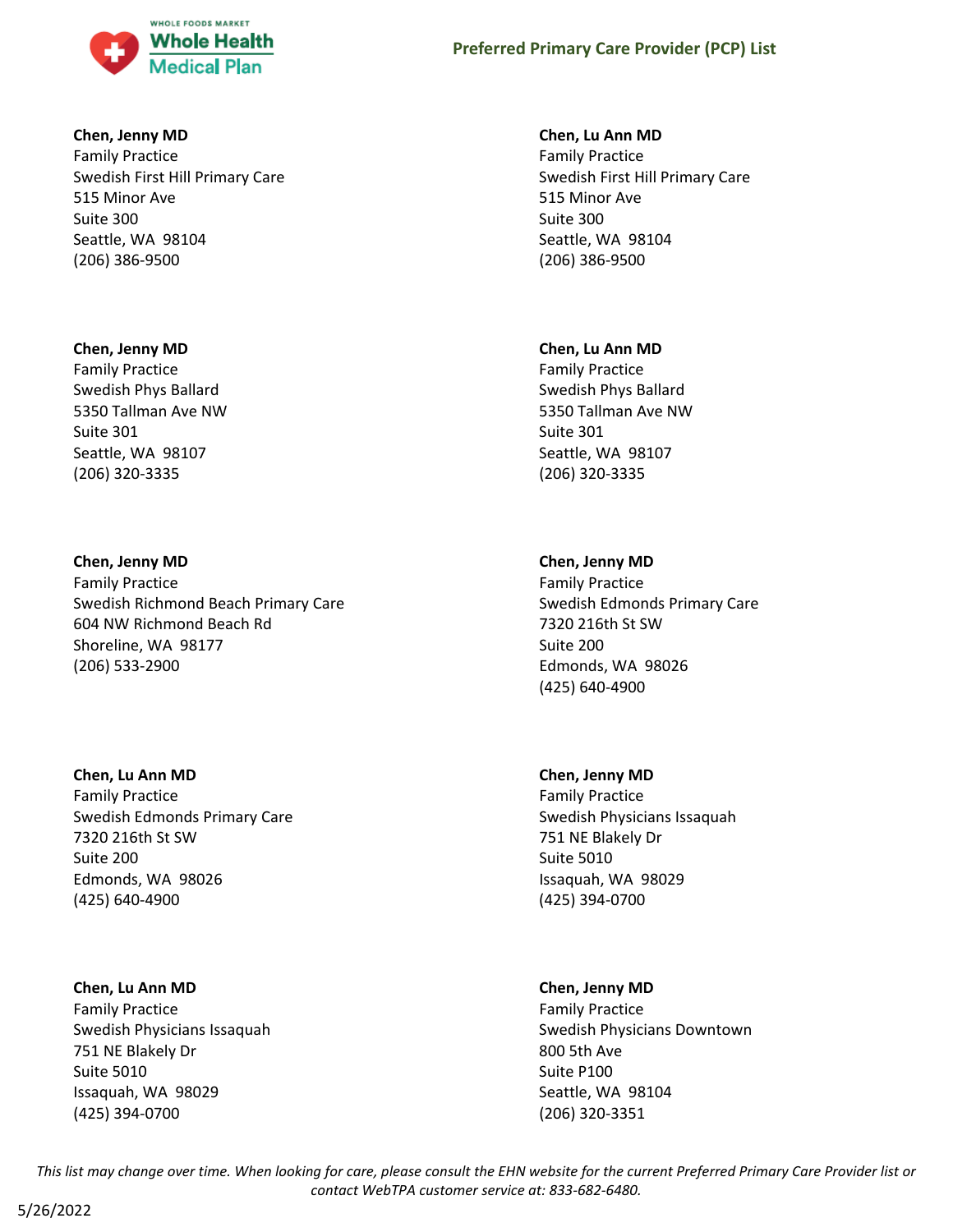

### **Chen, Lu Ann MD**

Family Practice Swedish Physicians Downtown 800 5th Ave Suite P100 Seattle, WA 98104 (206) 320-3351

# **Chen, Lu Ann MD**

Family Practice Swedish Renton Primary Care 911 N 10th Pl Renton, WA 98057 (425) 391-5700

# **Chen, Lu Ann MD**

Family Practice Swedish Phys Snoqualmie 37624 SE Fury St Suite 101 Snoqualmie, WA 98065 (425) 888-2016

### **Chen, Shirley MD**

Family Practice PacMed Clinics - Totem Lake 12910 Totem Lake Blvd NE Suite 101 Kirkland, WA 98034 (425) 814-5000

### **Chen, Xiulian MD**

Family Practice PacMed Clinics - Beacon Hill 1200 12th Ave S Seattle, WA 98144 (206) 326-2400

# **Chen, Jenny MD**

Family Practice Swedish Renton Primary Care 911 N 10th Pl Renton, WA 98057 (425) 391-5700

# **Chen, Lu Ann MD**

Family Practice SMG Bone Health Cherry Hill 1600 E Jefferson St Suite 300 Seattle, WA 98122 (425) 498-2272

# **Chen, Xiulian MD**

Family Practice PacMed Clinics - Renton 601 S Carr Rd Suite 100 Renton, WA 98055 (425) 227-3700

# **Chen, Jenny MD**

Family Practice Swedish Phys Snoqualmie 37624 SE Fury St Suite 101 Snoqualmie, WA 98065 (425) 888-2016

# **Chen, Jenny MD**

Family Practice Swedish Physicians Factoria 12917 SE 38th St Suite 100 Bellevue, WA 98006 (425) 641-4000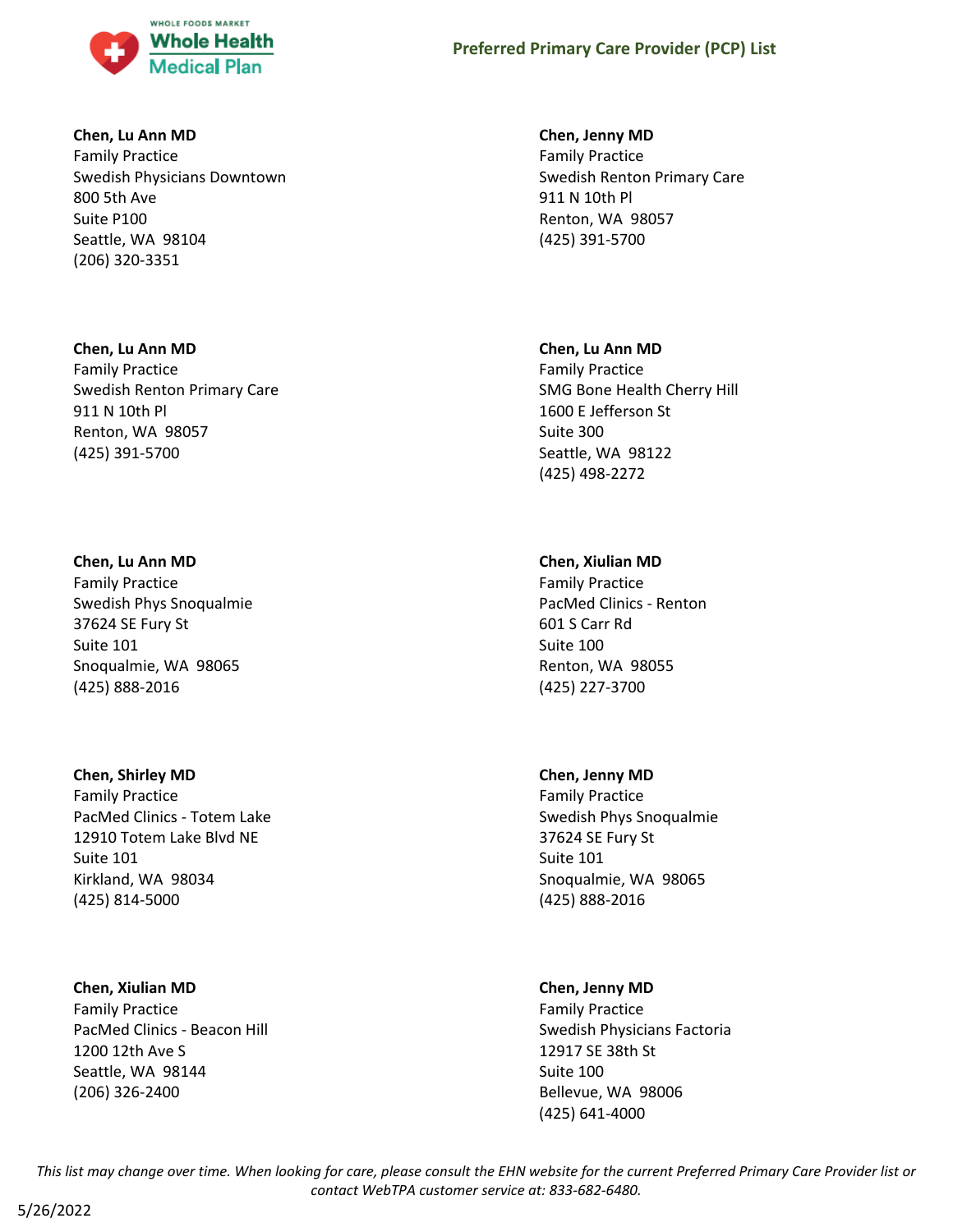

### **Chen, Lu Ann MD**

Family Practice Swedish Physicians Factoria 12917 SE 38th St Suite 100 Bellevue, WA 98006 (425) 641-4000

#### **Chen, Lu Ann MD**

Family Practice Swedish Phys Mill Creek 13020 Meridian Ave S Everett, WA 98208 (425) 357-3700

#### **Chen, Jenny MD**

Family Practice Swedish Physicians Central Seattle 1600 E Jefferson St Suite 510 Seattle, WA 98122 (206) 320-4888

#### **Chen, Jenny MD**

Family Practice Swedish Phys Redmond 18100 NE Union Hill Rd Suite 200 Redmond, WA 98052 (206) 320-5190

#### **Chen, Jenny MD**

Family Practice Swedish Mercer Island Primary Care 3236 78th Ave SE Suite 200 Mercer Island, WA 98040 (206) 386-9500

#### **Chen, Jenny MD**

Family Practice Swedish Phys Mill Creek 13020 Meridian Ave S Everett, WA 98208 (425) 357-3700

#### **Chen, Lu Ann MD**

Family Practice Swedish Physicians Central Seattle 1600 E Jefferson St Suite 510 Seattle, WA 98122 (206) 320-4888

### **Chen, Jenny MD**

Family Practice Swedish Bellevue Primary Care 1200 112th Ave NE Suite B100 Bellevue, WA 98004 (425) 462-1132

#### **Chen, Lu Ann MD**

Family Practice Swedish Phys Redmond 18100 NE Union Hill Rd Suite 200 Redmond, WA 98052 (206) 320-5190

#### **Chen, Lu Ann MD**

Family Practice Swedish Bellevue Primary Care 1200 112th Ave NE Suite B100 Bellevue, WA 98004 (425) 462-1132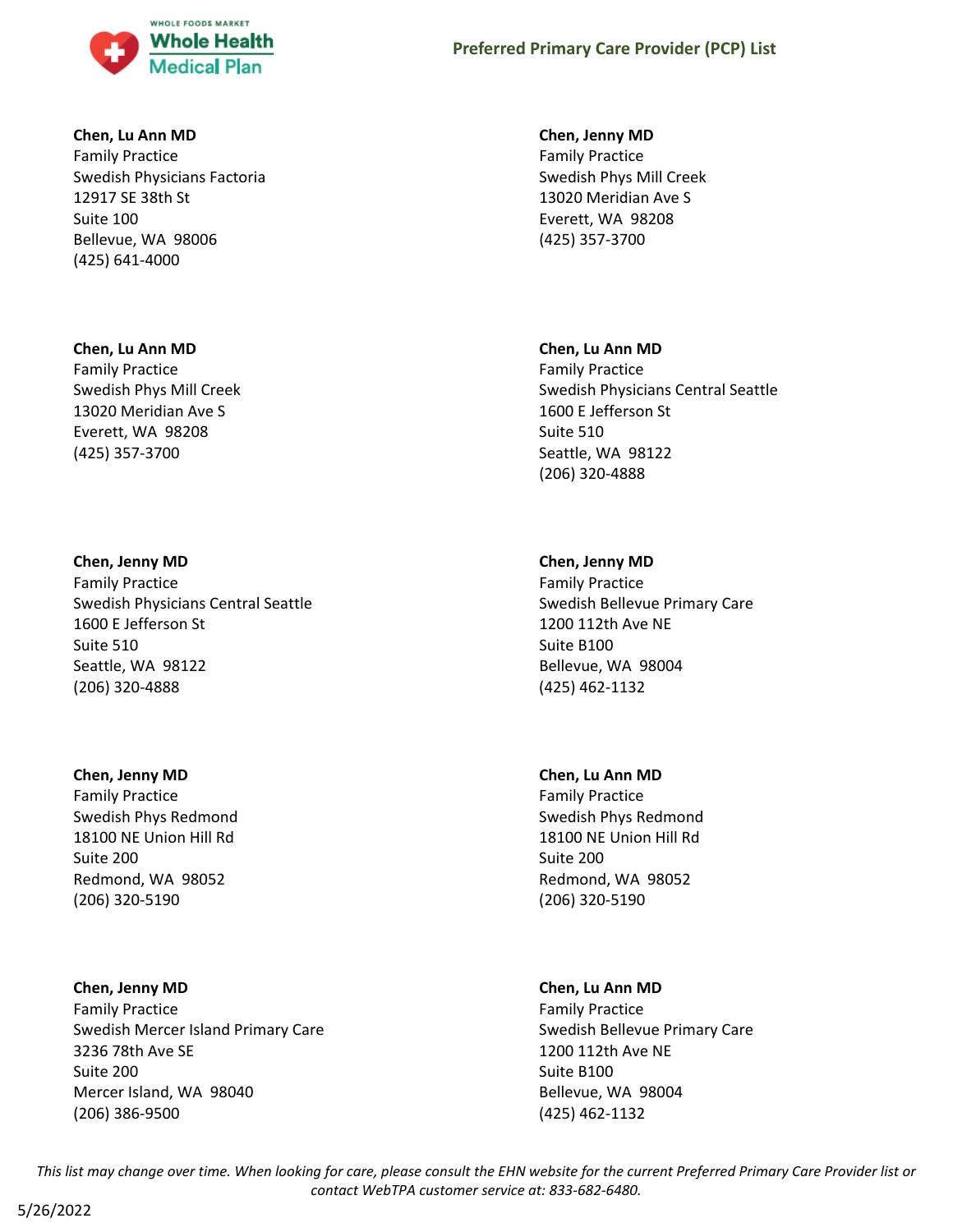

### **Chen, Shirley MD**

Family Practice PacMed Clinics - Canyon Park 1909 214th St SE Suite 300 Bothell, WA 98021 (425) 412-7200

#### **Chen, Lu Ann MD**

Family Practice Swedish Physicians Magnolia 2450 33rd Ave W Suite 100 Seattle, WA 98199 (206) 320-3364

#### **Chen, Lu Ann MD**

Family Practice Swedish Physicians Pine Lake 22707 SE 29th St Sammamish, WA 98075 (425) 455-2845

### **Chen, Lu Ann MD**

Family Practice Swedish Physicians Queen Anne 2211 Queen Anne Ave N Seattle, WA 98109 (206) 861-8500

### **Chen, Lu Ann MD**

Family Practice Swedish Edmonds Birth & Family Clinic 21911 76th Ave W Suite 110 Edmonds, WA 98026 (425) 640-4950

# **Chen, Lu Ann MD**

Family Practice Swedish Mercer Island Primary Care 3236 78th Ave SE Suite 200 Mercer Island, WA 98040 (206) 386-9500

#### **Chen, Jenny MD**

Family Practice Swedish Physicians Magnolia 2450 33rd Ave W Suite 100 Seattle, WA 98199 (206) 320-3364

### **Chen, Jenny MD**

Family Practice Swedish Physicians Pine Lake 22707 SE 29th St Sammamish, WA 98075 (425) 455-2845

### **Chen, Jenny MD**

Family Practice Swedish Physicians Queen Anne 2211 Queen Anne Ave N Seattle, WA 98109 (206) 861-8500

#### **Chen, Jenny MD**

Family Practice Swedish Edmonds Birth & Family Clinic 21911 76th Ave W Suite 110 Edmonds, WA 98026 (425) 640-4950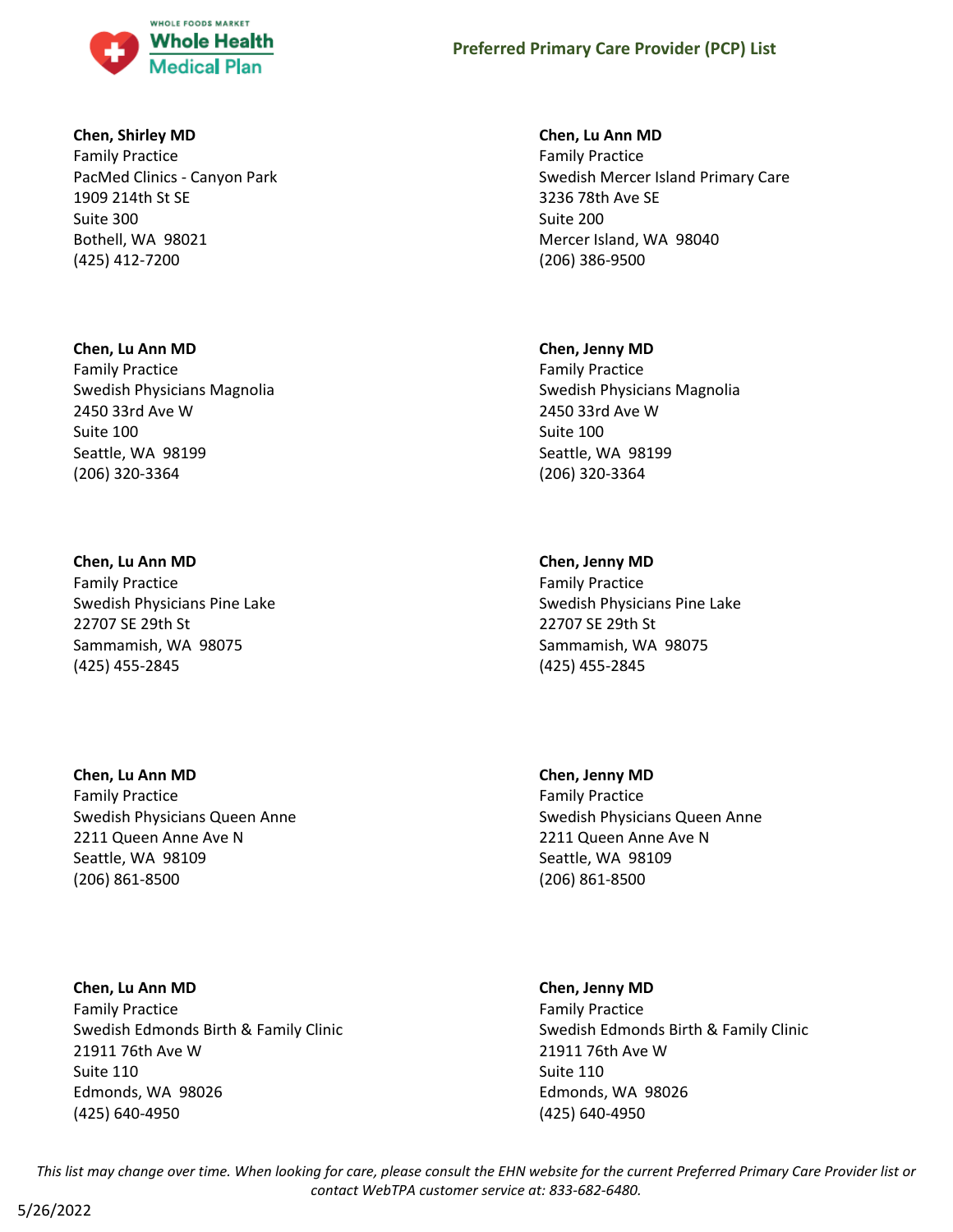

### **Chen-Milhone, Christina DO**

Internal Medicine PacMed Clinics - Totem Lake 12910 Totem Lake Blvd NE Suite 101 Kirkland, WA 98034 (425) 814-5000

#### **Choi, Jenna MD**

Internal Medicine Swedish Bellevue Primary Care 1200 112th Ave NE Suite B100 Bellevue, WA 98004 (425) 462-1132

### **Chow, Linda MD**

Internal Medicine Swedish Disaster Clinic First Hill 515 Minor Ave Suite 170 Seattle, WA 98104

#### **Chow, Linda MD**

Internal Medicine Swedish Coumadin - First Hill 515 Minor Ave Suite 300 Seattle, WA 98104 (206) 386-9500

### **Chow, Linda MD**

Internal Medicine SMG Universal Response Clinic FH 515 Minor Ave Suite 170 Seattle, WA 98104 (206) 386-2598

### **Chen-Milhone, Christina DO**

Internal Medicine PacMed Clinics - Canyon Park 1909 214th St SE Suite 300 Bothell, WA 98021 (425) 412-7200

#### **Chon, Christine MD**

Family Practice SMG Primary Care West Seattle AK St 4100 SW Alaska St Suite B Seattle, WA 98116 (206) 320-3399

### **Chow, Linda MD**

Internal Medicine Swedish First Hill Primary Care 515 Minor Ave Suite 300 Seattle, WA 98104 (206) 386-9500

#### **Chow, Linda MD**

Internal Medicine Swedish Histology - First Hill 600 Broadway Suite 510A Seattle, WA 98122 (206) 386-9500

#### **Chow, Linda MD**

Internal Medicine Swedish Imaging - Center for Comprehensive Care 515 Minor Ave Suite 110 Seattle, WA 98104 (206) 386-9500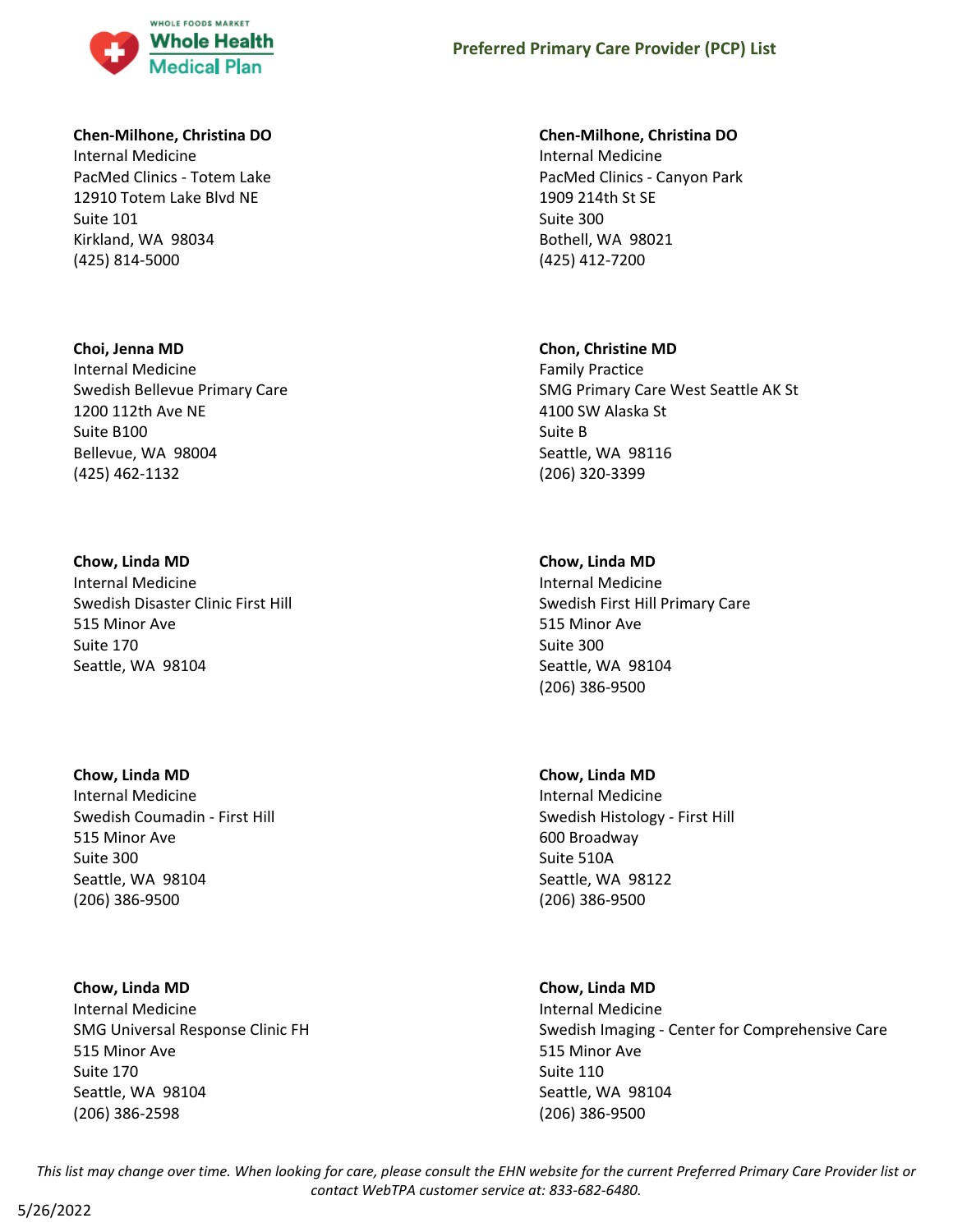

### **Chow, Ward MD**

Internal Medicine PMG NW WA MC Internal Medicine 12800 Bothell-Everett Hwy Everett, WA 98208 (425) 316-5130

# **Cline, Kelsey MD**

Family Practice Swedish Physicians Central Seattle 1600 E Jefferson St Suite 510 Seattle, WA 98122 (206) 320-4888

# **Clowry, Margaret MD**

Internal Medicine PacMed Clinics - Northgate 10416 5th Ave NE Seattle, WA 98125 (206) 517-6700

# **Coffman, Wendy MD**

Family Practice PMG NW WA Monroe Family Medicine 19200 N Kelsey St Monroe, WA 98272 (360) 794-7994

### **Conley, Sophia MD**

Pediatric Medicine Swedish Physicians Issaquah 751 NE Blakely Dr Suite 5010 Issaquah, WA 98029 (425) 394-0700

### **Chow, Linda MD**

Internal Medicine Swedish Laboratory - Center for Comprehensive Care 515 Minor Ave Suite 100 Seattle, WA 98104 (206) 386-9500

# **Closs-Brewer, Melissa MD**

Pediatric Medicine PMG NW WA MC Pediatrics 12800 Bothell-Everett Hwy Everett, WA 98208 (425) 316-5160

# **Clowry, Margaret MD**

Internal Medicine PacMed Clinics - Madison 1101 Madison St Suite 301 Seattle, WA 98104 (206) 505-1101

### **Conley, Sophia MD**

Pediatric Medicine Swedish Phys Redmond 18100 NE Union Hill Rd Suite 200 Redmond, WA 98052 (206) 320-5190

# **Conley, Sophia MD**

Pediatric Medicine Swedish Children's Clinic Meadow Creek 6520 226th Pl SE Suite 100 Issaquah, WA 98027 (425) 394-1680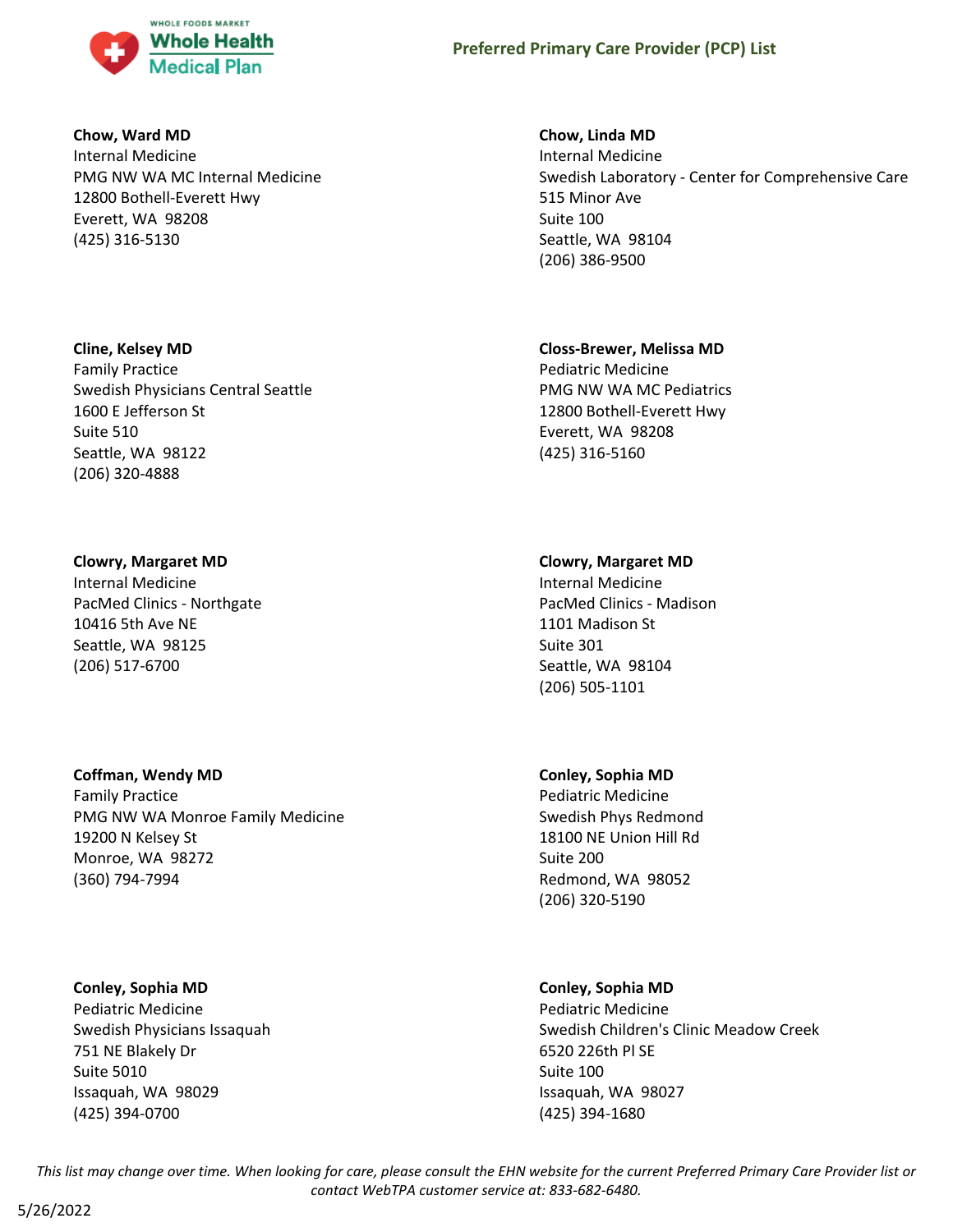

### **Conley, Sophia MD**

Pediatric Medicine Swedish Children's Clinic West Seattle 4744 41st Ave SW Suite 101 Seattle, WA 98116 (206) 320-5780

# **Conley, Sophia MD**

Pediatric Medicine Swedish Physicians Queen Anne 2211 Queen Anne Ave N Seattle, WA 98109 (206) 861-8500

# **Constantin, Flavia MD**

Family Practice Swedish Disaster Clinic Issaquah 751 NE Blakely Dr Issaquah, WA 98029 (425) 313-4000

### **Cook, Jill MD**

Pediatric Medicine Swedish Phys Ballard 5350 Tallman Ave NW Suite 301 Seattle, WA 98107 (206) 320-3335

# **Cook, Jill MD**

Pediatric Medicine Swedish Physicians Downtown 800 5th Ave Suite P100 Seattle, WA 98104 (206) 320-3351

# **Conley, Sophia MD**

Pediatric Medicine Swedish Children's Clinic Redmond 18100 NE Union Hill Rd 2nd Floor Redmond, WA 98052 (425) 881-5437

# **Conley, Sophia MD**

Pediatric Medicine Swedish Children's Clinic Edmonds 21600 Highway 99 Suite 290 Edmonds, WA 98026 (425) 673-3456

# **Constantin, Flavia MD**

Family Practice Swedish Renton Primary Care 911 N 10th Pl Renton, WA 98057 (425) 391-5700

**Cook, Jill MD** Pediatric Medicine Swedish Renton Primary Care 911 N 10th Pl Renton, WA 98057 (425) 391-5700

### **Cook, Jill MD**

Pediatric Medicine Swedish Physicians Issaquah 751 NE Blakely Dr Suite 5010 Issaquah, WA 98029 (425) 394-0700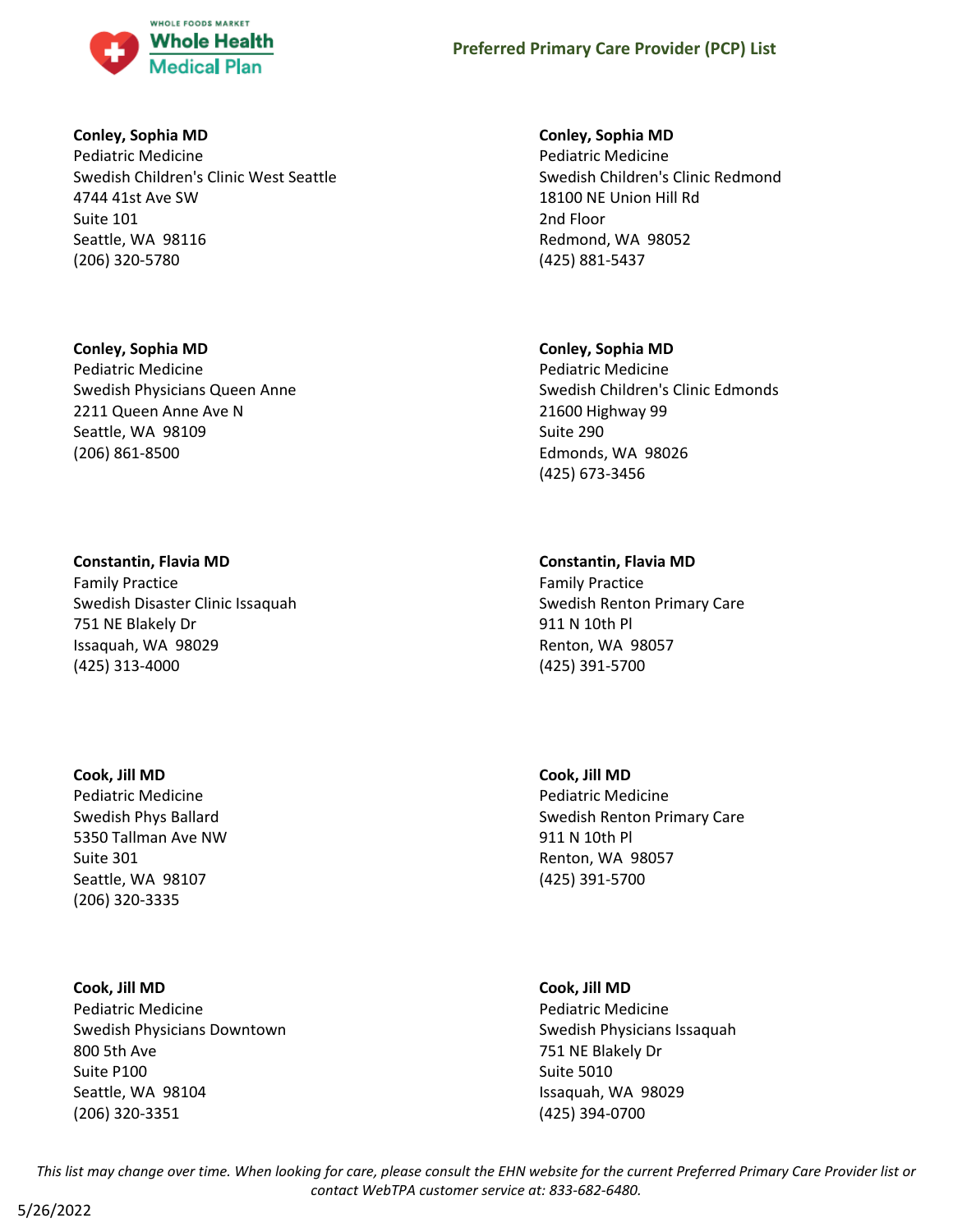

**Cook, Jill MD**

Pediatric Medicine Swedish Richmond Beach Primary Care 604 NW Richmond Beach Rd Shoreline, WA 98177 (206) 533-2900

**Cook, Jill MD** Pediatric Medicine Swedish Physicians South Lake Union 510 Boren Ave N Seattle, WA 98109 (206) 320-5200

**Cook, Jill MD** Pediatric Medicine Swedish Sand Point Primary Care 4540 Union Bay Pl NE Seattle, WA 98105 (206) 320-8050

**Cook, Jill MD** Pediatric Medicine Swedish Physicians Magnolia 2450 33rd Ave W Suite 100 Seattle, WA 98199 (206) 320-3364

**Cook, Jill MD** Pediatric Medicine Swedish Physicians Queen Anne 2211 Queen Anne Ave N Seattle, WA 98109 (206) 861-8500

**Cook, Jill MD**

Pediatric Medicine Swedish First Hill Primary Care 515 Minor Ave Suite 300 Seattle, WA 98104 (206) 386-9500

**Cook, Jill MD** Pediatric Medicine Swedish Klahanie Primary Care 4560 Klahanie Dr SE Suite 400 Issaquah, WA 98029 (425) 394-0620

**Cook, Jill MD** Pediatric Medicine Swedish Phys Snoqualmie 37624 SE Fury St Suite 101 Snoqualmie, WA 98065 (425) 888-2016

**Cook, Jill MD** Pediatric Medicine Swedish Physicians Pine Lake 22707 SE 29th St Sammamish, WA 98075 (425) 455-2845

**Cook, Jill MD** Pediatric Medicine Swedish Edmonds Birth & Family Clinic 21911 76th Ave W Suite 110 Edmonds, WA 98026 (425) 640-4950

*This list may change over time. When looking for care, please consult the EHN website for the current Preferred Primary Care Provider list or contact WebTPA customer service at: 833-682-6480.*

5/26/2022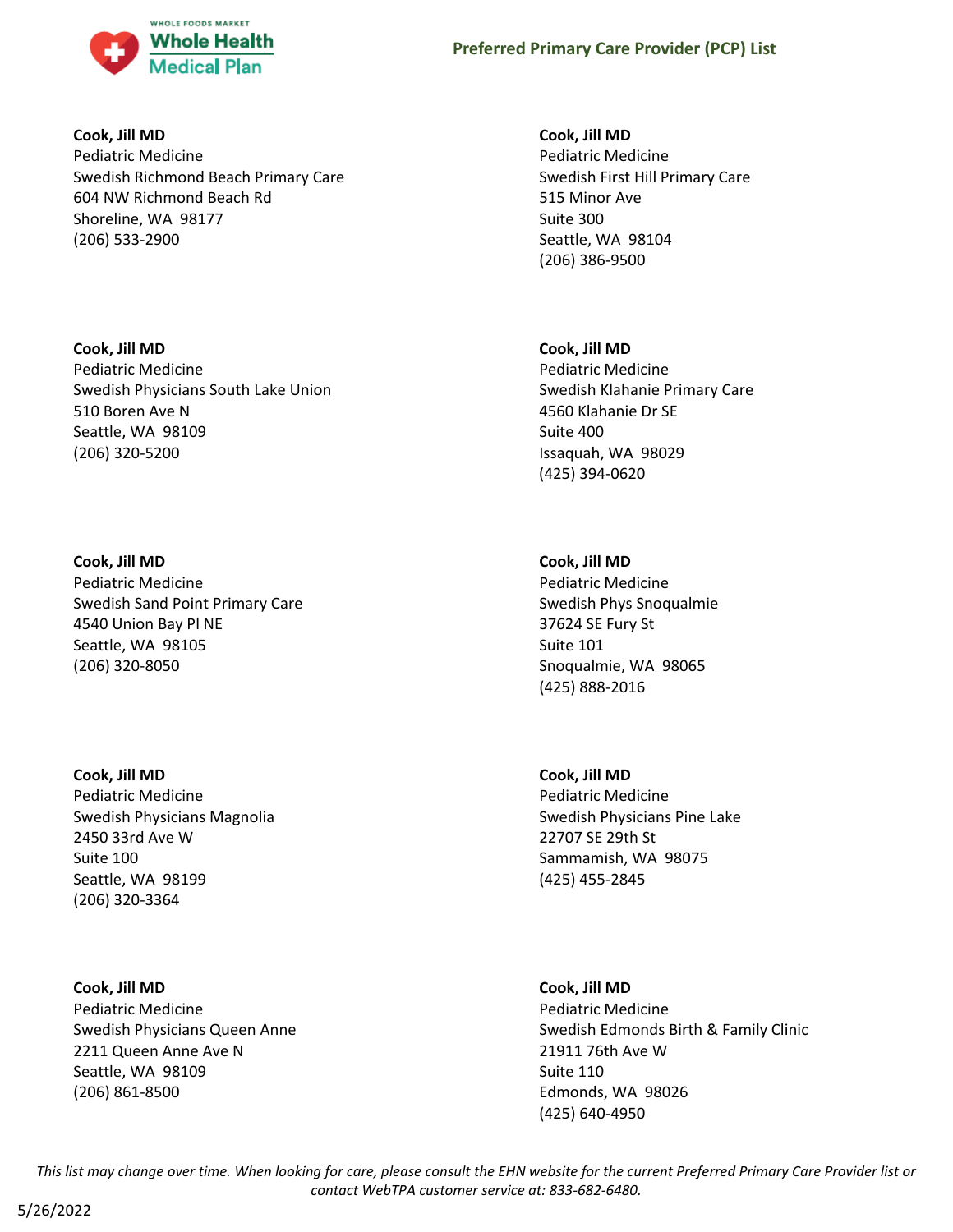

#### **Cook, Jill MD**

Pediatric Medicine Swedish Phys Redmond 18100 NE Union Hill Rd Suite 200 Redmond, WA 98052 (206) 320-5190

#### **Cook, Jill MD**

Pediatric Medicine Swedish Phys Mill Creek 13020 Meridian Ave S Everett, WA 98208 (425) 357-3700

### **Cook, Jill MD**

Pediatric Medicine Swedish Bellevue Primary Care 1200 112th Ave NE Suite B100 Bellevue, WA 98004 (425) 462-1132

#### **Cook, Jill MD**

Pediatric Medicine Swedish Mercer Island Primary Care 3236 78th Ave SE Suite 200 Mercer Island, WA 98040 (206) 386-9500

### **Cordy, Carol MD**

Family Practice Swedish Family Medicine - Cherry Hill 550 16th Ave Suite 100 Seattle, WA 98122 (206) 320-2484

### **Cook, Jill MD**

Pediatric Medicine Swedish Physicians Central Seattle 1600 E Jefferson St Suite 510 Seattle, WA 98122 (206) 320-4888

# **Cook, Jill MD**

Pediatric Medicine Swedish Physicians Factoria 12917 SE 38th St Suite 100 Bellevue, WA 98006 (425) 641-4000

# **Cook, Jill MD**

Pediatric Medicine Swedish Edmonds Primary Care 7320 216th St SW Suite 200 Edmonds, WA 98026 (425) 640-4900

### **Cordy, Carol MD**

Family Practice Swedish Family Medicine Ballard 1801 NW Market St Suite 403 Seattle, WA 98107 (206) 297-5100

### **Cordy, Carol MD**

Family Practice Swedish Fam Med 1st Hill 1401 Madison St Suite 100 Seattle, WA 98104 (206) 386-6111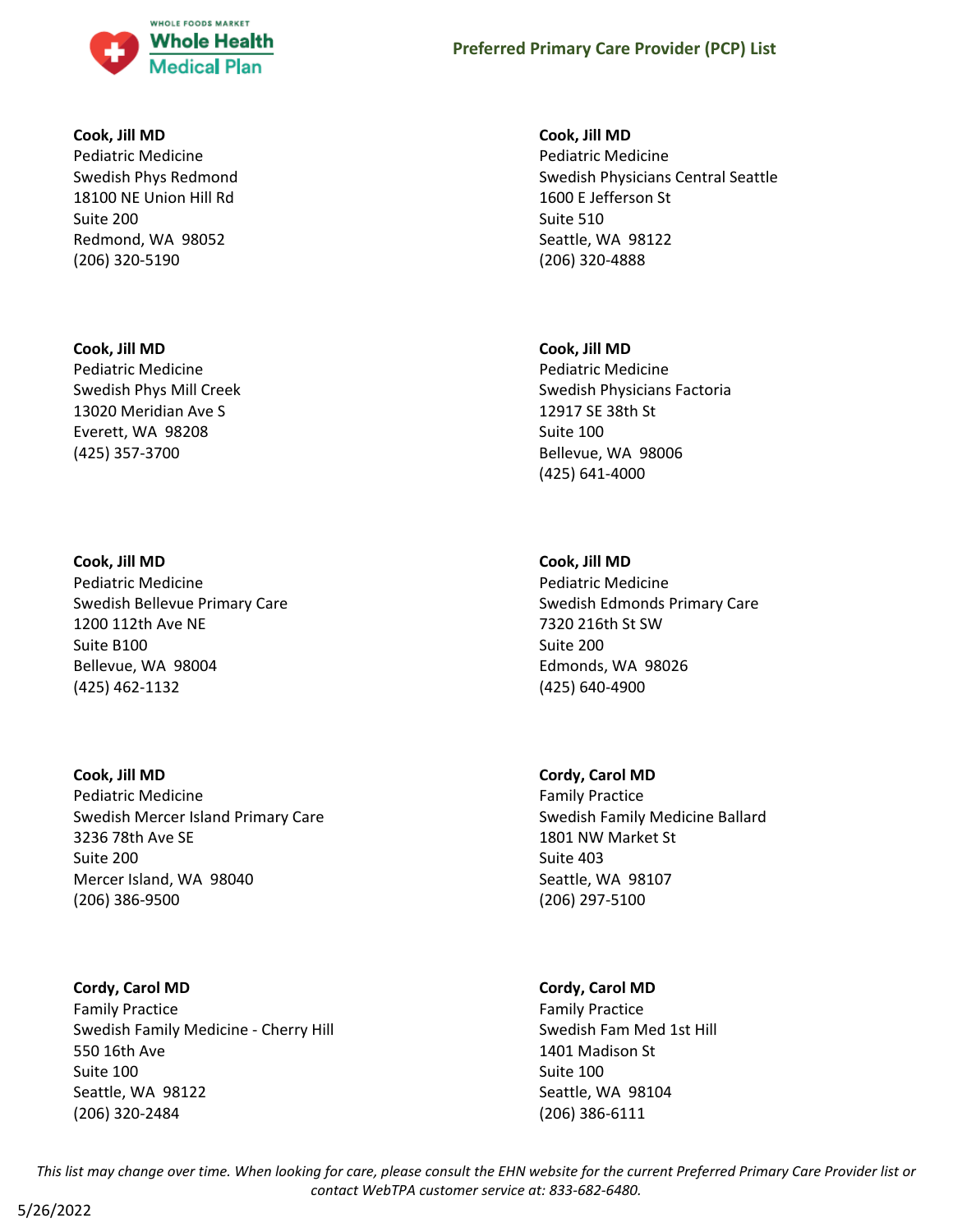

### **Cotter, Rosemary MD**

Family Practice PMG SW WA St Peter Family Medicine 525 Lilly Rd Ne Olympia, WA 98506 (360) 493-7230

### **Cronin, Rebecca MD**

Pediatric Medicine Swedish Children's Clinic West Seattle 4744 41st Ave SW Suite 101 Seattle, WA 98116 (206) 320-5780

# **Cufley, Davonna MD**

Internal Medicine PacMed Clinics - Renton 601 S Carr Rd Suite 100 Renton, WA 98055 (425) 227-3700

# **Dagg, Steven MD**

Family Practice SMG Primary Care West Seattle AK St 4100 SW Alaska St Suite B Seattle, WA 98116 (206) 320-3399

# **Dara, Karishma MD**

Family Practice Swedish Fam Med 1st Hill 1401 Madison St Suite 100 Seattle, WA 98104 (206) 386-6111

# **Cox, Monika MD**

Family Practice SMG Primary Care West Seattle AK St 4100 SW Alaska St Suite B Seattle, WA 98116 (206) 320-3399

# **Cufley, Davonna MD**

Internal Medicine PacMed Clinics - Madison 1101 Madison St Suite 301 Seattle, WA 98104 (206) 505-1101

# **Dagg, Steven MD**

Family Practice SMG Bone Health Cherry Hill 1600 E Jefferson St Suite 300 Seattle, WA 98122 (425) 498-2272

# **Dagg, Steven MD**

Family Practice Swedish Imaging - Center for Comprehensive Care 515 Minor Ave Suite 110 Seattle, WA 98104 (206) 386-9500

# **Dara, Karishma MD**

Family Practice Swedish Family Medicine Ballard 1801 NW Market St Suite 403 Seattle, WA 98107 (206) 297-5100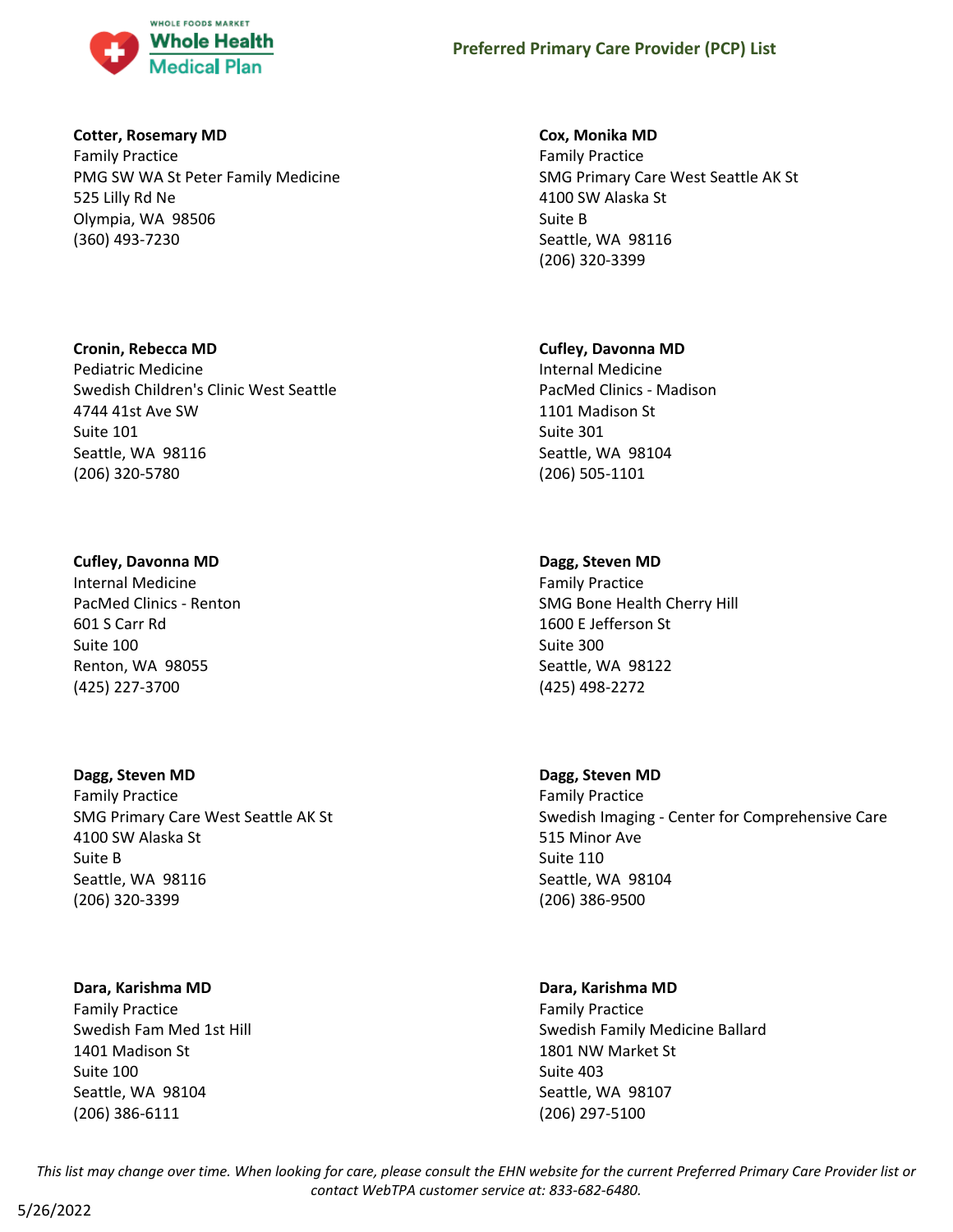

### **Dastvan, Celia MD**

Pediatric Medicine PMG NW WA Lynnwood Pediatrics 2902 164th St SW Suite E1 Lynnwood, WA 98087 (425) 741-7750

# **Davis, Benjamin MD**

Family Practice Swedish Family Medicine - Cherry Hill 550 16th Ave Suite 100 Seattle, WA 98122 (206) 320-2484

# **Davis, Benjamin MD**

Family Practice Swedish Fam Med 1st Hill 1401 Madison St Suite 100 Seattle, WA 98104 (206) 386-6111

### **Davoodi, Rashno MD**

Family Practice Swedish Phys Redmond 18100 NE Union Hill Rd Suite 200 Redmond, WA 98052 (206) 320-5190

# **Dean, Kathryn MD**

Family Practice PMG SW WA Hawks Prairie FM 2555 Marvin Road NE Lacey, WA 98516 (360) 413-4200

# **Davis, Benjamin MD**

Family Practice Swedish Family Medicine Ballard 1801 NW Market St Suite 403 Seattle, WA 98107 (206) 297-5100

# **Davis, Benjamin MD**

Family Practice Swedish ObGyn Midwifery First Hill 1101 Madison St Suite 700 Seattle, WA 98104 (206) 215-6300

# **Davison, Emmy MD**

Family Practice Swedish Edmonds Birth & Family Clinic 21911 76th Ave W Suite 110 Edmonds, WA 98026 (425) 640-4950

# **D'Cruz, Minoo MD**

Family Practice Swedish Edmonds Birth & Family Clinic 21911 76th Ave W Suite 110 Edmonds, WA 98026 (425) 640-4950

# **Deans, Amy MD**

Internal Medicine Swedish Phys Ballard 5350 Tallman Ave NW Suite 301 Seattle, WA 98107 (206) 320-3335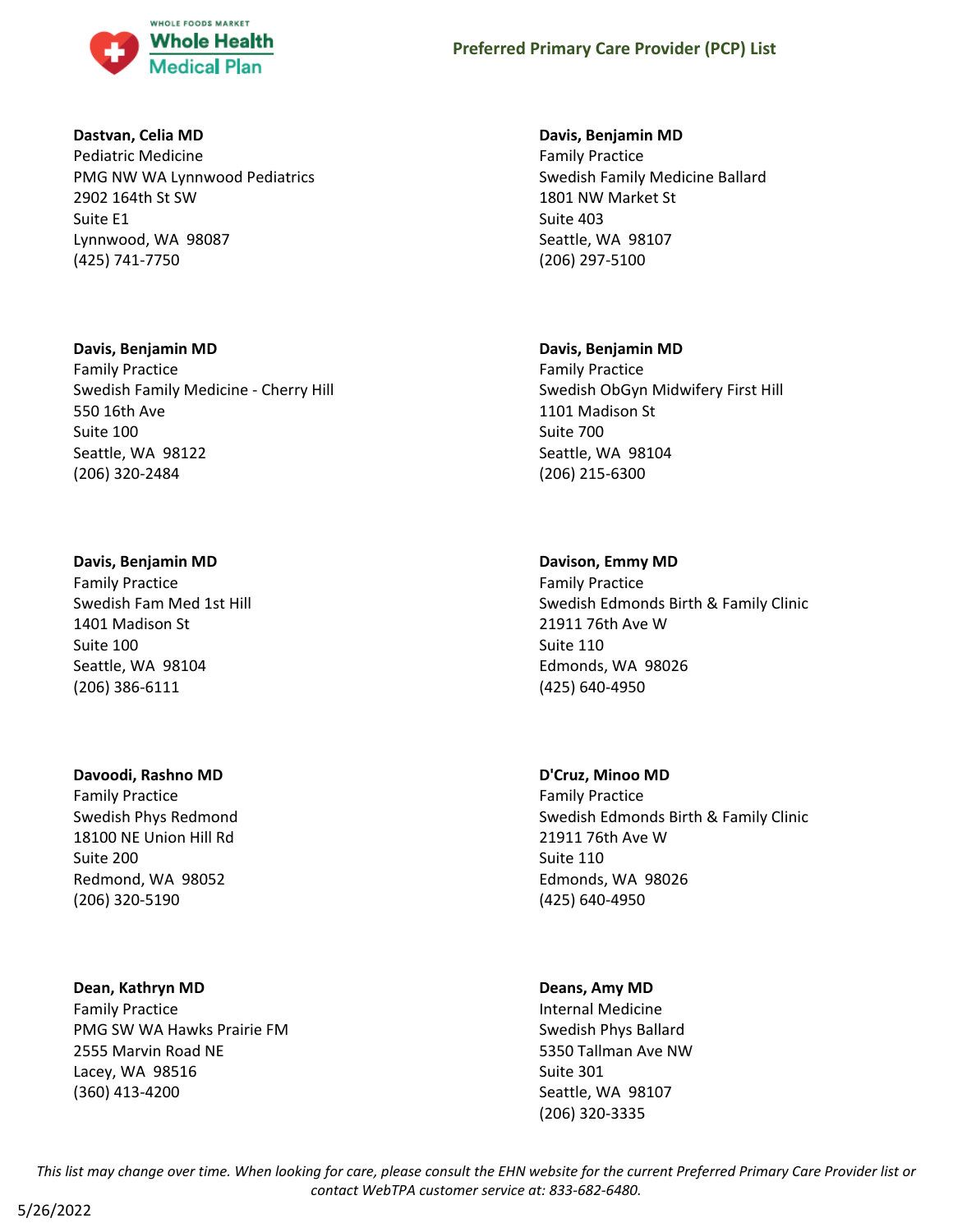

### **Deramo, Mark MD**

Family Practice Swedish Physicians Pine Lake 22707 SE 29th St Sammamish, WA 98075 (425) 455-2845

### **Derksen-Schrock, Andrew MD**

Family Practice Swedish Family Medicine - Cherry Hill 500 17th Ave Seattle, WA 98122 (206) 320-2484

### **Derksen-Schrock, Andrew MD**

Family Practice Swedish Family Medicine - Cherry Hill 747 Broadway Seattle, WA 98122 (206) 320-2484

### **Develle, Stephanie MD**

Pediatric Medicine Swedish Phys Redmond 18100 NE Union Hill Rd Suite 200 Redmond, WA 98052 (206) 320-5190

### **Diamond, Laura MD**

Family Practice Swedish Hospital Medicine Edmonds 21601 76th Ave W Edmonds, WA 98026 (425) 640-4000

#### **Derksen-Schrock, Andrew MD**

Family Practice Swedish Fam Med 1st Hill 1401 Madison St Suite 100 Seattle, WA 98104 (206) 386-6111

### **Derksen-Schrock, Andrew MD**

Family Practice Swedish Family Medicine - Cherry Hill 550 16th Ave Suite 100 Seattle, WA 98122 (206) 320-2484

# **Develle, Stephanie MD**

Pediatric Medicine Swedish Children's Clinic Redmond 18100 NE Union Hill Rd 2nd Floor Redmond, WA 98052 (425) 881-5437

# **Diamond, Laura MD**

Family Practice Swedish Family Medicine Ballard 1801 NW Market St Suite 403 Seattle, WA 98107 (206) 297-5100

### **Diamond, Laura MD**

Family Practice Swedish Hospital Medicine Cherry Hill 500 17th Ave Seattle, WA 98122 (206) 215-2520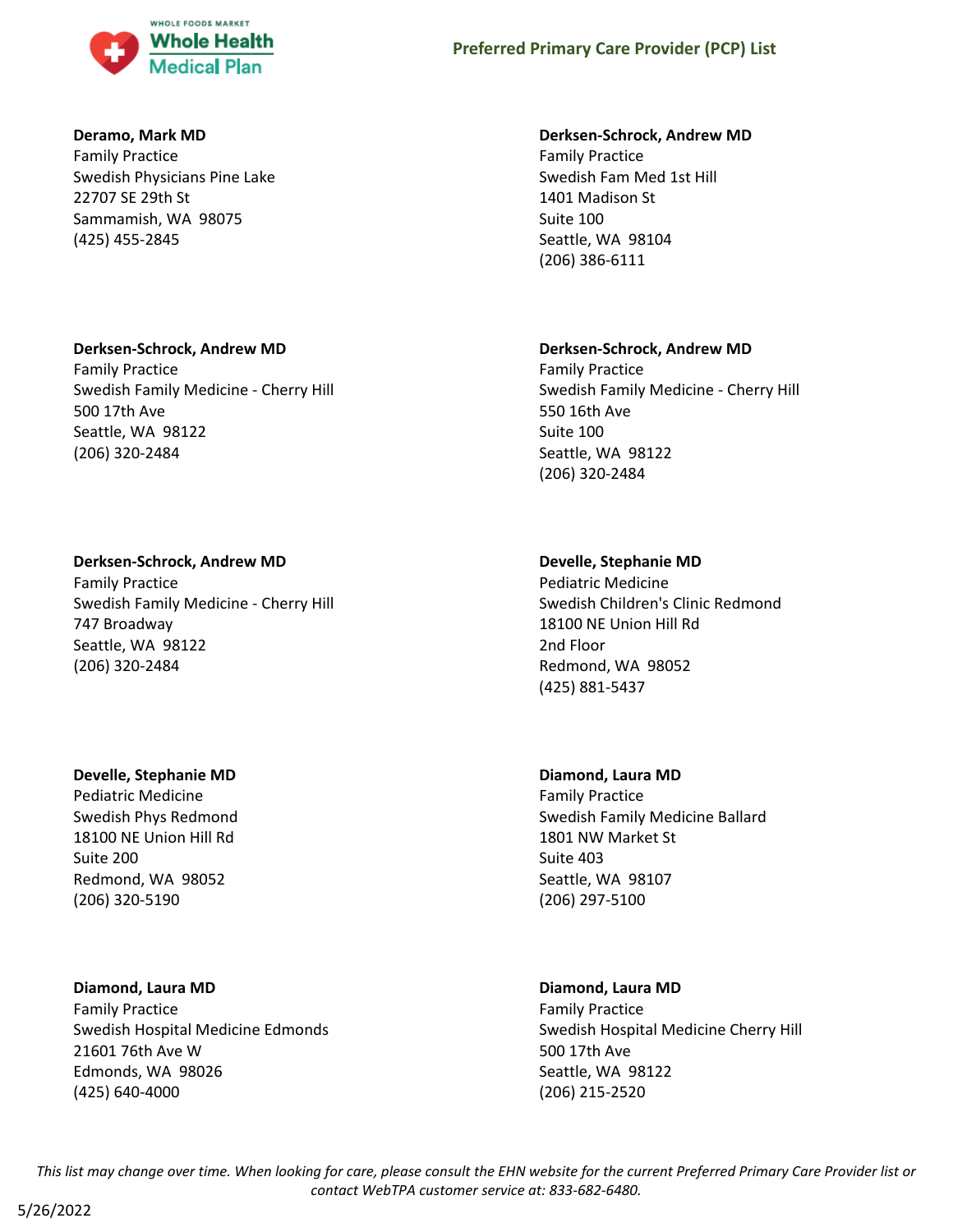

#### **Diamond, Laura MD**

Family Practice Swedish Hospital Medicine Ballard 5300 Tallman Ave NW Seattle, WA 98107 (206) 215-2520

### **Diamond, Laura MD**

Family Practice Swedish Hospital Medicine First Hill 747 Broadway Seattle, WA 98122 (206) 215-2520

### **Diamond, Laura MD**

Family Practice Swedish Fam Med 1st Hill 1401 Madison St Suite 100 Seattle, WA 98104 (206) 386-6111

# **Dresang, Steven MD**

Family Practice Swedish Hospital Medicine Issaquah 751 NE Blakely Dr Issaquah, WA 98029 (425) 313-7000

**Dresang, Steven MD** Family Practice Swedish Hospital Medicine Ballard 5300 Tallman Ave NW Seattle, WA 98107 (206) 215-2520

### **Diamond, Laura MD**

Family Practice Swedish Family Medicine - Cherry Hill 550 16th Ave Suite 100 Seattle, WA 98122 (206) 320-2484

#### **Diamond, Laura MD**

Family Practice Swedish Hospital Medicine Issaquah 751 NE Blakely Dr Issaquah, WA 98029 (425) 313-7000

#### **Dresang, Steven MD**

Family Practice Swedish Imaging - Center for Comprehensive Care 515 Minor Ave Suite 110 Seattle, WA 98104 (206) 386-9500

# **Dresang, Steven MD** Family Practice Swedish Hospital Medicine First Hill 747 Broadway Seattle, WA 98122 (206) 215-2520

### **Dresang, Steven MD**

Family Practice SMG Primary Care West Seattle AK St 4100 SW Alaska St Suite B Seattle, WA 98116 (206) 320-3399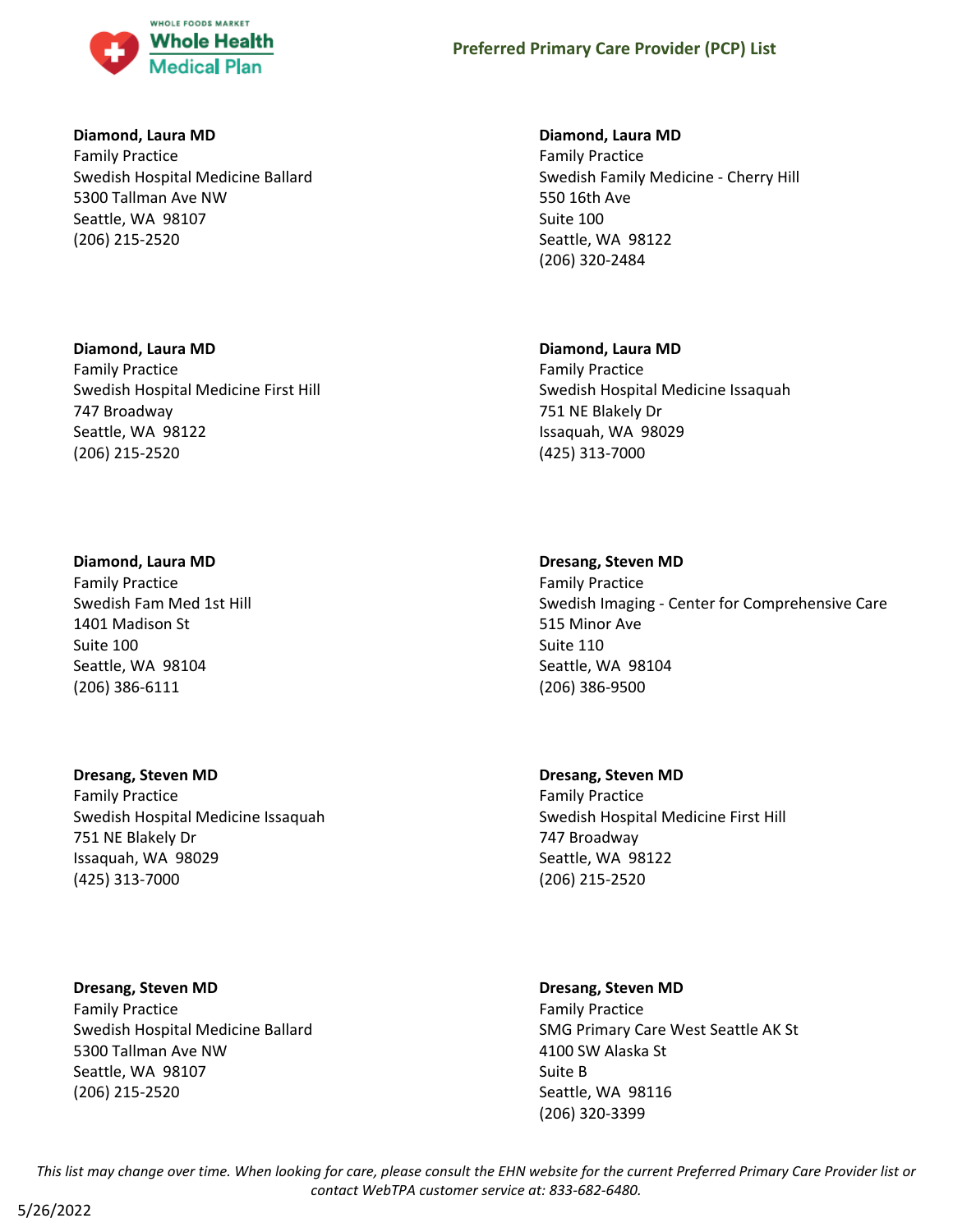

#### **Dresang, Steven MD**

Family Practice SMG Bone Health Cherry Hill 1600 E Jefferson St Suite 300 Seattle, WA 98122 (425) 498-2272

#### **Dresang, Steven MD**

Family Practice Swedish Hospital Medicine Cherry Hill 500 17th Ave Seattle, WA 98122 (206) 215-2520

### **Dubay, Rachel MD**

Family Practice Swedish Family Medicine Ballard 1801 NW Market St Suite 403 Seattle, WA 98107 (206) 297-5100

#### **Duke, Rebecca MD**

Family Practice Swedish Physicians Central Seattle 1600 E Jefferson St Suite 510 Seattle, WA 98122 (206) 320-4888

### **Dym, Andrew MD**

Internal Medicine PacMed Clinics - Renton 601 S Carr Rd Suite 100 Renton, WA 98055 (425) 227-3700

#### **Dresang, Steven MD**

Family Practice Swedish Hospital Medicine Edmonds 21601 76th Ave W Edmonds, WA 98026 (425) 640-4000

#### **Dubay, Rachel MD**

Family Practice Swedish Fam Med 1st Hill 1401 Madison St Suite 100 Seattle, WA 98104 (206) 386-6111

# **Dudgikar, Darshana MD**

Family Practice Swedish Phys Snoqualmie 37624 SE Fury St Suite 101 Snoqualmie, WA 98065 (425) 888-2016

### **Dym, Andrew MD**

Internal Medicine PacMed Clinics - Northgate 10416 5th Ave NE Seattle, WA 98125 (206) 517-6700

#### **Eastman, Andrew MD**

Family Practice Swedish Family Medicine - Cherry Hill 550 16th Ave Suite 100 Seattle, WA 98122 (206) 320-2484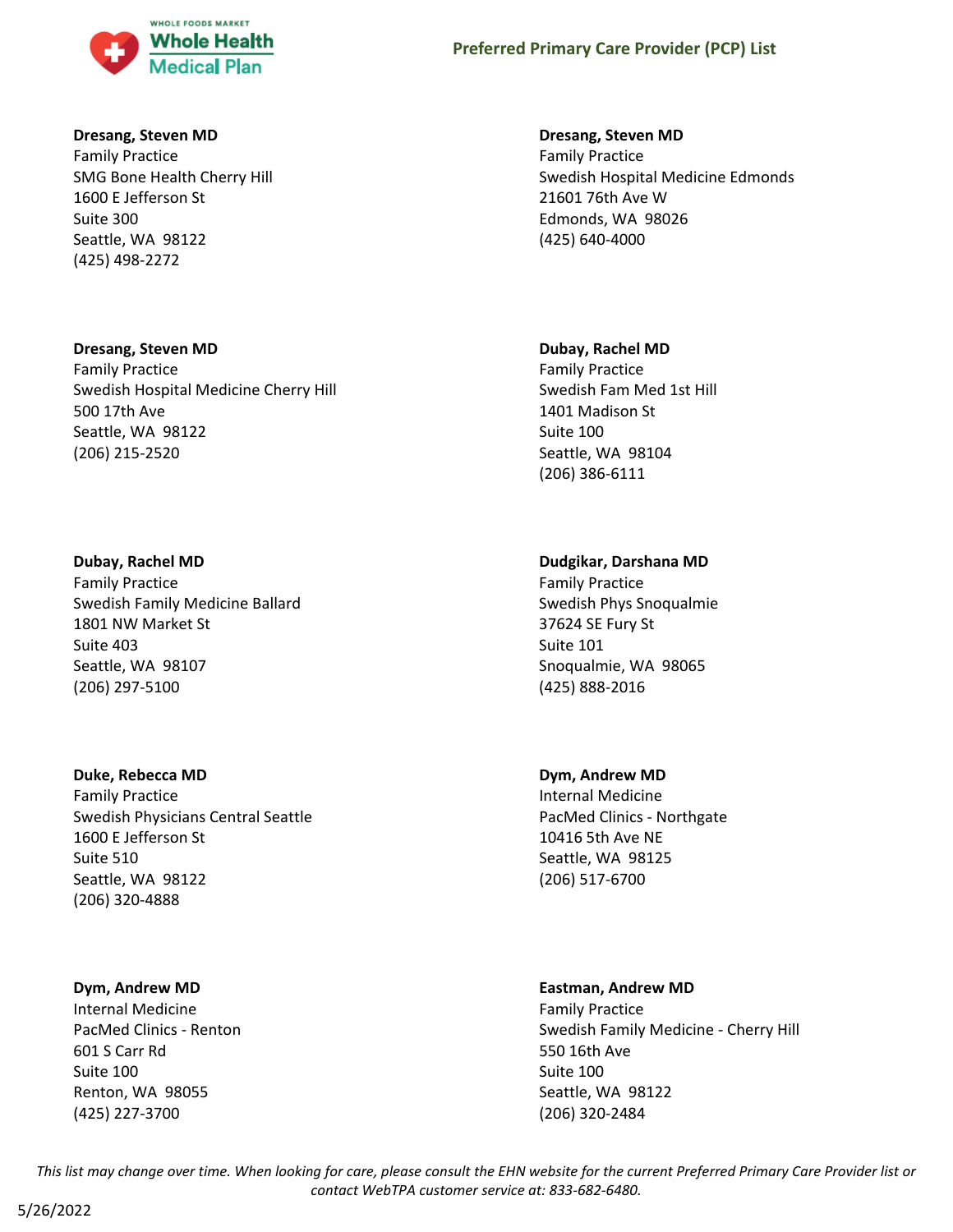

#### **Eastman, Andrew MD**

Family Practice Swedish Physicians Central Seattle 1600 E Jefferson St Suite 510 Seattle, WA 98122 (206) 320-4888

#### **Edwards, Erin MD**

Internal Medicine PacMed Clinics - Federal Way 31833 Gateway Center Blvd S Federal Way, WA 98003 (253) 214-1920

#### **Efird, Alex MD**

Internal Medicine Swedish Disaster Clinic First Hill 515 Minor Ave Suite 170 Seattle, WA 98104

#### **Efird, Alex MD**

Internal Medicine Swedish Coumadin - First Hill 515 Minor Ave Suite 300 Seattle, WA 98104 (206) 386-9500

### **Efird, Alex MD**

Internal Medicine Swedish Laboratory - Center for Comprehensive Care 515 Minor Ave Suite 100 Seattle, WA 98104 (206) 386-9500

#### **Eaton, Jeremy DO**

Family Practice PMG SW WA Chehalis Family Medicine 931 South Market Blvd Chehalis, WA 98532 (360) 767-6300

#### **Edwards, Erin MD**

Internal Medicine PacMed Clinics - Renton 601 S Carr Rd Suite 100 Renton, WA 98055 (425) 227-3700

### **Efird, Alex MD**

Internal Medicine Swedish Histology - First Hill 600 Broadway Suite 510A Seattle, WA 98122 (206) 386-9500

### **Efird, Alex MD**

Internal Medicine Swedish Imaging - Center for Comprehensive Care 515 Minor Ave Suite 110 Seattle, WA 98104 (206) 386-9500

#### **Efird, Alex MD**

Internal Medicine Swedish First Hill Primary Care 515 Minor Ave Suite 300 Seattle, WA 98104 (206) 386-9500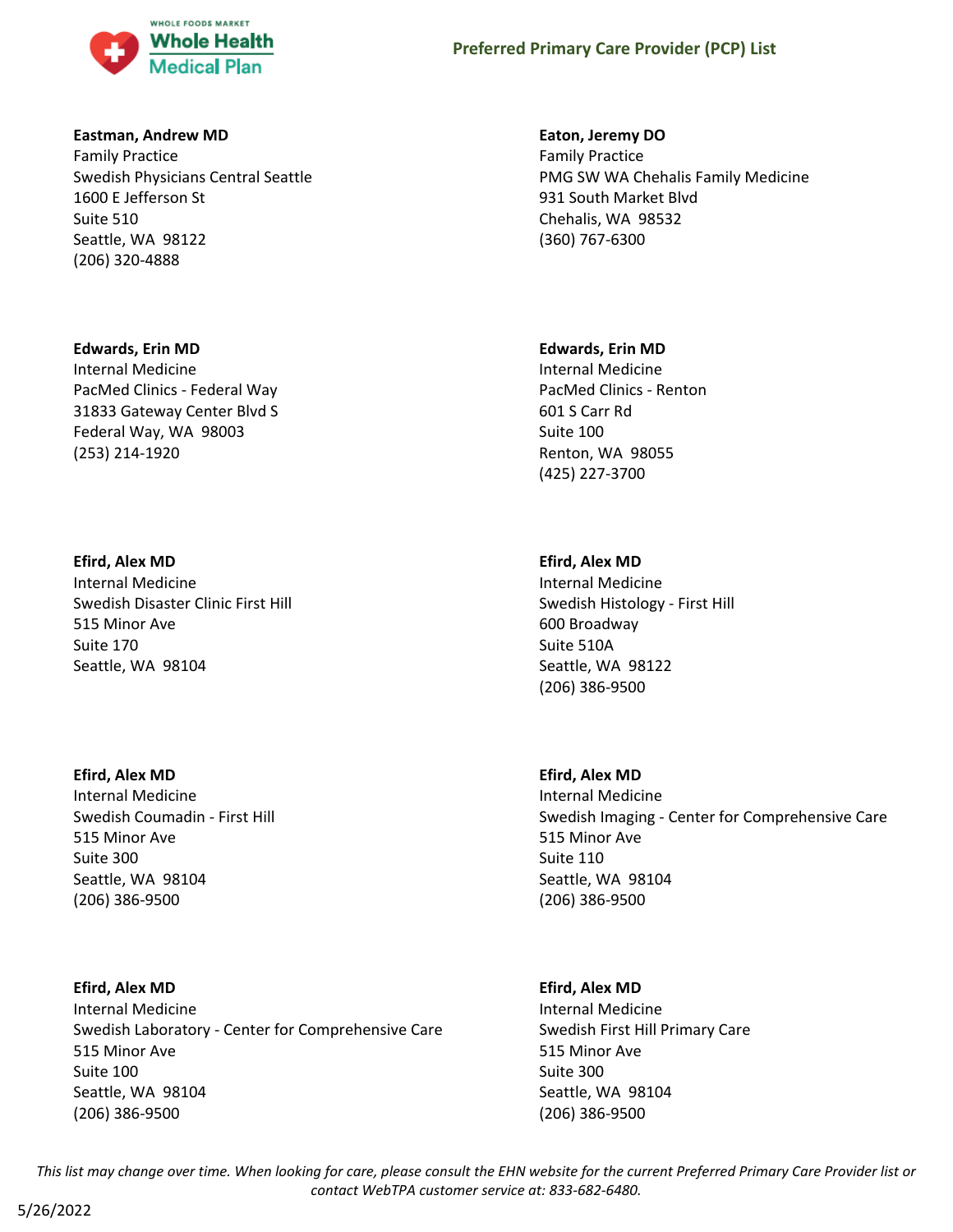

### **Efird, Alex MD**

Internal Medicine SMG Universal Response Clinic FH 515 Minor Ave Suite 170 Seattle, WA 98104 (206) 386-2598

### **Ege, David MD**

Pediatric Medicine Swedish Physicians Issaquah 751 NE Blakely Dr Suite 5010 Issaquah, WA 98029 (425) 394-0700

# **Elangovan, Anita MD**

Internal Medicine PacMed Clinics - Canyon Park 1909 214th St SE Suite 300 Bothell, WA 98021 (425) 412-7200

### **Emanuel, Margaux MD**

Family Practice Swedish Phys Ballard 5350 Tallman Ave NW Suite 301 Seattle, WA 98107 (206) 320-3335

# **Engstrom, Jennifer MD**

Family Practice PMG NW WA Marysville 11603 State Ave Suite G Marysville, WA 98271 (360) 658-6800

# **Ege, David MD**

Pediatric Medicine Swedish Children's Clinic Edmonds 21600 Highway 99 Suite 290 Edmonds, WA 98026 (425) 673-3456

# **Elangovan, Anita MD**

Internal Medicine PacMed Clinics - Beacon Hill 1200 12th Ave S Seattle, WA 98144 (206) 326-2400

# **Elangovan, Anita MD**

Internal Medicine PacMed Clinics - Renton 601 S Carr Rd Suite 100 Renton, WA 98055 (425) 227-3700

# **Emerson, Anne PA-C**

Family Practice Swedish Sand Point Primary Care 4540 Union Bay Pl NE Seattle, WA 98105 (206) 320-8050

# **Epstein, Samuel MD**

Family Practice Swedish Family Medicine - Cherry Hill 550 16th Ave Suite 100 Seattle, WA 98122 (206) 320-2484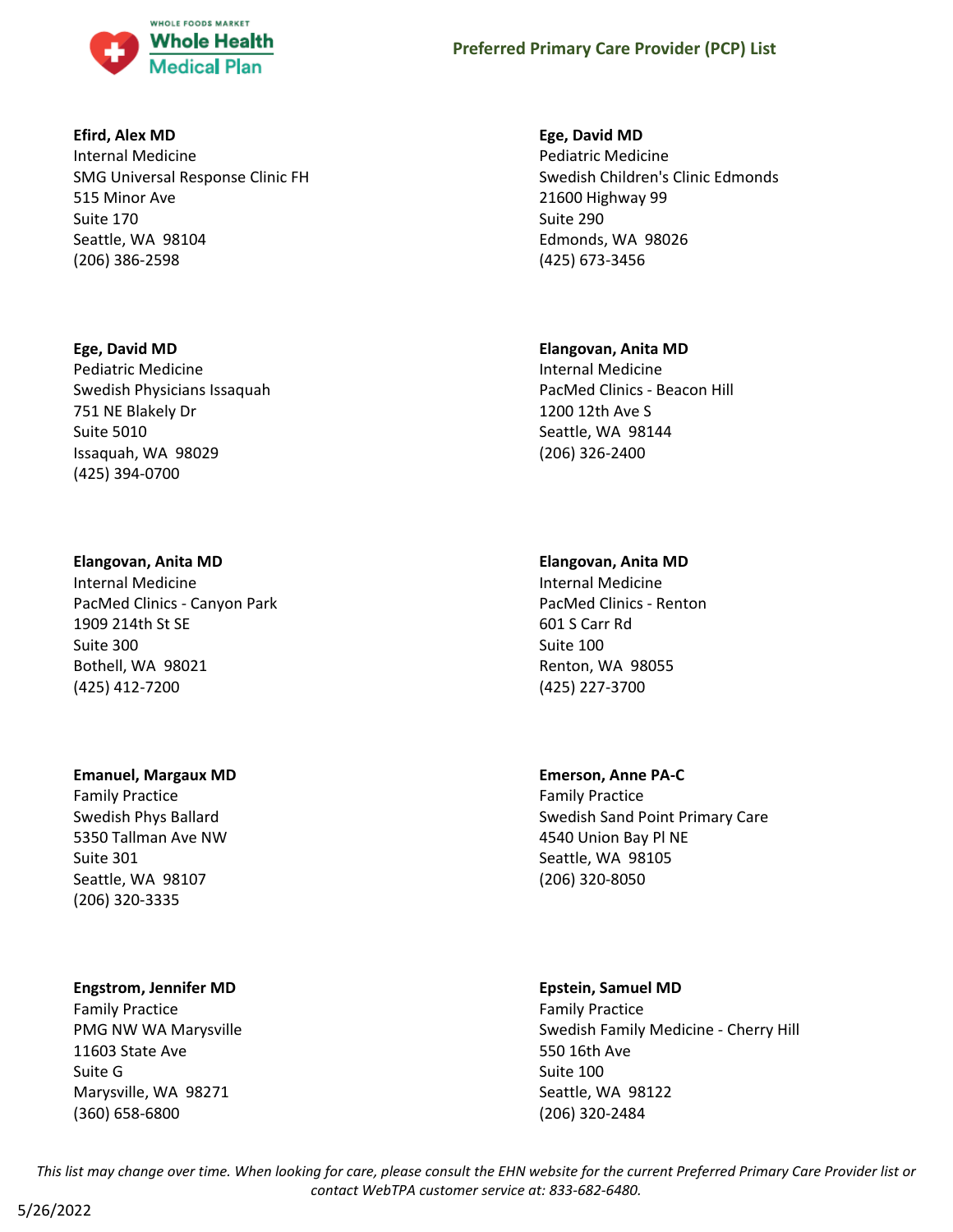

#### **Epstein, Samuel MD**

Family Practice Swedish Fam Med 1st Hill 1401 Madison St Suite 100 Seattle, WA 98104 (206) 386-6111

#### **Erickson, Keith PA-C**

Family Practice PMG NW WA Marysville 11603 State Ave Suite G Marysville, WA 98271 (360) 658-6800

#### **Erwin, Florencia PA-C**

Internal Medicine Swedish Klahanie Primary Care 4560 Klahanie Dr SE Suite 400 Issaquah, WA 98029 (425) 394-0620

#### **Erwin, Florencia PA-C**

Internal Medicine Swedish Physicians Issaquah 751 NE Blakely Dr Suite 5010 Issaquah, WA 98029 (425) 394-0700

#### **Erwin, Florencia PA-C**

Internal Medicine Swedish Edmonds Primary Care 7320 216th St SW Suite 200 Edmonds, WA 98026 (425) 640-4900

#### **Epstein, Samuel MD**

Family Practice Swedish Family Medicine Ballard 1801 NW Market St Suite 403 Seattle, WA 98107 (206) 297-5100

#### **Ertugay, Lane MD**

Family Practice Swedish Physicians Issaquah 751 NE Blakely Dr Suite 5010 Issaquah, WA 98029 (425) 394-0700

### **Erwin, Florencia PA-C**

Internal Medicine Swedish Physicians Downtown 800 5th Ave Suite P100 Seattle, WA 98104 (206) 320-3351

### **Erwin, Florencia PA-C**

Internal Medicine Swedish Disaster Clinic Issaquah 751 NE Blakely Dr Issaquah, WA 98029 (425) 313-4000

#### **Erwin, Florencia PA-C**

Internal Medicine Swedish Children's Clinic Meadow Creek 6520 226th Pl SE Suite 100 Issaquah, WA 98027 (425) 394-1680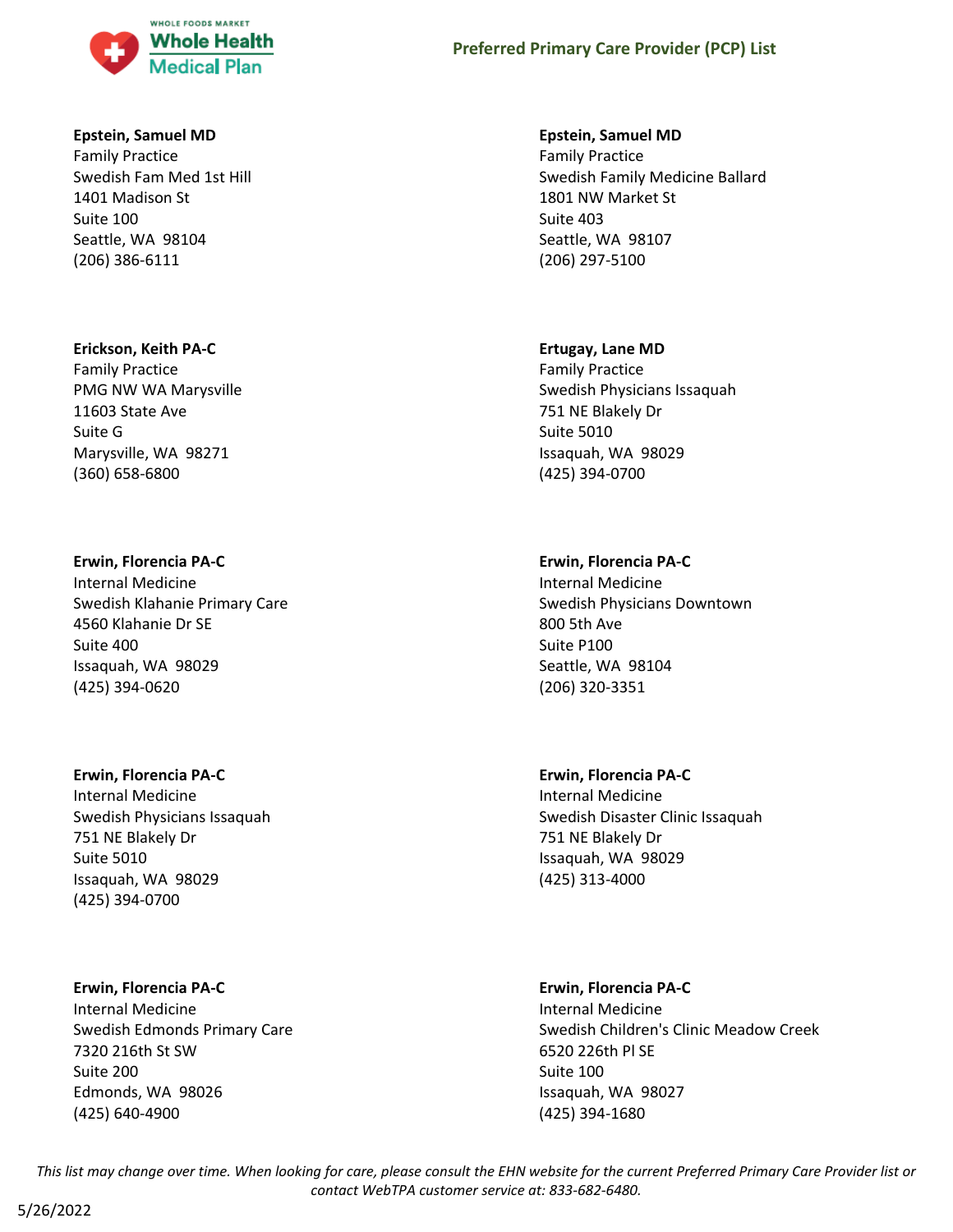

#### **Erwin, Florencia PA-C**

Internal Medicine Swedish Phys Redmond 18100 NE Union Hill Rd Suite 200 Redmond, WA 98052 (206) 320-5190

#### **Erwin, Florencia PA-C**

Internal Medicine Swedish Renton Primary Care 911 N 10th Pl Renton, WA 98057 (425) 391-5700

#### **Erwin, Florencia PA-C**

Internal Medicine Swedish First Hill Primary Care 515 Minor Ave Suite 300 Seattle, WA 98104 (206) 386-9500

#### **Erwin, Florencia PA-C**

Internal Medicine Swedish Children's Clinic West Seattle 4744 41st Ave SW Suite 101 Seattle, WA 98116 (206) 320-5780

#### **Erwin, Florencia PA-C**

Internal Medicine Swedish Bellevue Primary Care 1200 112th Ave NE Suite B100 Bellevue, WA 98004 (425) 462-1132

#### **Erwin, Florencia PA-C**

Internal Medicine Swedish Richmond Beach Primary Care 604 NW Richmond Beach Rd Shoreline, WA 98177 (206) 533-2900

#### **Erwin, Florencia PA-C**

Internal Medicine Swedish Phys Ballard 5350 Tallman Ave NW Suite 301 Seattle, WA 98107 (206) 320-3335

### **Erwin, Florencia PA-C**

Internal Medicine Swedish Physicians South Lake Union 510 Boren Ave N Seattle, WA 98109 (206) 320-5200

## **Erwin, Florencia PA-C**

Internal Medicine Swedish Children's Clinic Redmond 18100 NE Union Hill Rd 2nd Floor Redmond, WA 98052 (425) 881-5437

#### **Erwin, Florencia PA-C**

Internal Medicine Swedish Physicians Factoria 12917 SE 38th St Suite 100 Bellevue, WA 98006 (425) 641-4000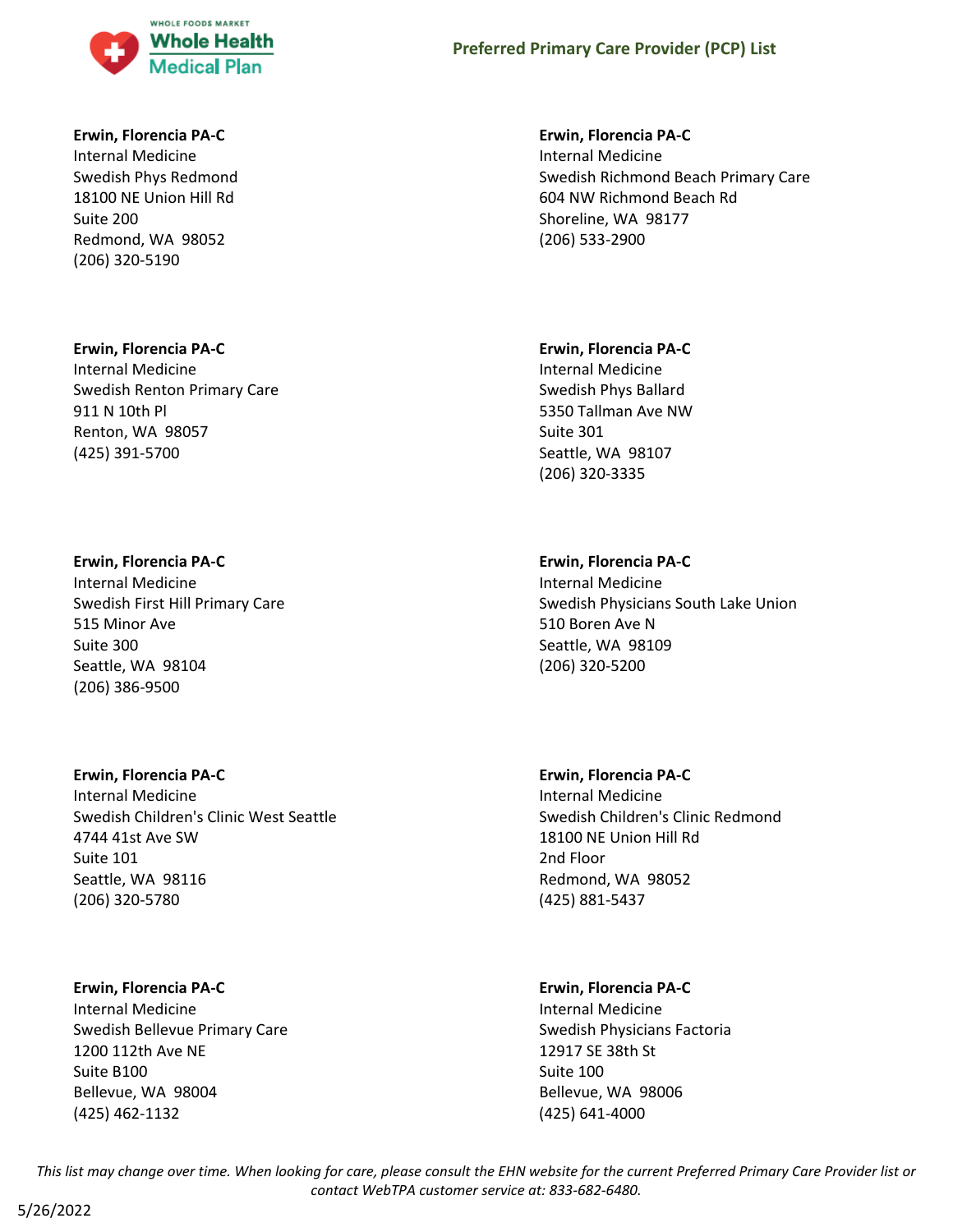

### **Erwin, Florencia PA-C**

Internal Medicine Swedish Edmonds Birth & Family Clinic 21911 76th Ave W Suite 110 Edmonds, WA 98026 (425) 640-4950

### **Erwin, Florencia PA-C**

Internal Medicine Swedish Sand Point Primary Care 4540 Union Bay Pl NE Seattle, WA 98105 (206) 320-8050

### **Erwin, Florencia PA-C**

Internal Medicine Swedish Physicians Queen Anne 2211 Queen Anne Ave N Seattle, WA 98109 (206) 861-8500

## **Erwin, Florencia PA-C**

Internal Medicine Swedish Physicians Magnolia 2450 33rd Ave W Suite 100 Seattle, WA 98199 (206) 320-3364

### **Erwin, Florencia PA-C**

Internal Medicine Swedish Phys Snoqualmie 37624 SE Fury St Suite 101 Snoqualmie, WA 98065 (425) 888-2016

### **Erwin, Florencia PA-C**

Internal Medicine Swedish Physicians Central Seattle 1600 E Jefferson St Suite 510 Seattle, WA 98122 (206) 320-4888

### **Erwin, Florencia PA-C**

Internal Medicine Swedish Children's Clinic Edmonds 21600 Highway 99 Suite 290 Edmonds, WA 98026 (425) 673-3456

## **Erwin, Florencia PA-C**

Internal Medicine Swedish Physicians Pine Lake 22707 SE 29th St Sammamish, WA 98075 (425) 455-2845

### **Erwin, Florencia PA-C**

Internal Medicine Swedish Mercer Island Primary Care 3236 78th Ave SE Suite 200 Mercer Island, WA 98040 (206) 386-9500

### **Erwin, Florencia PA-C**

Internal Medicine Swedish Phys Mill Creek 13020 Meridian Ave S Everett, WA 98208 (425) 357-3700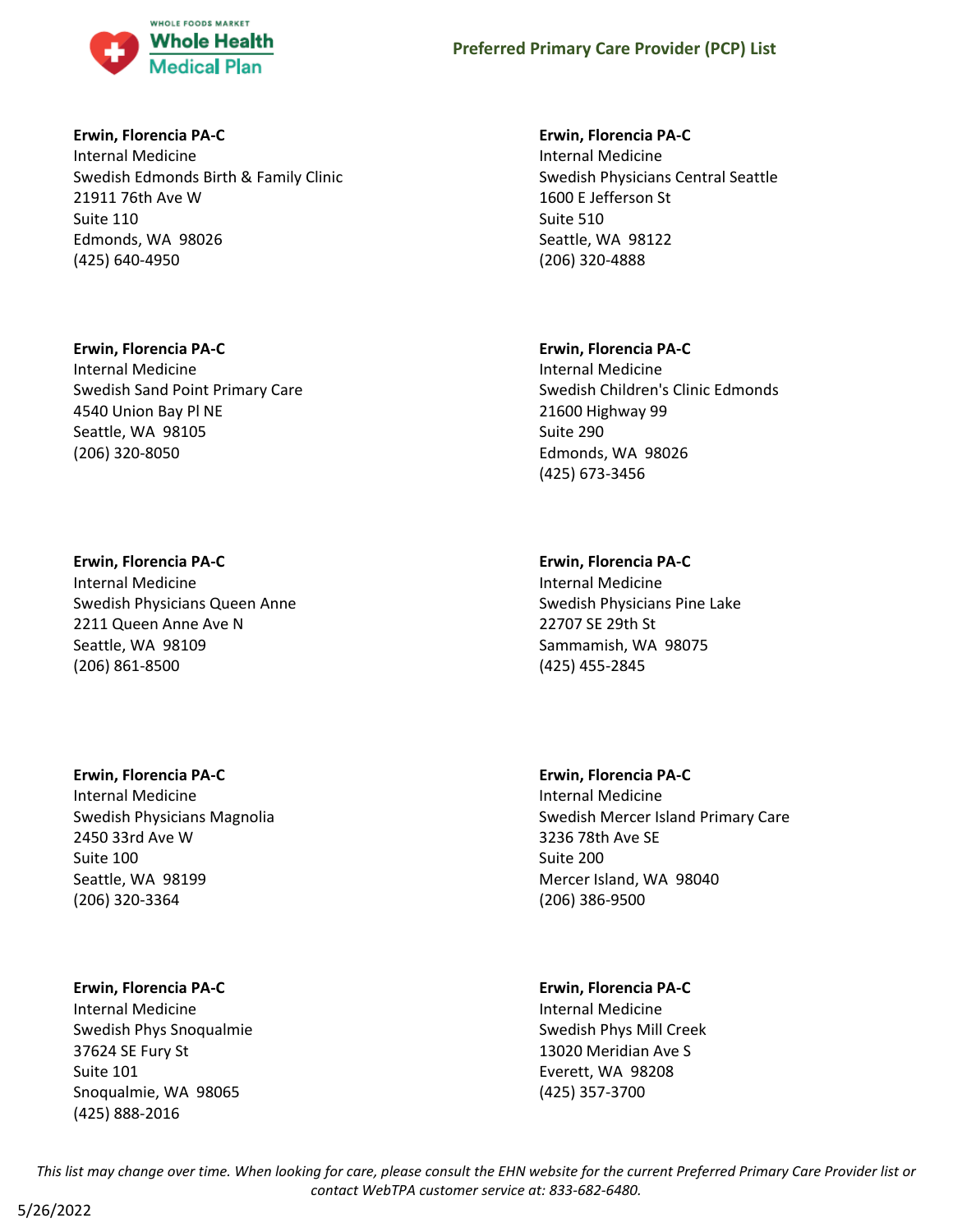

### **Esher, Erica MD**

Family Practice Swedish Disaster Clinic Issaquah 751 NE Blakely Dr Issaquah, WA 98029 (425) 313-4000

## **Esher, Erica MD** Family Practice Swedish Hospital Medicine Issaquah 751 NE Blakely Dr Issaquah, WA 98029 (425) 313-7000

## **Esher, Erica MD**

Family Practice Swedish Hospital Medicine Cherry Hill 500 17th Ave Seattle, WA 98122 (206) 215-2520

## **Esher, Erica MD** Family Practice Swedish Hospital Medicine Ballard 5300 Tallman Ave NW Seattle, WA 98107 (206) 215-2520

### **Estrada, Januario MD**

Internal Medicine PacMed Clinics - Northgate 10416 5th Ave NE Seattle, WA 98125 (206) 517-6700

### **Esher, Erica MD**

Family Practice Swedish Hospital Medicine First Hill 747 Broadway Seattle, WA 98122 (206) 215-2520

### **Esher, Erica MD**

Family Practice Swedish Physicians Issaquah 751 NE Blakely Dr Suite 5010 Issaquah, WA 98029 (425) 394-0700

## **Esher, Erica MD**

Family Practice Swedish Hospital Medicine Edmonds 21601 76th Ave W Edmonds, WA 98026 (425) 640-4000

### **Esmail, Naheed DO**

Family Practice Swedish Physicians Factoria 12917 SE 38th St Suite 100 Bellevue, WA 98006 (425) 641-4000

## **Estrada, Januario MD**

Internal Medicine PacMed Clinics - Canyon Park 1909 214th St SE Suite 300 Bothell, WA 98021 (425) 412-7200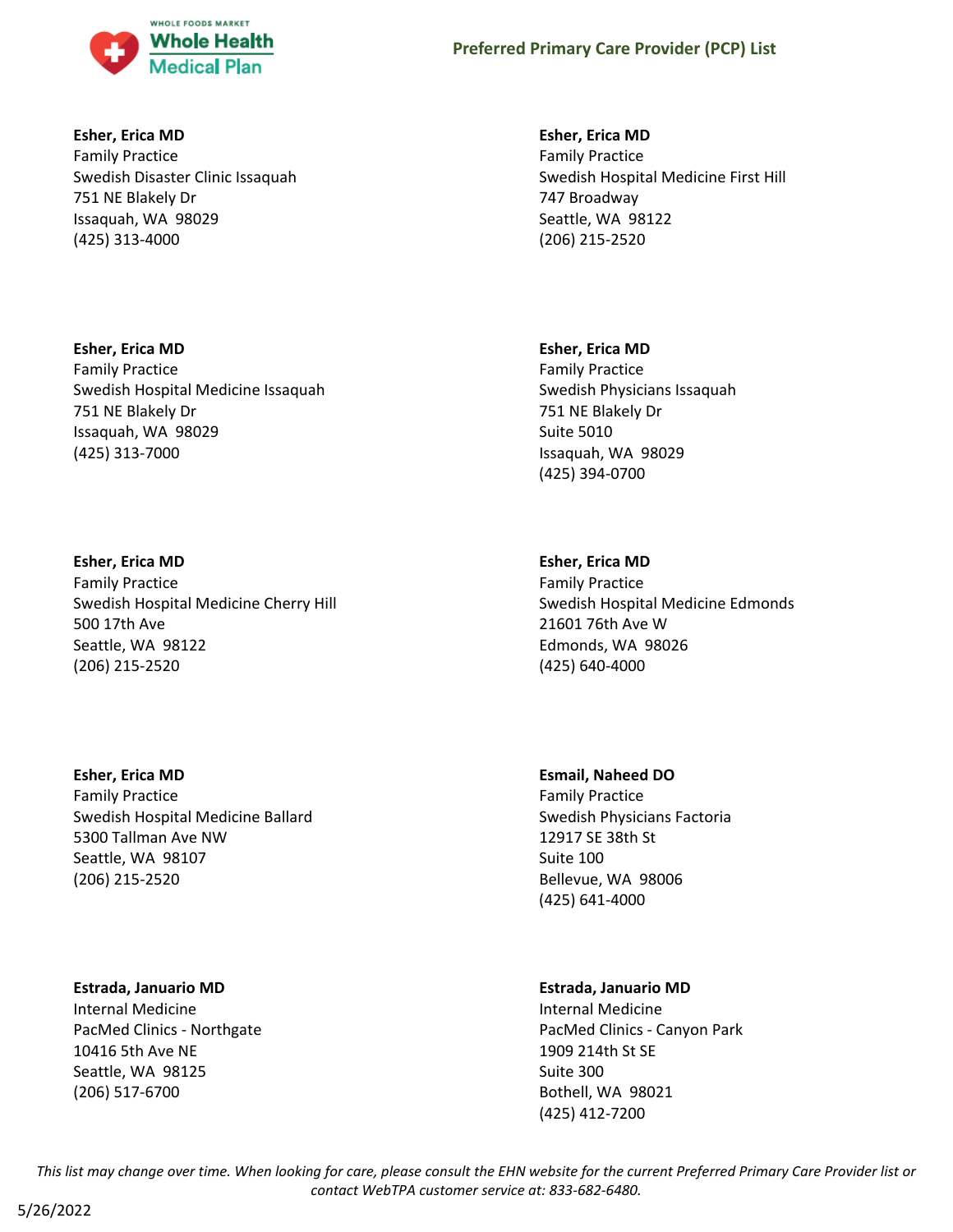

#### **Estrada, Januario MD**

Internal Medicine PacMed Clinics - Lynnwood 19401 40th Ave W Suite 230 Lynnwood, WA 98036 (425) 744-7153

#### **Etzkorn, Chris MD**

Family Practice Swedish Family Medicine - Cherry Hill 550 16th Ave Suite 100 Seattle, WA 98122 (206) 320-2484

### **Etzkorn, Chris MD**

Family Practice Swedish Family Medicine - Cherry Hill 747 Broadway Seattle, WA 98122 (206) 320-2484

#### **Fathi, Daniel MD**

Family Practice Swedish Fam Med 1st Hill 1401 Madison St Suite 100 Seattle, WA 98104 (206) 386-6111

#### **Fein, Warren MD**

Internal Medicine Swedish Physicians Magnolia 2450 33rd Ave W Suite 100 Seattle, WA 98199 (206) 320-3364

#### **Etzkorn, Chris MD**

Family Practice Swedish Family Medicine - Cherry Hill 500 17th Ave Seattle, WA 98122 (206) 320-2484

#### **Etzkorn, Christopher MD**

Family Practice PacMed Clinics - Renton 601 S Carr Rd Suite 100 Renton, WA 98055 (425) 227-3700

### **Farook, Amber MD**

Family Practice Swedish Phys Ballard 5350 Tallman Ave NW Suite 301 Seattle, WA 98107 (206) 320-3335

#### **Fathi, Daniel MD**

Family Practice Swedish Family Medicine Ballard 1801 NW Market St Suite 403 Seattle, WA 98107 (206) 297-5100

#### **Fein, Warren MD**

Internal Medicine Swedish Renton Primary Care 911 N 10th Pl Renton, WA 98057 (425) 391-5700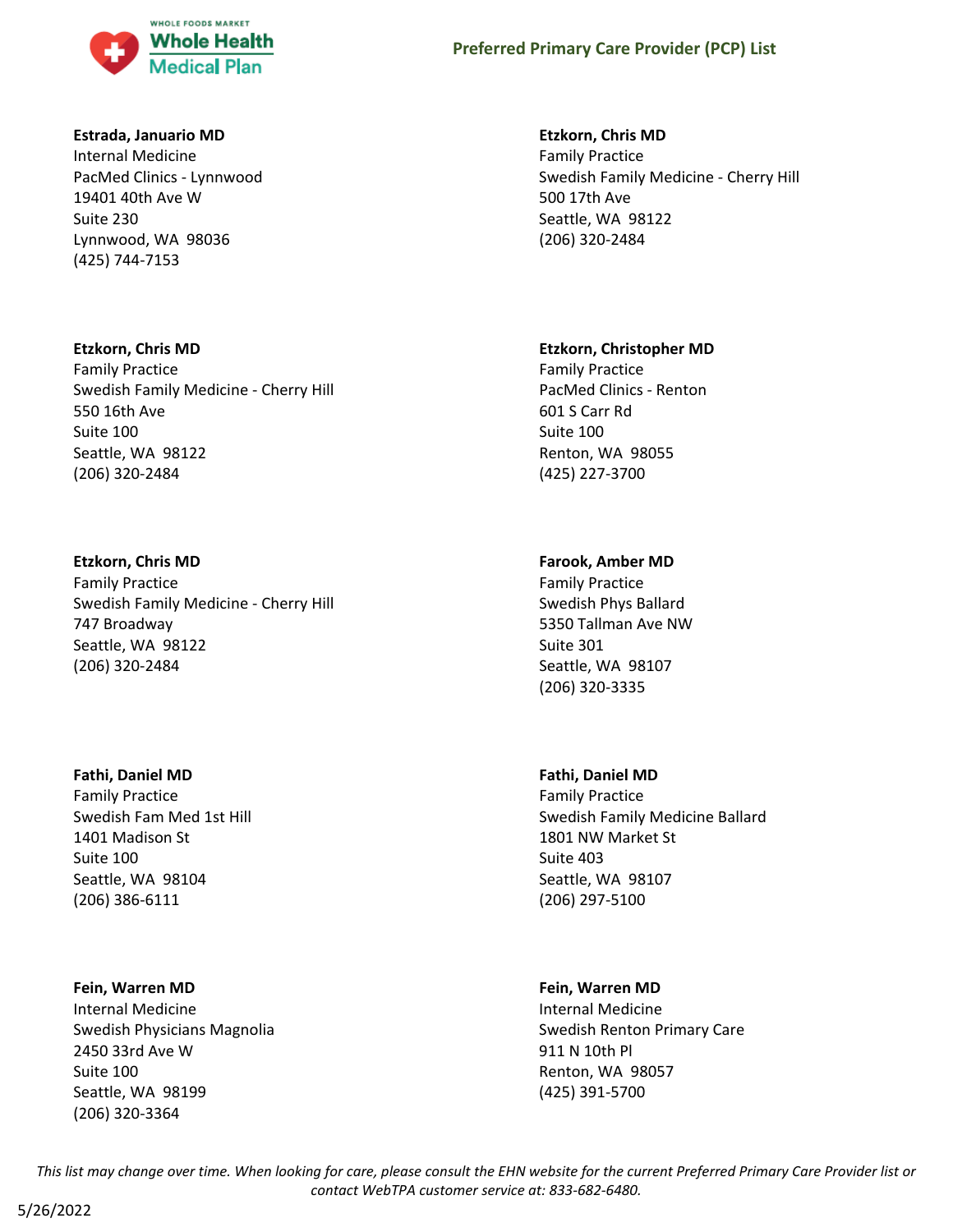

#### **Fein, Warren MD**

Internal Medicine Swedish Physicians Downtown 800 5th Ave Suite P100 Seattle, WA 98104 (206) 320-3351

#### **Fein, Warren MD**

Internal Medicine Swedish Edmonds Primary Care 7320 216th St SW Suite 200 Edmonds, WA 98026 (425) 640-4900

#### **Fein, Warren MD**

Internal Medicine Swedish Phys Ballard 5350 Tallman Ave NW Suite 301 Seattle, WA 98107 (206) 320-3335

## **Fein, Warren MD**

Internal Medicine Swedish Physicians South Lake Union 510 Boren Ave N Seattle, WA 98109 (206) 320-5200

### **Fein, Warren MD**

Internal Medicine Swedish Sand Point Primary Care 4540 Union Bay Pl NE Seattle, WA 98105 (206) 320-8050

#### **Fein, Warren MD**

Internal Medicine Swedish Physicians Issaquah 751 NE Blakely Dr Suite 5010 Issaquah, WA 98029 (425) 394-0700

### **Fein, Warren MD**

Internal Medicine Swedish Richmond Beach Primary Care 604 NW Richmond Beach Rd Shoreline, WA 98177 (206) 533-2900

#### **Fein, Warren MD**

Internal Medicine Swedish First Hill Primary Care 515 Minor Ave Suite 300 Seattle, WA 98104 (206) 386-9500

### **Fein, Warren MD**

Internal Medicine Swedish Klahanie Primary Care 4560 Klahanie Dr SE Suite 400 Issaquah, WA 98029 (425) 394-0620

### **Fein, Warren MD**

Internal Medicine Swedish Phys Snoqualmie 37624 SE Fury St Suite 101 Snoqualmie, WA 98065 (425) 888-2016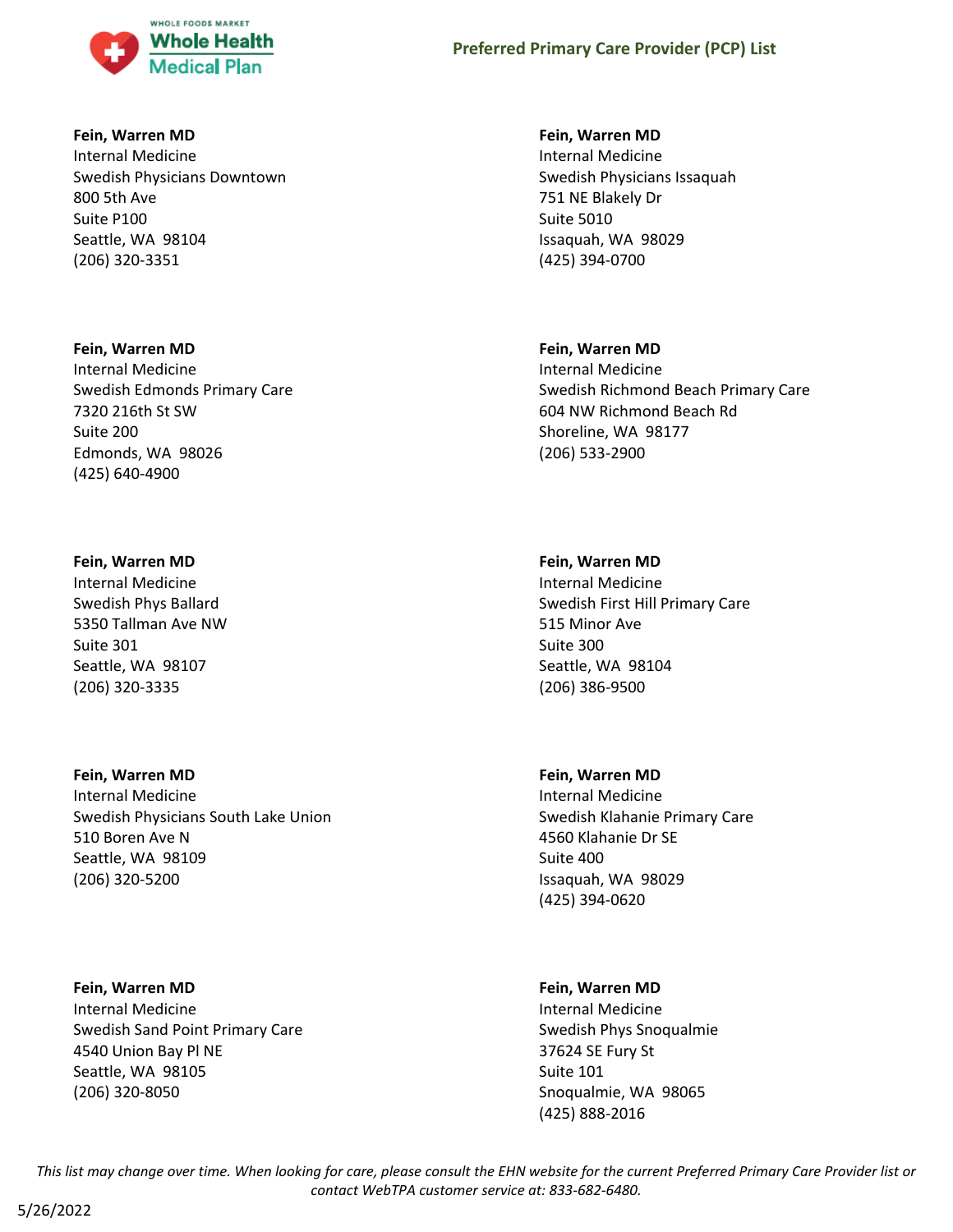

### **Fein, Warren MD**

Internal Medicine Swedish Physicians Pine Lake 22707 SE 29th St Sammamish, WA 98075 (425) 455-2845

### **Fein, Warren MD**

Internal Medicine Swedish Edmonds Birth & Family Clinic 21911 76th Ave W Suite 110 Edmonds, WA 98026 (425) 640-4950

### **Fein, Warren MD**

Internal Medicine Swedish Physicians Central Seattle 1600 E Jefferson St Suite 510 Seattle, WA 98122 (206) 320-4888

#### **Fein, Warren MD**

Internal Medicine Swedish Physicians Factoria 12917 SE 38th St Suite 100 Bellevue, WA 98006 (425) 641-4000

### **Fein, Warren MD**

Internal Medicine Swedish Mercer Island Primary Care 3236 78th Ave SE Suite 200 Mercer Island, WA 98040 (206) 386-9500

### **Fein, Warren MD**

Internal Medicine Swedish Physicians Queen Anne 2211 Queen Anne Ave N Seattle, WA 98109 (206) 861-8500

### **Fein, Warren MD**

Internal Medicine Swedish Phys Redmond 18100 NE Union Hill Rd Suite 200 Redmond, WA 98052 (206) 320-5190

### **Fein, Warren MD**

Internal Medicine Swedish Phys Mill Creek 13020 Meridian Ave S Everett, WA 98208 (425) 357-3700

### **Fein, Warren MD**

Internal Medicine Swedish Bellevue Primary Care 1200 112th Ave NE Suite B100 Bellevue, WA 98004 (425) 462-1132

### **Feltner, Roland MD**

Family Practice PMG NW WA Snohomish 1830 Bickford Ave Suite 211 Snohomish, WA 98290 (360) 568-1502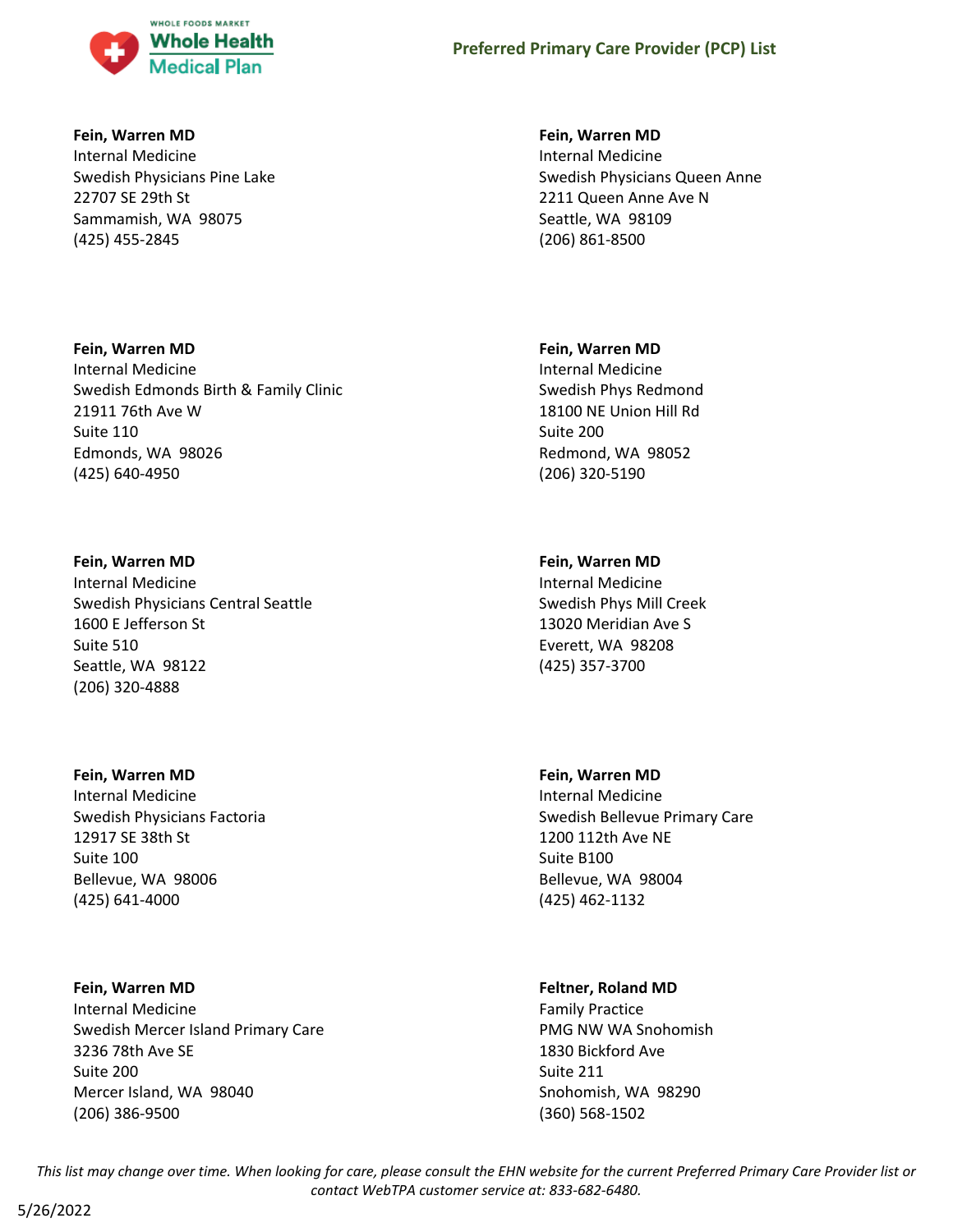

### **Ferrell, Emily MD**

Pediatric Medicine Swedish Children's Clinic West Seattle 4744 41st Ave SW Suite 101 Seattle, WA 98116 (206) 320-5780

### **Fleming, Camille MD**

Family Practice Swedish Fam Med 1st Hill 1401 Madison St Suite 100 Seattle, WA 98104 (206) 386-6111

## **Foote, Nancy MD**

Family Practice Swedish Fam Med 1st Hill 1401 Madison St Suite 100 Seattle, WA 98104 (206) 386-6111

**Foote, Nancy MD** Family Practice Swedish Family Medicine - Cherry Hill 550 16th Ave Suite 100 Seattle, WA 98122 (206) 320-2484

**Foster, Erica MD** Family Practice Swedish Family Medicine Ballard 1801 NW Market St Suite 403 Seattle, WA 98107 (206) 297-5100

### **Flament, Jennifer MD**

Family Practice Swedish Family Medicine - Cherry Hill 550 16th Ave Suite 100 Seattle, WA 98122 (206) 320-2484

## **Fleming, Camille MD**

Family Practice Swedish Family Medicine Ballard 1801 NW Market St Suite 403 Seattle, WA 98107 (206) 297-5100

## **Foote, Nancy MD**

Family Practice Swedish Family Medicine Ballard 1801 NW Market St Suite 403 Seattle, WA 98107 (206) 297-5100

### **Foster, Erica MD**

Family Practice Swedish Fam Med 1st Hill 1401 Madison St Suite 100 Seattle, WA 98104 (206) 386-6111

### **Fox, Patrick DO**

Family Practice Swedish Renton Primary Care 911 N 10th Pl Renton, WA 98057 (425) 391-5700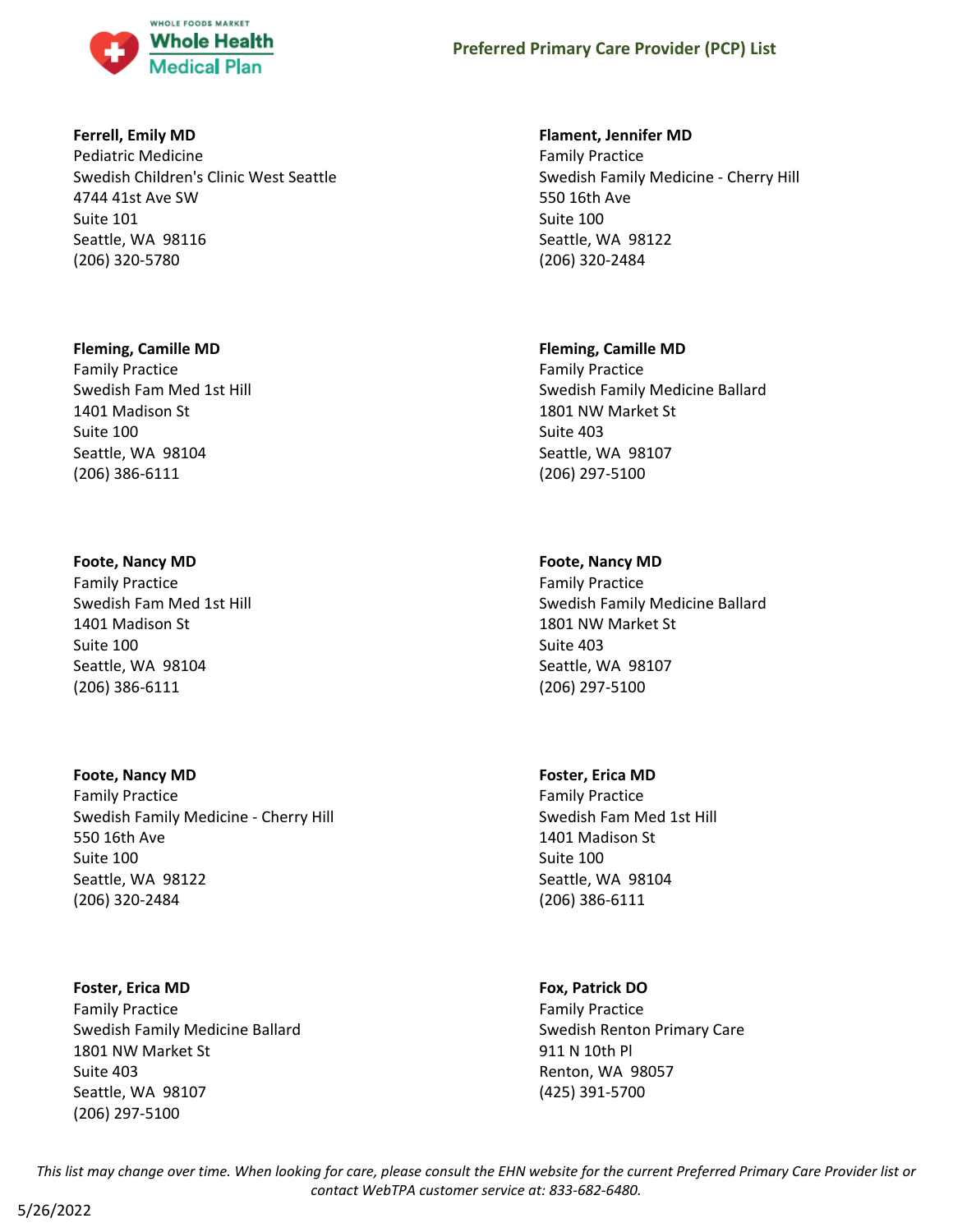

### **Fradkin, Matthew MD**

Pediatric Medicine Swedish Physicians Queen Anne 2211 Queen Anne Ave N Seattle, WA 98109 (206) 861-8500

### **Frazer, Kristin PA-C**

Family Practice PMG NW WA MC Walk In Clinic 12800 Bothell-Everett Hwy Everett, WA 98208 (425) 316-5150

### **Fu, Belinda MD**

Family Practice Swedish Family Medicine Ballard 1801 NW Market St Suite 403 Seattle, WA 98107 (206) 297-5100

## **Gangwal, Kapil MD**

Internal Medicine PMG NW WA Monroe Walk In Clinic 19200 N Kelsey St Monroe, WA 98272 (360) 794-7994

### **Garcia, Jorge MD**

Family Practice Swedish Fam Med 1st Hill 1401 Madison St Suite 100 Seattle, WA 98104 (206) 386-6111

### **France, Elizabeth PA C**

Physician Assistant EC WA Virtual 800 5th Ave Suite 900 Seattle, WA 98104 (855) 229-6460

### **Frias Garcia, Mariana MD**

Family Practice PacMed Clinics - Canyon Park 1909 214th St SE Suite 300 Bothell, WA 98021 (425) 412-7200

## **Gan, Evangeline MD**

Pediatric Medicine PMG NW WA MC Pediatrics 12800 Bothell-Everett Hwy Everett, WA 98208 (425) 316-5160

## **Gao, Lu MD**

Internal Medicine PacMed Clinics - Renton 601 S Carr Rd Suite 100 Renton, WA 98055 (425) 227-3700

## **Garcia, Jorge MD**

Family Practice Swedish Family Medicine Ballard 1801 NW Market St Suite 403 Seattle, WA 98107 (206) 297-5100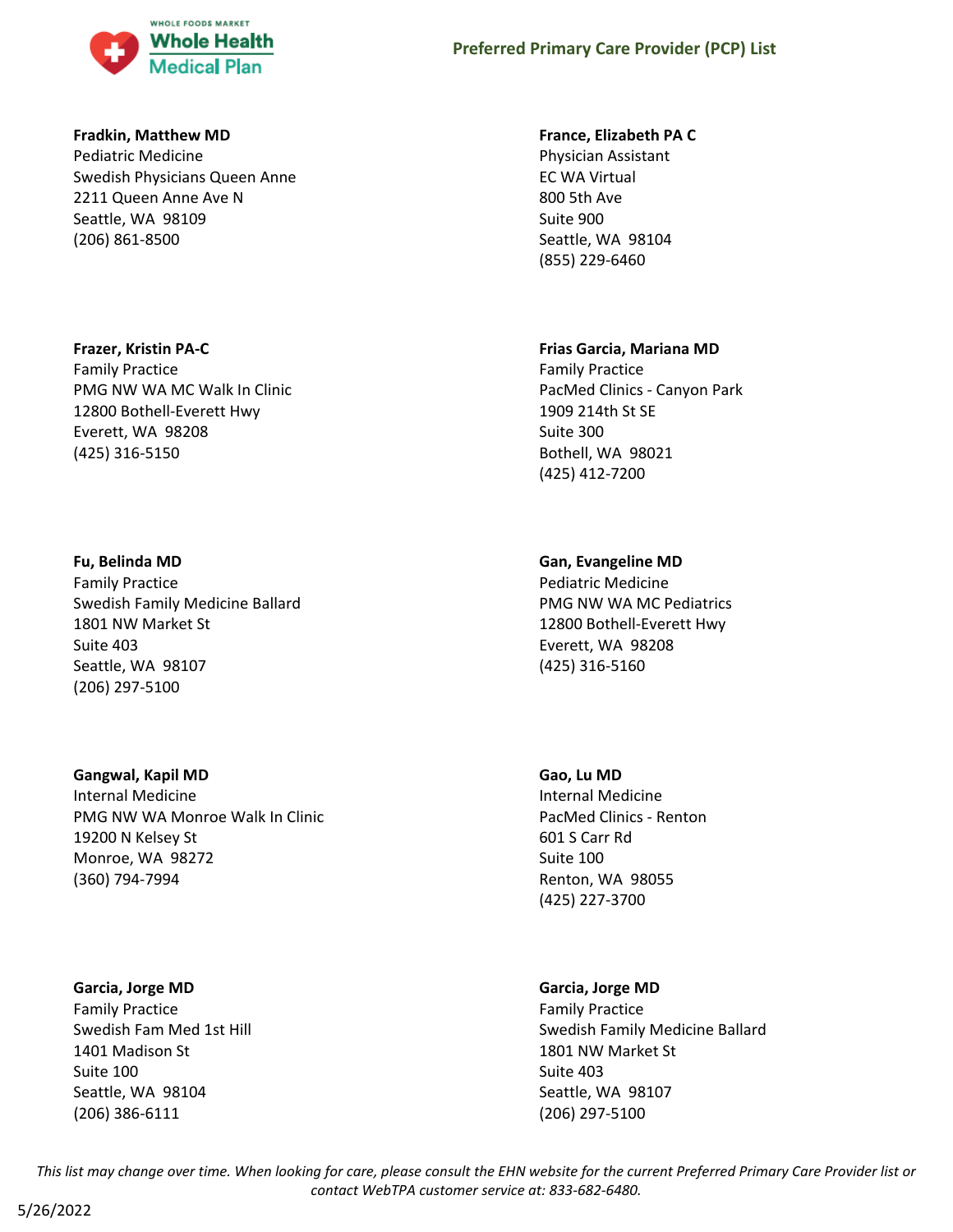

### **Garcia, Jorge MD**

Family Practice Swedish Family Medicine - Cherry Hill 550 16th Ave Suite 100 Seattle, WA 98122 (206) 320-2484

### **Gaussmann, Volkmar MD**

Family Practice Swedish Phys Snoqualmie 37624 SE Fury St Suite 101 Snoqualmie, WA 98065 (425) 888-2016

## **Gawthrop, Laine MD**

Internal Medicine PacMed Clinics - Totem Lake 12910 Totem Lake Blvd NE Suite 101 Kirkland, WA 98034 (425) 814-5000

### **Genualdi, Melissa MD**

Pediatric Medicine Swedish Children's Clinic Redmond 18100 NE Union Hill Rd 2nd Floor Redmond, WA 98052 (425) 881-5437

## **Genualdi, Melissa MD**

Pediatric Medicine Swedish Physicians Queen Anne 2211 Queen Anne Ave N Seattle, WA 98109 (206) 861-8500

### **Garges, Thomas MD**

Family Practice PMG NW WA MC Walk In Clinic 12800 Bothell-Everett Hwy Everett, WA 98208 (425) 316-5150

## **Gaussmann, Volkmar MD**

Family Practice Swedish Phys Redmond 18100 NE Union Hill Rd Suite 200 Redmond, WA 98052 (206) 320-5190

## **Gawthrop, Laine MD**

Internal Medicine PacMed Clinics - Canyon Park 1909 214th St SE Suite 300 Bothell, WA 98021 (425) 412-7200

## **Genualdi, Melissa MD**

Pediatric Medicine Swedish Children's Clinic Edmonds 21600 Highway 99 Suite 290 Edmonds, WA 98026 (425) 673-3456

## **Genualdi, Melissa MD**

Pediatric Medicine Swedish Phys Snoqualmie 37624 SE Fury St Suite 101 Snoqualmie, WA 98065 (425) 888-2016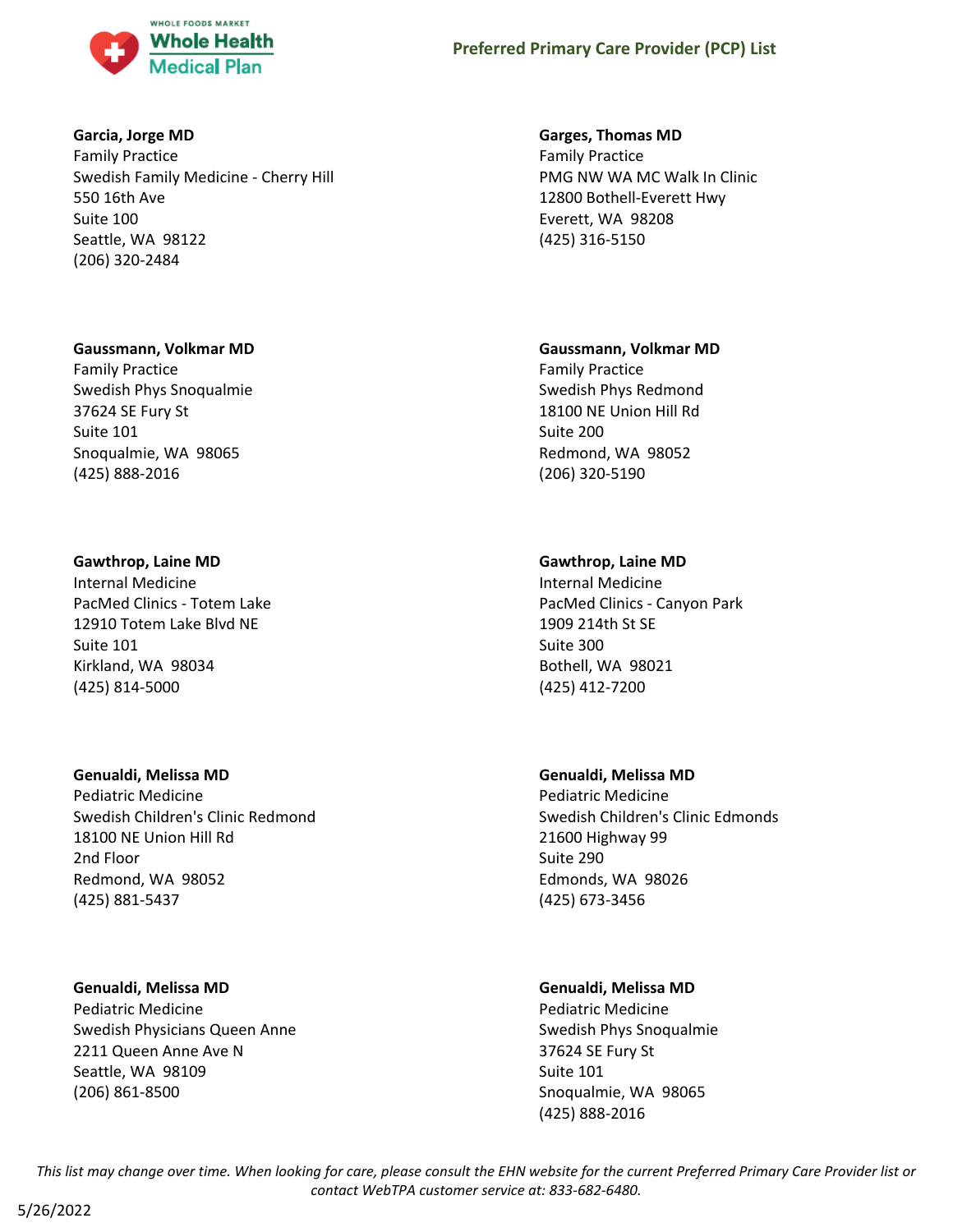

### **Genualdi, Melissa MD**

Pediatric Medicine Swedish Children's Clinic West Seattle 4744 41st Ave SW Suite 101 Seattle, WA 98116 (206) 320-5780

### **Genualdi, Melissa MD**

Pediatric Medicine Swedish Children's Clinic Meadow Creek 6520 226th Pl SE Suite 100 Issaquah, WA 98027 (425) 394-1680

## **Gibbs, Maude MD**

Family Practice PMG SW WA Lacey Fam Med 4800 College St SE Lacey, WA 98503 (360) 486-2900

## **Gil, Eric MD**

Internal Medicine Swedish Mercer Island Primary Care 3236 78th Ave SE Suite 200 Mercer Island, WA 98040 (206) 386-9500

## **Gil, Eric MD**

Internal Medicine Swedish Imaging - Bellevue 1200 112th Ave NE Suite B250 Bellevue, WA 98004 (206) 386-9500

## **Genualdi, Melissa MD**

Pediatric Medicine Swedish Richmond Beach Primary Care 604 NW Richmond Beach Rd Shoreline, WA 98177 (206) 533-2900

## **Genualdi, Melissa MD**

Pediatric Medicine Swedish Physicians Issaquah 751 NE Blakely Dr Suite 5010 Issaquah, WA 98029 (425) 394-0700

## **Gil, Kendra MD**

Internal Medicine Swedish Phys Snoqualmie 37624 SE Fury St Suite 101 Snoqualmie, WA 98065 (425) 888-2016

## **Gil, Eric MD** Internal Medicine Swedish Bellevue Primary Care 1200 112th Ave NE Suite B100 Bellevue, WA 98004 (425) 462-1132

## **Gil, Eric MD** Internal Medicine Swedish Physicians Factoria 12917 SE 38th St Suite 100 Bellevue, WA 98006 (425) 641-4000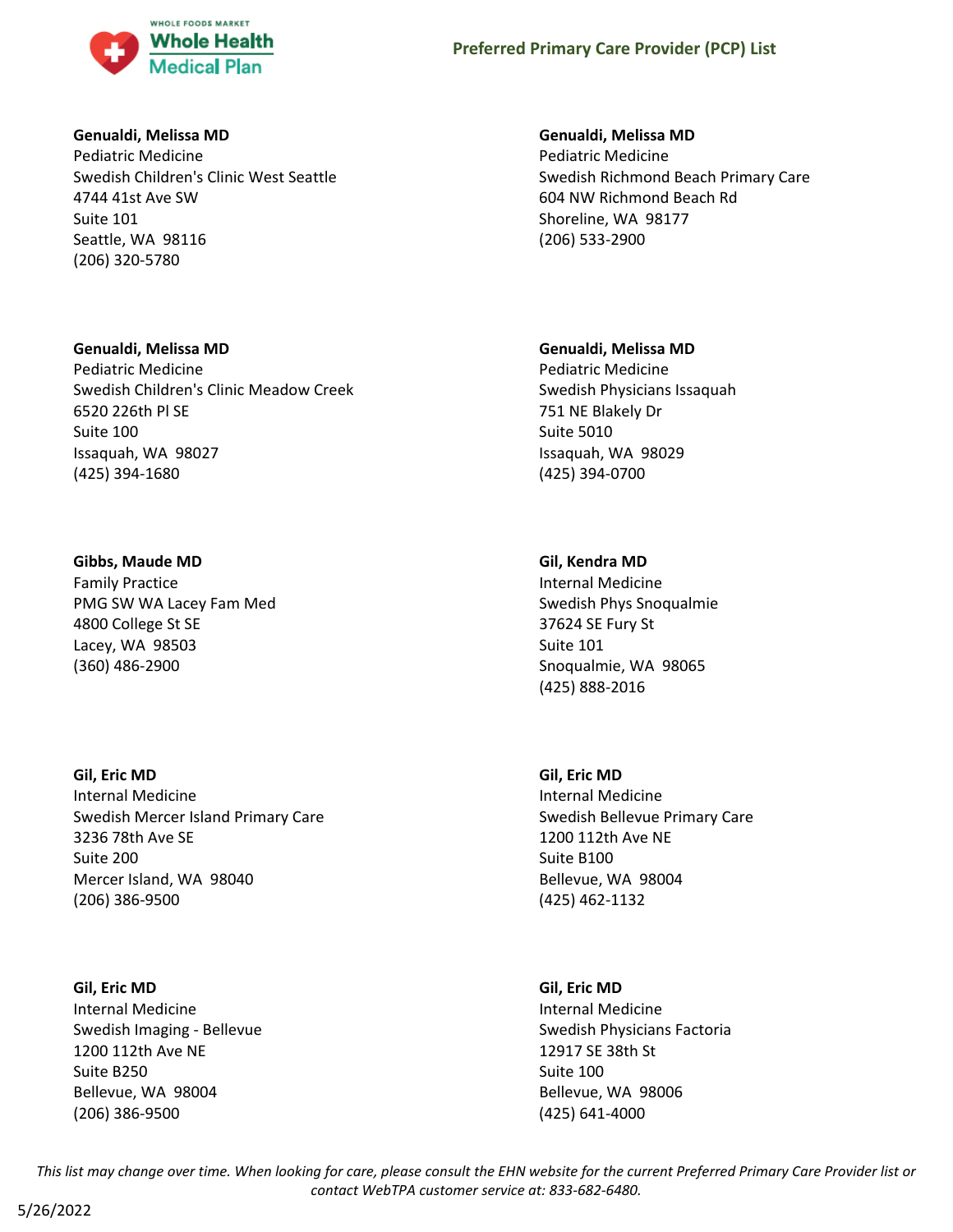

### **Gilmore, Ari MD**

Family Practice PacMed Clinics - Beacon Hill 1200 12th Ave S Seattle, WA 98144 (206) 326-2400

### **Girolamo, Aubrey MD**

Internal Medicine Swedish Physicians Issaquah 751 NE Blakely Dr Suite 5010 Issaquah, WA 98029 (425) 394-0700

### **Globerman, Stacy MD**

Family Practice Swedish Family Medicine - Cherry Hill 550 16th Ave Suite 100 Seattle, WA 98122 (206) 320-2484

### **Golodner, Jesse PA-C**

Family Practice Swedish Disaster Clinic First Hill 515 Minor Ave Suite 170 Seattle, WA 98104

### **Grayson, Sharon MD**

Family Practice Swedish Physicians Central Seattle 1600 E Jefferson St Suite 510 Seattle, WA 98122 (206) 320-4888

#### **Gilmore, Ari MD**

Family Practice PacMed Clinics - Renton 601 S Carr Rd Suite 100 Renton, WA 98055 (425) 227-3700

### **Glazewski, Robert PA-C**

Internal Medicine PacMed Clinics - Canyon Park 1909 214th St SE Suite 300 Bothell, WA 98021 (425) 412-7200

### **Golodner, Jesse PA-C**

Family Practice Swedish Physicians Magnolia 2450 33rd Ave W Suite 100 Seattle, WA 98199 (206) 320-3364

### **Goulet, Delaney MD**

Internal Medicine PMG NW WA WSU Residency Internal Medicine 1321 Colby Ave Suite B400 Everett, WA 98201 (425) 297-5234

#### **Grayson, Sharon MD**

Family Practice Swedish Disaster Clinic First Hill 515 Minor Ave Suite 170 Seattle, WA 98104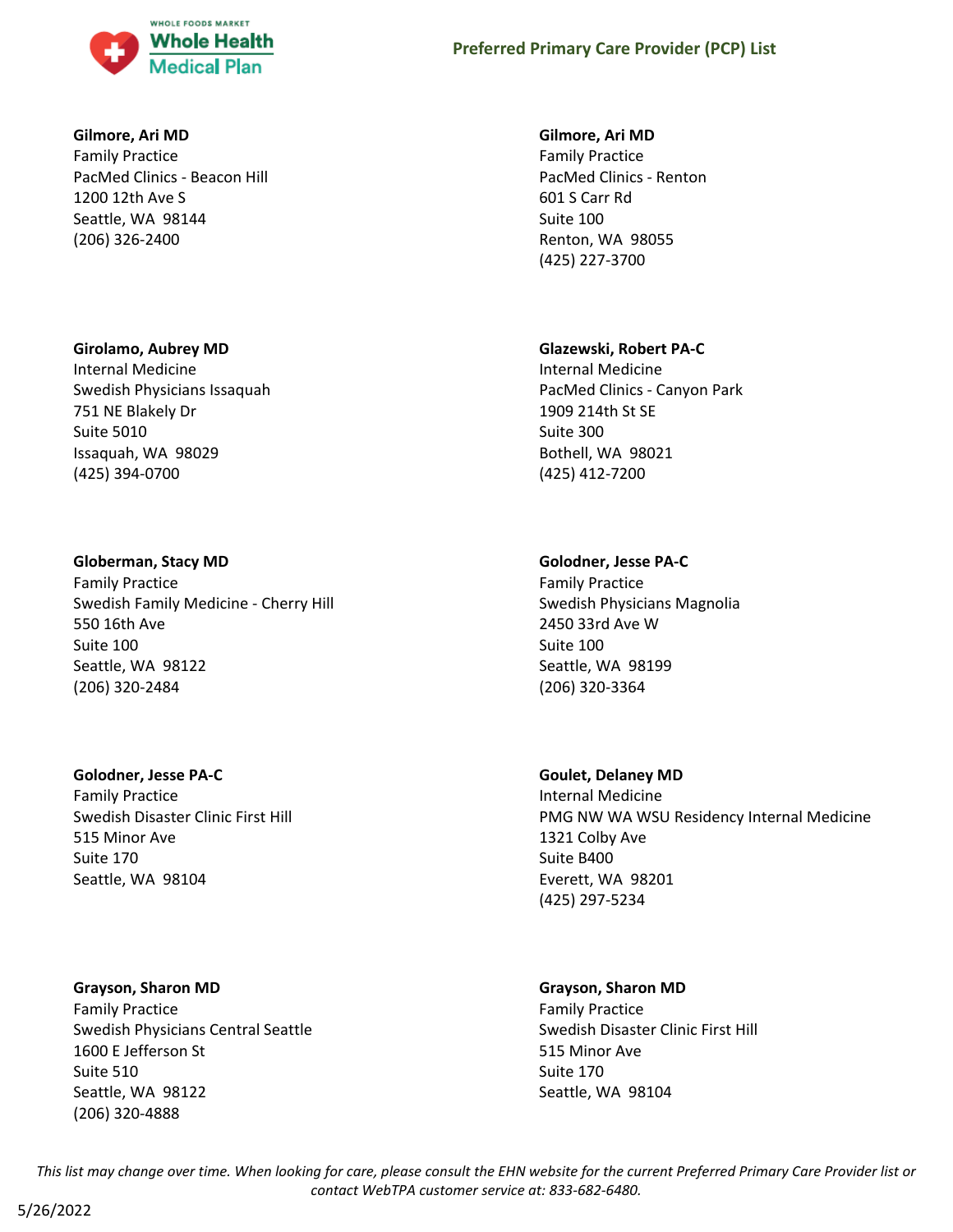

### **Grierson, James MD**

Family Practice PMG NW WA MC Walk In Clinic 12800 Bothell-Everett Hwy Everett, WA 98208 (425) 316-5150

### **Guh, Jessica MD**

Family Practice Swedish Family Medicine - Cherry Hill 550 16th Ave Suite 100 Seattle, WA 98122 (206) 320-2484

### **Gwak, Bowhee MD**

Family Practice PMG NW WA MC Family Medicine 12800 Bothell-Everett Hwy Everett, WA 98208 (425) 316-5180

### **Halsor, Kyla MD**

Family Practice PMG SW WA W Olympia Family Medicine 1620 Cooper Point Rd Sw Olympia, WA 98502 (360) 486-6710

### **Hamling, Alexander MD**

Pediatric Medicine PacMed Clinics - Canyon Park 1909 214th St SE Suite 300 Bothell, WA 98021 (425) 412-7200

### **Grinnell, Brianna DO**

Family Practice Swedish Sand Point Primary Care 4540 Union Bay Pl NE Seattle, WA 98105 (206) 320-8050

#### **Gupta, Bhawna MD**

Internal Medicine PMG NW WA North Everett 1330 Rockefeller Ave Suite 210 Everett, WA 98201 (425) 261-4940

### **Haberzetle, Bonnie PA-C**

Family Practice Swedish Phys Ballard 5350 Tallman Ave NW Suite 301 Seattle, WA 98107 (206) 320-3335

### **Hamilton, Julia DO**

Family Practice PMG SW WA St Peter Fam Med 525 Lilly Road NE Olympia, WA 98506 (360) 493-7230

### **Hamling, Alexander MD**

Pediatric Medicine PacMed Clinics - Madison 1101 Madison St Suite 301 Seattle, WA 98104 (206) 505-1101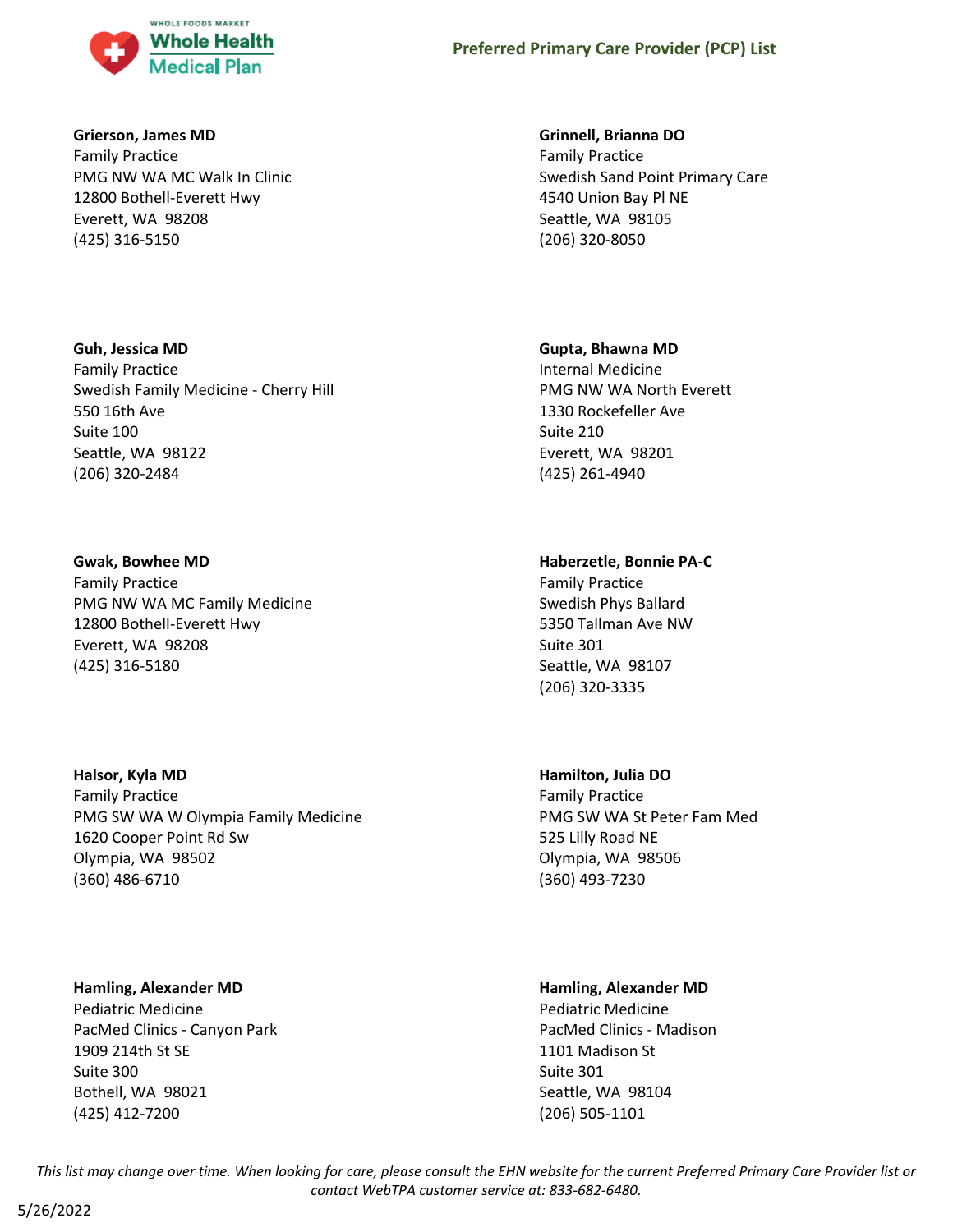

#### **Han, Yu MD**

Internal Medicine Swedish Phys Redmond 18100 NE Union Hill Rd Suite 200 Redmond, WA 98052 (206) 320-5190

#### **Hansen, Eric MD**

Internal Medicine PacMed Clinics - Totem Lake 12910 Totem Lake Blvd NE Suite 101 Kirkland, WA 98034 (425) 814-5000

### **Hansen, Wendy MD, PhD**

Family Practice PMG NW WA WSU Residency Internal Medicine 1321 Colby Ave Suite B400 Everett, WA 98201 (425) 297-5234

### **Happenny, Michelle DO**

Family Practice Swedish Physicians Central Seattle 1600 E Jefferson St Suite 510 Seattle, WA 98122 (206) 320-4888

### **Hartman, Amanda MD**

Family Practice Swedish Richmond Beach Primary Care 604 NW Richmond Beach Rd Shoreline, WA 98177 (206) 533-2900

#### **Hann, Genevieve MD**

Family Practice Swedish Edmonds Birth & Family Clinic 21911 76th Ave W Suite 110 Edmonds, WA 98026 (425) 640-4950

#### **Hansen, Matthew MD**

Internal Medicine PMG NW WA WSU Residency Internal Medicine 1321 Colby Ave Suite B400 Everett, WA 98201 (425) 297-5234

### **Hansen, Eric MD**

Internal Medicine PacMed Clinics - Canyon Park 1909 214th St SE Suite 300 Bothell, WA 98021 (425) 412-7200

## **Harmony, Alexandra DO**

Family Practice PMG SW WA Lacey Immediate Care 4800 College St SE Lacey, WA 98503 (360) 486-2900

#### **Hassrick, Philip MD**

Family Practice PMG NW WA MC Walk In Clinic 12800 Bothell-Everett Hwy Everett, WA 98208 (425) 316-5150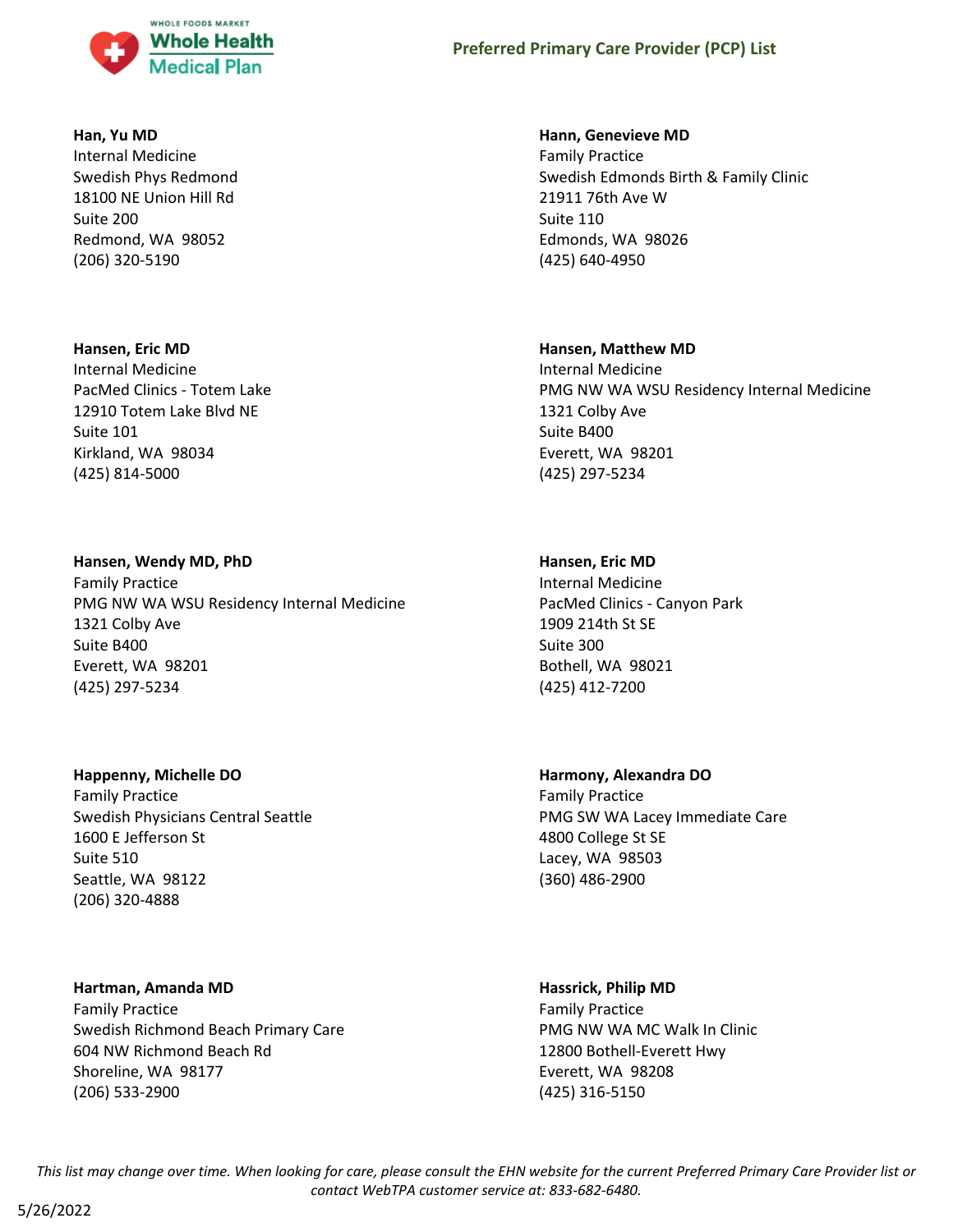

### **Hawes, John MD**

Pediatric Medicine Swedish Children's Clinic West Seattle 4744 41st Ave SW Suite 101 Seattle, WA 98116 (206) 320-5780

### **Hayden, Michael MD**

Internal Medicine Swedish First Hill Primary Care 515 Minor Ave Suite 300 Seattle, WA 98104 (206) 386-9500

## **Hayden, Michael MD**

Internal Medicine Swedish Disaster Clinic First Hill 515 Minor Ave Suite 170 Seattle, WA 98104

## **Hayden, Michael MD**

Internal Medicine Swedish Laboratory - Center for Comprehensive Care 515 Minor Ave Suite 100 Seattle, WA 98104 (206) 386-9500

### **Helvestine, Sara PA-C**

Family Practice PacMed Clinics - Northgate 10416 5th Ave NE Seattle, WA 98125 (206) 517-6700

### **Hayden, Michael MD**

Internal Medicine Swedish Histology - First Hill 600 Broadway Suite 510A Seattle, WA 98122 (206) 386-9500

## **Hayden, Michael MD**

Internal Medicine Swedish Coumadin - First Hill 515 Minor Ave Suite 300 Seattle, WA 98104 (206) 386-9500

## **Hayden, Michael MD**

Internal Medicine SMG Universal Response Clinic FH 515 Minor Ave Suite 170 Seattle, WA 98104 (206) 386-2598

## **Hayden, Michael MD**

Internal Medicine Swedish Imaging - Center for Comprehensive Care 515 Minor Ave Suite 110 Seattle, WA 98104 (206) 386-9500

## **Helvestine, Sara PA-C**

Family Practice PacMed Clinics - Canyon Park 1909 214th St SE Suite 300 Bothell, WA 98021 (425) 412-7200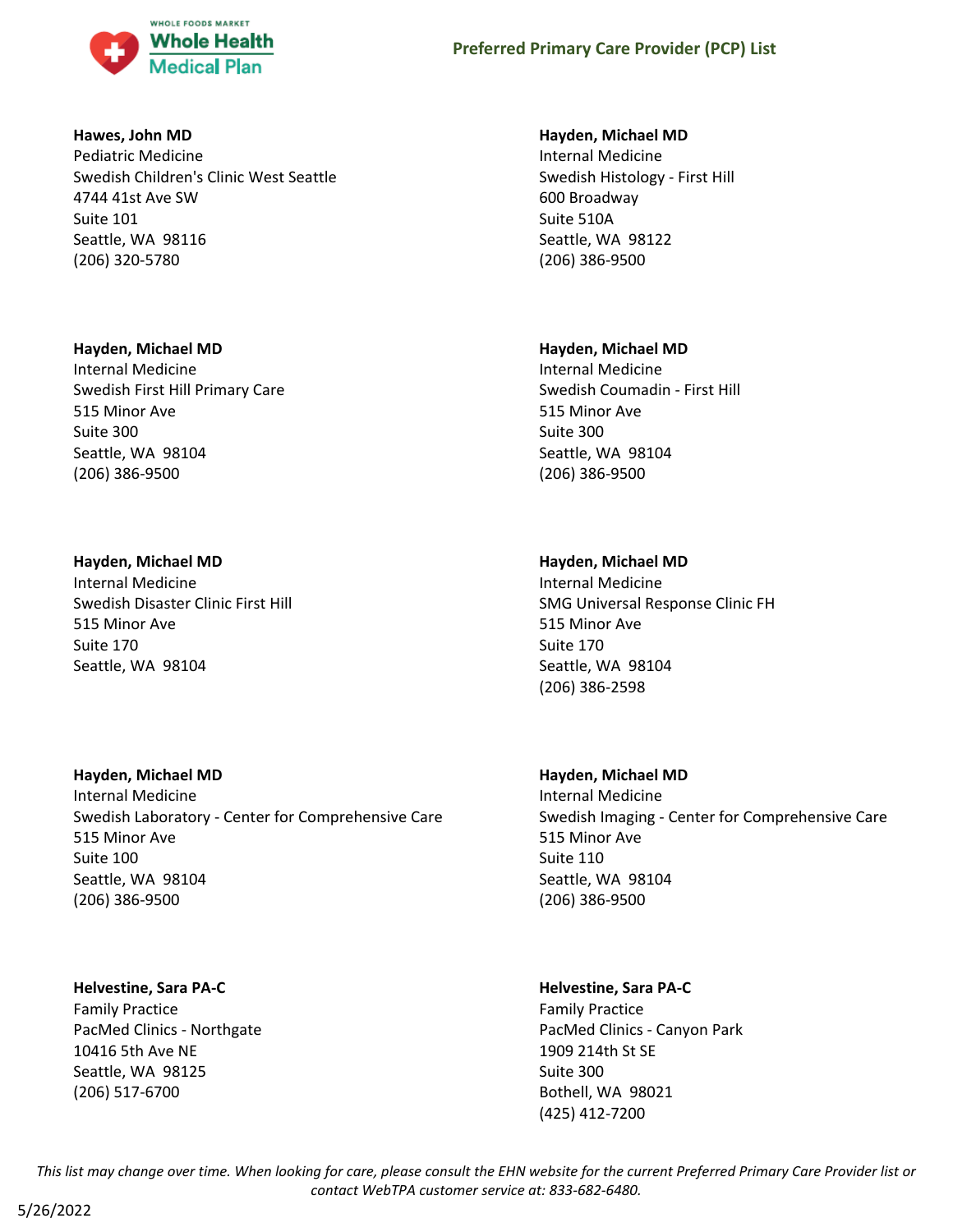

### **Herr, Tiffany MD**

Pediatric Medicine Swedish Disaster Clinic Issaquah 751 NE Blakely Dr Issaquah, WA 98029 (425) 313-4000

#### **Herrejon, Juan MD**

Family Practice Swedish Fam Med 1st Hill 1401 Madison St Suite 100 Seattle, WA 98104 (206) 386-6111

### **Herrin, Bradley MD**

Pediatric Medicine Swedish Children's Clinic West Seattle 4744 41st Ave SW Suite 101 Seattle, WA 98116 (206) 320-5780

#### **Hocquard, Kyle MD**

Family Practice Swedish Physicians Magnolia 2450 33rd Ave W Suite 100 Seattle, WA 98199 (206) 320-3364

### **Hodges, Stephanie MD**

Family Practice Swedish Physicians Queen Anne 2211 Queen Anne Ave N Seattle, WA 98109 (206) 861-8500

### **Herr, Tiffany MD**

Pediatric Medicine Swedish Physicians Issaquah 751 NE Blakely Dr Suite 5010 Issaquah, WA 98029 (425) 394-0700

#### **Herrejon, Juan MD**

Family Practice Swedish Family Medicine Ballard 1801 NW Market St Suite 403 Seattle, WA 98107 (206) 297-5100

### **Hiegel, Traci MD**

Pediatric Medicine Swedish Children's Clinic Meadow Creek 6520 226th Pl SE Suite 100 Issaquah, WA 98027 (425) 394-1680

### **Hocquard, Kyle MD**

Family Practice Swedish Physicians South Lake Union 510 Boren Ave N Seattle, WA 98109 (206) 320-5200

#### **Hogg, Robert MD**

Family Practice Swedish Phys Ballard 5350 Tallman Ave NW Suite 301 Seattle, WA 98107 (206) 320-3335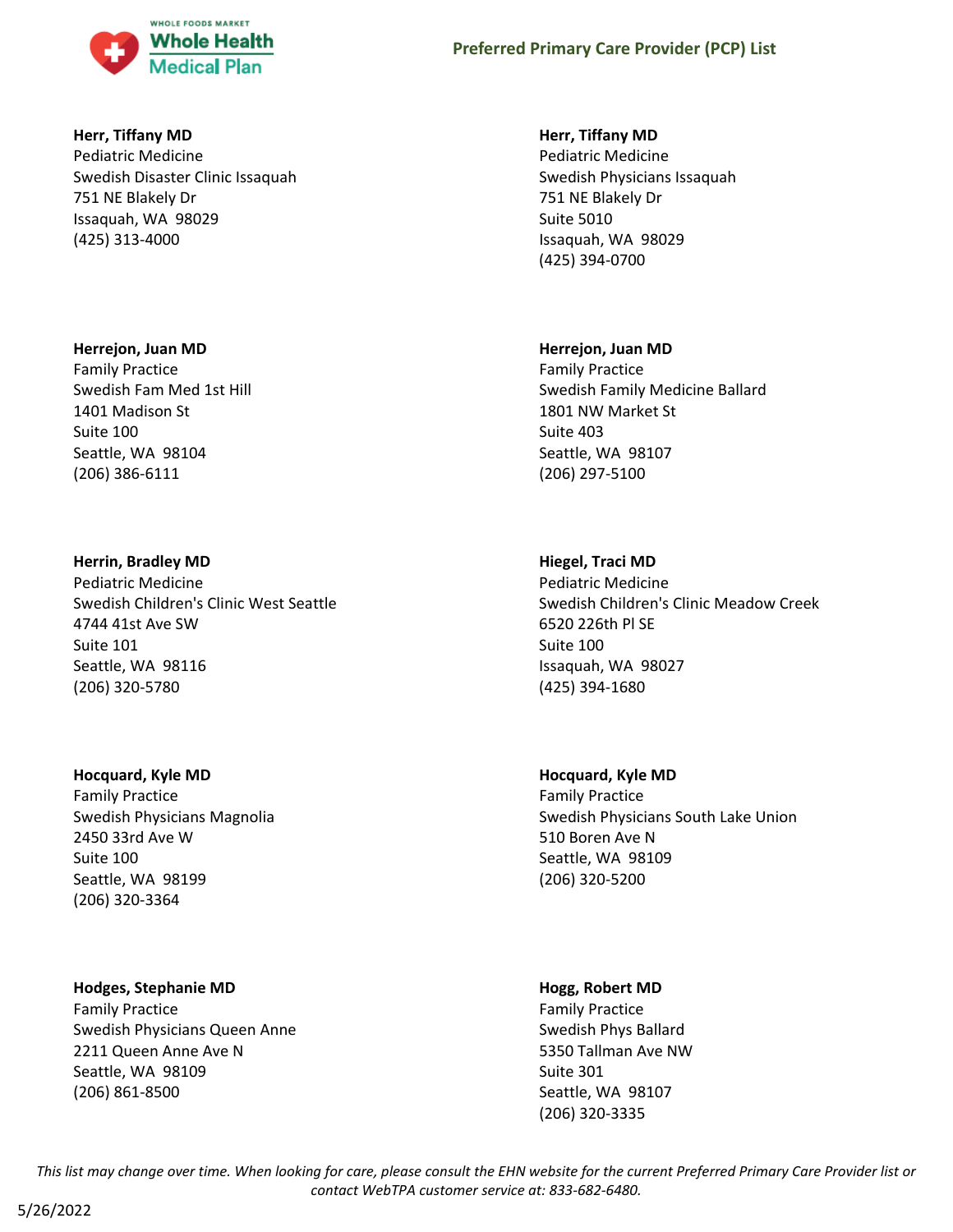

### **Hoschek, David DO**

Family Practice PMG NW WA Harbour Pointe 4112 Harbour Pointe Blvd SW Suite 100 Mukilteo, WA 98275 (425) 347-6330

# **Hott, Sue MD**

Pediatric Medicine Swedish Children's Clinic West Seattle 4744 41st Ave SW Suite 101 Seattle, WA 98116 (206) 320-5780

## **Huang, Diana MD**

Family Practice Swedish Capitol Hill Primary Care 217 Broadway E Seattle, WA 98102 (206) 320-3040

## **Hunziker, Jacqueline MD**

Pediatric Medicine Swedish Children's Clinic Meadow Creek 6520 226th Pl SE Suite 100 Issaquah, WA 98027 (425) 394-1680

### **Hurlow, Robert MD**

Family Practice Swedish Physicians Downtown 800 5th Ave Suite P100 Seattle, WA 98104 (206) 320-3351

### **Hott, Sue MD**

Pediatric Medicine Swedish Children's Clinic Edmonds 21600 Highway 99 Suite 290 Edmonds, WA 98026 (425) 673-3456

### **Hsue, Mindy MD**

Family Practice Swedish Phys Redmond 18100 NE Union Hill Rd Suite 200 Redmond, WA 98052 (206) 320-5190

## **Huang, Diana MD**

Family Practice Swedish Physicians Downtown 800 5th Ave Suite P100 Seattle, WA 98104 (206) 320-3351

## **Hurlow, Robert MD**

Family Practice Swedish Phys Snoqualmie 37624 SE Fury St Suite 101 Snoqualmie, WA 98065 (425) 888-2016

## **Hurlow, Robert MD**

Family Practice Swedish Physicians Issaquah 751 NE Blakely Dr Suite 5010 Issaquah, WA 98029 (425) 394-0700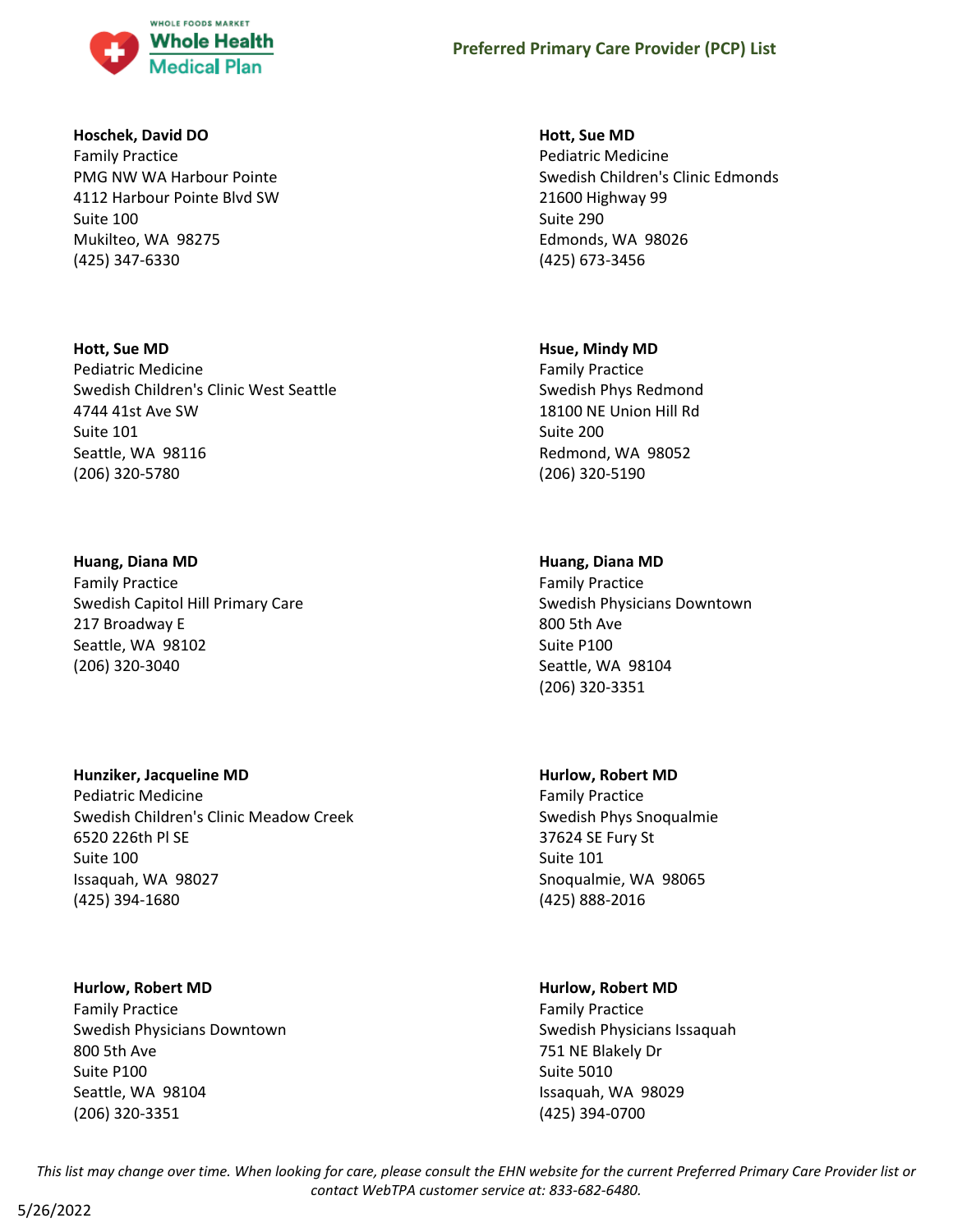

### **Hurlow, Robert MD**

Family Practice Swedish Edmonds Primary Care 7320 216th St SW Suite 200 Edmonds, WA 98026 (425) 640-4900

#### **Hurlow, Robert MD**

Family Practice Swedish Phys Ballard 5350 Tallman Ave NW Suite 301 Seattle, WA 98107 (206) 320-3335

### **Hurlow, Robert MD**

Family Practice Swedish Physicians South Lake Union 510 Boren Ave N Seattle, WA 98109 (206) 320-5200

### **Hurlow, Robert MD**

Family Practice Swedish Sand Point Primary Care 4540 Union Bay Pl NE Seattle, WA 98105 (206) 320-8050

### **Hurlow, Robert MD**

Family Practice Swedish Physicians Pine Lake 22707 SE 29th St Sammamish, WA 98075 (425) 455-2845

### **Hurlow, Robert MD**

Family Practice Swedish Richmond Beach Primary Care 604 NW Richmond Beach Rd Shoreline, WA 98177 (206) 533-2900

#### **Hurlow, Robert MD**

Family Practice Swedish First Hill Primary Care 515 Minor Ave Suite 300 Seattle, WA 98104 (206) 386-9500

### **Hurlow, Robert MD**

Family Practice Swedish Renton Primary Care 911 N 10th Pl Renton, WA 98057 (425) 391-5700

### **Hurlow, Robert MD**

Family Practice Swedish Physicians Magnolia 2450 33rd Ave W Suite 100 Seattle, WA 98199 (206) 320-3364

### **Hurlow, Robert MD**

Family Practice Swedish Physicians Queen Anne 2211 Queen Anne Ave N Seattle, WA 98109 (206) 861-8500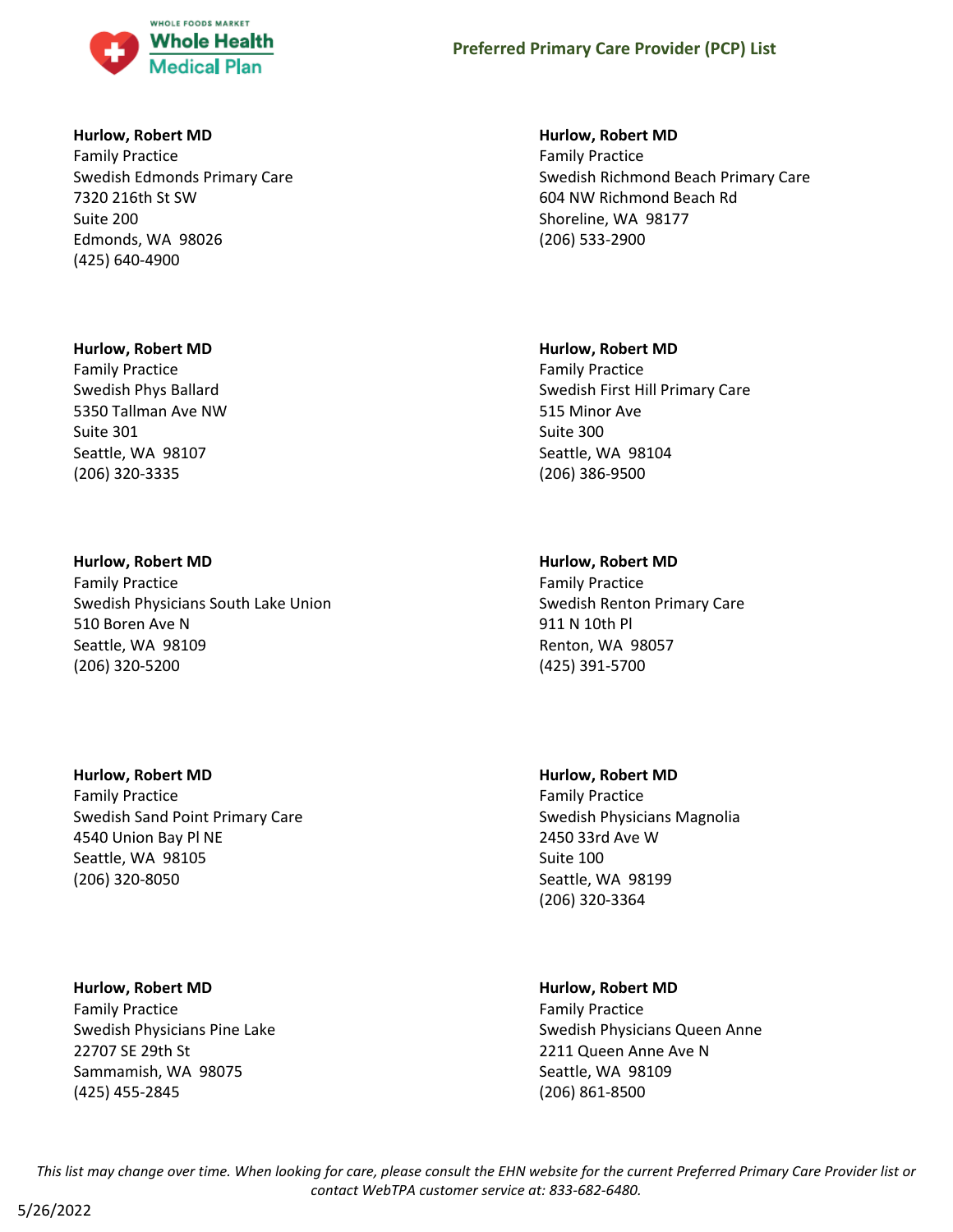

### **Hurlow, Robert MD**

Family Practice Swedish Edmonds Birth & Family Clinic 21911 76th Ave W Suite 110 Edmonds, WA 98026 (425) 640-4950

### **Hurlow, Robert MD**

Family Practice Swedish Physicians Central Seattle 1600 E Jefferson St Suite 510 Seattle, WA 98122 (206) 320-4888

### **Hurlow, Robert MD**

Family Practice Swedish Physicians Factoria 12917 SE 38th St Suite 100 Bellevue, WA 98006 (425) 641-4000

## **Hurlow, Robert MD**

Family Practice Swedish Klahanie Primary Care 4560 Klahanie Dr SE Suite 400 Issaquah, WA 98029 (425) 394-0620

## **Hutch, Thomas MD**

Family Practice Swedish Family Medicine - Cherry Hill 550 16th Ave Suite 100 Seattle, WA 98122 (206) 320-2484

## **Hurlow, Robert MD**

Family Practice Swedish Phys Redmond 18100 NE Union Hill Rd Suite 200 Redmond, WA 98052 (206) 320-5190

### **Hurlow, Robert MD**

Family Practice Swedish Phys Mill Creek 13020 Meridian Ave S Everett, WA 98208 (425) 357-3700

## **Hurlow, Robert MD**

Family Practice Swedish Bellevue Primary Care 1200 112th Ave NE Suite B100 Bellevue, WA 98004 (425) 462-1132

## **Hurlow, Robert MD**

Family Practice Swedish Mercer Island Primary Care 3236 78th Ave SE Suite 200 Mercer Island, WA 98040 (206) 386-9500

## **Hutch, Thomas MD**

Family Practice Swedish Fam Med 1st Hill 1401 Madison St Suite 100 Seattle, WA 98104 (206) 386-6111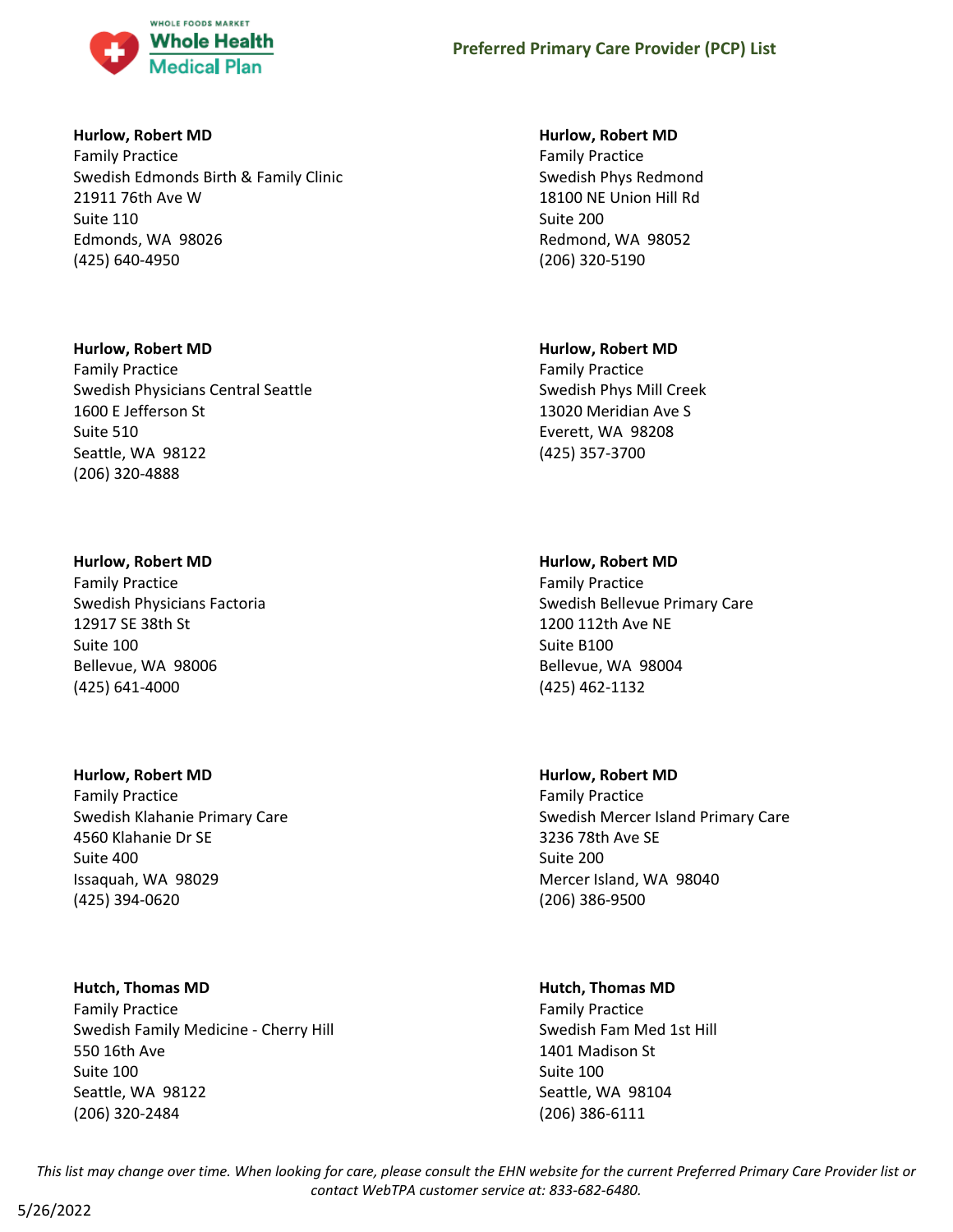

### **Hutch, Thomas MD**

Family Practice Swedish Family Medicine Ballard 1801 NW Market St Suite 403 Seattle, WA 98107 (206) 297-5100

### **Itano, Scott MD**

Family Practice Swedish Family Medicine Ballard 1801 NW Market St Suite 403 Seattle, WA 98107 (206) 297-5100

### **Jacob, Blessy MD**

Internal Medicine Swedish Bellevue Primary Care 1200 112th Ave NE Suite B100 Bellevue, WA 98004 (425) 462-1132

## **Jansen, Edward MD**

Internal Medicine PMG SW WA Hawks Prairie IM 2555 Marvin Road NE Lacey, WA 98516 (360) 493-4450

### **Janzen, Carl MD**

Family Practice Swedish Klahanie Primary Care 4560 Klahanie Dr SE Suite 400 Issaquah, WA 98029 (425) 394-0620

### **Hyde, Martha MD**

Internal Medicine SMG Internal Med West Seattle 4744 41st Ave SW Suite 102 Seattle, WA 98116 (206) 320-8120

### **Itano, Scott MD**

Family Practice Swedish Fam Med 1st Hill 1401 Madison St Suite 100 Seattle, WA 98104 (206) 386-6111

## **James, Karen MD**

Family Practice Swedish Fam Med 1st Hill 1401 Madison St Suite 100 Seattle, WA 98104 (206) 386-6111

## **Janssen, Michael MD**

Internal Medicine Swedish Phys Ballard 5350 Tallman Ave NW Suite 301 Seattle, WA 98107 (206) 320-3335

## **Janzen, Carl MD**

Family Practice Swedish Physicians Issaquah 751 NE Blakely Dr Suite 5010 Issaquah, WA 98029 (425) 394-0700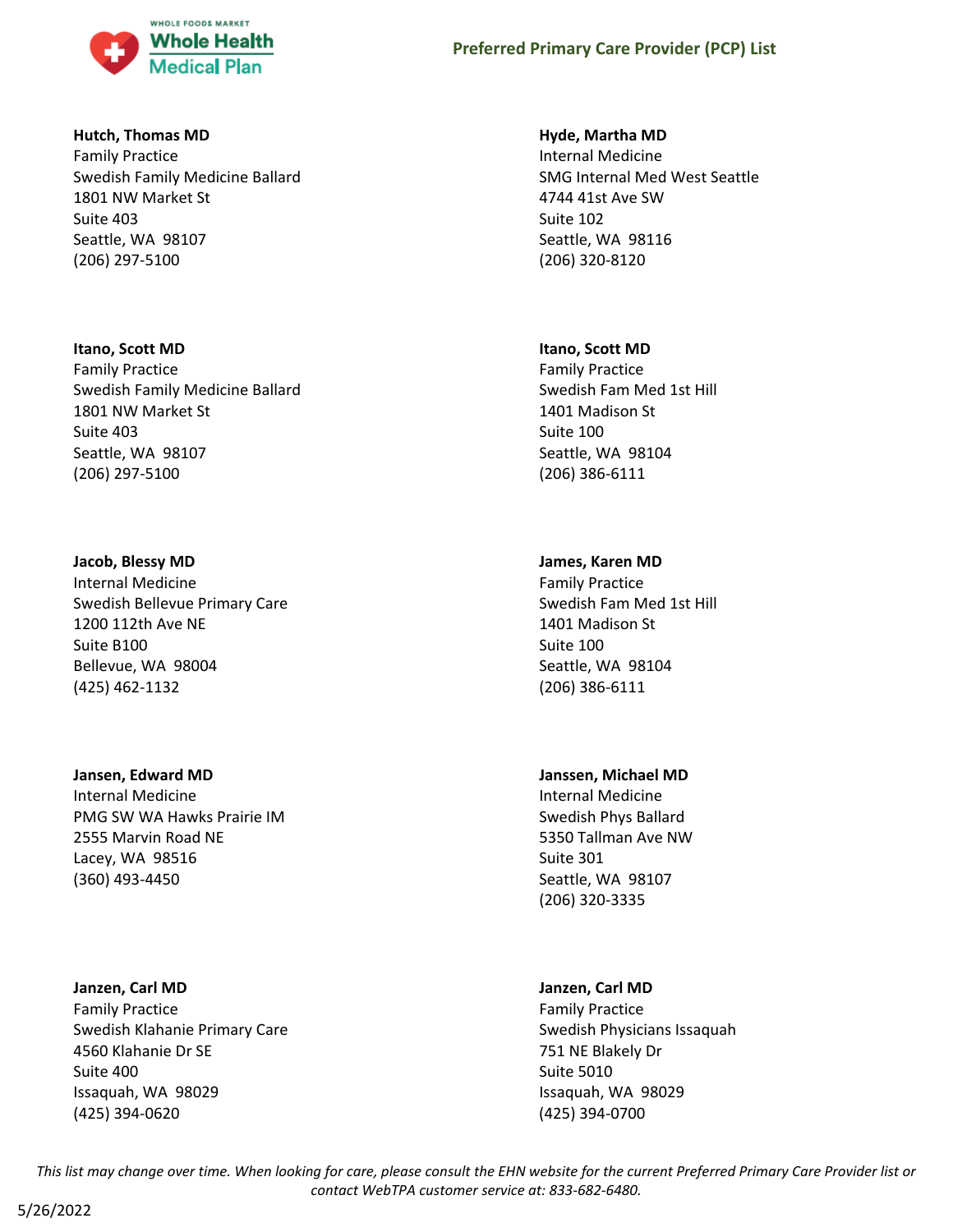

### **Janzen, Carl MD**

Family Practice Swedish Children's Clinic Meadow Creek 6520 226th Pl SE Suite 100 Issaquah, WA 98027 (425) 394-1680

### **Janzen, Carl MD**

Family Practice Swedish Phys Redmond 18100 NE Union Hill Rd Suite 200 Redmond, WA 98052 (206) 320-5190

### **Janzen, Carl MD**

Family Practice Swedish Physicians Downtown 800 5th Ave Suite P100 Seattle, WA 98104 (206) 320-3351

### **Janzen, Carl MD**

Family Practice Swedish Physicians Magnolia 2450 33rd Ave W Suite 100 Seattle, WA 98199 (206) 320-3364

### **Janzen, Carl MD**

Family Practice Swedish Edmonds Birth & Family Clinic 21911 76th Ave W Suite 110 Edmonds, WA 98026 (425) 640-4950

### **Janzen, Carl MD**

Family Practice Swedish Phys Ballard 5350 Tallman Ave NW Suite 301 Seattle, WA 98107 (206) 320-3335

## **Janzen, Carl MD**

Family Practice Swedish Disaster Clinic First Hill 515 Minor Ave Suite 170 Seattle, WA 98104

## **Janzen, Carl MD**

Family Practice Swedish Physicians South Lake Union 510 Boren Ave N Seattle, WA 98109 (206) 320-5200

### **Janzen, Carl MD**

Family Practice Swedish Physicians Pine Lake 22707 SE 29th St Sammamish, WA 98075 (425) 455-2845

### **Janzen, Carl MD**

Family Practice Swedish Physicians Central Seattle 1600 E Jefferson St Suite 510 Seattle, WA 98122 (206) 320-4888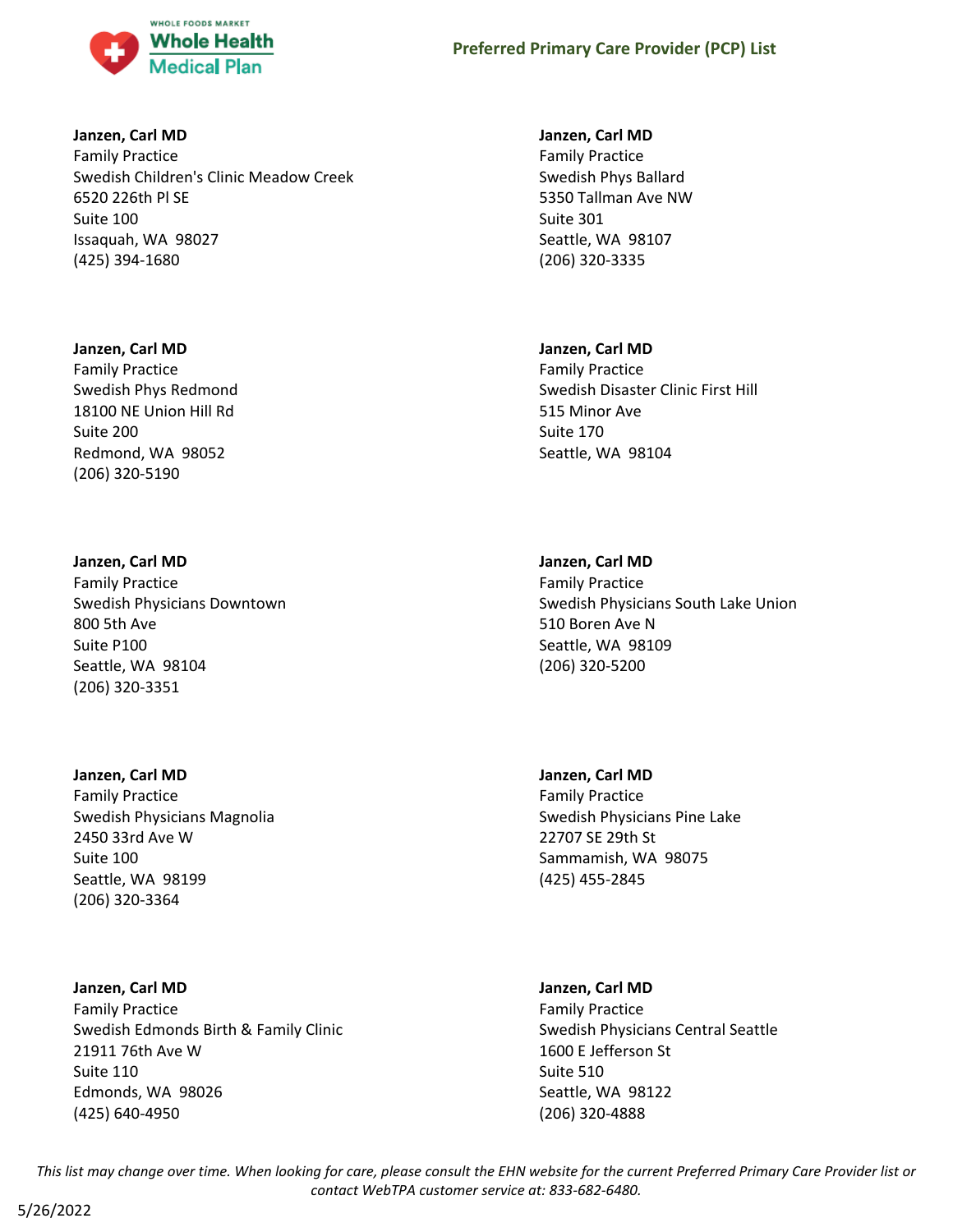

#### **Janzen, Carl MD**

Family Practice Swedish Phys Mill Creek 13020 Meridian Ave S Everett, WA 98208 (425) 357-3700

#### **Janzen, Carl MD**

Family Practice Swedish Phys Snoqualmie 37624 SE Fury St Suite 101 Snoqualmie, WA 98065 (425) 888-2016

#### **Jeon, Abraham DO**

Family Practice PMG SW WA Lacey Fam Med 4800 College St SE Lacey, WA 98503 (360) 486-2900

### **Johnson, Timothy MD**

Internal Medicine Swedish Histology - First Hill 600 Broadway Suite 510A Seattle, WA 98122 (206) 386-9500

### **Johnson, Ryan DO**

Family Practice PMG SW WA E Olympia Primary Care 525 Lilly Road NE Suite 250 Olympia, WA 98506 (360) 486-6777

### **Janzen, Carl MD**

Family Practice Swedish Physicians Factoria 12917 SE 38th St Suite 100 Bellevue, WA 98006 (425) 641-4000

#### **Janzen, Carl MD**

Family Practice Swedish Physicians Queen Anne 2211 Queen Anne Ave N Seattle, WA 98109 (206) 861-8500

#### **Johnson, Mark MD**

Family Practice Swedish Fam Med 1st Hill 1401 Madison St Suite 100 Seattle, WA 98104 (206) 386-6111

#### **Johnson, Mark MD**

Family Practice Swedish Family Medicine - Cherry Hill 550 16th Ave Suite 100 Seattle, WA 98122 (206) 320-2484

### **Johnson, Timothy MD**

Internal Medicine Swedish First Hill Primary Care 515 Minor Ave Suite 300 Seattle, WA 98104 (206) 386-9500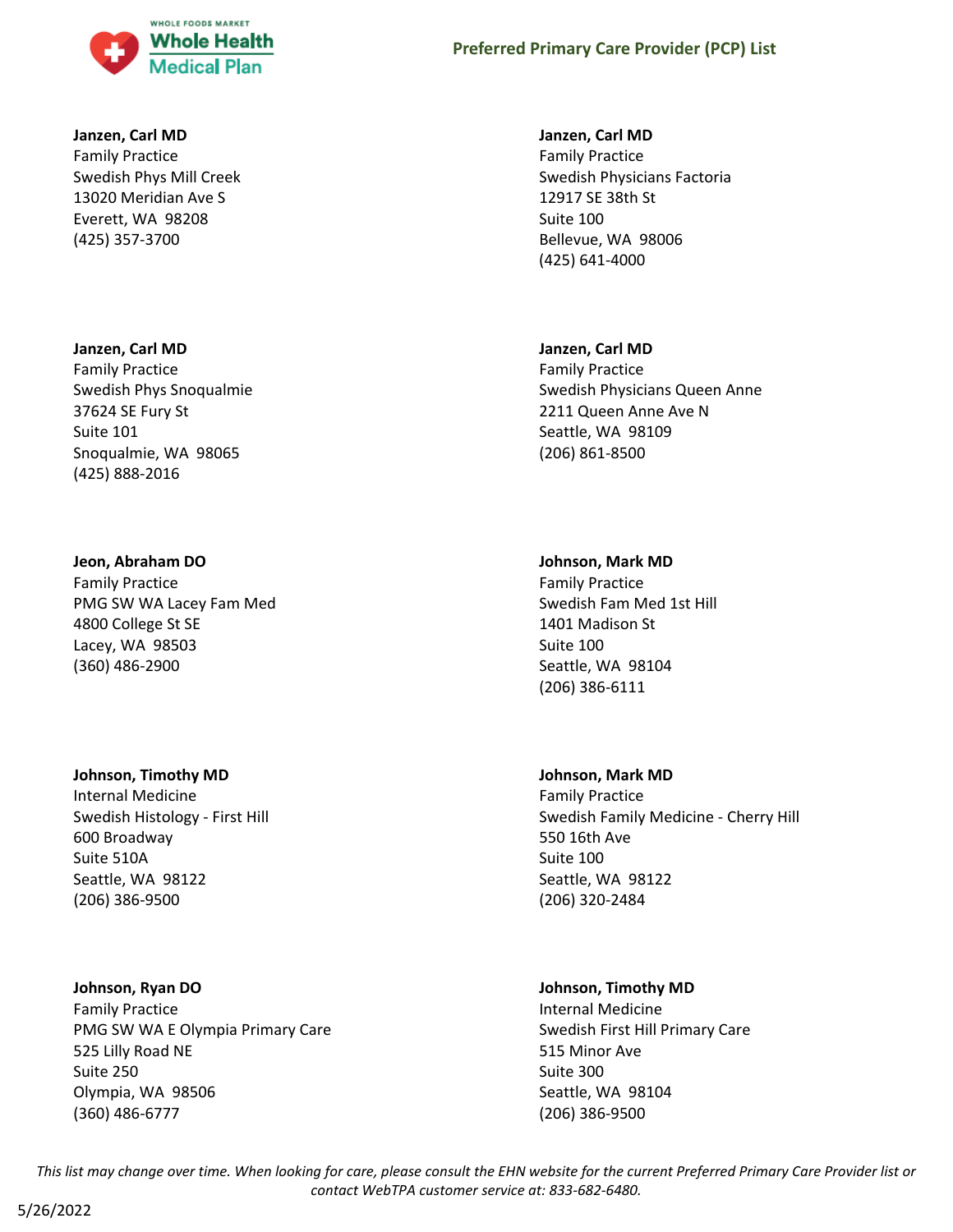

### **Johnson, Timothy MD**

Internal Medicine Swedish Coumadin - First Hill 515 Minor Ave Suite 300 Seattle, WA 98104 (206) 386-9500

### **Johnson, Timothy MD**

Internal Medicine Swedish Imaging - Center for Comprehensive Care 515 Minor Ave Suite 110 Seattle, WA 98104 (206) 386-9500

### **Johnson, Timothy MD**

Internal Medicine Swedish Laboratory - Center for Comprehensive Care 515 Minor Ave Suite 100 Seattle, WA 98104 (206) 386-9500

### **Jordan, Kyle MD**

Family Practice PacMed Clinics - Totem Lake 12910 Totem Lake Blvd NE Suite 101 Kirkland, WA 98034 (425) 814-5000

## **Kaba, Christina MD**

Internal Medicine PacMed Clinics - Northgate 10416 5th Ave NE Seattle, WA 98125 (206) 517-6700

### **Johnson, Timothy MD**

Internal Medicine Swedish Disaster Clinic First Hill 515 Minor Ave Suite 170 Seattle, WA 98104

### **Johnson, Mark MD**

Family Practice Swedish Family Medicine Ballard 1801 NW Market St Suite 403 Seattle, WA 98107 (206) 297-5100

## **Jordan, Kyle MD**

Family Practice PacMed Clinics - Canyon Park 1909 214th St SE Suite 300 Bothell, WA 98021 (425) 412-7200

## **Juhl, Ellen MD**

Internal Medicine SMG Internal Med West Seattle 4744 41st Ave SW Suite 102 Seattle, WA 98116 (206) 320-8120

## **Kadyrova, Elvira MD**

Family Practice PMG SW WA E Olympia Primary Care 525 Lilly Road NE Suite 250 Olympia, WA 98506 (360) 486-6777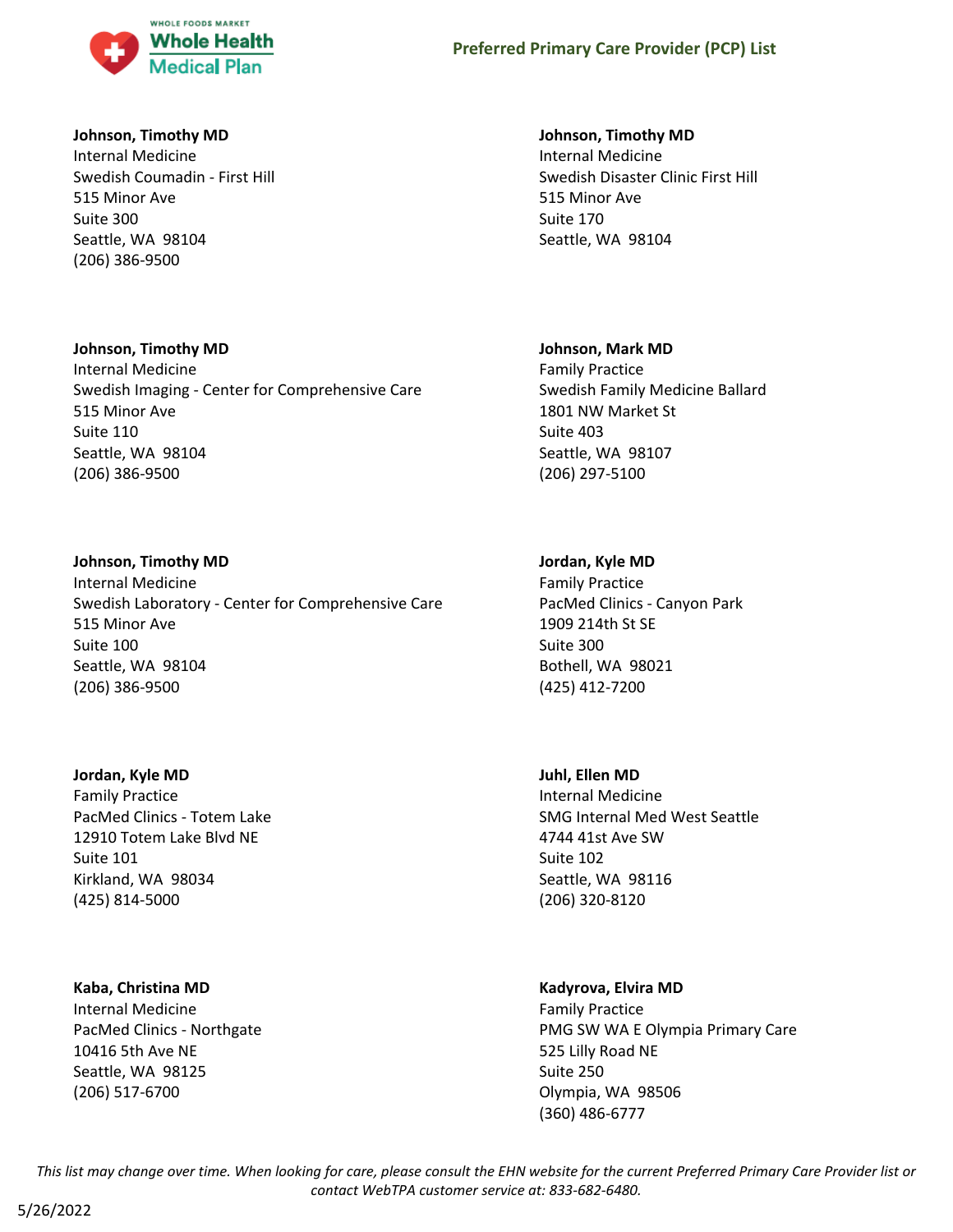

#### **Kalodimos, Harrison MD**

Family Practice SMG Universal Response Clinic EDM 21600 Highway 99 Edmonds, WA 98026 (425) 673-3500

### **Kalodimos, Harrison MD**

Family Practice Swedish Edmonds Urgent Care 21600 Highway 99 Suite 240 Edmonds, WA 98026 (425) 673-3500

#### **Kalodimos, Harrison MD**

Family Practice Swedish Disaster Clinic Edmonds 21601 76th Ave W Edmonds, WA 98026 (425) 640-4000

### **Karmali, Zahra MD**

Family Practice Swedish Family Medicine - Cherry Hill 550 16th Ave Suite 100 Seattle, WA 98122 (206) 320-2484

### **Kelling, Carmen MD**

Internal Medicine PacMed Clinics - Canyon Park 1909 214th St SE Suite 300 Bothell, WA 98021 (425) 412-7200

### **Kennelly, Miriam MD**

Internal Medicine PacMed Clinics - Madison 1101 Madison St Suite 301 Seattle, WA 98104 (206) 505-1101

### **Kalodimos, Harrison MD**

Family Practice Swedish Richmond Beach Primary Care 604 NW Richmond Beach Rd Shoreline, WA 98177 (206) 533-2900

#### **Karmali, Zahra MD**

Family Practice Swedish Physicians Downtown 800 5th Ave Suite P100 Seattle, WA 98104 (206) 320-3351

#### **Kennelly, Miriam MD**

Internal Medicine PacMed Clinics - Renton 601 S Carr Rd Suite 100 Renton, WA 98055 (425) 227-3700

### **Khademi, Sayed MD**

Internal Medicine PMG NW WA MC Internal Medicine 12800 Bothell-Everett Hwy Everett, WA 98208 (425) 316-5130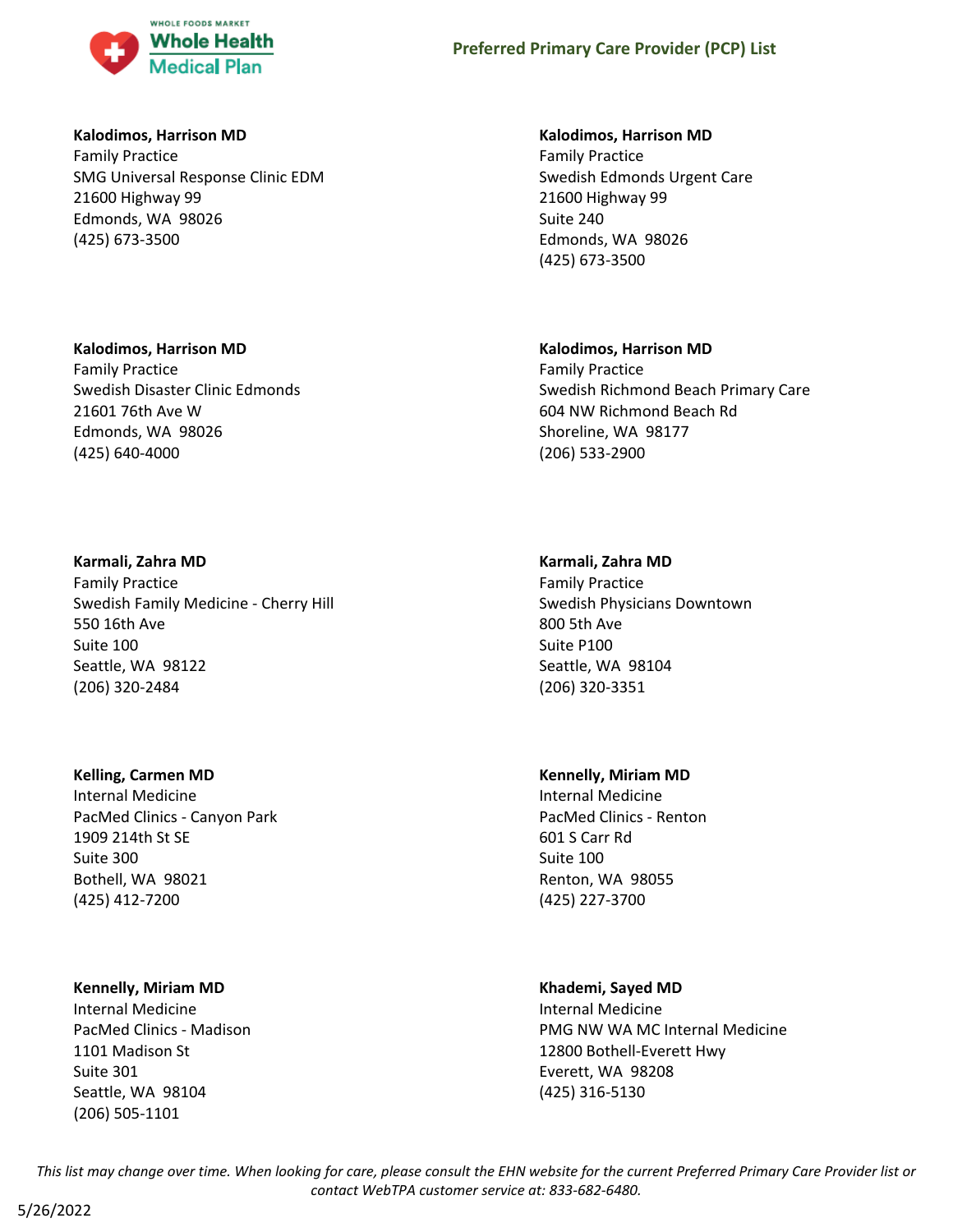

#### **Khalsa, Gagan MD**

Pediatric Medicine Swedish Mercer Island Primary Care 3236 78th Ave SE Suite 200 Mercer Island, WA 98040 (206) 386-9500

### **Khalsa, Gagan MD**

Pediatric Medicine Swedish Renton Primary Care 911 N 10th Pl Renton, WA 98057 (425) 391-5700

## **Khalsa, Gagan MD**

Pediatric Medicine Swedish Physicians Issaquah 751 NE Blakely Dr Suite 5010 Issaquah, WA 98029 (425) 394-0700

## **Khalsa, Gagan MD**

Pediatric Medicine Swedish Children's Clinic Meadow Creek 6520 226th Pl SE Suite 100 Issaquah, WA 98027 (425) 394-1680

## **Khalsa, Gagan MD**

Pediatric Medicine Swedish Phys Ballard 5350 Tallman Ave NW Suite 301 Seattle, WA 98107 (206) 320-3335

### **Khalsa, Gagan MD**

Pediatric Medicine Swedish Klahanie Primary Care 4560 Klahanie Dr SE Suite 400 Issaquah, WA 98029 (425) 394-0620

### **Khalsa, Gagan MD**

Pediatric Medicine Swedish Physicians Downtown 800 5th Ave Suite P100 Seattle, WA 98104 (206) 320-3351

## **Khalsa, Gagan MD**

Pediatric Medicine Swedish Edmonds Primary Care 7320 216th St SW Suite 200 Edmonds, WA 98026 (425) 640-4900

## **Khalsa, Gagan MD**

Pediatric Medicine Swedish Richmond Beach Primary Care 604 NW Richmond Beach Rd Shoreline, WA 98177 (206) 533-2900

### **Khalsa, Gagan MD**

Pediatric Medicine Swedish First Hill Primary Care 515 Minor Ave Suite 300 Seattle, WA 98104 (206) 386-9500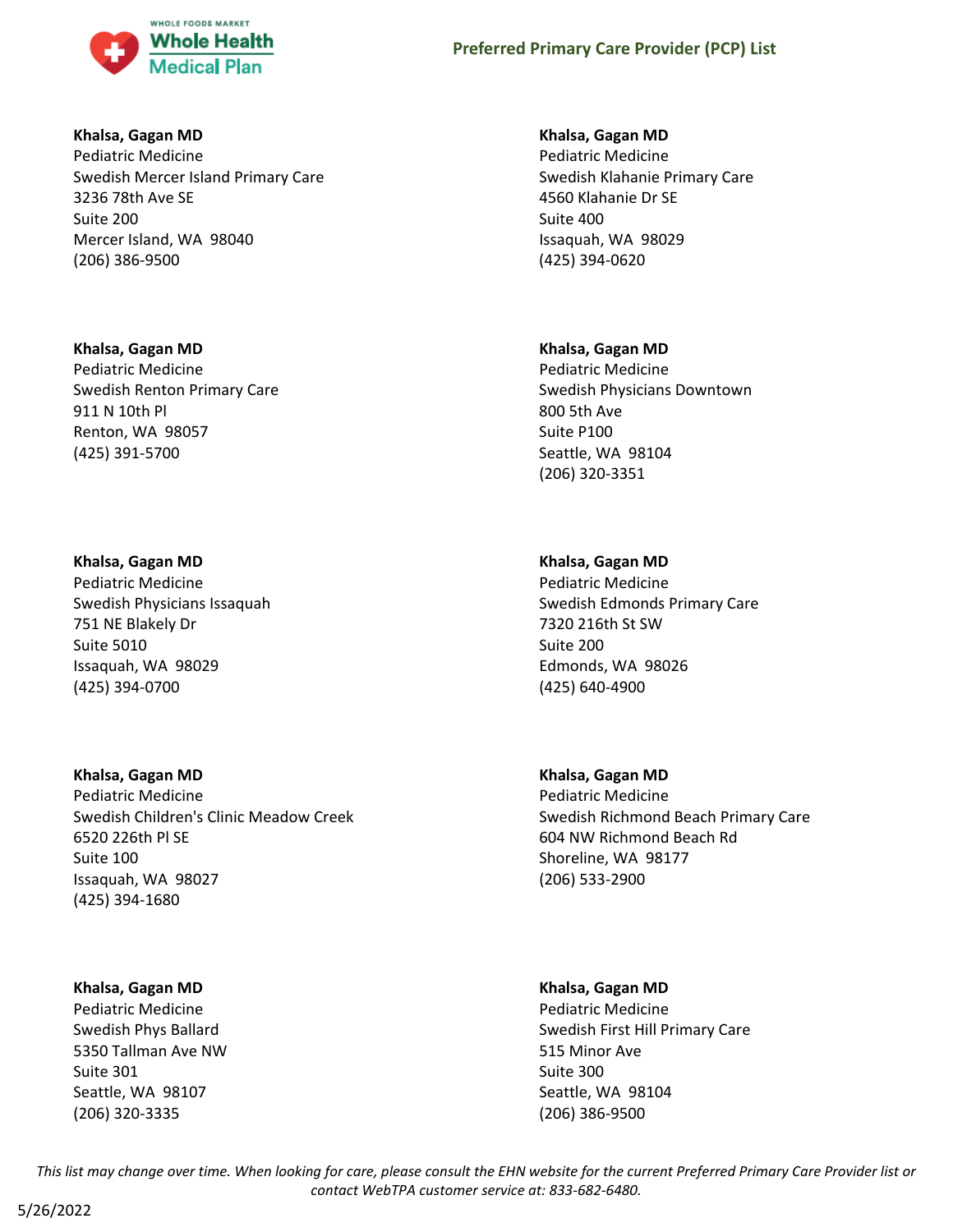

#### **Khalsa, Gagan MD**

Pediatric Medicine Swedish Physicians South Lake Union 510 Boren Ave N Seattle, WA 98109 (206) 320-5200

### **Khalsa, Gagan MD**

Pediatric Medicine Swedish Physicians Factoria 12917 SE 38th St Suite 100 Bellevue, WA 98006 (425) 641-4000

## **Khalsa, Gagan MD**

Pediatric Medicine Swedish Sand Point Primary Care 4540 Union Bay Pl NE Seattle, WA 98105 (206) 320-8050

## **Khalsa, Gagan MD**

Pediatric Medicine Swedish Physicians Pine Lake 22707 SE 29th St Sammamish, WA 98075 (425) 455-2845

**Khalsa, Gagan MD** Pediatric Medicine Swedish Edmonds Birth & Family Clinic 21911 76th Ave W Suite 110

Edmonds, WA 98026 (425) 640-4950

### **Khalsa, Gagan MD**

Pediatric Medicine Swedish Children's Clinic West Seattle 4744 41st Ave SW Suite 101 Seattle, WA 98116 (206) 320-5780

### **Khalsa, Gagan MD**

Pediatric Medicine Swedish Bellevue Primary Care 1200 112th Ave NE Suite B100 Bellevue, WA 98004 (425) 462-1132

## **Khalsa, Gagan MD**

Pediatric Medicine Swedish Physicians Magnolia 2450 33rd Ave W Suite 100 Seattle, WA 98199 (206) 320-3364

## **Khalsa, Gagan MD**

Pediatric Medicine Swedish Physicians Queen Anne 2211 Queen Anne Ave N Seattle, WA 98109 (206) 861-8500

### **Khalsa, Gagan MD**

Pediatric Medicine Swedish Children's Clinic Edmonds 21600 Highway 99 Suite 290 Edmonds, WA 98026 (425) 673-3456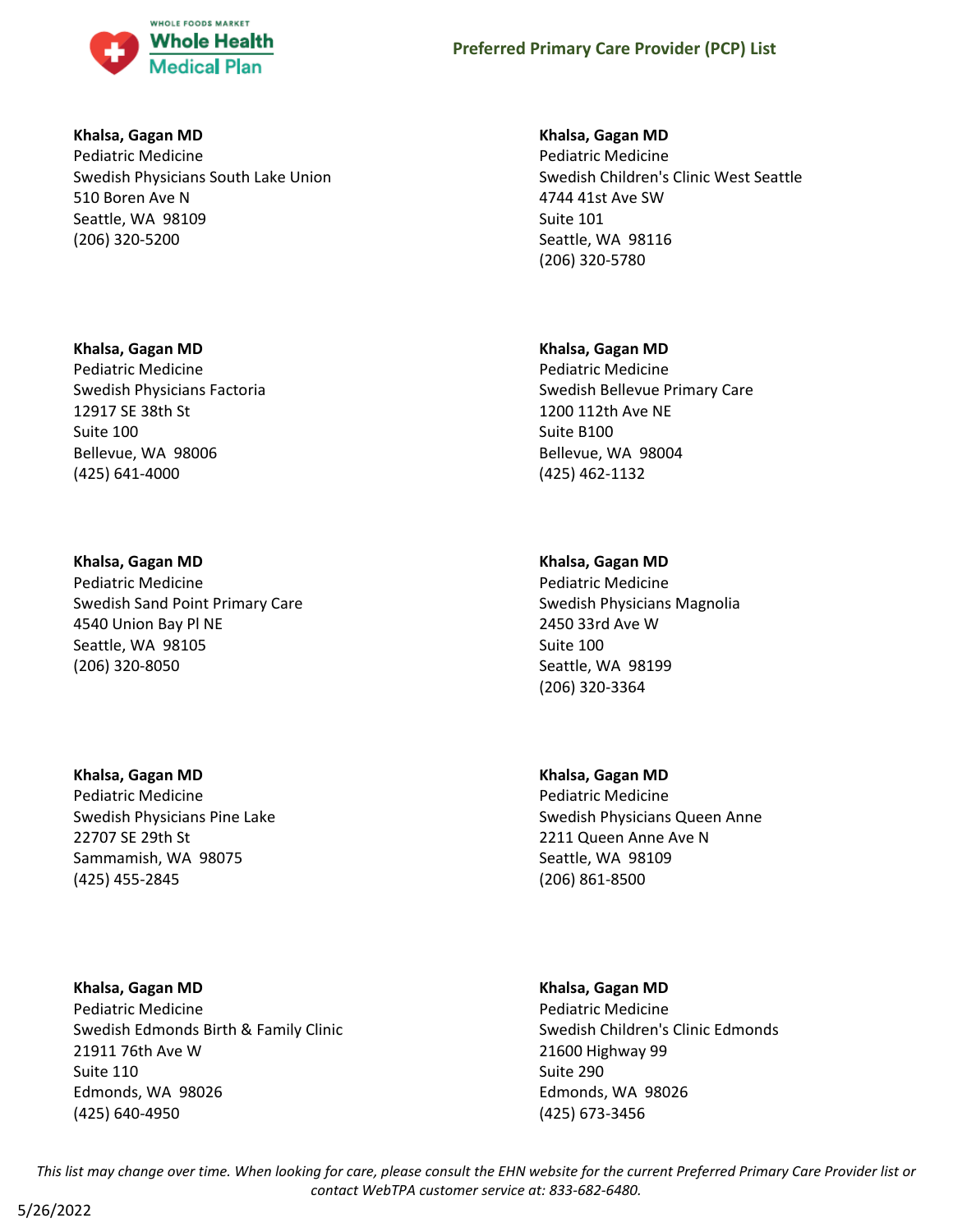

#### **Khalsa, Gagan MD**

Pediatric Medicine Swedish Phys Redmond 18100 NE Union Hill Rd Suite 200 Redmond, WA 98052 (206) 320-5190

#### **Khalsa, Gagan MD**

Pediatric Medicine Swedish Physicians Central Seattle 1600 E Jefferson St Suite 510 Seattle, WA 98122 (206) 320-4888

### **Khalsa, Gagan MD**

Pediatric Medicine Swedish Phys Snoqualmie 37624 SE Fury St Suite 101 Snoqualmie, WA 98065 (425) 888-2016

## **Khattar, Anuj MD**

Family Practice Swedish Physicians Queen Anne 2211 Queen Anne Ave N Seattle, WA 98109 (206) 861-8500

### **Khattar, Anuj MD**

Family Practice Swedish Physicians Issaquah 751 NE Blakely Dr Suite 5010 Issaquah, WA 98029 (425) 394-0700

### **Khalsa, Gagan MD**

Pediatric Medicine Swedish Children's Clinic Redmond 18100 NE Union Hill Rd 2nd Floor Redmond, WA 98052 (425) 881-5437

#### **Khalsa, Gagan MD**

Pediatric Medicine Swedish Phys Mill Creek 13020 Meridian Ave S Everett, WA 98208 (425) 357-3700

### **Khan, Amna MD**

Family Practice Swedish Phys Mill Creek 13020 Meridian Ave S Everett, WA 98208 (425) 357-3700

### **Khattar, Anuj MD**

Family Practice Swedish Physicians Downtown 800 5th Ave Suite P100 Seattle, WA 98104 (206) 320-3351

### **Khattar, Anuj MD**

Family Practice Swedish Edmonds Primary Care 7320 216th St SW Suite 200 Edmonds, WA 98026 (425) 640-4900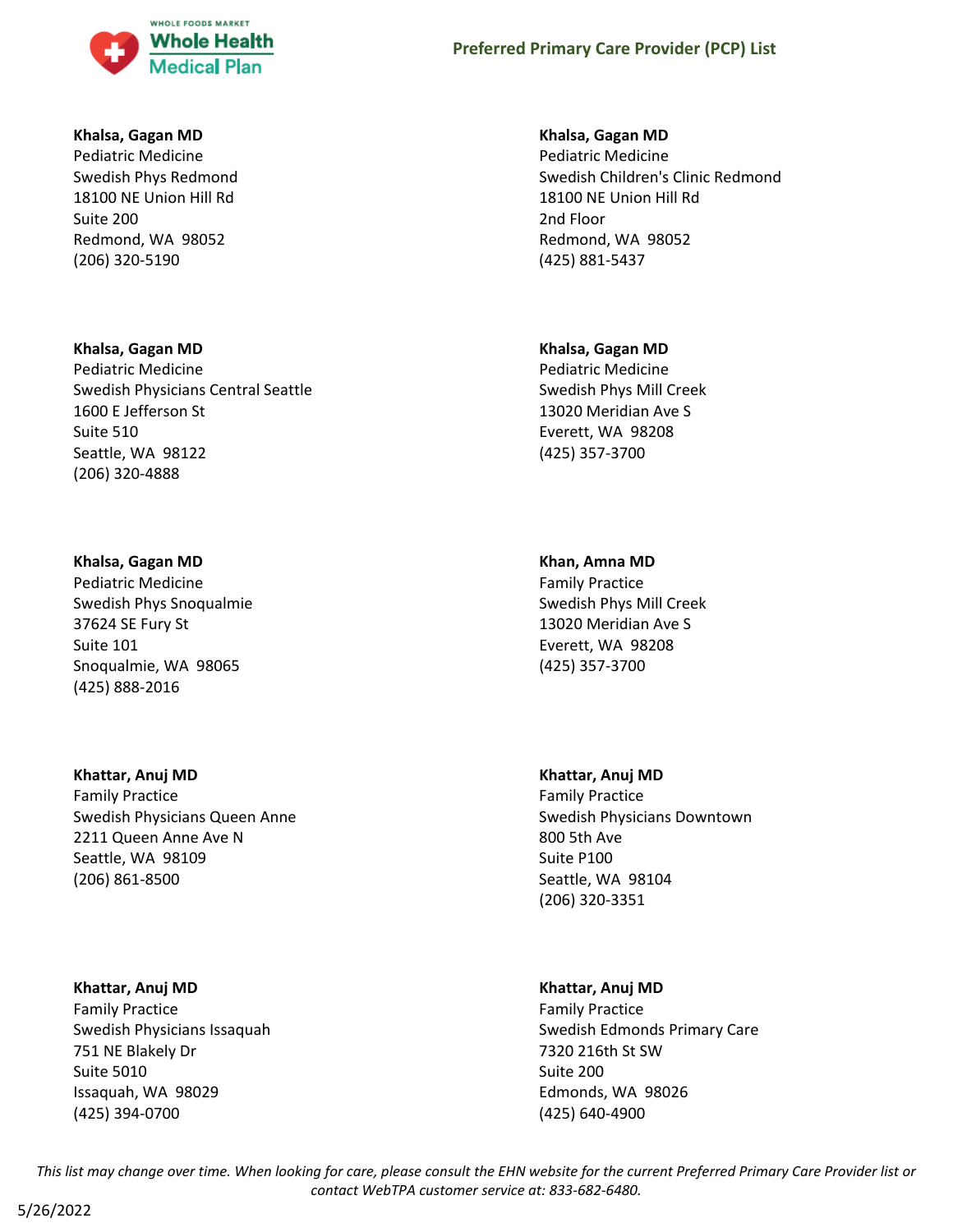

### **Khattar, Anuj MD**

Family Practice Swedish Richmond Beach Primary Care 604 NW Richmond Beach Rd Shoreline, WA 98177 (206) 533-2900

### **Khattar, Anuj MD**

Family Practice Swedish Phys Ballard 5350 Tallman Ave NW Suite 301 Seattle, WA 98107 (206) 320-3335

## **Khattar, Anuj MD**

Family Practice Swedish Physicians South Lake Union 510 Boren Ave N Seattle, WA 98109 (206) 320-5200

## **Khattar, Anuj MD**

Family Practice Swedish Sand Point Primary Care 4540 Union Bay Pl NE Seattle, WA 98105 (206) 320-8050

## **Khattar, Anuj MD**

Family Practice Swedish Mercer Island Primary Care 3236 78th Ave SE Suite 200 Mercer Island, WA 98040 (206) 386-9500

### **Khattar, Anuj MD**

Family Practice Swedish Family Medicine - Cherry Hill 550 16th Ave Suite 100 Seattle, WA 98122 (206) 320-2484

### **Khattar, Anuj MD**

Family Practice Swedish First Hill Primary Care 515 Minor Ave Suite 300 Seattle, WA 98104 (206) 386-9500

## **Khattar, Anuj MD**

Family Practice Swedish Klahanie Primary Care 4560 Klahanie Dr SE Suite 400 Issaquah, WA 98029 (425) 394-0620

## **Khattar, Anuj MD**

Family Practice Swedish Renton Primary Care 911 N 10th Pl Renton, WA 98057 (425) 391-5700

## **Khattar, Anuj MD**

Family Practice Swedish Physicians Pine Lake 22707 SE 29th St Sammamish, WA 98075 (425) 455-2845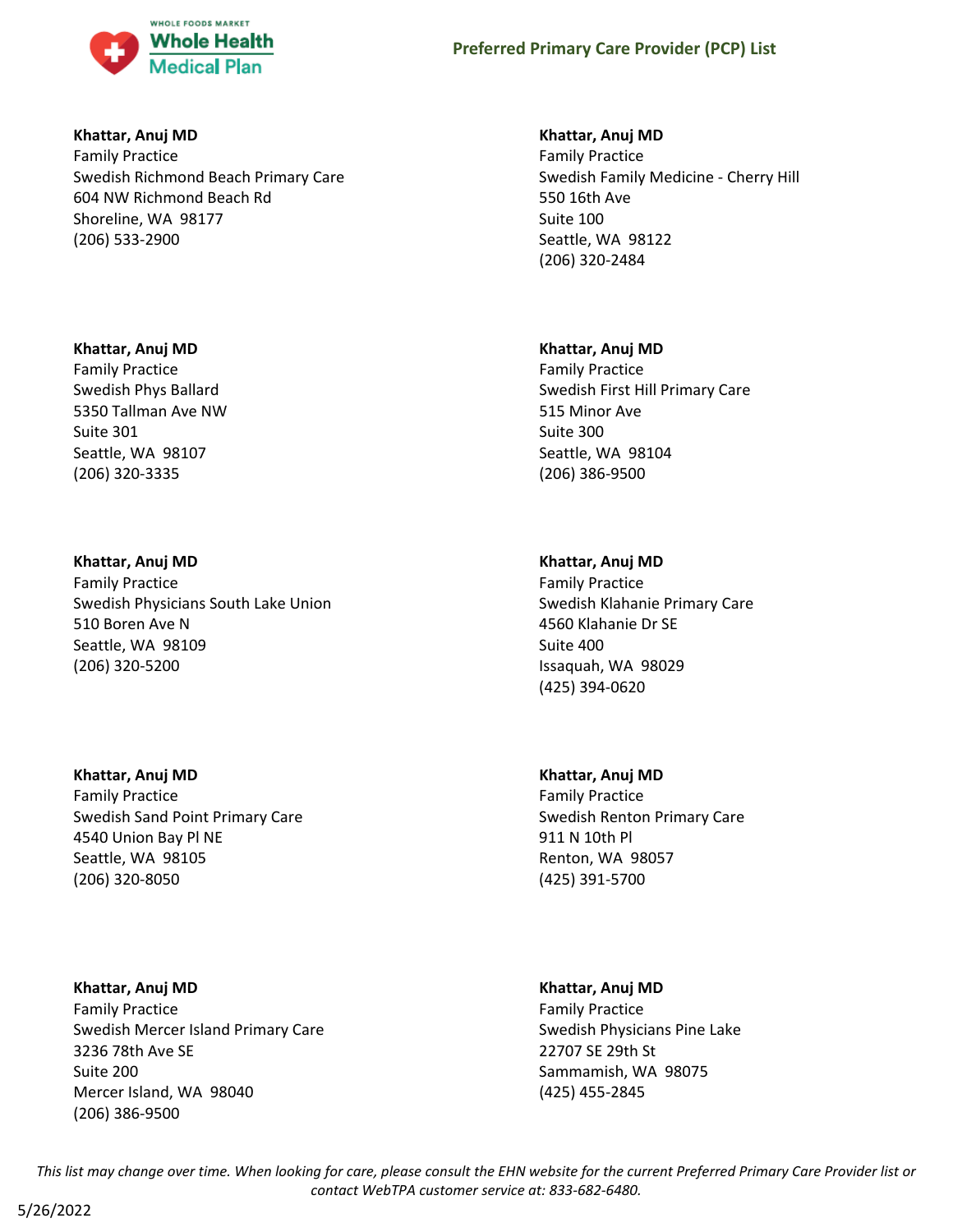

### **Khattar, Anuj MD**

Family Practice Swedish Physicians Magnolia 2450 33rd Ave W Suite 100 Seattle, WA 98199 (206) 320-3364

### **Khattar, Anuj MD**

Family Practice Swedish Phys Redmond 18100 NE Union Hill Rd Suite 200 Redmond, WA 98052 (206) 320-5190

### **Khattar, Anuj MD**

Family Practice Swedish Physicians Central Seattle 1600 E Jefferson St Suite 510 Seattle, WA 98122 (206) 320-4888

### **Khattar, Anuj MD**

Family Practice Swedish Phys Mill Creek 13020 Meridian Ave S Everett, WA 98208 (425) 357-3700

### **Khattar, Anuj MD**

Family Practice Swedish Bellevue Primary Care 1200 112th Ave NE Suite B100 Bellevue, WA 98004 (425) 462-1132

### **Khattar, Anuj MD**

Family Practice Swedish Edmonds Birth & Family Clinic 21911 76th Ave W Suite 110 Edmonds, WA 98026 (425) 640-4950

### **Khattar, Anuj MD**

Family Practice Swedish Family Medicine Ballard 1801 NW Market St Suite 403 Seattle, WA 98107 (206) 297-5100

### **Khattar, Anuj MD**

Family Practice Swedish Fam Med 1st Hill 1401 Madison St Suite 100 Seattle, WA 98104 (206) 386-6111

### **Khattar, Anuj MD**

Family Practice Swedish Physicians Factoria 12917 SE 38th St Suite 100 Bellevue, WA 98006 (425) 641-4000

### **Khattar, Anuj MD**

Family Practice Swedish Phys Snoqualmie 37624 SE Fury St Suite 101 Snoqualmie, WA 98065 (425) 888-2016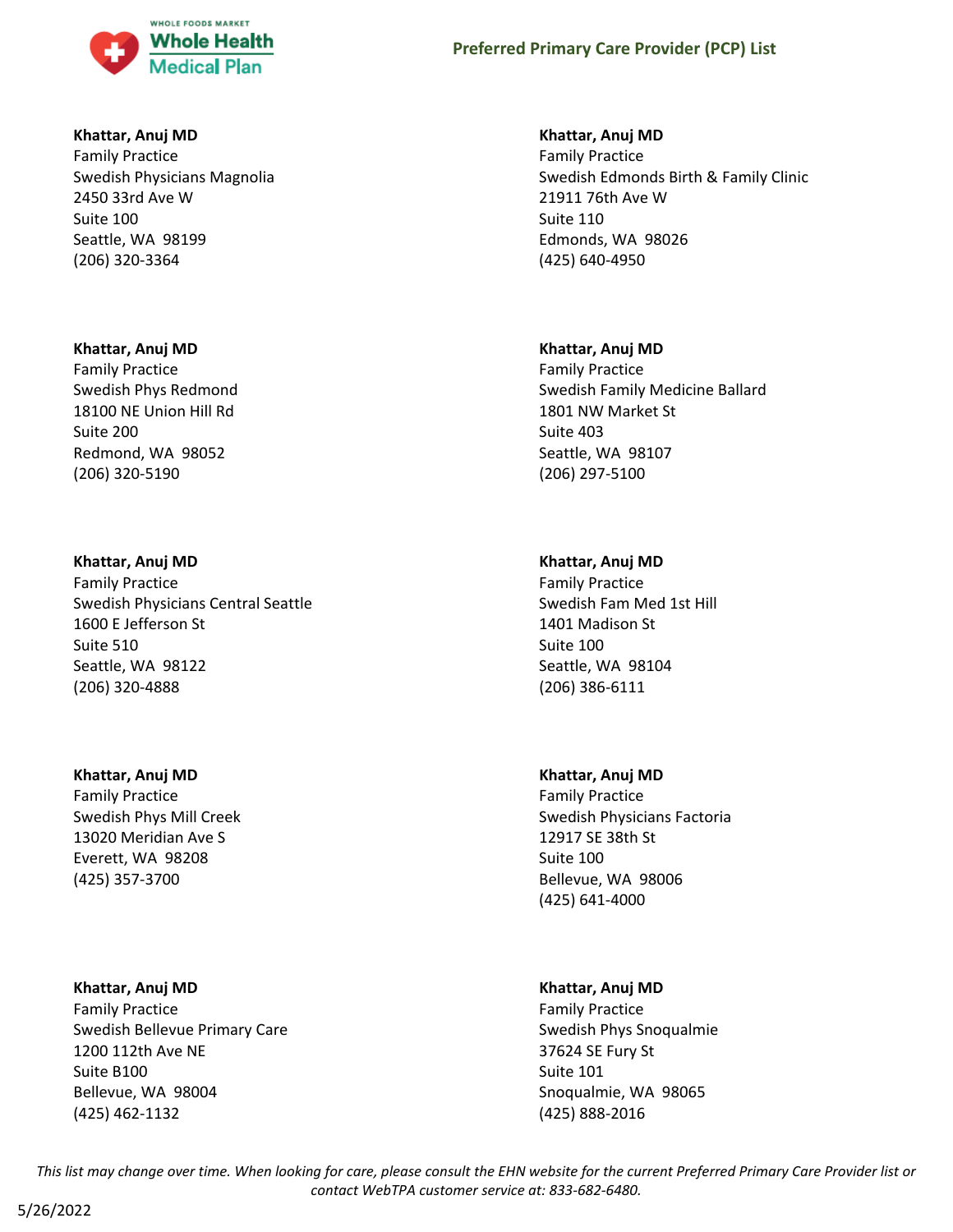

### **Kidambi, Janani MD**

Family Practice Swedish Hospital Medicine Ballard 5300 Tallman Ave NW Seattle, WA 98107 (206) 215-2520

### **Kidambi, Janani MD**

Family Practice Swedish Hospital Medicine Cherry Hill 500 17th Ave Seattle, WA 98122 (206) 215-2520

### **Kidambi, Janani MD**

Family Practice Swedish Hospital Medicine Edmonds 21601 76th Ave W Edmonds, WA 98026 (425) 640-4000

## **Kidambi, Janani MD**

Family Practice Swedish Hospital Medicine Issaquah 751 NE Blakely Dr Issaquah, WA 98029 (425) 313-7000

### **Kim, Brian MD**

Family Practice PacMed Clinics - Canyon Park 1909 214th St SE Suite 300 Bothell, WA 98021 (425) 412-7200

### **Kidambi, Janani MD**

Family Practice Swedish Hospital Medicine First Hill 747 Broadway Seattle, WA 98122 (206) 215-2520

#### **Kidambi, Janani MD**

Family Practice Swedish Physicians Pine Lake 22707 SE 29th St Sammamish, WA 98075 (425) 455-2845

### **Kidambi, Janani MD**

Family Practice Swedish Klahanie Primary Care 4560 Klahanie Dr SE Suite 400 Issaquah, WA 98029 (425) 394-0620

### **Kim, Brian MD**

Family Practice PacMed Clinics - Beacon Hill 1200 12th Ave S Seattle, WA 98144 (206) 326-2400

#### **Kim, Brian MD**

Family Practice PacMed Clinics - Puyallup 220 15th Ave SE Suite C Puyallup, WA 98372 (253) 435-3400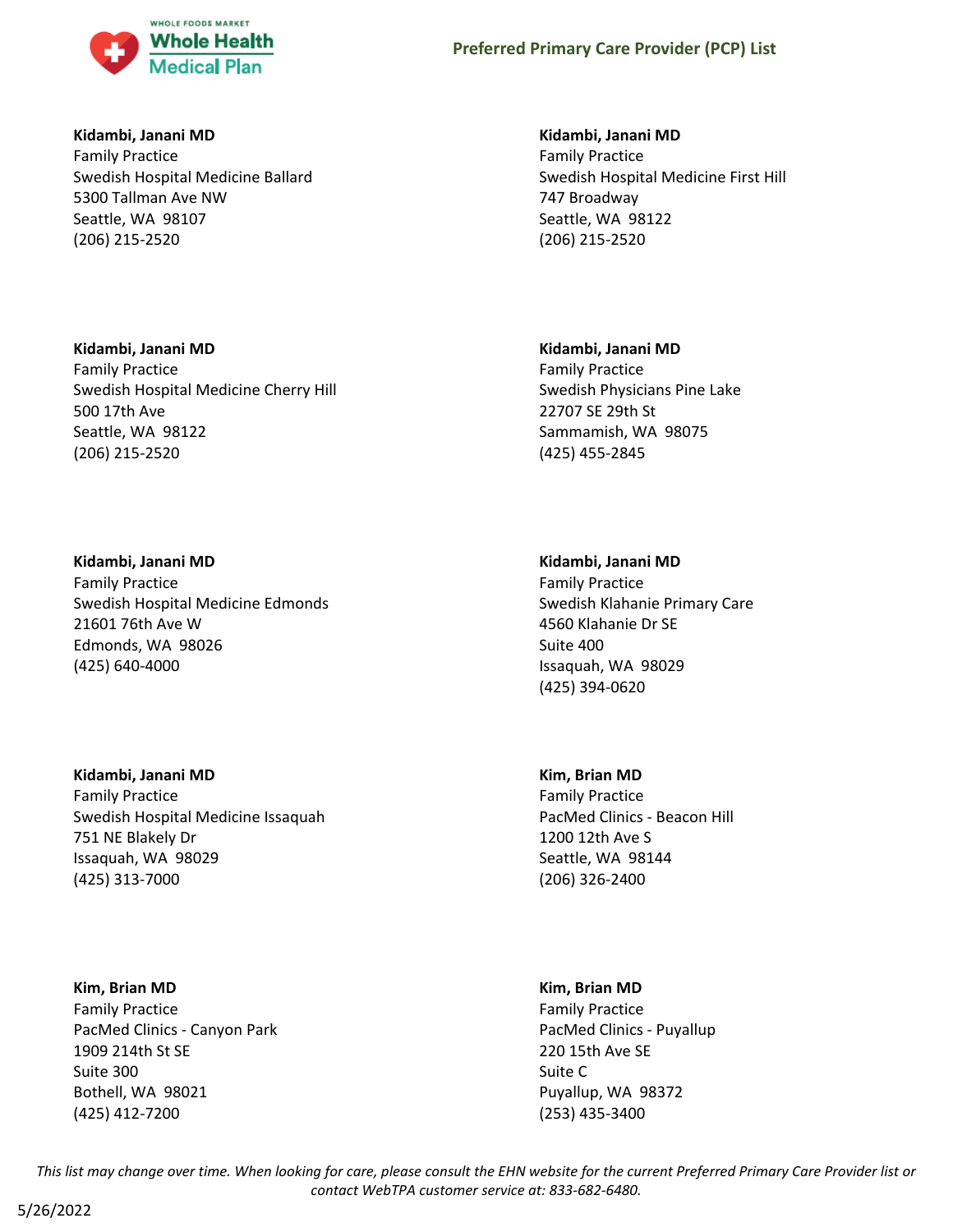

### **Kimball, Laura MD**

Family Practice Swedish Physicians Issaquah 751 NE Blakely Dr Suite 5010 Issaquah, WA 98029 (425) 394-0700

### **Kimball, Laura MD**

Family Practice Swedish Physicians South Lake Union 510 Boren Ave N Seattle, WA 98109 (206) 320-5200

### **Kimball, Laura MD**

Family Practice Swedish Phys Ballard 5350 Tallman Ave NW Suite 301 Seattle, WA 98107 (206) 320-3335

## **Kimball, Laura MD**

Family Practice Swedish Richmond Beach Primary Care 604 NW Richmond Beach Rd Shoreline, WA 98177 (206) 533-2900

## **Kimball, Laura MD**

Family Practice Swedish Physicians Downtown 800 5th Ave Suite P100 Seattle, WA 98104 (206) 320-3351

### **Kimball, Laura MD**

Family Practice Swedish Family Medicine - Cherry Hill 500 17th Ave Seattle, WA 98122 (206) 320-2484

### **Kimball, Laura MD**

Family Practice Swedish First Hill Primary Care 515 Minor Ave Suite 300 Seattle, WA 98104 (206) 386-9500

## **Kimball, Laura MD**

Family Practice Swedish Family Medicine - Cherry Hill 550 16th Ave Suite 100 Seattle, WA 98122 (206) 320-2484

### **Kimball, Laura MD**

Family Practice Swedish Edmonds Primary Care 7320 216th St SW Suite 200 Edmonds, WA 98026 (425) 640-4900

## **Kimball, Laura MD**

Family Practice Swedish Klahanie Primary Care 4560 Klahanie Dr SE Suite 400 Issaquah, WA 98029 (425) 394-0620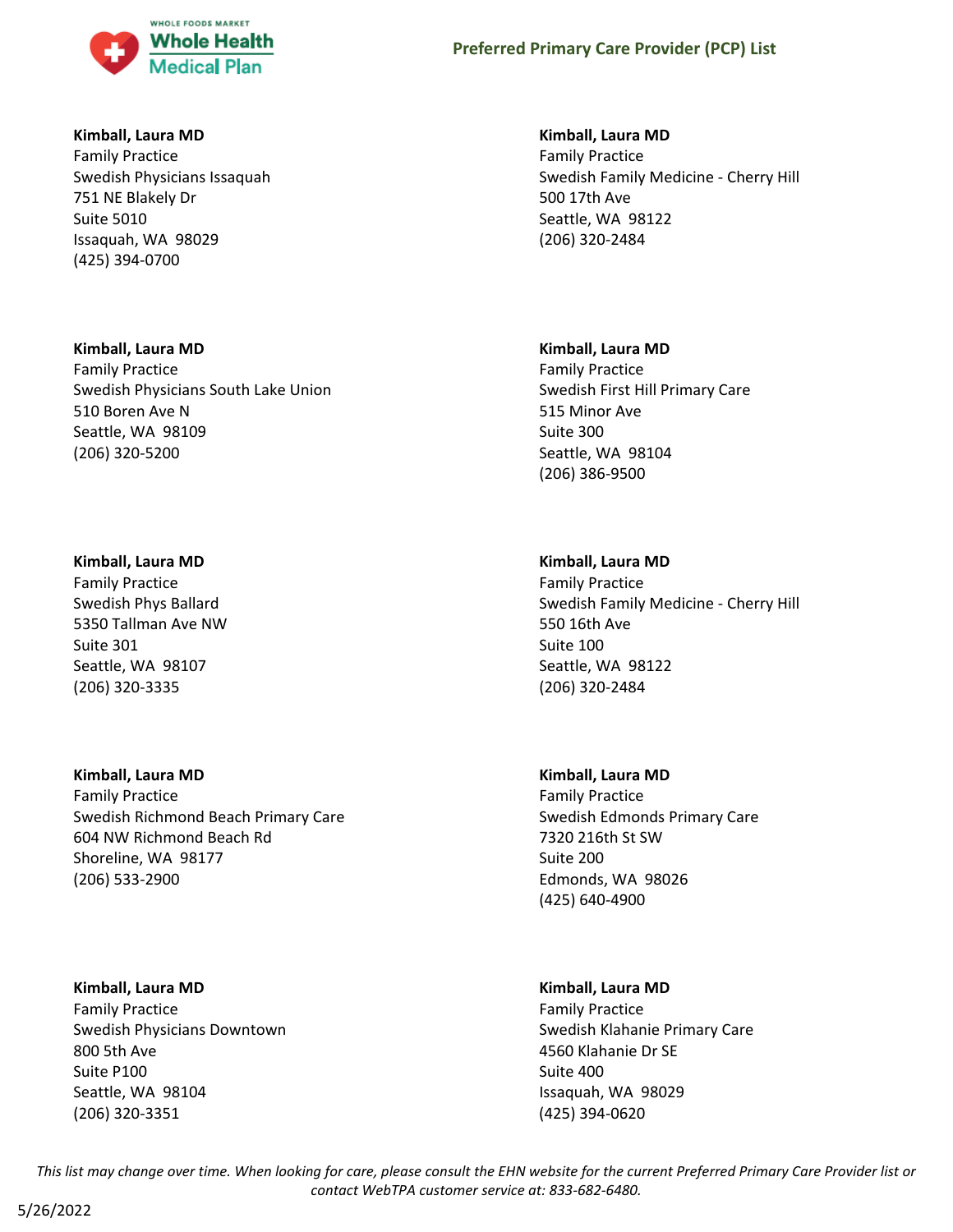

### **Kimball, Laura MD**

Family Practice Swedish Bellevue Primary Care 1200 112th Ave NE Suite B100 Bellevue, WA 98004 (425) 462-1132

### **Kimball, Laura MD**

Family Practice Swedish Sand Point Primary Care 4540 Union Bay Pl NE Seattle, WA 98105 (206) 320-8050

### **Kimball, Laura MD**

Family Practice Swedish Mercer Island Primary Care 3236 78th Ave SE Suite 200 Mercer Island, WA 98040 (206) 386-9500

## **Kimball, Laura MD**

Family Practice Swedish Physicians Pine Lake 22707 SE 29th St Sammamish, WA 98075 (425) 455-2845

## **Kimball, Laura MD**

Family Practice Swedish Edmonds Birth & Family Clinic 21911 76th Ave W Suite 110 Edmonds, WA 98026 (425) 640-4950

## **Kimball, Laura MD**

Family Practice Swedish Family Medicine - Cherry Hill 747 Broadway Seattle, WA 98122 (206) 320-2484

### **Kimball, Laura MD**

Family Practice Swedish Phys Snoqualmie 37624 SE Fury St Suite 101 Snoqualmie, WA 98065 (425) 888-2016

## **Kimball, Laura MD**

Family Practice Swedish Physicians Magnolia 2450 33rd Ave W Suite 100 Seattle, WA 98199 (206) 320-3364

## **Kimball, Laura MD**

Family Practice Swedish Physicians Queen Anne 2211 Queen Anne Ave N Seattle, WA 98109 (206) 861-8500

## **Kimball, Laura MD**

Family Practice Swedish Phys Redmond 18100 NE Union Hill Rd Suite 200 Redmond, WA 98052 (206) 320-5190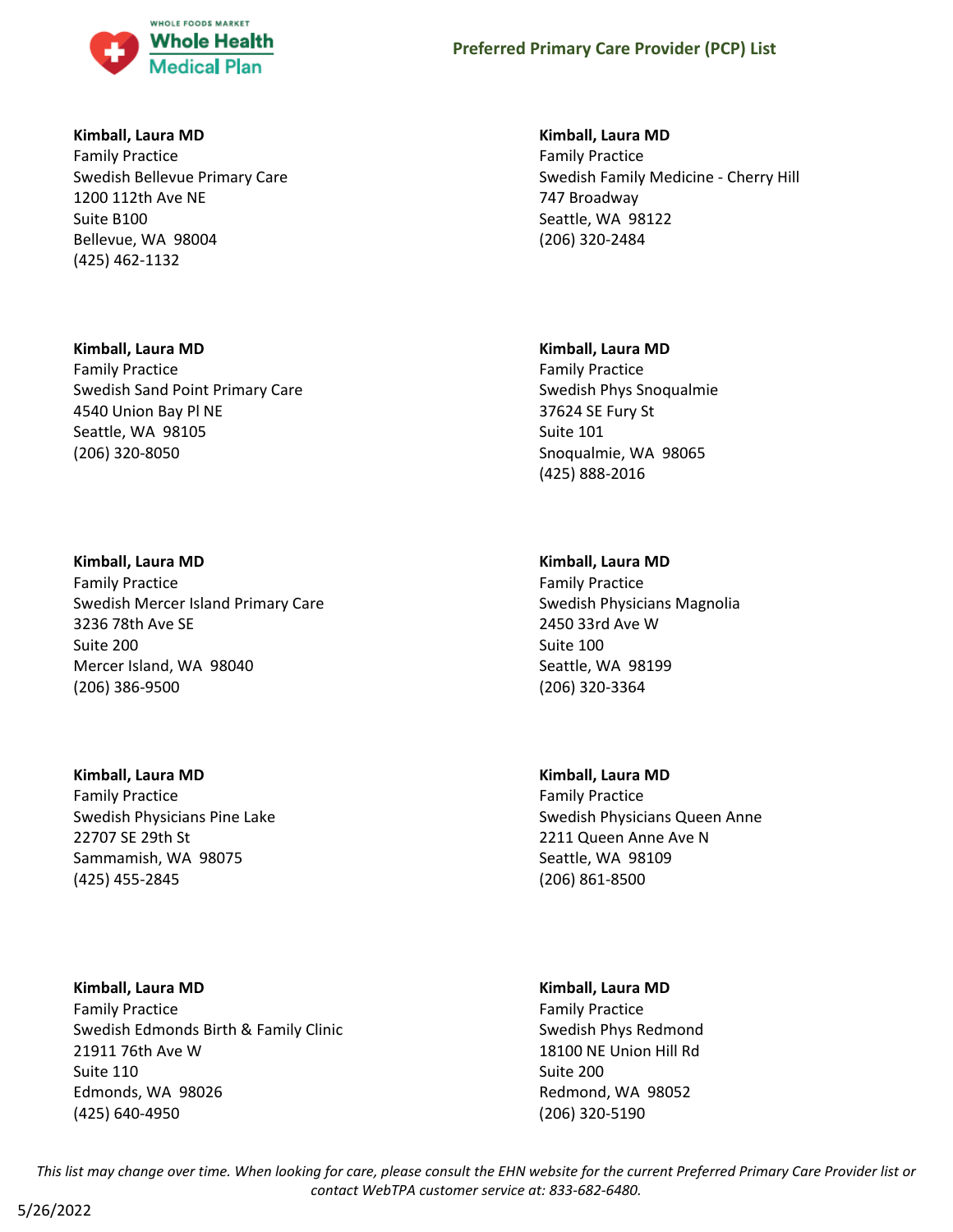

### **Kimball, Laura MD**

Family Practice Swedish Physicians Central Seattle 1600 E Jefferson St Suite 510 Seattle, WA 98122 (206) 320-4888

### **Kimball, Laura MD**

Family Practice Swedish Renton Primary Care 911 N 10th Pl Renton, WA 98057 (425) 391-5700

### **King, Lesley MD**

Internal Medicine PacMed Clinics - Renton 601 S Carr Rd Suite 100 Renton, WA 98055 (425) 227-3700

## **Klem, Robert MD**

Family Practice Swedish Disaster Clinic Edmonds 21601 76th Ave W Edmonds, WA 98026 (425) 640-4000

## **Klem, Robert MD**

Family Practice Swedish Richmond Beach Primary Care 604 NW Richmond Beach Rd Shoreline, WA 98177 (206) 533-2900

### **Kimball, Laura MD**

Family Practice Swedish Physicians Factoria 12917 SE 38th St Suite 100 Bellevue, WA 98006 (425) 641-4000

### **Kimball, Laura MD**

Family Practice Swedish Phys Mill Creek 13020 Meridian Ave S Everett, WA 98208 (425) 357-3700

## **King, Lesley MD**

Internal Medicine PacMed Clinics - Beacon Hill 1200 12th Ave S Seattle, WA 98144 (206) 326-2400

### **Klem, Robert MD**

Family Practice SMG Universal Response Clinic FH 515 Minor Ave Suite 170 Seattle, WA 98104 (206) 386-2598

## **Knouff, Paul MD**

Family Practice PMG SW WA E Olympia Primary Care 525 Lilly Road NE Suite 250 Olympia, WA 98506 (360) 486-6777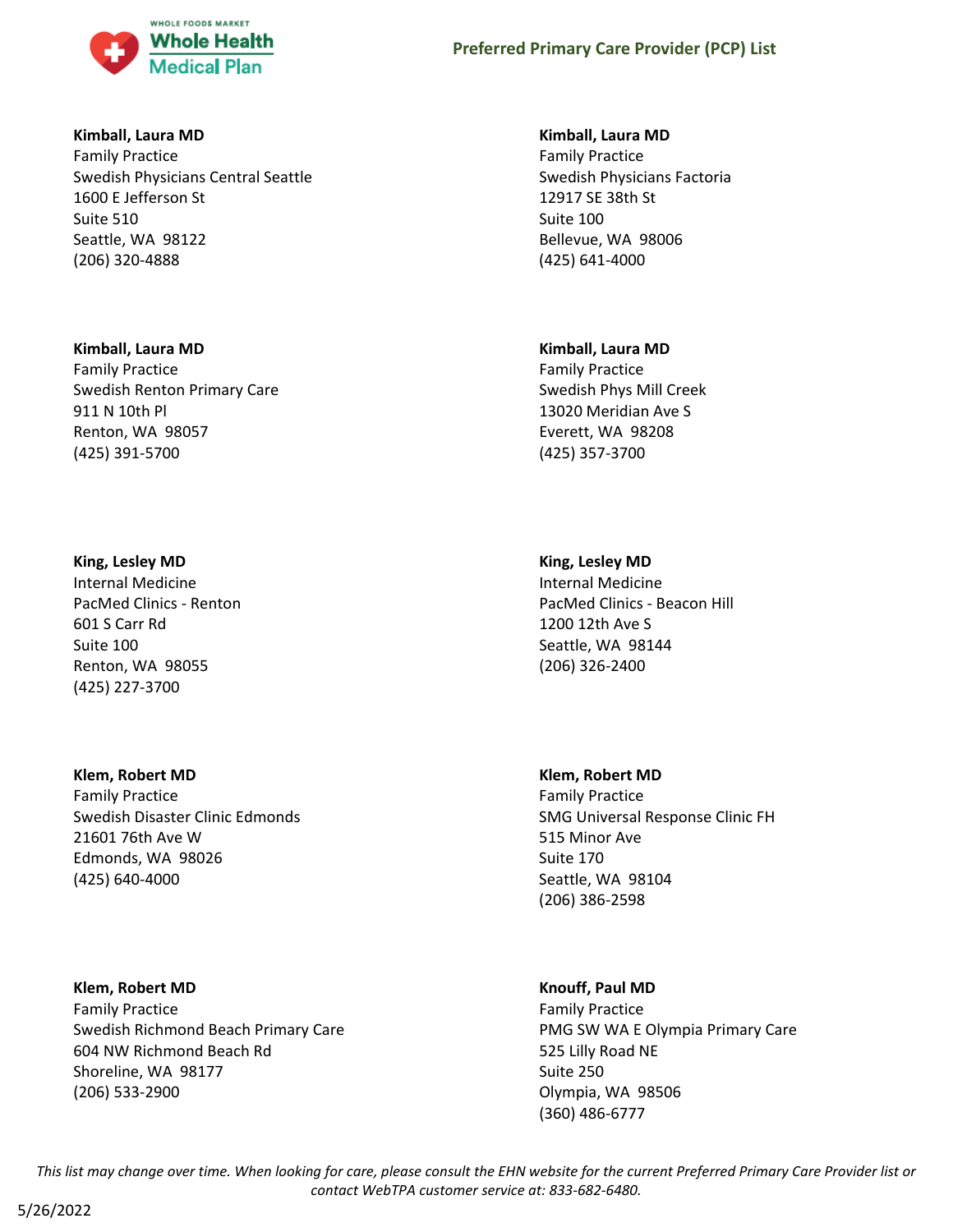

### **Kober, Margo MD**

Internal Medicine Swedish Imaging - Center for Comprehensive Care 515 Minor Ave Suite 110 Seattle, WA 98104 (206) 386-9500

### **Kober, Margo MD**

Internal Medicine Swedish First Hill Primary Care 515 Minor Ave Suite 300 Seattle, WA 98104 (206) 386-9500

### **Kober, Margo MD**

Internal Medicine Swedish Laboratory - Center for Comprehensive Care 515 Minor Ave Suite 100 Seattle, WA 98104 (206) 386-9500

### **Koh, Jerry MD**

Family Practice PMG NW WA WSU Residency Internal Medicine 1321 Colby Ave Suite B400 Everett, WA 98201 (425) 297-5234

### **Kojnok, Eva MD**

Internal Medicine Swedish Laboratory - Center for Comprehensive Care 515 Minor Ave Suite 100 Seattle, WA 98104 (206) 386-9500

### **Kober, Margo MD**

Internal Medicine Swedish Histology - First Hill 600 Broadway Suite 510A Seattle, WA 98122 (206) 386-9500

### **Kober, Margo MD**

Internal Medicine SMG Universal Response Clinic FH 515 Minor Ave Suite 170 Seattle, WA 98104 (206) 386-2598

## **Kober, Margo MD**

Internal Medicine Swedish Coumadin - First Hill 515 Minor Ave Suite 300 Seattle, WA 98104 (206) 386-9500

### **Kojnok, Eva MD**

Internal Medicine Swedish Coumadin - First Hill 515 Minor Ave Suite 300 Seattle, WA 98104 (206) 386-9500

### **Kojnok, Eva MD**

Internal Medicine Swedish Histology - First Hill 600 Broadway Suite 510A Seattle, WA 98122 (206) 386-9500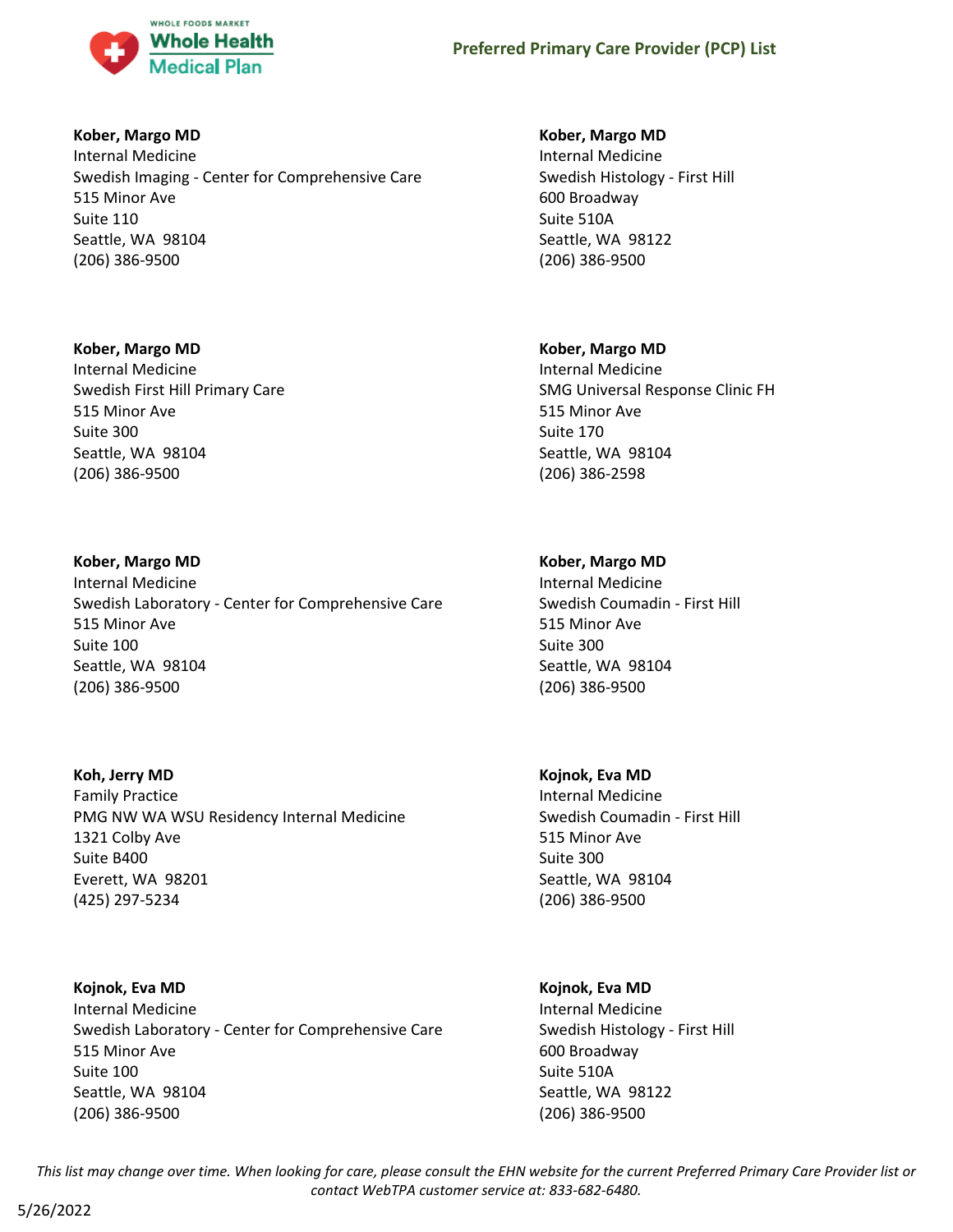

### **Kojnok, Eva MD**

Internal Medicine Swedish First Hill Primary Care 515 Minor Ave Suite 300 Seattle, WA 98104 (206) 386-9500

### **Kojnok, Eva MD**

Internal Medicine Swedish Imaging - Center for Comprehensive Care 515 Minor Ave Suite 110 Seattle, WA 98104 (206) 386-9500

## **Kolipet-Jagadessh, Kavyashri MD**

Internal Medicine PMG NW WA North Everett 1330 Rockefeller Ave Suite 210 Everett, WA 98201 (425) 261-4940

## **Koval, Maureen MD**

Family Practice Swedish Edmonds Urgent Care 21600 Highway 99 Suite 240 Edmonds, WA 98026 (425) 673-3500

## **Krengel, Madolyn MD**

Internal Medicine PacMed Clinics - Northgate 10416 5th Ave NE Seattle, WA 98125 (206) 517-6700

## **Kojnok, Eva MD**

Internal Medicine Swedish Disaster Clinic First Hill 515 Minor Ave Suite 170 Seattle, WA 98104

## **Kojnok, Eva MD**

Internal Medicine SMG Universal Response Clinic FH 515 Minor Ave Suite 170 Seattle, WA 98104 (206) 386-2598

## **Kopec, Michael MD**

Family Practice PMG NW WA Marysville 11603 State Ave Suite G Marysville, WA 98271 (360) 658-6800

## **Kovar, Michael MD**

Family Practice SMG Primary Care West Seattle AK St 4100 SW Alaska St Suite B Seattle, WA 98116 (206) 320-3399

## **Krengel, Madolyn MD**

Internal Medicine PacMed Clinics - Canyon Park 1909 214th St SE Suite 300 Bothell, WA 98021 (425) 412-7200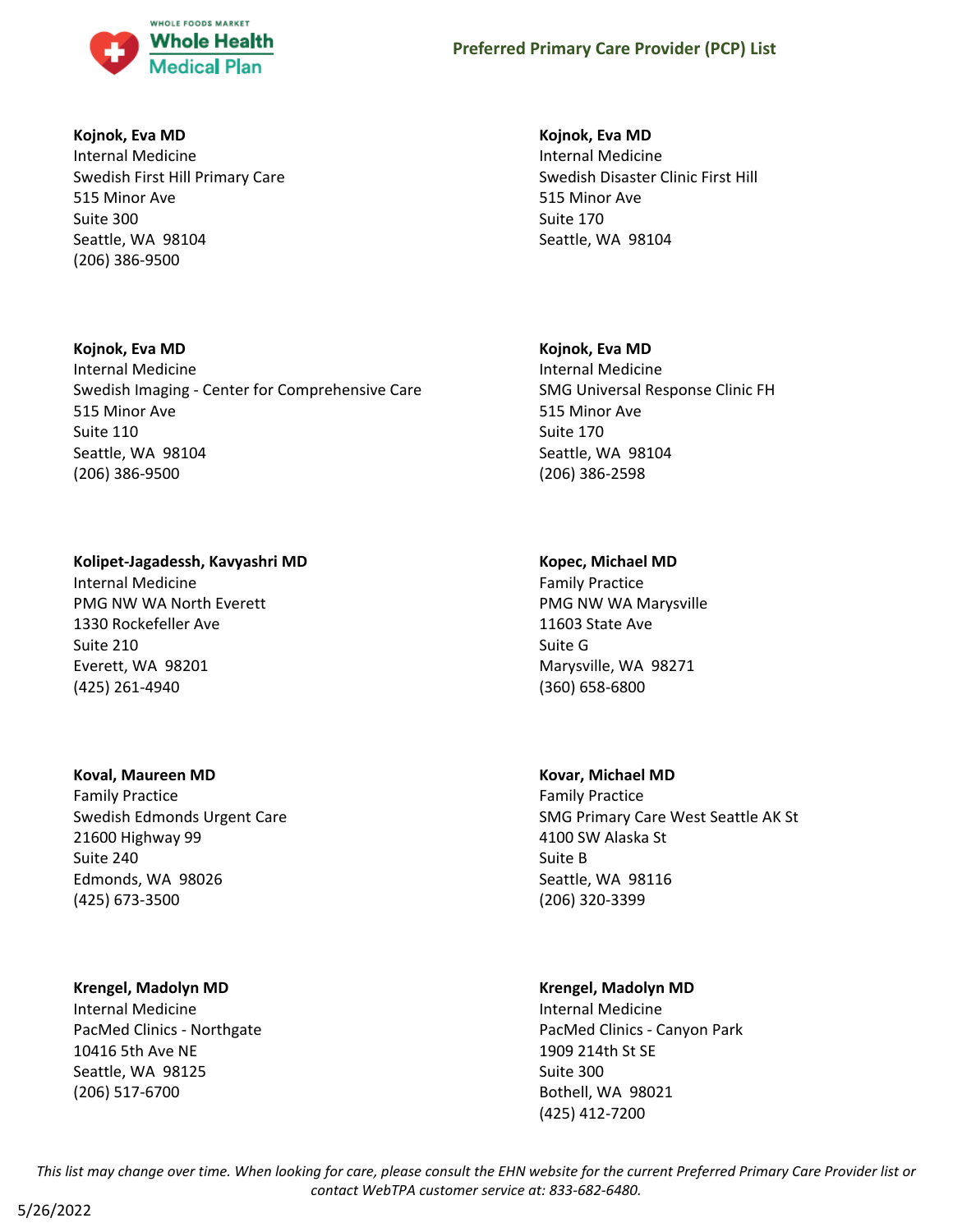

#### **Krishnan, Smitha MD**

Family Practice PMG NW WA Snohomish 1830 Bickford Ave Suite 211 Snohomish, WA 98290 (360) 568-1502

#### **Kuhn, Peter MD**

Family Practice Swedish Fam Med 1st Hill 1401 Madison St Suite 100 Seattle, WA 98104 (206) 386-6111

#### **Kumasaka, Kenneth MD**

Pediatric Medicine Swedish Children's Clinic West Seattle 4744 41st Ave SW Suite 101 Seattle, WA 98116 (206) 320-5780

#### **Lacambra, Mark MD**

Family Practice Swedish Fam Med 1st Hill 1401 Madison St Suite 100 Seattle, WA 98104 (206) 386-6111

#### **Lackermann, Ellen MD**

Family Practice PacMed Clinics - Beacon Hill 1200 12th Ave S Seattle, WA 98144 (206) 326-2400

### **Kuhn, Peter MD**

Family Practice Swedish Family Medicine Ballard 1801 NW Market St Suite 403 Seattle, WA 98107 (206) 297-5100

#### **Kumasaka, Kenneth MD**

Pediatric Medicine Swedish Children's Clinic Edmonds 21600 Highway 99 Suite 290 Edmonds, WA 98026 (425) 673-3456

### **Kuo, Judith MD**

Pediatric Medicine PMG NW WA MC Walk In Clinic 12800 Bothell-Everett Hwy Everett, WA 98208 (425) 316-5150

### **Lacambra, Mark MD**

Family Practice Swedish Family Medicine Ballard 1801 NW Market St Suite 403 Seattle, WA 98107 (206) 297-5100

#### **Lackermann, Ellen MD**

Family Practice PacMed Clinics - Renton 601 S Carr Rd Suite 100 Renton, WA 98055 (425) 227-3700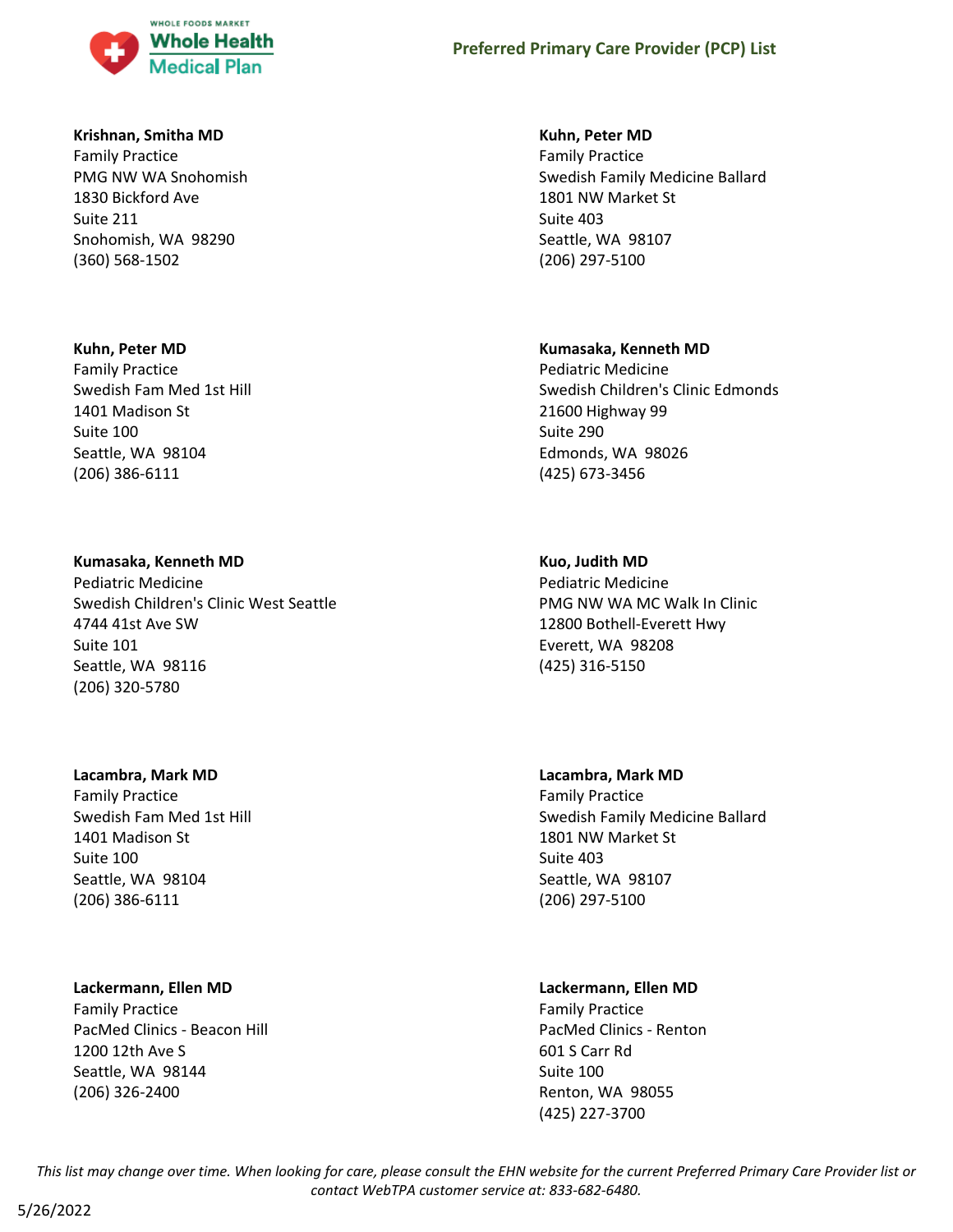

#### **Lam, Serena MD**

Internal Medicine PacMed Clinics - Beacon Hill 1200 12th Ave S Seattle, WA 98144 (206) 326-2400

### **Lambrecht, Rein MD**

Family Practice PMG SW WA Chehalis Family Medicine 931 South Market Blvd Chehalis, WA 98532 (360) 767-6300

### **LaRoche, Allison MD**

Pediatric Medicine Swedish Pediatric Specialist Clinic 1101 Madison St Suite 800 Seattle, WA 98104 (206) 215-2700

### **LaRoche, Allison MD**

Pediatric Medicine Swedish Pediatric Specialist Clinic 751 NE Blakely Dr Suite 5010 Issaquah, WA 98029 (425) 313-7088

## **Lazarous, Patsy MD**

Internal Medicine Swedish Phys Redmond 18100 NE Union Hill Rd Suite 200 Redmond, WA 98052 (206) 320-5190

### **Lam, Serena MD**

Internal Medicine PacMed Clinics - Renton 601 S Carr Rd Suite 100 Renton, WA 98055 (425) 227-3700

## **Lane, Travis MD**

Internal Medicine Swedish Phys Ballard 5350 Tallman Ave NW Suite 301 Seattle, WA 98107 (206) 320-3335

## **LaRoche, Allison MD**

Pediatric Medicine Swedish Children's Clinic West Seattle 4744 41st Ave SW Suite 101 Seattle, WA 98116 (206) 320-5780

## **Lau, Wendy MD**

Family Practice PMG SW WA St Peter Fam Med 525 Lilly Road NE Olympia, WA 98506 (360) 493-7230

## **Lazarous, Patsy MD**

Internal Medicine Swedish Bellevue Primary Care 1200 112th Ave NE Suite B100 Bellevue, WA 98004 (425) 462-1132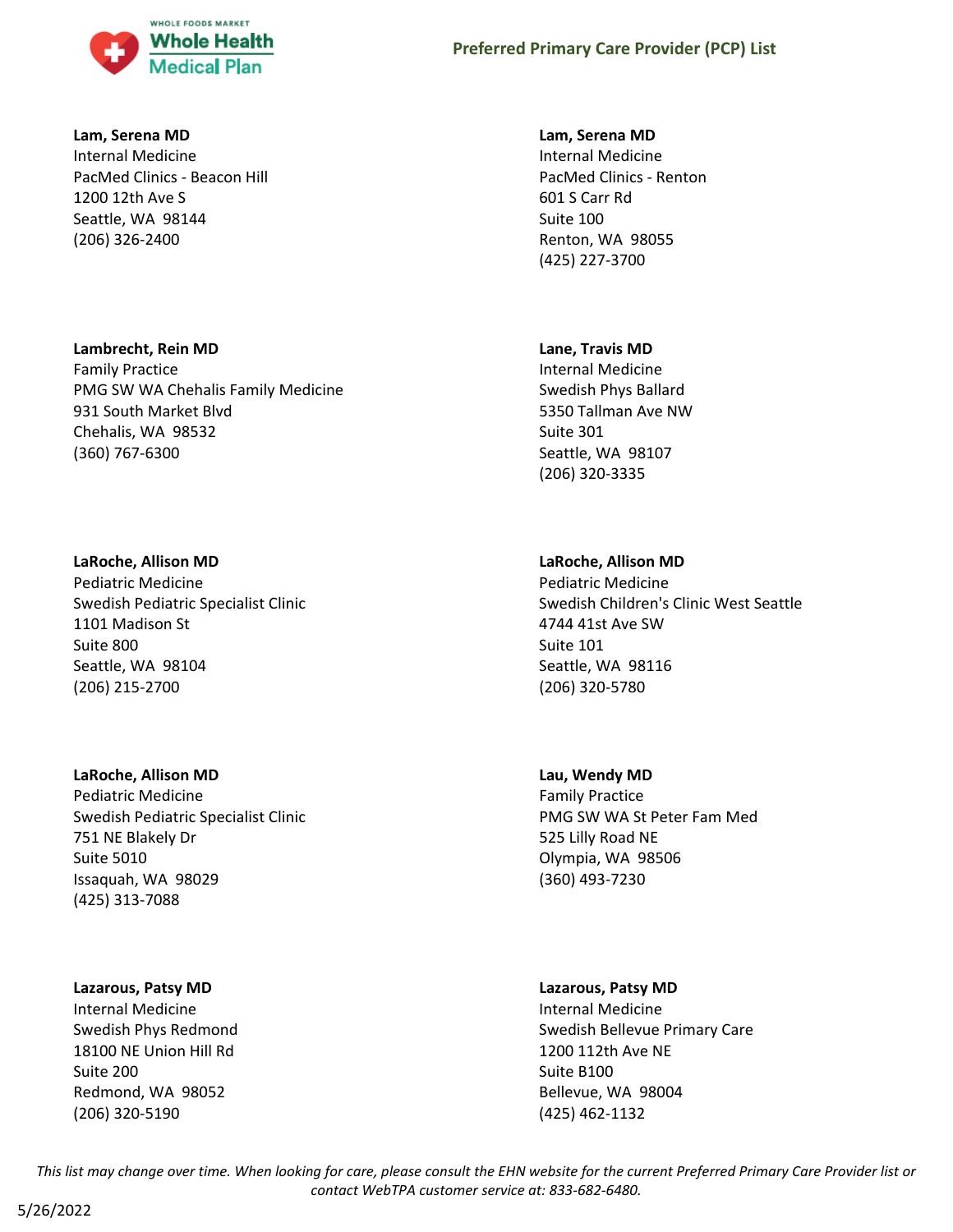

#### **Lazarous, Patsy MD**

Internal Medicine Swedish Physicians Factoria 12917 SE 38th St Suite 100 Bellevue, WA 98006 (425) 641-4000

#### **Le, Andrew MD**

Family Practice Swedish Bellevue Primary Care 1200 112th Ave NE Suite B100 Bellevue, WA 98004 (425) 462-1132

#### **Le, Andrew MD**

Family Practice Swedish Renton Primary Care 911 N 10th Pl Renton, WA 98057 (425) 391-5700

#### **Le, Andrew MD**

Family Practice Swedish Edmonds Primary Care 7320 216th St SW Suite 200 Edmonds, WA 98026 (425) 640-4900

### **Le, Jenny DO**

Family Practice PacMed Clinics - Renton 601 S Carr Rd Suite 100 Renton, WA 98055 (425) 227-3700

### **Le, Andrew MD**

Family Practice Swedish Sand Point Primary Care 4540 Union Bay Pl NE Seattle, WA 98105 (206) 320-8050

#### **Le, Andrew MD**

Family Practice Swedish Physicians Downtown 800 5th Ave Suite P100 Seattle, WA 98104 (206) 320-3351

### **Le, Andrew MD**

Family Practice Swedish Physicians Issaquah 751 NE Blakely Dr Suite 5010 Issaquah, WA 98029 (425) 394-0700

### **Le, Andrew MD**

Family Practice Swedish Richmond Beach Primary Care 604 NW Richmond Beach Rd Shoreline, WA 98177 (206) 533-2900

#### **Le, Andrew MD**

Family Practice Swedish Phys Ballard 5350 Tallman Ave NW Suite 301 Seattle, WA 98107 (206) 320-3335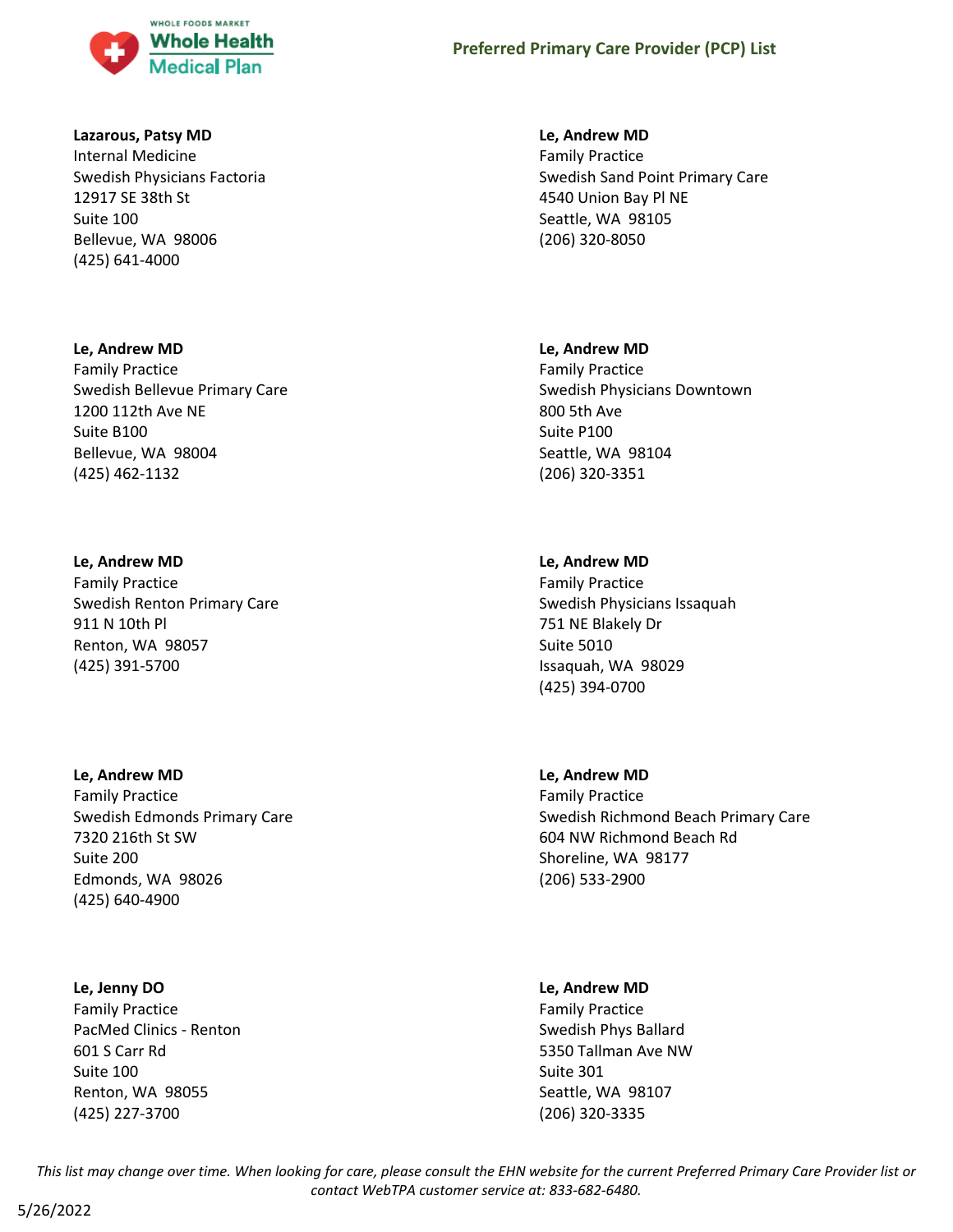

### **Le, Andrew MD**

Family Practice Swedish First Hill Primary Care 515 Minor Ave Suite 300 Seattle, WA 98104 (206) 386-9500

#### **Le, Andrew MD**

Family Practice Swedish Klahanie Primary Care 4560 Klahanie Dr SE Suite 400 Issaquah, WA 98029 (425) 394-0620

#### **Le, Andrew MD**

Family Practice Swedish Physicians Magnolia 2450 33rd Ave W Suite 100 Seattle, WA 98199 (206) 320-3364

#### **Le, Andrew MD**

Family Practice Swedish Physicians Queen Anne 2211 Queen Anne Ave N Seattle, WA 98109 (206) 861-8500

#### **Le, Andrew MD**

Family Practice Swedish Phys Redmond 18100 NE Union Hill Rd Suite 200 Redmond, WA 98052 (206) 320-5190

### **Le, Andrew MD**

Family Practice Swedish Physicians South Lake Union 510 Boren Ave N Seattle, WA 98109 (206) 320-5200

#### **Le, Andrew MD**

Family Practice Swedish Mercer Island Primary Care 3236 78th Ave SE Suite 200 Mercer Island, WA 98040 (206) 386-9500

### **Le, Andrew MD**

Family Practice Swedish Physicians Pine Lake 22707 SE 29th St Sammamish, WA 98075 (425) 455-2845

#### **Le, Andrew MD**

Family Practice Swedish Edmonds Birth & Family Clinic 21911 76th Ave W Suite 110 Edmonds, WA 98026 (425) 640-4950

#### **Le, Trieu MD**

Family Practice Swedish Phys Redmond 18100 NE Union Hill Rd Suite 200 Redmond, WA 98052 (206) 320-5190

*This list may change over time. When looking for care, please consult the EHN website for the current Preferred Primary Care Provider list or contact WebTPA customer service at: 833-682-6480.*

5/26/2022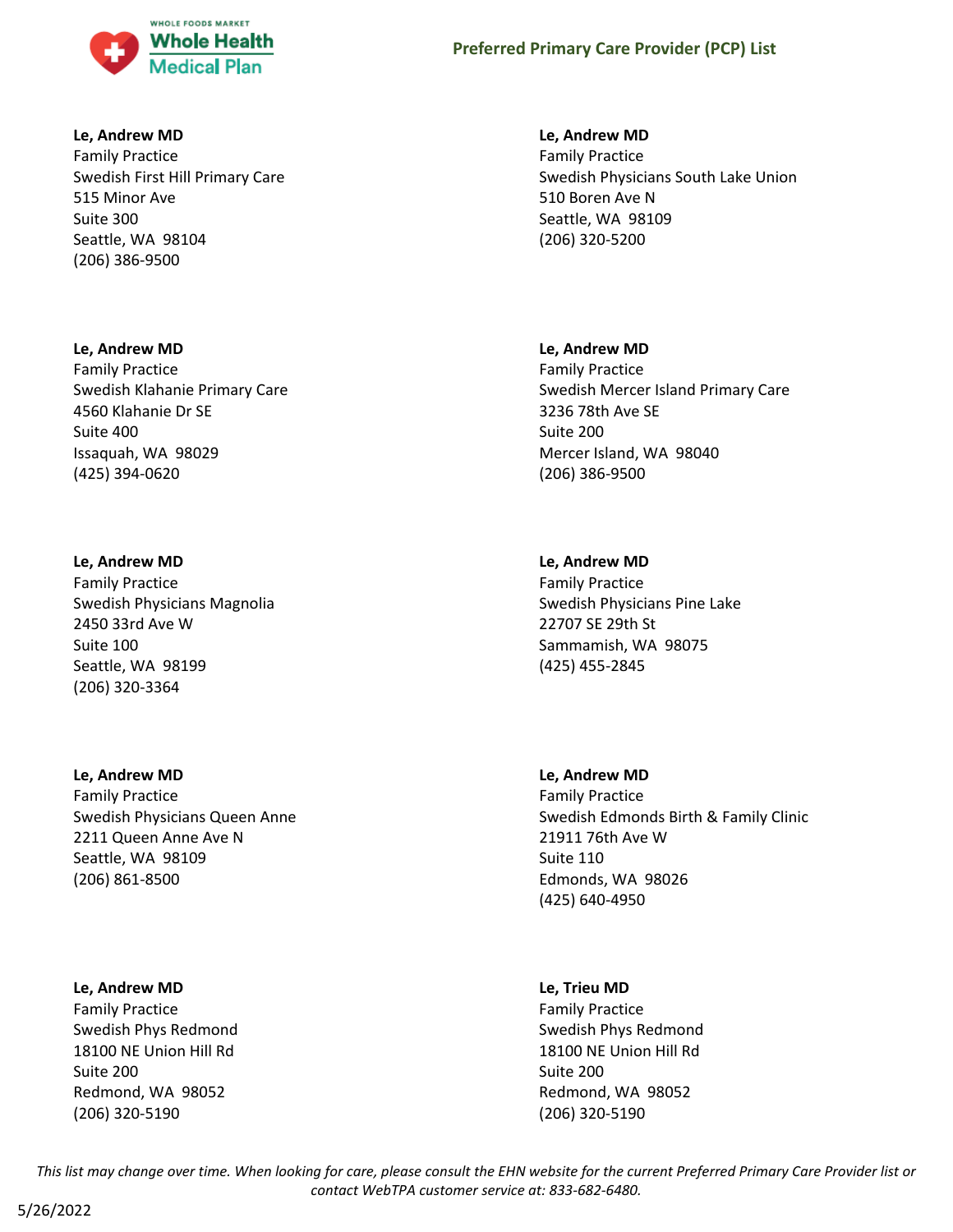

### **Le, Andrew MD**

Family Practice Swedish Physicians Central Seattle 1600 E Jefferson St Suite 510 Seattle, WA 98122 (206) 320-4888

## **Le, Andrew MD**

Family Practice Swedish Phys Mill Creek 13020 Meridian Ave S Everett, WA 98208 (425) 357-3700

## **Leahy, Jennifer MD**

Internal Medicine Swedish Imaging - Center for Comprehensive Care 515 Minor Ave Suite 110 Seattle, WA 98104 (206) 386-9500

### **Leahy, Jennifer MD**

Internal Medicine Swedish First Hill Primary Care 515 Minor Ave Suite 300 Seattle, WA 98104 (206) 386-9500

## **Leahy, Jennifer MD**

Internal Medicine Swedish Laboratory - Center for Comprehensive Care 515 Minor Ave Suite 100 Seattle, WA 98104 (206) 386-9500

## **Le, Andrew MD**

Family Practice Swedish Physicians Factoria 12917 SE 38th St Suite 100 Bellevue, WA 98006 (425) 641-4000

## **Le, Andrew MD**

Family Practice Swedish Phys Snoqualmie 37624 SE Fury St Suite 101 Snoqualmie, WA 98065 (425) 888-2016

## **Leahy, Jennifer MD**

Internal Medicine Swedish Histology - First Hill 600 Broadway Suite 510A Seattle, WA 98122 (206) 386-9500

## **Leahy, Jennifer MD**

Internal Medicine SMG Universal Response Clinic FH 515 Minor Ave Suite 170 Seattle, WA 98104 (206) 386-2598

## **Leahy, Jennifer MD**

Internal Medicine Swedish Coumadin - First Hill 515 Minor Ave Suite 300 Seattle, WA 98104 (206) 386-9500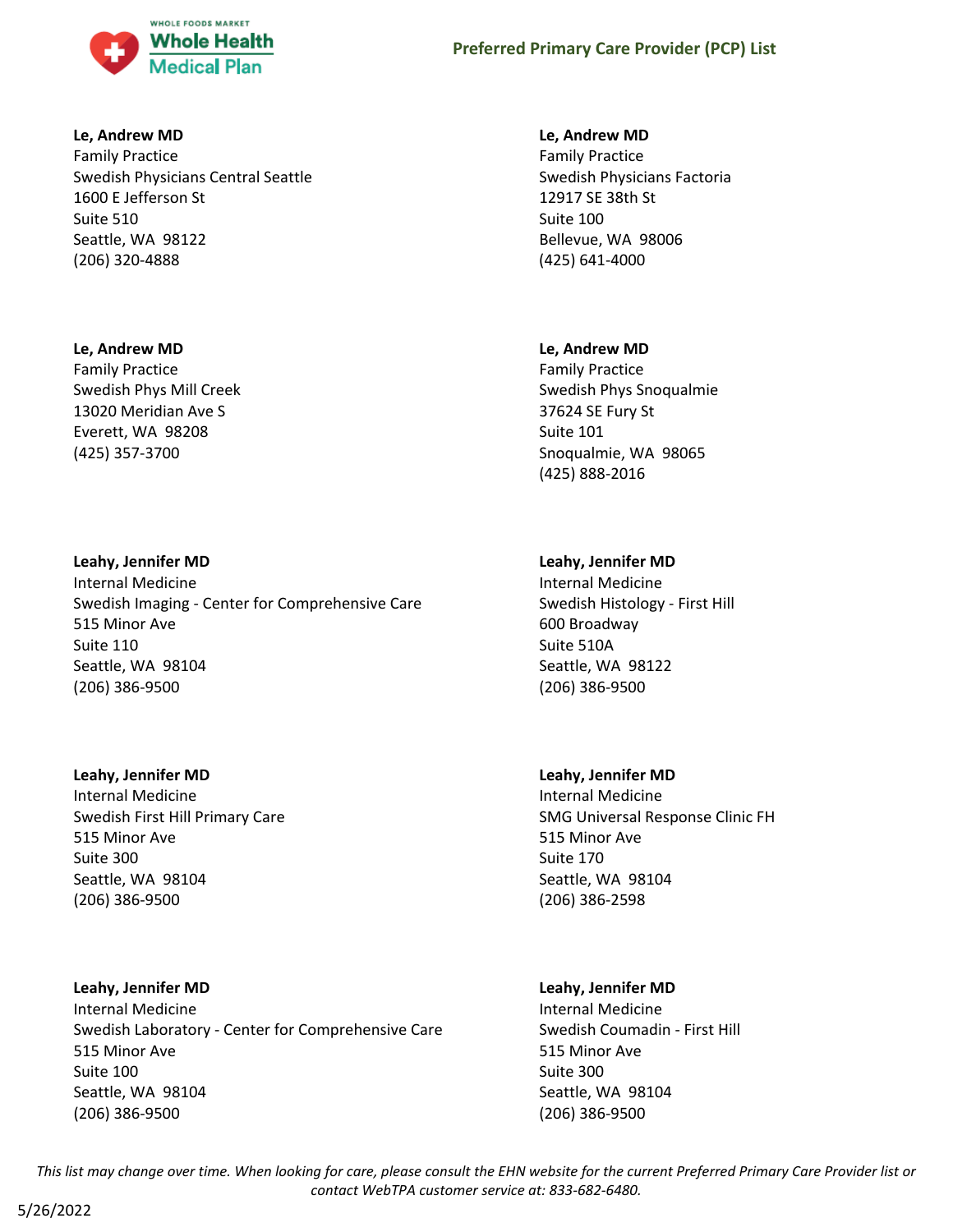

#### **Lee, Aimee MD**

Family Practice Swedish Physicians Queen Anne 2211 Queen Anne Ave N Seattle, WA 98109 (206) 861-8500

### **Lee, Aimee MD**

Family Practice Swedish Physicians South Lake Union 510 Boren Ave N Seattle, WA 98109 (206) 320-5200

### **Lee, Aimee MD**

Family Practice Swedish Phys Ballard 5350 Tallman Ave NW Suite 301 Seattle, WA 98107 (206) 320-3335

### **Lee, Aimee MD**

Family Practice Swedish Phys Snoqualmie 37624 SE Fury St Suite 101 Snoqualmie, WA 98065 (425) 888-2016

### **Lee, Aimee MD**

Family Practice Swedish Physicians Magnolia 2450 33rd Ave W Suite 100 Seattle, WA 98199 (206) 320-3364

### **Lee, Tabessa MD**

Family Practice Swedish Imaging - Bellevue 1200 112th Ave NE Suite B250 Bellevue, WA 98004 (206) 386-9500

## **Lee, Aimee MD**

Family Practice Swedish Klahanie Primary Care 4560 Klahanie Dr SE Suite 400 Issaquah, WA 98029 (425) 394-0620

## **Lee, Aimee MD**

Family Practice Swedish Sand Point Primary Care 4540 Union Bay Pl NE Seattle, WA 98105 (206) 320-8050

## **Lee, Edward DO**

Family Practice PMG NW WA Lynnwood 2902 164th St SW Suite E1 Lynnwood, WA 98087 (425) 741-7750

## **Lee, Aimee MD**

Family Practice Swedish Physicians Pine Lake 22707 SE 29th St Sammamish, WA 98075 (425) 455-2845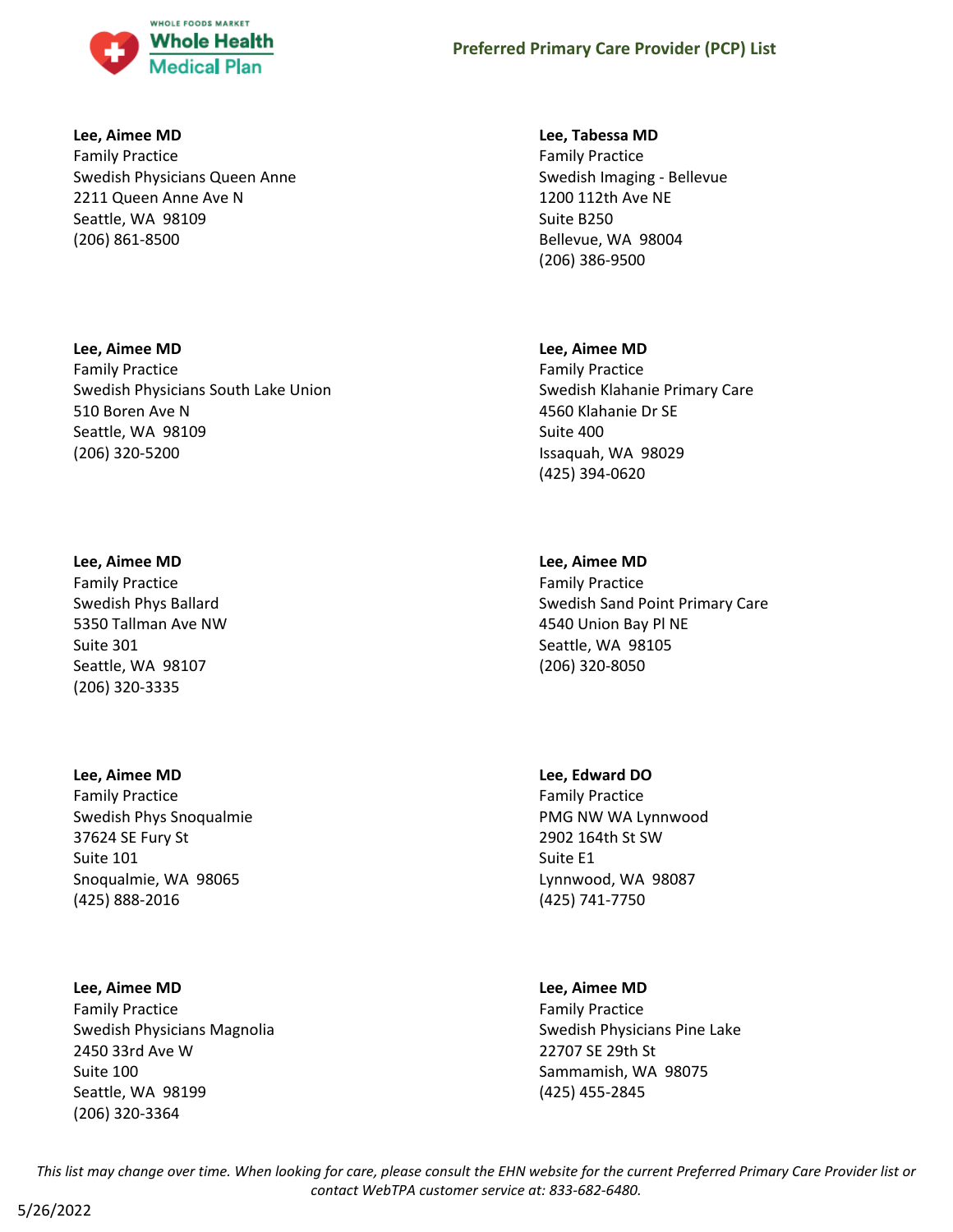

#### **Lee, Aimee MD**

Family Practice Swedish Edmonds Birth & Family Clinic 21911 76th Ave W Suite 110 Edmonds, WA 98026 (425) 640-4950

#### **Lee, Tabessa MD**

Family Practice Swedish Phys Redmond 18100 NE Union Hill Rd Suite 200 Redmond, WA 98052 (206) 320-5190

#### **Lee, Aimee MD**

Family Practice Swedish Family Medicine Ballard 1801 NW Market St Suite 403 Seattle, WA 98107 (206) 297-5100

#### **Lee, Aimee MD**

Family Practice Swedish Fam Med 1st Hill 1401 Madison St Suite 100 Seattle, WA 98104 (206) 386-6111

### **Lee, Tabessa MD**

Family Practice Swedish Bellevue Primary Care 1200 112th Ave NE Suite B100 Bellevue, WA 98004 (425) 462-1132

### **Lee, Aimee MD**

Family Practice Swedish Disaster Clinic Edmonds 21601 76th Ave W Edmonds, WA 98026 (425) 640-4000

#### **Lee, Aimee MD**

Family Practice Swedish Phys Redmond 18100 NE Union Hill Rd Suite 200 Redmond, WA 98052 (206) 320-5190

### **Lee, Aimee MD**

Family Practice Swedish Physicians Central Seattle 1600 E Jefferson St Suite 510 Seattle, WA 98122 (206) 320-4888

### **Lee, Aimee MD**

Family Practice Swedish Physicians Factoria 12917 SE 38th St Suite 100 Bellevue, WA 98006 (425) 641-4000

### **Lee, Jungeun MD**

Internal Medicine Swedish Edmonds Primary Care 7320 216th St SW Suite 200 Edmonds, WA 98026 (425) 640-4900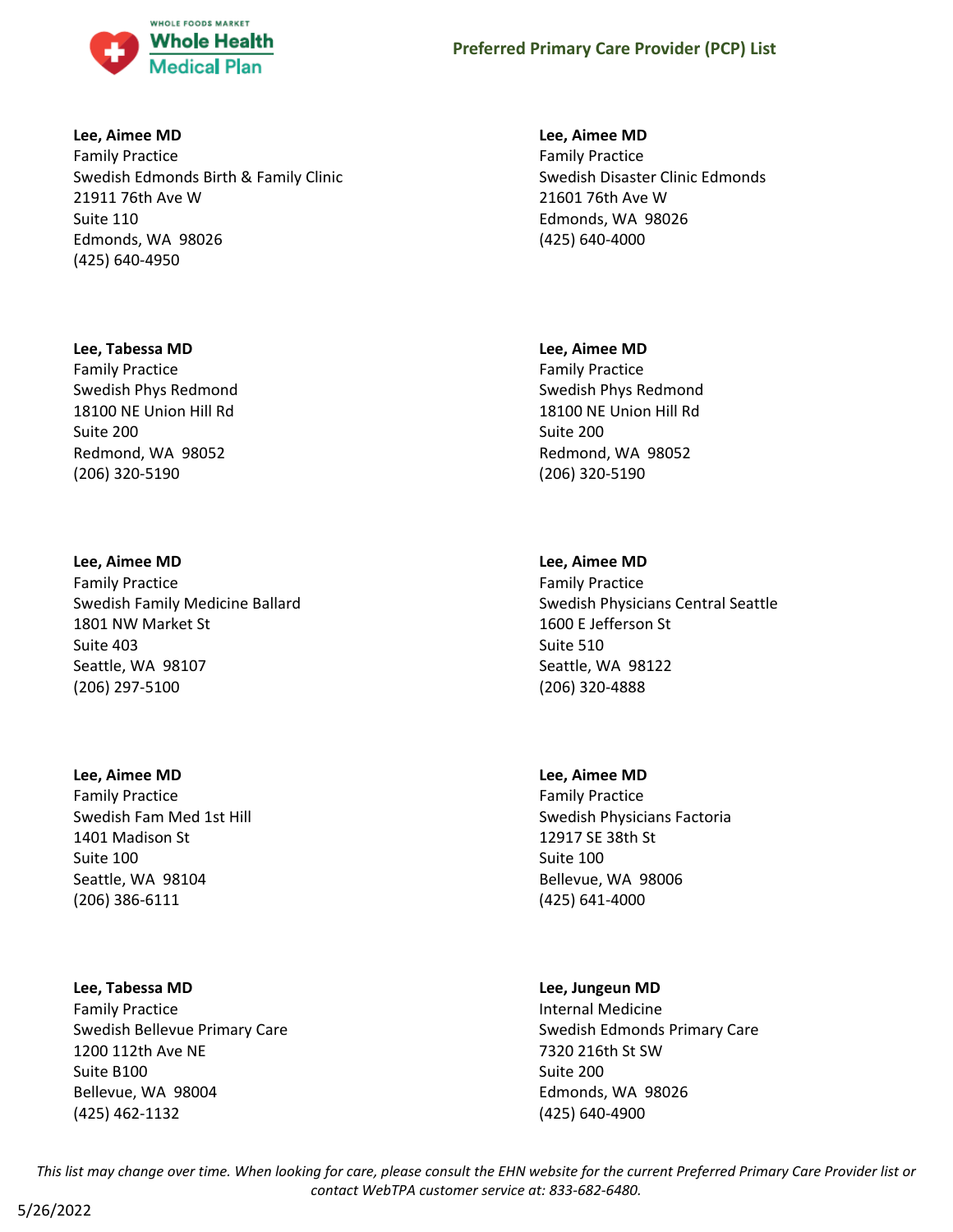

#### **Lee, Aimee MD**

Family Practice Swedish Phys Mill Creek 13020 Meridian Ave S Everett, WA 98208 (425) 357-3700

#### **Lee, Aimee MD**

Family Practice Swedish Physicians Issaquah 751 NE Blakely Dr Suite 5010 Issaquah, WA 98029 (425) 394-0700

#### **Lee, Aimee MD**

Family Practice Swedish Renton Primary Care 911 N 10th Pl Renton, WA 98057 (425) 391-5700

### **Lee, Aimee MD**

Family Practice Swedish Family Medicine - Cherry Hill 550 16th Ave Suite 100 Seattle, WA 98122 (206) 320-2484

## **Leininger, Christopher MD**

Family Practice Swedish Family Medicine - Cherry Hill 550 16th Ave Suite 100 Seattle, WA 98122 (206) 320-2484

### **Lee, Aimee MD**

Family Practice Swedish Richmond Beach Primary Care 604 NW Richmond Beach Rd Shoreline, WA 98177 (206) 533-2900

#### **Lee, Aimee MD**

Family Practice Swedish Physicians Downtown 800 5th Ave Suite P100 Seattle, WA 98104 (206) 320-3351

## **Lee, Juan MD**

Family Practice PMG SW WA Chehalis Family Medicine 931 South Market Blvd Chehalis, WA 98532 (360) 767-6300

## **Leininger, Christopher MD**

Family Practice Swedish Fam Med 1st Hill 1401 Madison St Suite 100 Seattle, WA 98104 (206) 386-6111

### **Liekweg, Kimberly MD**

Pediatric Medicine Swedish Physicians Downtown 800 5th Ave Suite P100 Seattle, WA 98104 (206) 320-3351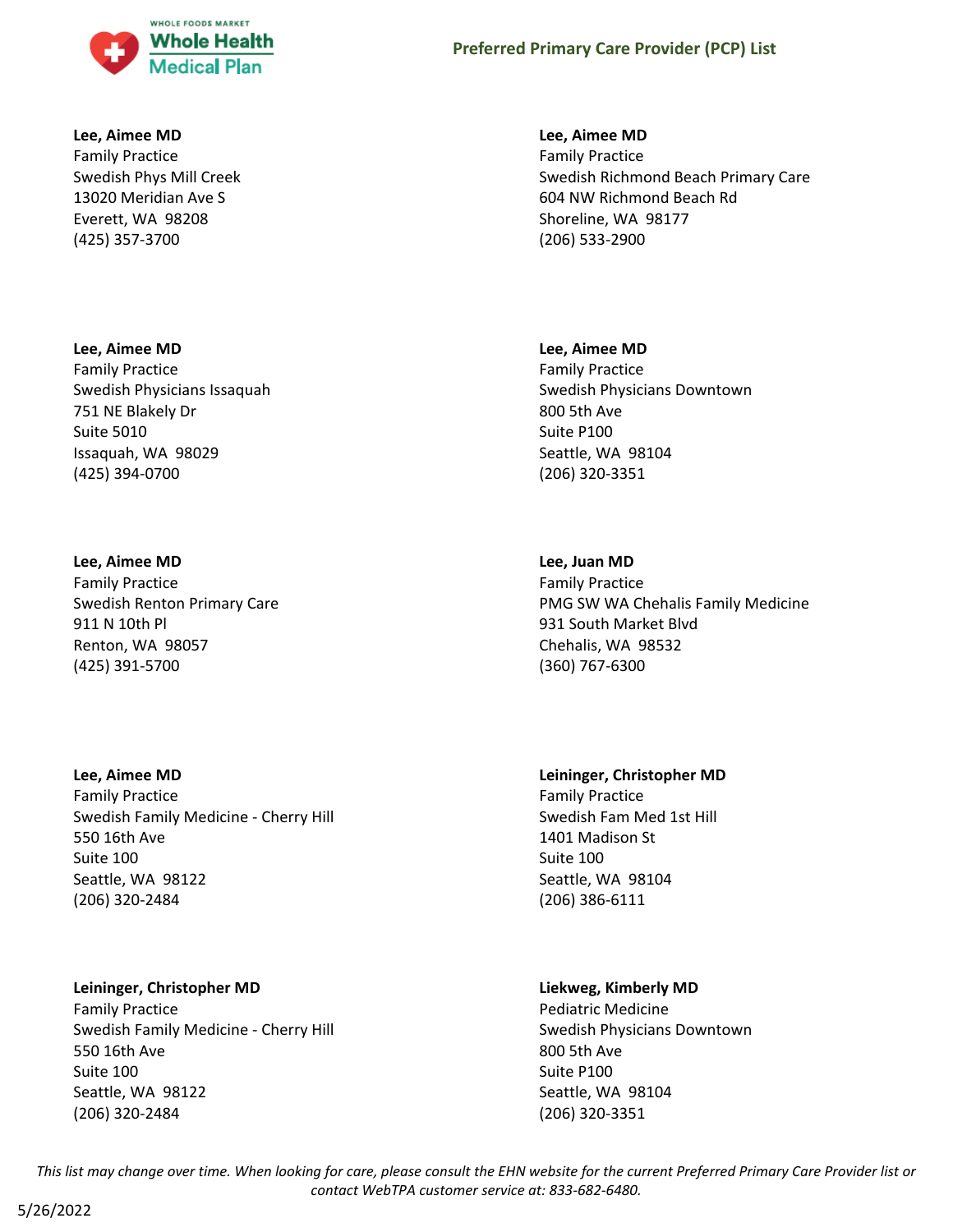

### **Liekweg, Kimberly MD**

Pediatric Medicine Swedish Sand Point Primary Care 4540 Union Bay Pl NE Seattle, WA 98105 (206) 320-8050

## **Liekweg, Kimberly MD**

Pediatric Medicine Swedish First Hill Primary Care 515 Minor Ave Suite 300 Seattle, WA 98104 (206) 386-9500

## **Liekweg, Kimberly MD**

Pediatric Medicine Swedish Richmond Beach Primary Care 604 NW Richmond Beach Rd Shoreline, WA 98177 (206) 533-2900

### **Liekweg, Kimberly MD**

Pediatric Medicine Swedish Phys Snoqualmie 37624 SE Fury St Suite 101 Snoqualmie, WA 98065 (425) 888-2016

### **Liekweg, Kimberly MD**

Pediatric Medicine Swedish Klahanie Primary Care 4560 Klahanie Dr SE Suite 400 Issaquah, WA 98029 (425) 394-0620

## **Liekweg, Kimberly MD**

Pediatric Medicine Swedish Children's Clinic West Seattle 4744 41st Ave SW Suite 101 Seattle, WA 98116 (206) 320-5780

## **Liekweg, Kimberly MD**

Pediatric Medicine Swedish Phys Ballard 5350 Tallman Ave NW Suite 301 Seattle, WA 98107 (206) 320-3335

## **Liekweg, Kimberly MD**

Pediatric Medicine Swedish Children's Clinic Meadow Creek 6520 226th Pl SE Suite 100 Issaquah, WA 98027 (425) 394-1680

### **Liekweg, Kimberly MD**

Pediatric Medicine Swedish Physicians Issaquah 751 NE Blakely Dr Suite 5010 Issaquah, WA 98029 (425) 394-0700

## **Liekweg, Kimberly MD**

Pediatric Medicine Swedish Renton Primary Care 911 N 10th Pl Renton, WA 98057 (425) 391-5700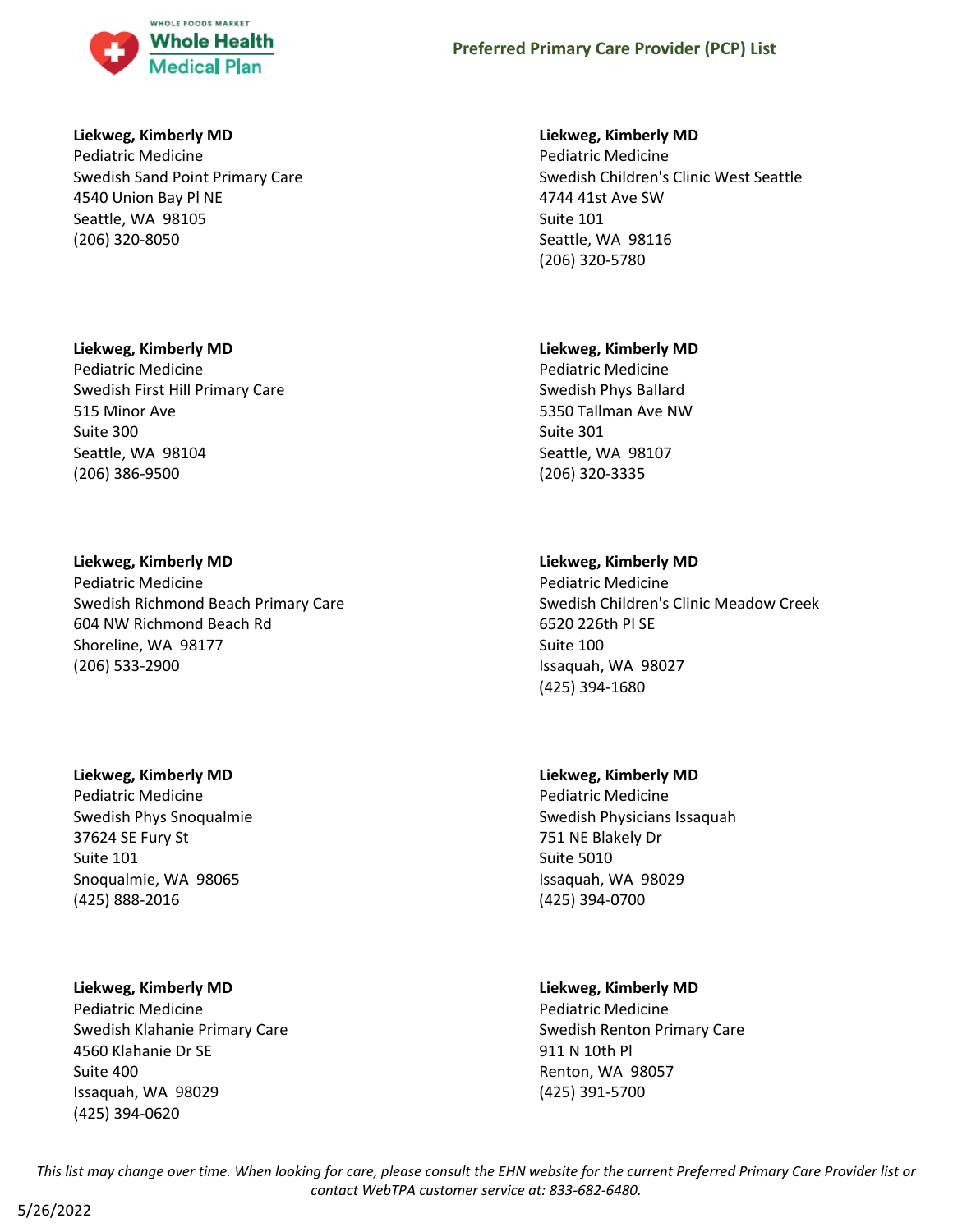

### **Liekweg, Kimberly MD**

Pediatric Medicine Swedish Edmonds Primary Care 7320 216th St SW Suite 200 Edmonds, WA 98026 (425) 640-4900

#### **Liekweg, Kimberly MD**

Pediatric Medicine Swedish Physicians Magnolia 2450 33rd Ave W Suite 100 Seattle, WA 98199 (206) 320-3364

#### **Liekweg, Kimberly MD**

Pediatric Medicine Swedish Physicians Pine Lake 22707 SE 29th St Sammamish, WA 98075 (425) 455-2845

### **Liekweg, Kimberly MD**

Pediatric Medicine Swedish Edmonds Birth & Family Clinic 21911 76th Ave W Suite 110 Edmonds, WA 98026 (425) 640-4950

### **Liekweg, Kimberly MD**

Pediatric Medicine Swedish Phys Redmond 18100 NE Union Hill Rd Suite 200 Redmond, WA 98052 (206) 320-5190

#### **Liekweg, Kimberly MD**

Pediatric Medicine Swedish Bellevue Primary Care 1200 112th Ave NE Suite B100 Bellevue, WA 98004 (425) 462-1132

### **Liekweg, Kimberly MD**

Pediatric Medicine Swedish Physicians South Lake Union 510 Boren Ave N Seattle, WA 98109 (206) 320-5200

#### **Liekweg, Kimberly MD**

Pediatric Medicine Swedish Physicians Queen Anne 2211 Queen Anne Ave N Seattle, WA 98109 (206) 861-8500

# **Liekweg, Kimberly MD**

Pediatric Medicine Swedish Children's Clinic Edmonds 21600 Highway 99 Suite 290 Edmonds, WA 98026 (425) 673-3456

### **Liekweg, Kimberly MD**

Pediatric Medicine Swedish Children's Clinic Redmond 18100 NE Union Hill Rd 2nd Floor Redmond, WA 98052 (425) 881-5437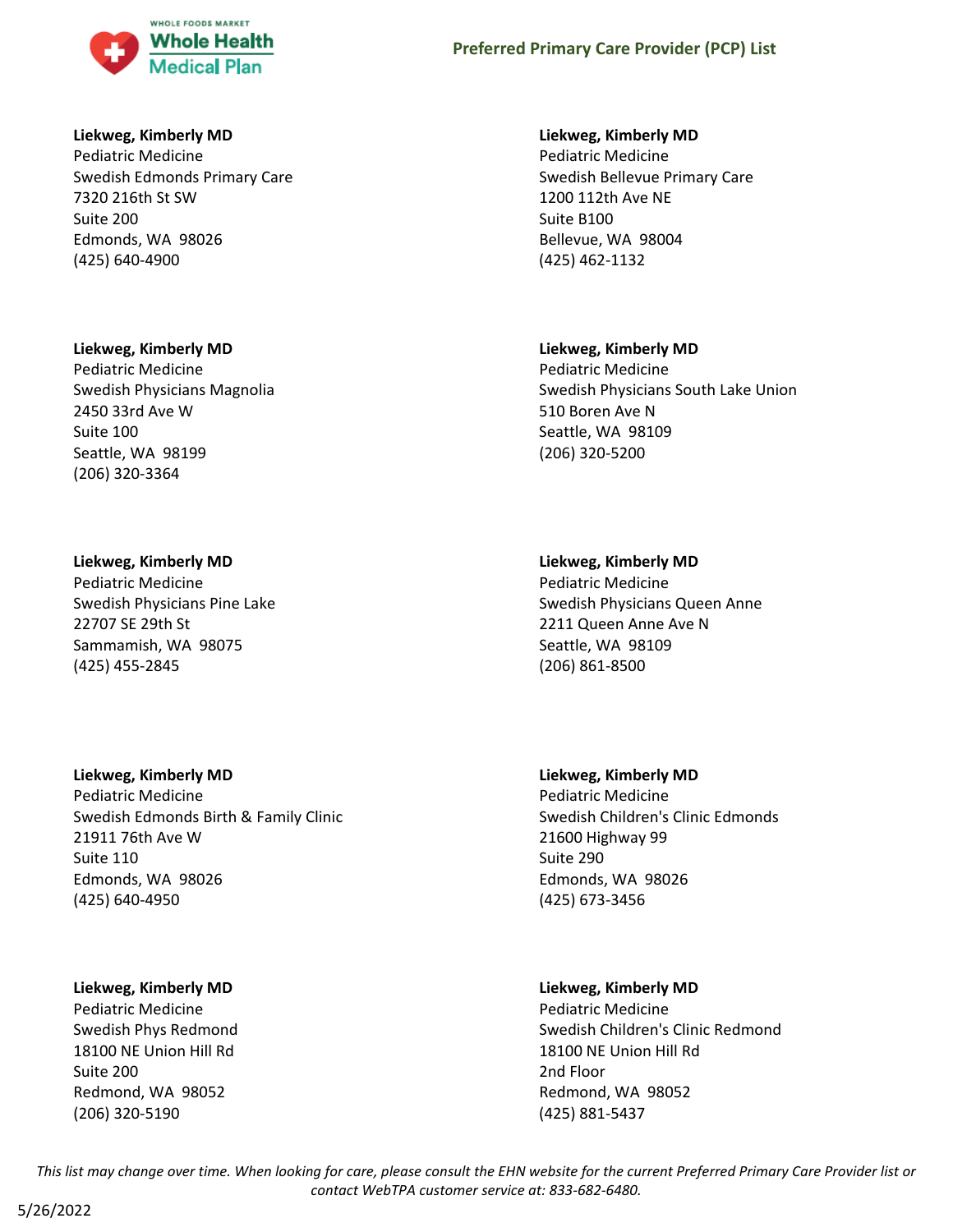

### **Liekweg, Kimberly MD**

Pediatric Medicine Swedish Physicians Central Seattle 1600 E Jefferson St Suite 510 Seattle, WA 98122 (206) 320-4888

#### **Liekweg, Kimberly MD**

Pediatric Medicine Swedish Physicians Factoria 12917 SE 38th St Suite 100 Bellevue, WA 98006 (425) 641-4000

#### **Lima, Kari MD**

Family Practice PMG SW WA St Peter Fam Med 525 Lilly Road NE Olympia, WA 98506 (360) 493-7230

### **Lin, Jennifer DO**

Family Practice Swedish Physicians Downtown 800 5th Ave Suite P100 Seattle, WA 98104 (206) 320-3351

### **Lin, Jennifer DO**

Family Practice Swedish Edmonds Primary Care 7320 216th St SW Suite 200 Edmonds, WA 98026 (425) 640-4900

#### **Liekweg, Kimberly MD**

Pediatric Medicine Swedish Phys Mill Creek 13020 Meridian Ave S Everett, WA 98208 (425) 357-3700

#### **Liekweg, Kimberly MD**

Pediatric Medicine Swedish Mercer Island Primary Care 3236 78th Ave SE Suite 200 Mercer Island, WA 98040 (206) 386-9500

### **Lin, Jennifer DO**

Family Practice Swedish Mercer Island Primary Care 3236 78th Ave SE Suite 200 Mercer Island, WA 98040 (206) 386-9500

### **Lin, Jennifer DO**

Family Practice Swedish Physicians Issaquah 751 NE Blakely Dr Suite 5010 Issaquah, WA 98029 (425) 394-0700

#### **Lin, Jennifer DO**

Family Practice Swedish Children's Clinic Meadow Creek 6520 226th Pl SE Suite 100 Issaquah, WA 98027 (425) 394-1680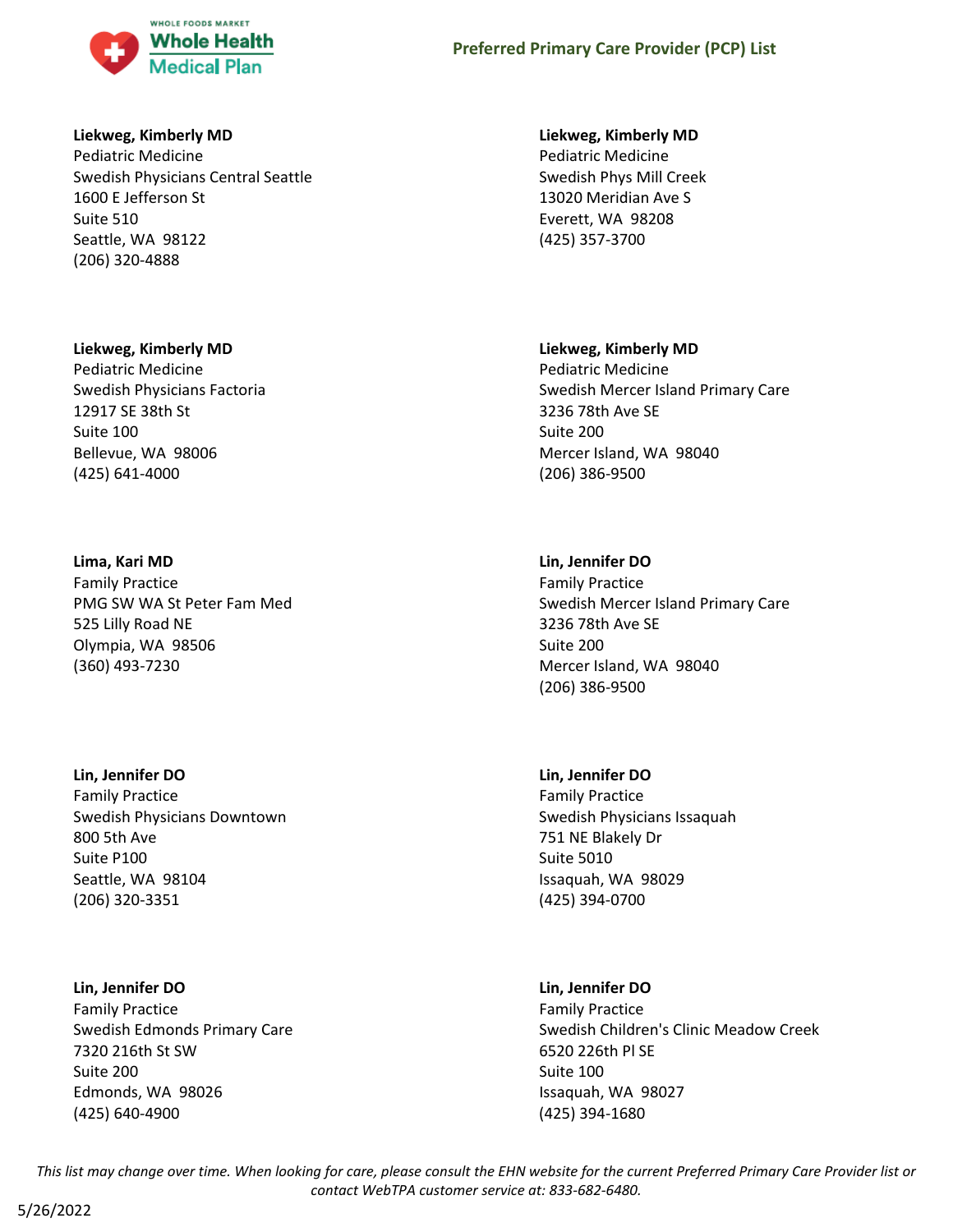

### **Lin, Jennifer DO**

Family Practice Swedish Richmond Beach Primary Care 604 NW Richmond Beach Rd Shoreline, WA 98177 (206) 533-2900

### **Lin, Jennifer DO**

Family Practice Swedish Phys Ballard 5350 Tallman Ave NW Suite 301 Seattle, WA 98107 (206) 320-3335

## **Lin, Jennifer DO**

Family Practice Swedish Physicians South Lake Union 510 Boren Ave N Seattle, WA 98109 (206) 320-5200

## **Lin, Jennifer DO**

Family Practice Swedish Klahanie Primary Care 4560 Klahanie Dr SE Suite 400 Issaquah, WA 98029 (425) 394-0620

## **Lin, Jennifer DO**

Family Practice Swedish Physicians Central Seattle 1600 E Jefferson St Suite 510 Seattle, WA 98122 (206) 320-4888

### **Lin, Estelle MD**

Internal Medicine PacMed Clinics - Renton 601 S Carr Rd Suite 100 Renton, WA 98055 (425) 227-3700

## **Lin, Jennifer DO**

Family Practice Swedish First Hill Primary Care 515 Minor Ave Suite 300 Seattle, WA 98104 (206) 386-9500

## **Lin, Jennifer DO**

Family Practice Swedish Children's Clinic West Seattle 4744 41st Ave SW Suite 101 Seattle, WA 98116 (206) 320-5780

## **Lin, Jennifer DO**

Family Practice Swedish Renton Primary Care 911 N 10th Pl Renton, WA 98057 (425) 391-5700

### **Lin, Jennifer DO**

Family Practice Swedish Phys Snoqualmie 37624 SE Fury St Suite 101 Snoqualmie, WA 98065 (425) 888-2016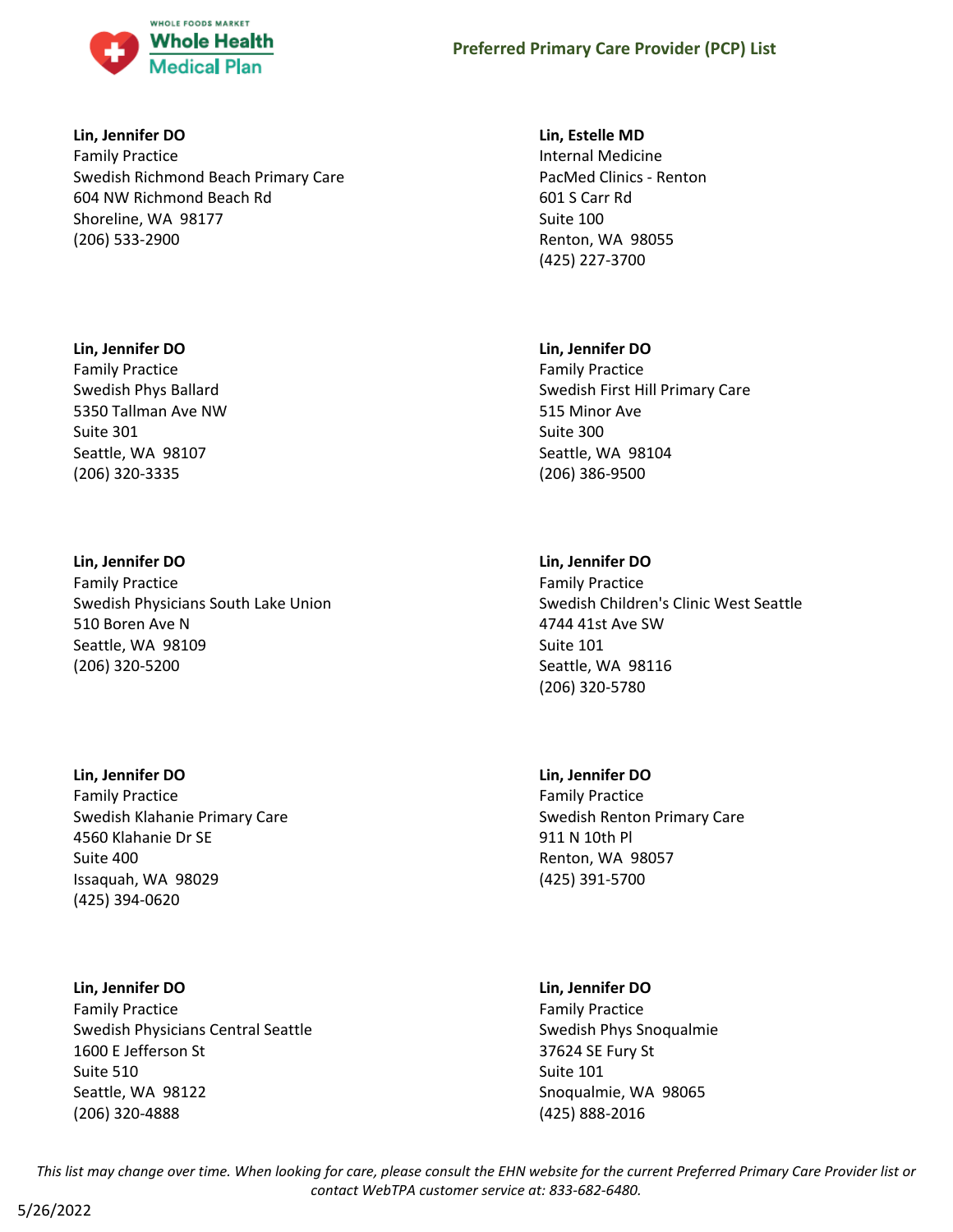

### **Lin, Jennifer DO**

Family Practice Swedish Sand Point Primary Care 4540 Union Bay Pl NE Seattle, WA 98105 (206) 320-8050

## **Lin, Jennifer DO**

Family Practice Swedish Bellevue Primary Care 1200 112th Ave NE Suite B100 Bellevue, WA 98004 (425) 462-1132

## **Lin, Jennifer DO**

Family Practice Swedish Children's Clinic Redmond 18100 NE Union Hill Rd 2nd Floor Redmond, WA 98052 (425) 881-5437

### **Lin, Jennifer DO**

Family Practice Swedish Edmonds Birth & Family Clinic 21911 76th Ave W Suite 110 Edmonds, WA 98026 (425) 640-4950

## **Lin, Jennifer DO**

Family Practice Swedish Physicians Pine Lake 22707 SE 29th St Sammamish, WA 98075 (425) 455-2845

### **Lin, Estelle MD**

Internal Medicine PacMed Clinics - Madison 1101 Madison St Suite 301 Seattle, WA 98104 (206) 505-1101

## **Lin, Jennifer DO**

Family Practice Swedish Phys Mill Creek 13020 Meridian Ave S Everett, WA 98208 (425) 357-3700

## **Lin, Jennifer DO**

Family Practice Swedish Phys Redmond 18100 NE Union Hill Rd Suite 200 Redmond, WA 98052 (206) 320-5190

## **Lin, Jennifer DO**

Family Practice Swedish Physicians Queen Anne 2211 Queen Anne Ave N Seattle, WA 98109 (206) 861-8500

### **Lin, Jennifer DO**

Family Practice Swedish Physicians Magnolia 2450 33rd Ave W Suite 100 Seattle, WA 98199 (206) 320-3364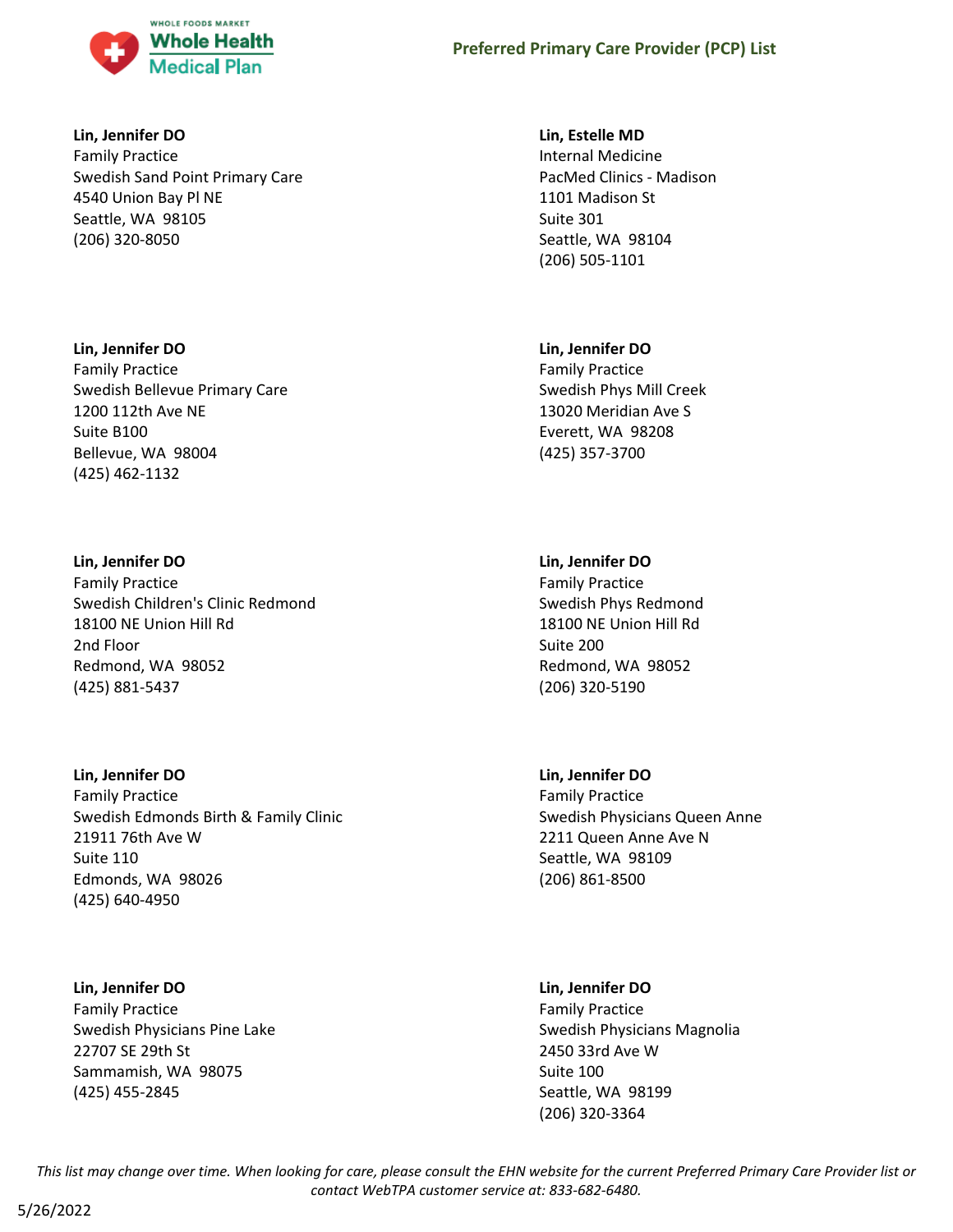

#### **Lin, Estelle MD**

Internal Medicine PacMed Clinics - Federal Way 31833 Gateway Center Blvd S Federal Way, WA 98003 (253) 214-1920

#### **Ling, Stanley MD**

Internal Medicine PMG NW WA North Everett 1330 Rockefeller Ave Suite 210 Everett, WA 98201 (425) 261-4940

### **Liu, Juliet MD**

Internal Medicine Swedish Imaging - Center for Comprehensive Care 515 Minor Ave Suite 110 Seattle, WA 98104 (206) 386-9500

**Liu, Juliet MD** Internal Medicine Swedish Disaster Clinic First Hill

515 Minor Ave Suite 170 Seattle, WA 98104

**Liu, Juliet MD** Internal Medicine Swedish Laboratory - Center for Comprehensive Care 515 Minor Ave Suite 100 Seattle, WA 98104 (206) 386-9500

#### **Lin, Jennifer DO**

Family Practice Swedish Physicians Factoria 12917 SE 38th St Suite 100 Bellevue, WA 98006 (425) 641-4000

### **Liu, Juliet MD**

Internal Medicine Swedish Coumadin - First Hill 515 Minor Ave Suite 300 Seattle, WA 98104 (206) 386-9500

## **Liu, Juliet MD**

Internal Medicine SMG Universal Response Clinic FH 515 Minor Ave Suite 170 Seattle, WA 98104 (206) 386-2598

### **Liu, Carolyn MD**

Internal Medicine Swedish First Hill Primary Care 515 Minor Ave Suite 300 Seattle, WA 98104 (206) 386-9500

#### **Liu, Juliet MD**

Internal Medicine Swedish First Hill Primary Care 515 Minor Ave Suite 300 Seattle, WA 98104 (206) 386-9500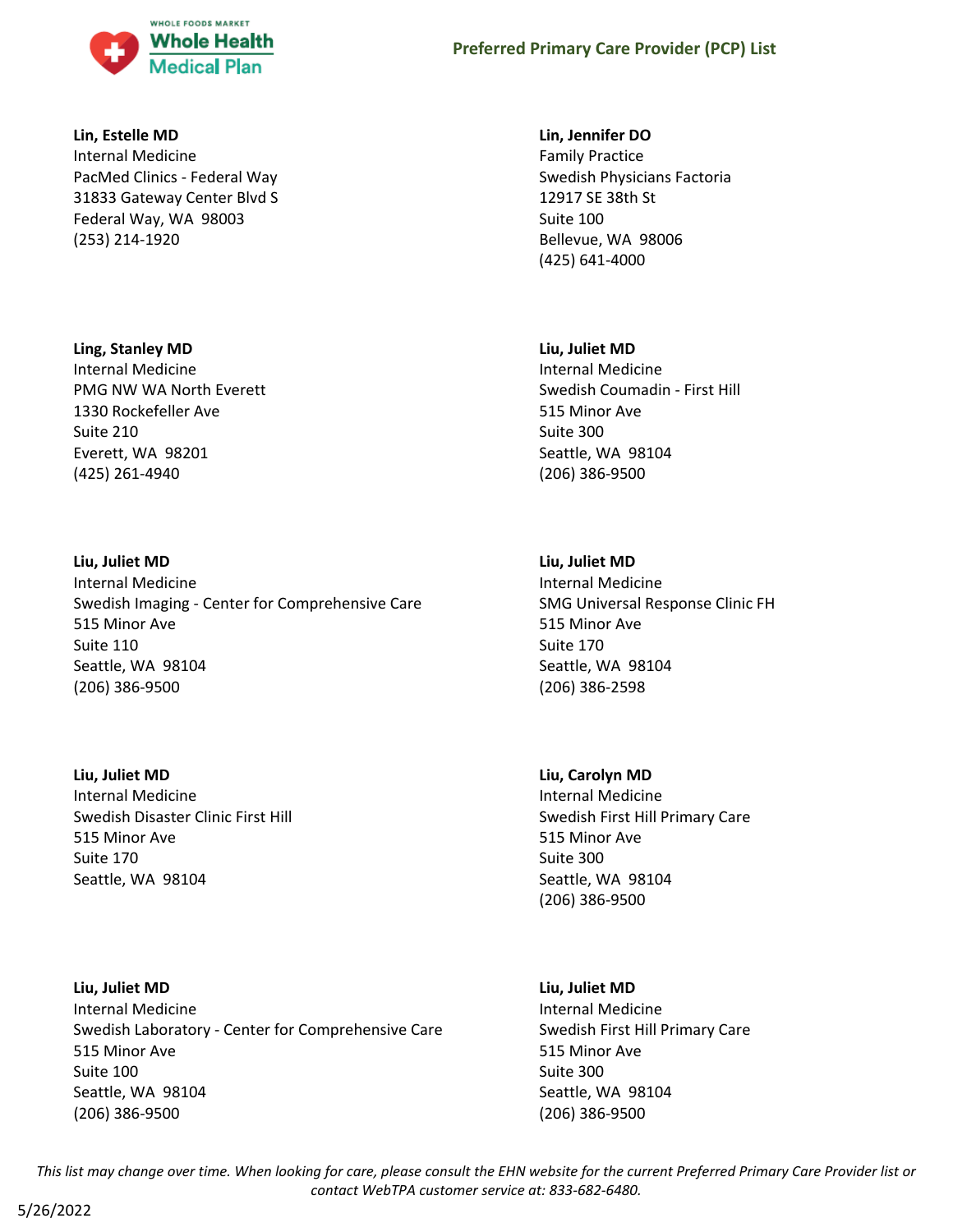

#### **Liu, Carolyn MD**

Internal Medicine Swedish Phys Ballard 5350 Tallman Ave NW Suite 301 Seattle, WA 98107 (206) 320-3335

## **Liu, Carolyn MD**

Internal Medicine Swedish Richmond Beach Primary Care 604 NW Richmond Beach Rd Shoreline, WA 98177 (206) 533-2900

## **Liu, Carolyn MD**

Internal Medicine Swedish Physicians South Lake Union 510 Boren Ave N Seattle, WA 98109 (206) 320-5200

### **Liu, Carolyn MD**

Internal Medicine Swedish Phys Redmond 18100 NE Union Hill Rd Suite 200 Redmond, WA 98052 (206) 320-5190

## **Liu, Carolyn MD**

Internal Medicine Swedish Physicians Issaquah 751 NE Blakely Dr Suite 5010 Issaquah, WA 98029 (425) 394-0700

### **Liu, Juliet MD**

Internal Medicine Swedish Histology - First Hill 600 Broadway Suite 510A Seattle, WA 98122 (206) 386-9500

## **Liu, Carolyn MD**

Internal Medicine Swedish Edmonds Primary Care 7320 216th St SW Suite 200 Edmonds, WA 98026 (425) 640-4900

## **Liu, Carolyn MD**

Internal Medicine Swedish Physicians Downtown 800 5th Ave Suite P100 Seattle, WA 98104 (206) 320-3351

### **Liu, Carolyn MD**

Internal Medicine Swedish Renton Primary Care 911 N 10th Pl Renton, WA 98057 (425) 391-5700

### **Liu, Guozhen MD**

Family Practice Swedish Phys Redmond 18100 NE Union Hill Rd Suite 200 Redmond, WA 98052 (206) 320-5190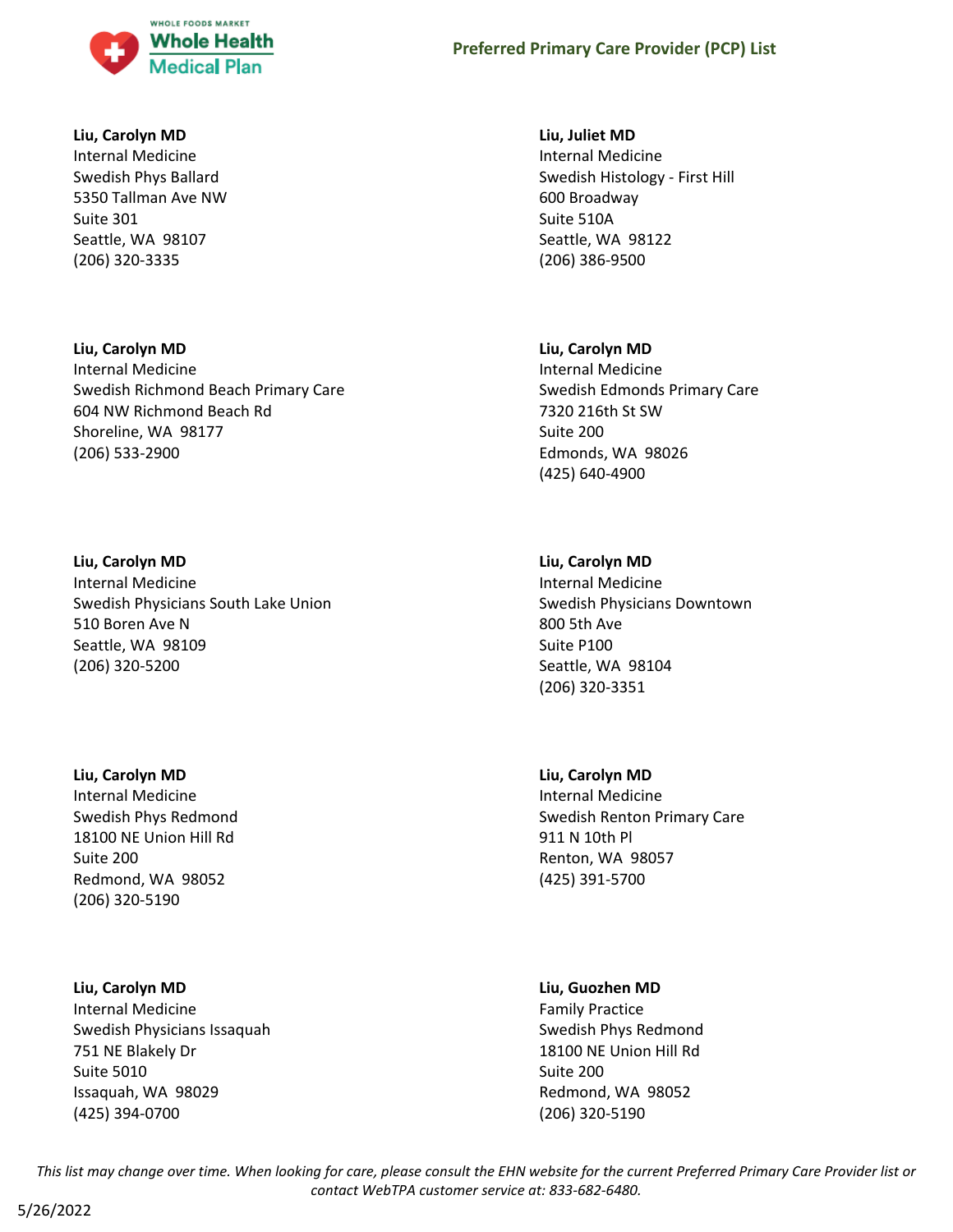

### **Liu, Guozhen MD**

Family Practice Swedish Bellevue Primary Care 1200 112th Ave NE Suite B100 Bellevue, WA 98004 (425) 462-1132

#### **Liu, Guozhen MD**

Family Practice Swedish Imaging - Bellevue 1200 112th Ave NE Suite B250 Bellevue, WA 98004 (206) 386-9500

#### **Liu, Esther MD**

Family Practice Swedish Physicians Factoria 12917 SE 38th St Suite 100 Bellevue, WA 98006 (425) 641-4000

### **Liu, Carolyn MD**

Internal Medicine Swedish Physicians Central Seattle 1600 E Jefferson St Suite 510 Seattle, WA 98122 (206) 320-4888

#### **Liu, Carolyn MD**

Internal Medicine Swedish Edmonds Birth & Family Clinic 21911 76th Ave W Suite 110 Edmonds, WA 98026 (425) 640-4950

### **Liu, Carolyn MD**

Internal Medicine Swedish Bellevue Primary Care 1200 112th Ave NE Suite B100 Bellevue, WA 98004 (425) 462-1132

#### **Liu, Carolyn MD**

Internal Medicine Swedish Physicians Factoria 12917 SE 38th St Suite 100 Bellevue, WA 98006 (425) 641-4000

### **Liu, Carolyn MD**

Internal Medicine Swedish Physicians Queen Anne 2211 Queen Anne Ave N Seattle, WA 98109 (206) 861-8500

#### **Liu, Carolyn MD**

Internal Medicine Swedish Klahanie Primary Care 4560 Klahanie Dr SE Suite 400 Issaquah, WA 98029 (425) 394-0620

#### **Liu, Carolyn MD**

Internal Medicine Swedish Physicians Pine Lake 22707 SE 29th St Sammamish, WA 98075 (425) 455-2845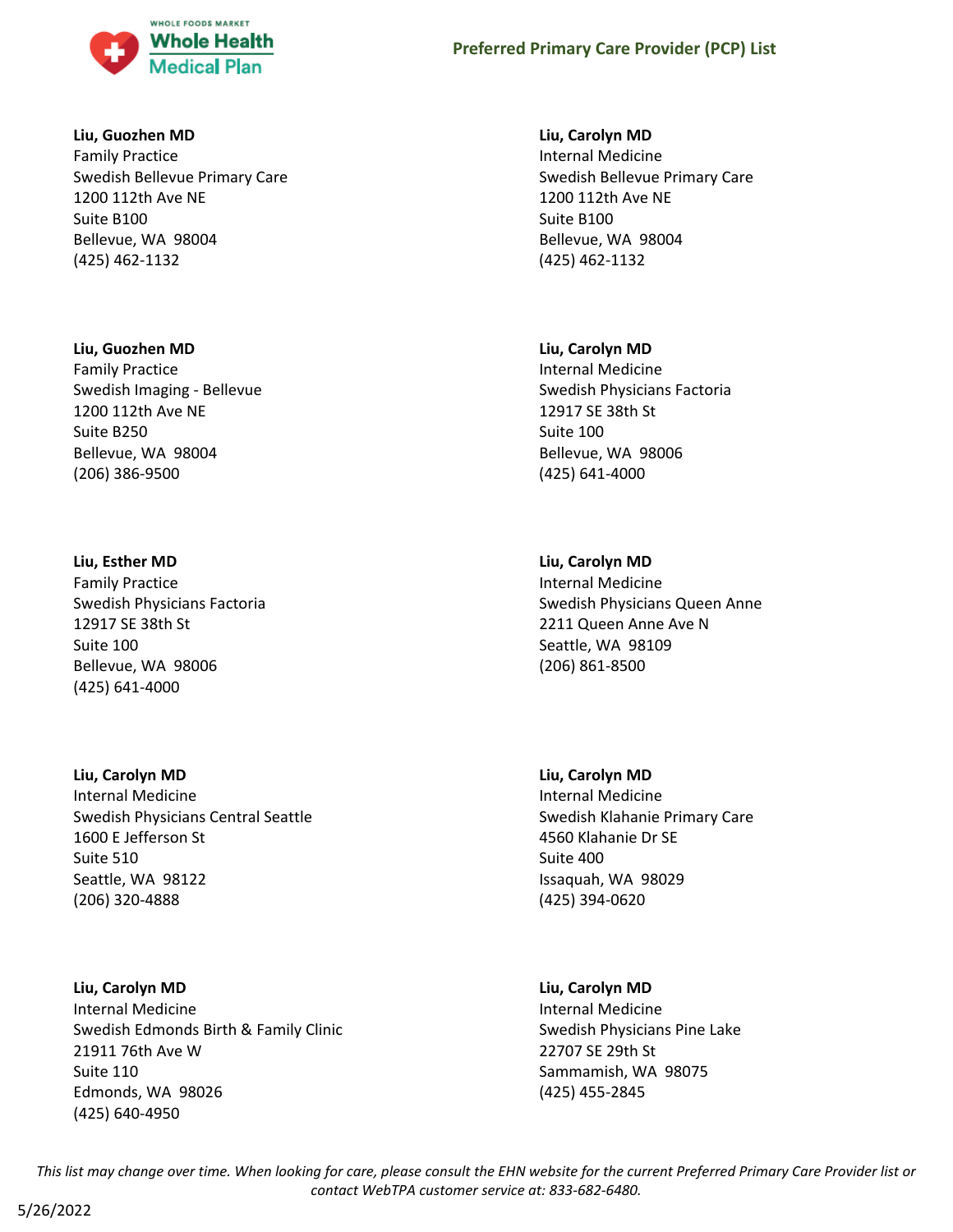

#### **Liu, Carolyn MD**

Internal Medicine Swedish Physicians Magnolia 2450 33rd Ave W Suite 100 Seattle, WA 98199 (206) 320-3364

#### **Liu, Carolyn MD**

Internal Medicine Swedish Phys Snoqualmie 37624 SE Fury St Suite 101 Snoqualmie, WA 98065 (425) 888-2016

#### **Liu, Carolyn MD**

Internal Medicine Swedish Phys Mill Creek 13020 Meridian Ave S Everett, WA 98208 (425) 357-3700

#### **Logalbo, Matthew MD**

Family Practice Swedish Family Medicine Ballard 1801 NW Market St Suite 403 Seattle, WA 98107 (206) 297-5100

### **Longo, Marie Christine MD**

Pediatric Medicine Swedish Physicians Issaquah 751 NE Blakely Dr Suite 5010 Issaquah, WA 98029 (425) 394-0700

## **Liu, Carolyn MD**

Internal Medicine Swedish Mercer Island Primary Care 3236 78th Ave SE Suite 200 Mercer Island, WA 98040 (206) 386-9500

### **Liu, Carolyn MD**

Internal Medicine Swedish Sand Point Primary Care 4540 Union Bay Pl NE Seattle, WA 98105 (206) 320-8050

#### **Logalbo, Matthew MD**

Family Practice Swedish Fam Med 1st Hill 1401 Madison St Suite 100 Seattle, WA 98104 (206) 386-6111

#### **Lonac, Jennifer PA-C**

Family Practice Swedish Richmond Beach Primary Care 604 NW Richmond Beach Rd Shoreline, WA 98177 (206) 533-2900

## **Longo, Marie Christine MD**

Pediatric Medicine Swedish Physicians Downtown 800 5th Ave Suite P100 Seattle, WA 98104 (206) 320-3351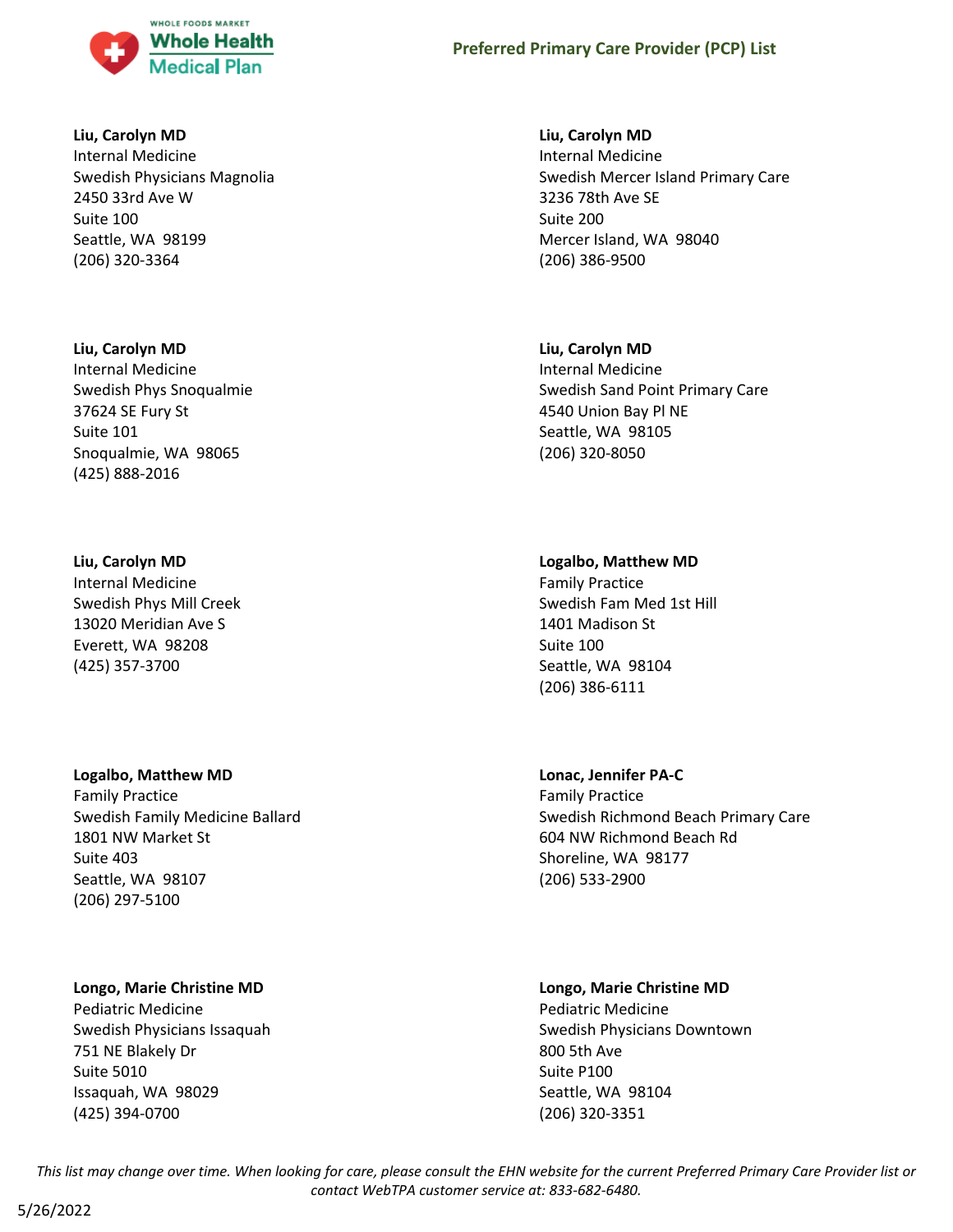

### **Longo, Marie Christine MD**

Pediatric Medicine Swedish Children's Clinic Meadow Creek 6520 226th Pl SE Suite 100 Issaquah, WA 98027 (425) 394-1680

## **Longo, Marie Christine MD**

Pediatric Medicine Swedish Physicians South Lake Union 510 Boren Ave N Seattle, WA 98109 (206) 320-5200

## **Longo, Marie Christine MD**

Pediatric Medicine Swedish Klahanie Primary Care 4560 Klahanie Dr SE Suite 400 Issaquah, WA 98029 (425) 394-0620

## **Longo, Marie Christine MD**

Pediatric Medicine Swedish Phys Snoqualmie 37624 SE Fury St Suite 101 Snoqualmie, WA 98065 (425) 888-2016

## **Longo, Marie Christine MD**

Pediatric Medicine Swedish Physicians Queen Anne 2211 Queen Anne Ave N Seattle, WA 98109 (206) 861-8500

## **Longo, Marie Christine MD**

Pediatric Medicine Swedish Phys Ballard 5350 Tallman Ave NW Suite 301 Seattle, WA 98107 (206) 320-3335

## **Longo, Marie Christine MD**

Pediatric Medicine Swedish Children's Clinic West Seattle 4744 41st Ave SW Suite 101 Seattle, WA 98116 (206) 320-5780

## **Longo, Marie Christine MD**

Pediatric Medicine Swedish Sand Point Primary Care 4540 Union Bay Pl NE Seattle, WA 98105 (206) 320-8050

**Longo, Marie Christine MD** Pediatric Medicine Swedish Physicians Pine Lake 22707 SE 29th St Sammamish, WA 98075 (425) 455-2845

## **Longo, Marie Christine MD**

Pediatric Medicine Swedish Edmonds Birth & Family Clinic 21911 76th Ave W Suite 110 Edmonds, WA 98026 (425) 640-4950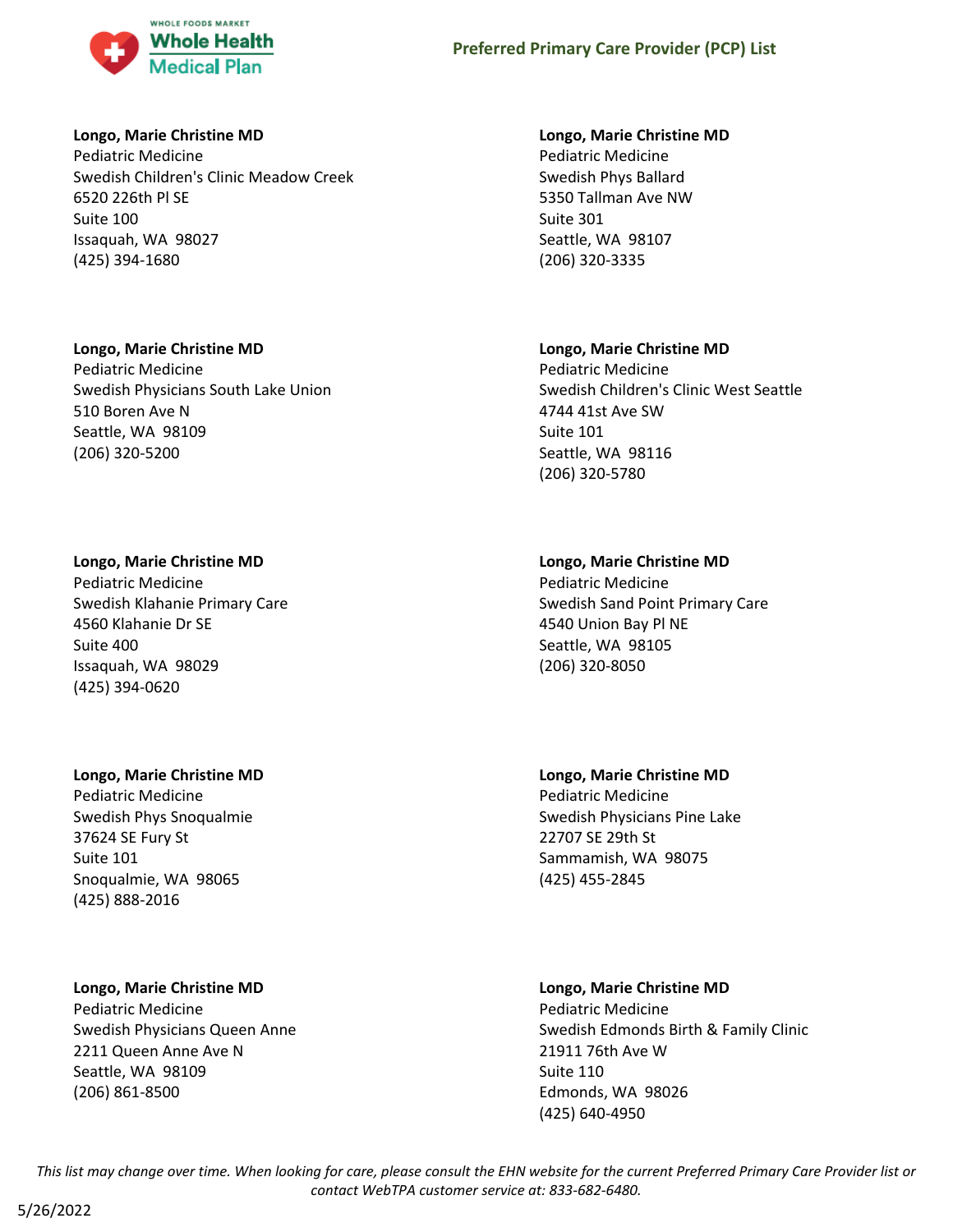

### **Longo, Marie Christine MD**

Pediatric Medicine Swedish Children's Clinic Edmonds 21600 Highway 99 Suite 290 Edmonds, WA 98026 (425) 673-3456

## **Longo, Marie Christine MD**

Pediatric Medicine Swedish Children's Clinic Redmond 18100 NE Union Hill Rd 2nd Floor Redmond, WA 98052 (425) 881-5437

## **Longo, Marie Christine MD**

Pediatric Medicine Swedish Physicians Factoria 12917 SE 38th St Suite 100 Bellevue, WA 98006 (425) 641-4000

### **Longo, Marie Christine MD**

Pediatric Medicine Swedish Renton Primary Care 911 N 10th Pl Renton, WA 98057 (425) 391-5700

### **Love-Thurman, Socia MD**

Family Practice Swedish Fam Med 1st Hill 1401 Madison St Suite 100 Seattle, WA 98104 (206) 386-6111

### **Longo, Marie Christine MD**

Pediatric Medicine Swedish Phys Redmond 18100 NE Union Hill Rd Suite 200 Redmond, WA 98052 (206) 320-5190

## **Longo, Marie Christine MD**

Pediatric Medicine Swedish Physicians Central Seattle 1600 E Jefferson St Suite 510 Seattle, WA 98122 (206) 320-4888

## **Longo, Marie Christine MD**

Pediatric Medicine Swedish Phys Mill Creek 13020 Meridian Ave S Everett, WA 98208 (425) 357-3700

## **Longo, Marie Christine MD**

Pediatric Medicine Swedish Physicians Magnolia 2450 33rd Ave W Suite 100 Seattle, WA 98199 (206) 320-3364

## **Love-Thurman, Socia MD**

Family Practice Swedish Family Medicine Ballard 1801 NW Market St Suite 403 Seattle, WA 98107 (206) 297-5100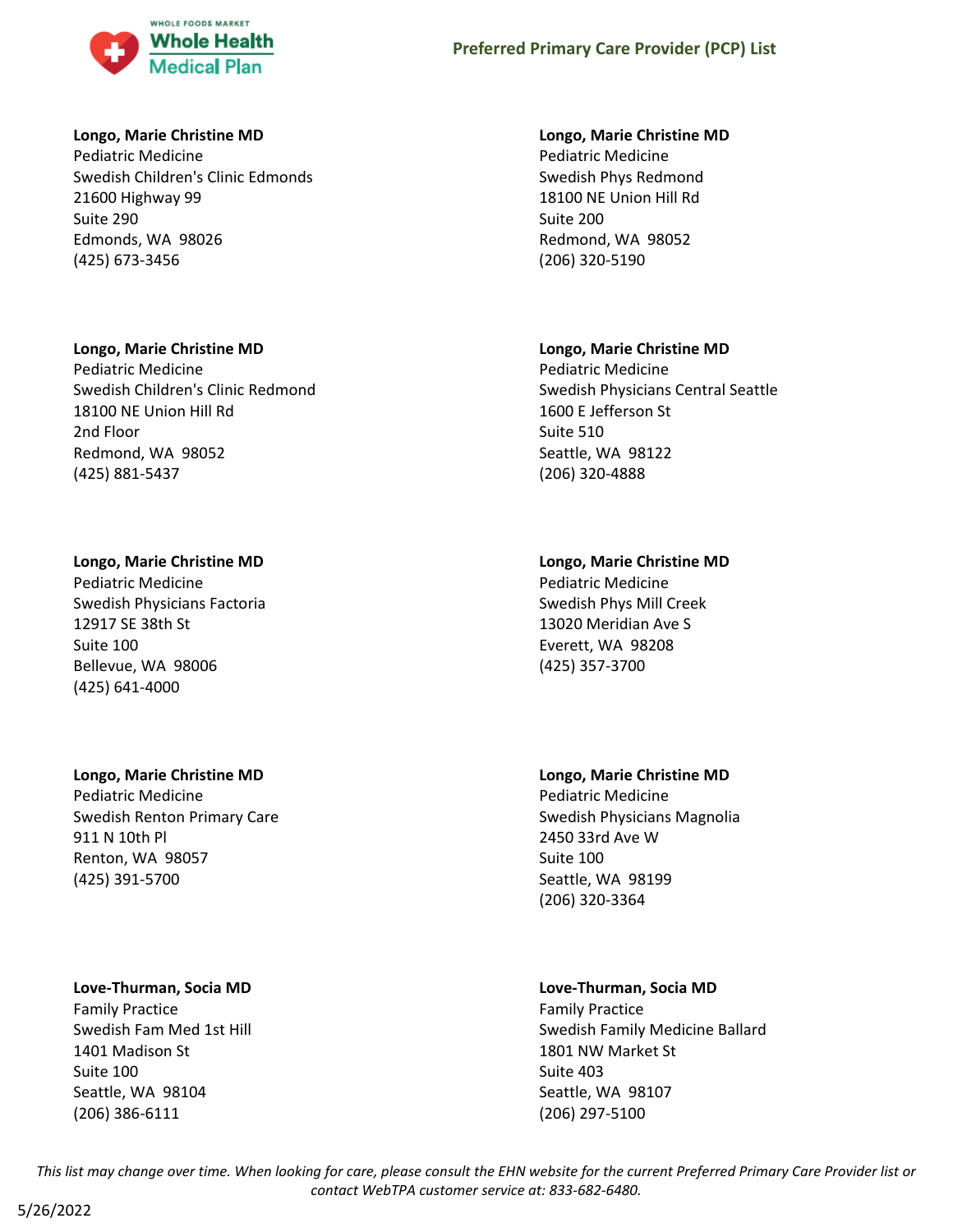

### **Love-Thurman, Socia MD**

Family Practice Swedish Family Medicine - Cherry Hill 550 16th Ave Suite 100 Seattle, WA 98122 (206) 320-2484

#### **Lu, Miranda MD**

Family Practice Swedish Family Medicine Ballard 1801 NW Market St Suite 403 Seattle, WA 98107 (206) 297-5100

#### **Lund, James MD**

Internal Medicine PacMed Clinics - Totem Lake 12910 Totem Lake Blvd NE Suite 101 Kirkland, WA 98034 (425) 814-5000

### **Luther, Keith MD**

Internal Medicine Swedish Sand Point Primary Care 4540 Union Bay Pl NE Seattle, WA 98105 (206) 320-8050

### **Luther, Keith MD**

Internal Medicine Swedish Physicians Issaquah 751 NE Blakely Dr Suite 5010 Issaquah, WA 98029 (425) 394-0700

#### **Lu, Miranda MD**

Family Practice Swedish Fam Med 1st Hill 1401 Madison St Suite 100 Seattle, WA 98104 (206) 386-6111

#### **Luckow, Toshiko MD**

Family Practice PMG NW WA Lynnwood 2902 164th St SW Suite E1 Lynnwood, WA 98087 (425) 741-7750

## **Lund, James MD**

Internal Medicine PacMed Clinics - Canyon Park 1909 214th St SE Suite 300 Bothell, WA 98021 (425) 412-7200

### **Luther, Keith MD**

Internal Medicine Swedish Physicians Downtown 800 5th Ave Suite P100 Seattle, WA 98104 (206) 320-3351

### **Luther, Keith MD**

Internal Medicine Swedish Disaster Clinic Issaquah 751 NE Blakely Dr Issaquah, WA 98029 (425) 313-4000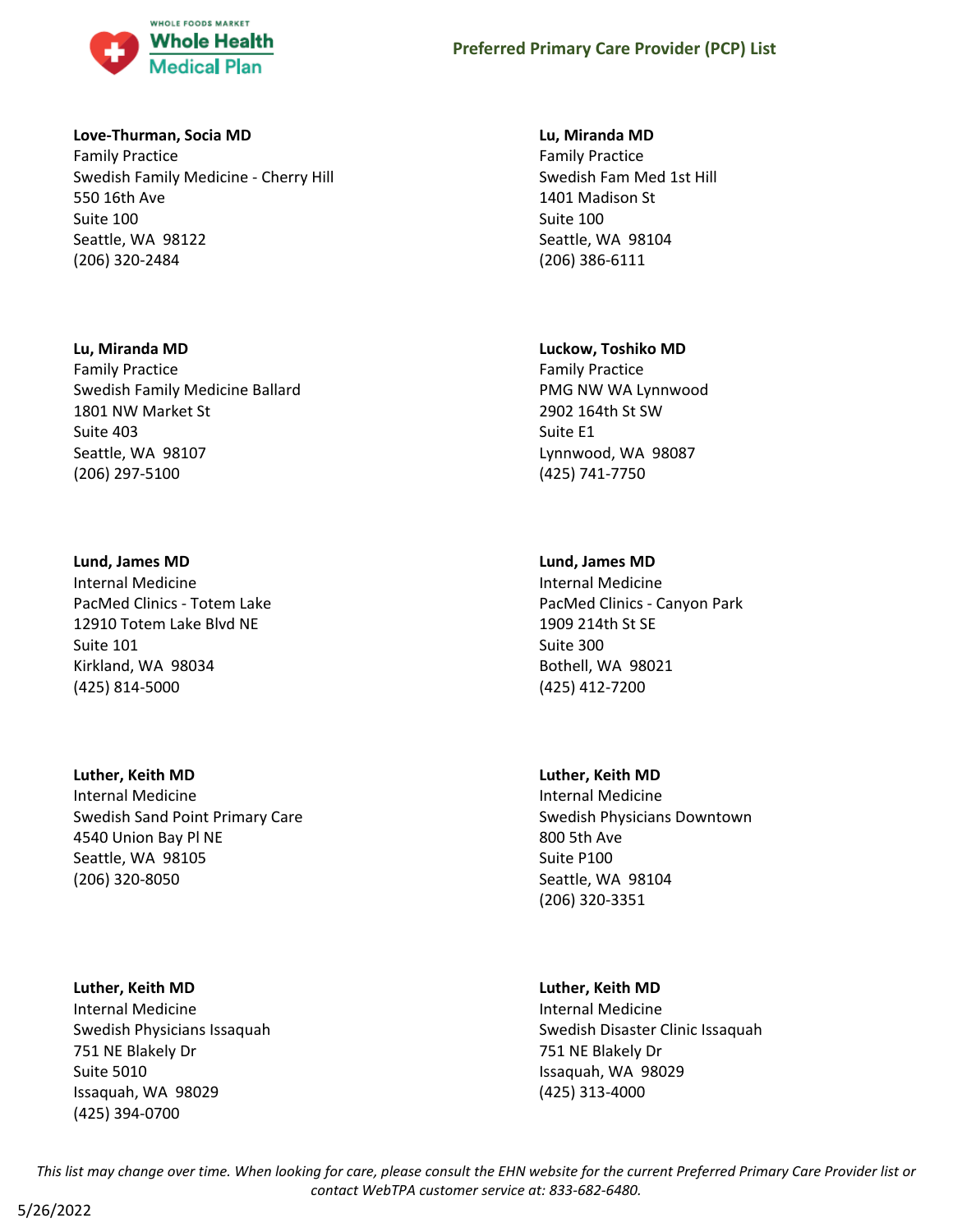

#### **Luther, Keith MD**

Internal Medicine Swedish Phys Ballard 5350 Tallman Ave NW Suite 301 Seattle, WA 98107 (206) 320-3335

#### **Luther, Keith MD**

Internal Medicine Swedish Renton Primary Care 911 N 10th Pl Renton, WA 98057 (425) 391-5700

#### **Luther, Keith MD**

Internal Medicine SMG Universal Response Clinic FH 515 Minor Ave Suite 170 Seattle, WA 98104 (206) 386-2598

#### **Luther, Keith MD**

Internal Medicine Swedish Klahanie Primary Care 4560 Klahanie Dr SE Suite 400 Issaquah, WA 98029 (425) 394-0620

#### **Luther, Keith MD**

Internal Medicine Swedish Physicians Magnolia 2450 33rd Ave W Suite 100 Seattle, WA 98199 (206) 320-3364

#### **Luther, Keith MD**

Internal Medicine Swedish Richmond Beach Primary Care 604 NW Richmond Beach Rd Shoreline, WA 98177 (206) 533-2900

#### **Luther, Keith MD**

Internal Medicine Swedish First Hill Primary Care 515 Minor Ave Suite 300 Seattle, WA 98104 (206) 386-9500

#### **Luther, Keith MD**

Internal Medicine Swedish Physicians South Lake Union 510 Boren Ave N Seattle, WA 98109 (206) 320-5200

#### **Luther, Keith MD**

Internal Medicine Swedish Mercer Island Primary Care 3236 78th Ave SE Suite 200 Mercer Island, WA 98040 (206) 386-9500

#### **Luther, Keith MD**

Internal Medicine Swedish Physicians Pine Lake 22707 SE 29th St Sammamish, WA 98075 (425) 455-2845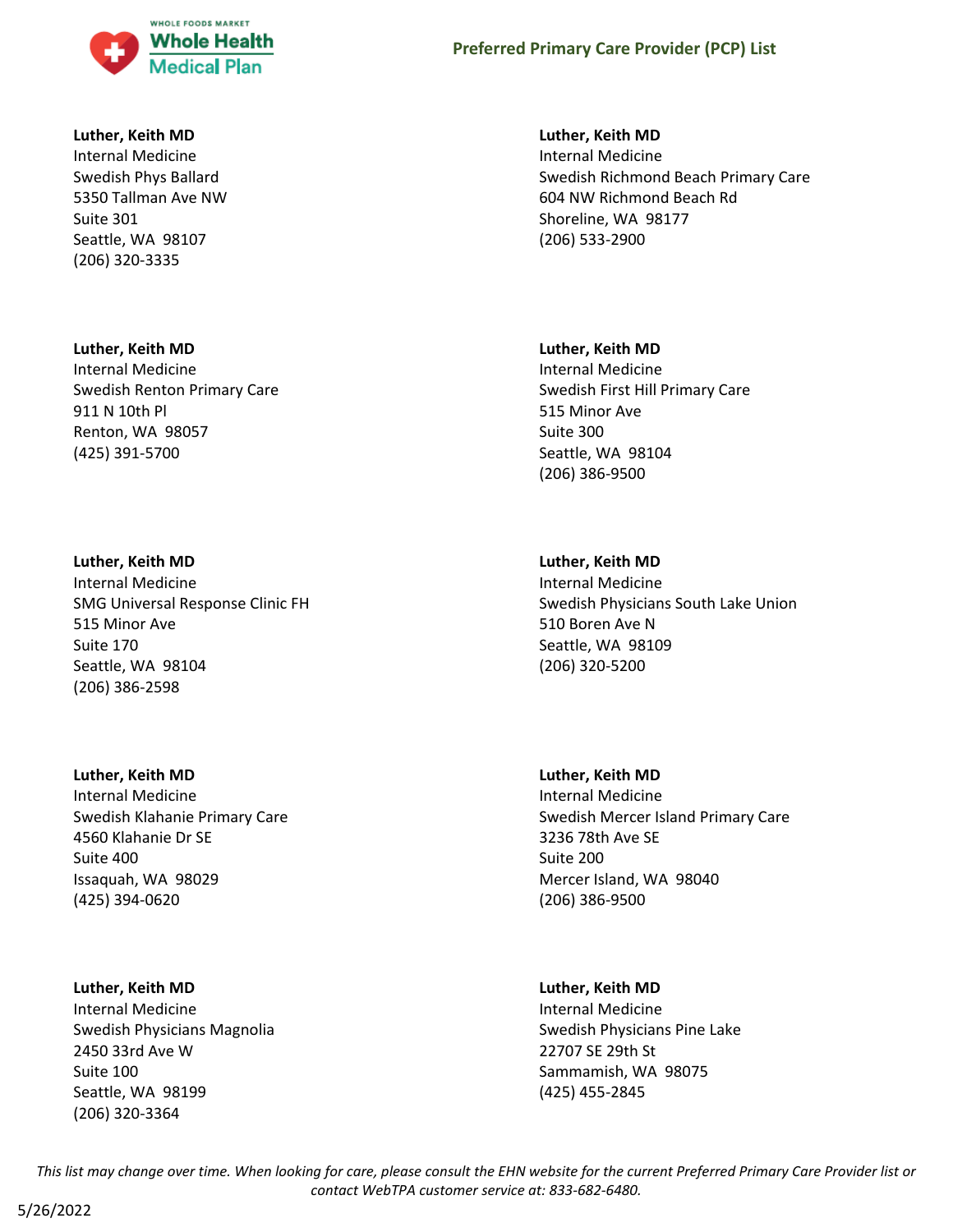

#### **Luther, Keith MD**

Internal Medicine Swedish Physicians Queen Anne 2211 Queen Anne Ave N Seattle, WA 98109 (206) 861-8500

### **Luther, Keith MD**

Internal Medicine Swedish Phys Redmond 18100 NE Union Hill Rd Suite 200 Redmond, WA 98052 (206) 320-5190

### **Luther, Keith MD**

Internal Medicine Swedish Phys Mill Creek 13020 Meridian Ave S Everett, WA 98208 (425) 357-3700

### **Luther, Keith MD**

Internal Medicine Swedish Bellevue Primary Care 1200 112th Ave NE Suite B100 Bellevue, WA 98004 (425) 462-1132

### **Luther, Keith MD**

Internal Medicine Swedish Phys Snoqualmie 37624 SE Fury St Suite 101 Snoqualmie, WA 98065 (425) 888-2016

### **Luther, Keith MD**

Internal Medicine Swedish Edmonds Birth & Family Clinic 21911 76th Ave W Suite 110 Edmonds, WA 98026 (425) 640-4950

### **Luther, Keith MD**

Internal Medicine Swedish Physicians Central Seattle 1600 E Jefferson St Suite 510 Seattle, WA 98122 (206) 320-4888

## **Luther, Keith MD**

Internal Medicine Swedish Physicians Factoria 12917 SE 38th St Suite 100 Bellevue, WA 98006 (425) 641-4000

## **Luther, Keith MD**

Internal Medicine Swedish Edmonds Primary Care 7320 216th St SW Suite 200 Edmonds, WA 98026 (425) 640-4900

### **Ma, Sandy MD**

Family Practice Swedish Physicians Factoria 1200 112th Ave NE Suite B100 Bellevue, WA 98004 (425) 641-4000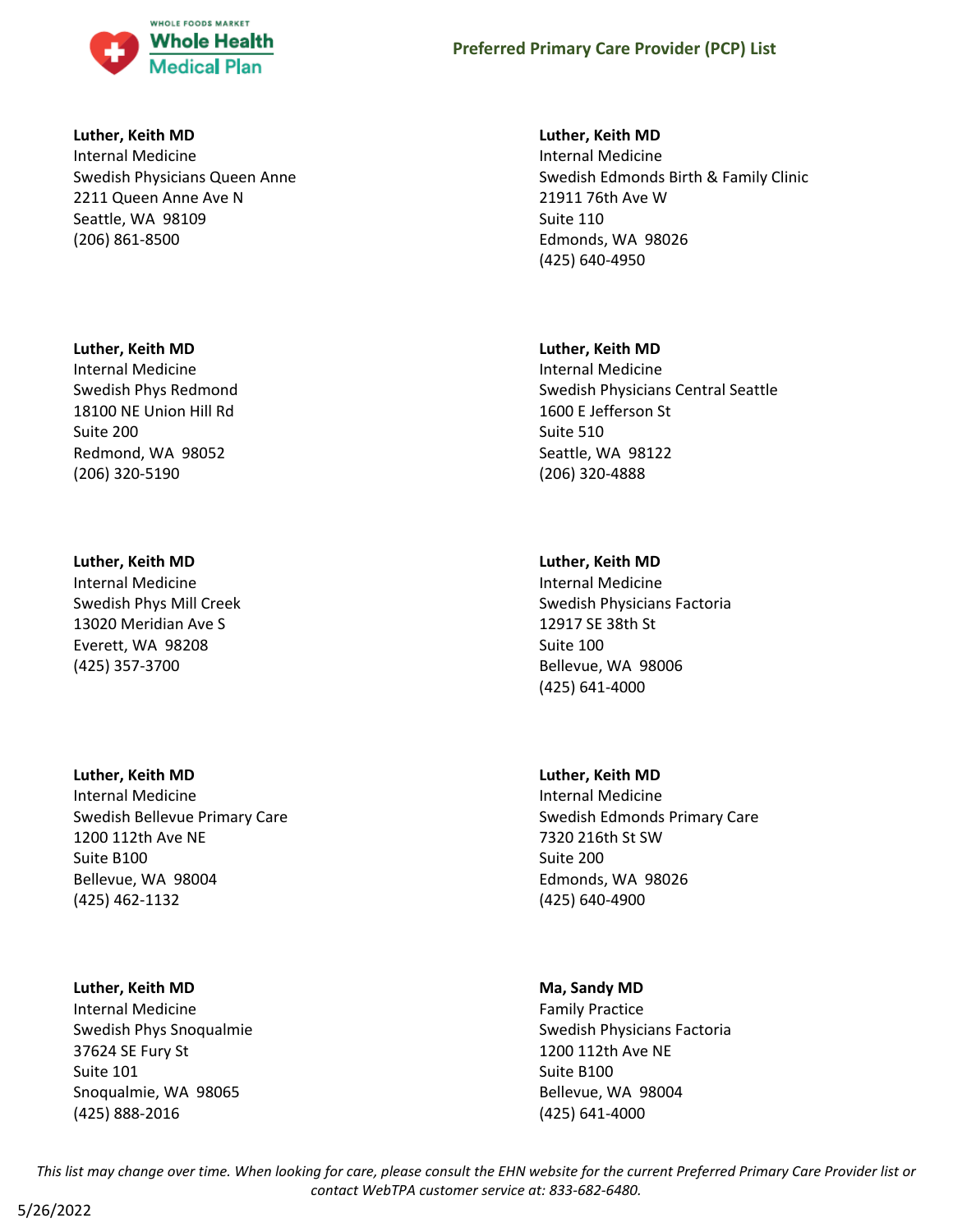

### **Ma, Sandy MD**

Family Practice Swedish Physicians Factoria 12917 SE 38th St Suite 100 Bellevue, WA 98006 (425) 641-4000

### **Mackey, Annamarie MD**

Family Practice Swedish Hospital Medicine Cherry Hill 500 17th Ave Seattle, WA 98122 (206) 215-2520

## **Mackey, Annamarie MD**

Family Practice Swedish Hospital Medicine First Hill 747 Broadway Seattle, WA 98122 (206) 215-2520

### **Mackey, Annamarie MD**

Family Practice Swedish Hospital Medicine Edmonds 21601 76th Ave W Edmonds, WA 98026 (425) 640-4000

### **Maddox, Sonja MD**

Family Practice PacMed Clinics - Renton 601 S Carr Rd Suite 100 Renton, WA 98055 (425) 227-3700

## **Mackey, Annamarie MD**

Family Practice Swedish Edmonds Birth & Family Clinic 21911 76th Ave W Suite 110 Edmonds, WA 98026 (425) 640-4950

## **Mackey, Annamarie MD**

Family Practice Swedish Hospital Medicine Ballard 5300 Tallman Ave NW Seattle, WA 98107 (206) 215-2520

## **Mackey, Annamarie MD**

Family Practice Swedish Hospital Medicine Issaquah 751 NE Blakely Dr Issaquah, WA 98029 (425) 313-7000

**Maddox, Sonja MD**

Family Practice PacMed Clinics - Totem Lake 12910 Totem Lake Blvd NE Suite 101 Kirkland, WA 98034 (425) 814-5000

## **Magnuson, Chad MD**

Family Practice Swedish Physicians Magnolia 2450 33rd Ave W Suite 100 Seattle, WA 98199 (206) 320-3364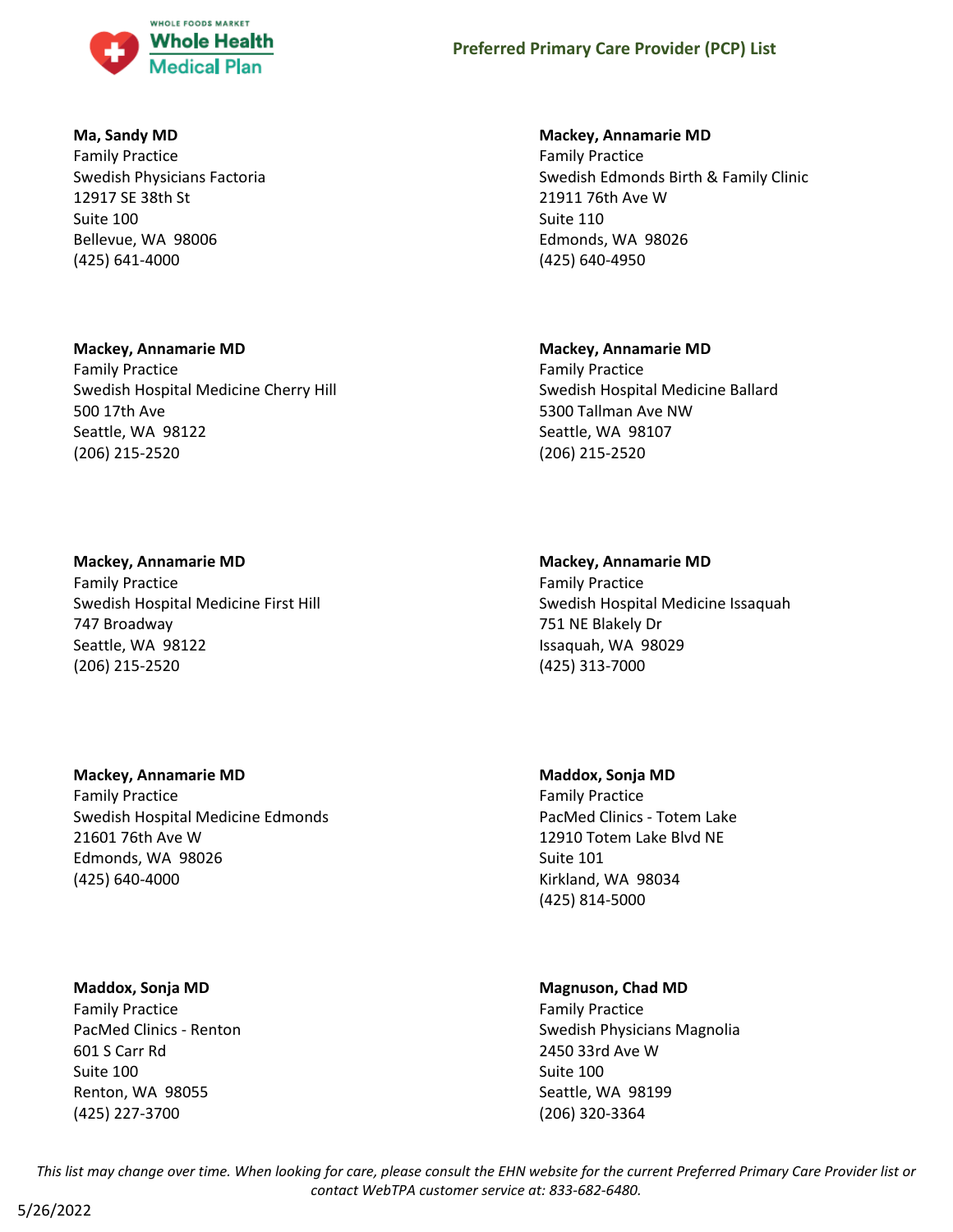

### **Magnuson, Chad MD**

Family Practice Swedish Disaster Clinic First Hill 515 Minor Ave Suite 170 Seattle, WA 98104

### **Manole, Irina MD**

Family Practice Swedish Physicians Issaquah 751 NE Blakely Dr Suite 5010 Issaquah, WA 98029 (425) 394-0700

## **Mao, Songyan MD**

Family Practice PMG NW WA MC Walk In Clinic 12800 Bothell-Everett Hwy Everett, WA 98208 (425) 316-5150

## **Marcu, Bianca PA-C**

Family Practice Swedish Hospital Medicine Edmonds 21601 76th Ave W Edmonds, WA 98026 (425) 640-4000

**Marcu, Bianca PA-C** Family Practice Swedish Hospital Medicine Cherry Hill 500 17th Ave Seattle, WA 98122 (206) 215-2520

## **Maloney, Chandra MD**

Family Practice Swedish Physicians Queen Anne 2211 Queen Anne Ave N Seattle, WA 98109 (206) 861-8500

## **Manole, Irina MD**

Family Practice Swedish Physicians Factoria 12917 SE 38th St Suite 100 Bellevue, WA 98006 (425) 641-4000

## **Marasinghe, Thejana MD**

Family Practice PMG NW WA MC Family Medicine 12800 Bothell-Everett Hwy Everett, WA 98208 (425) 316-5180

## **Marcu, Bianca PA-C**

Family Practice SMG Primary Care West Seattle AK St 4100 SW Alaska St Suite B Seattle, WA 98116 (206) 320-3399

## **Marcu, Bianca PA-C**

Family Practice Swedish Hospital Medicine Ballard 5300 Tallman Ave NW Seattle, WA 98107 (206) 215-2520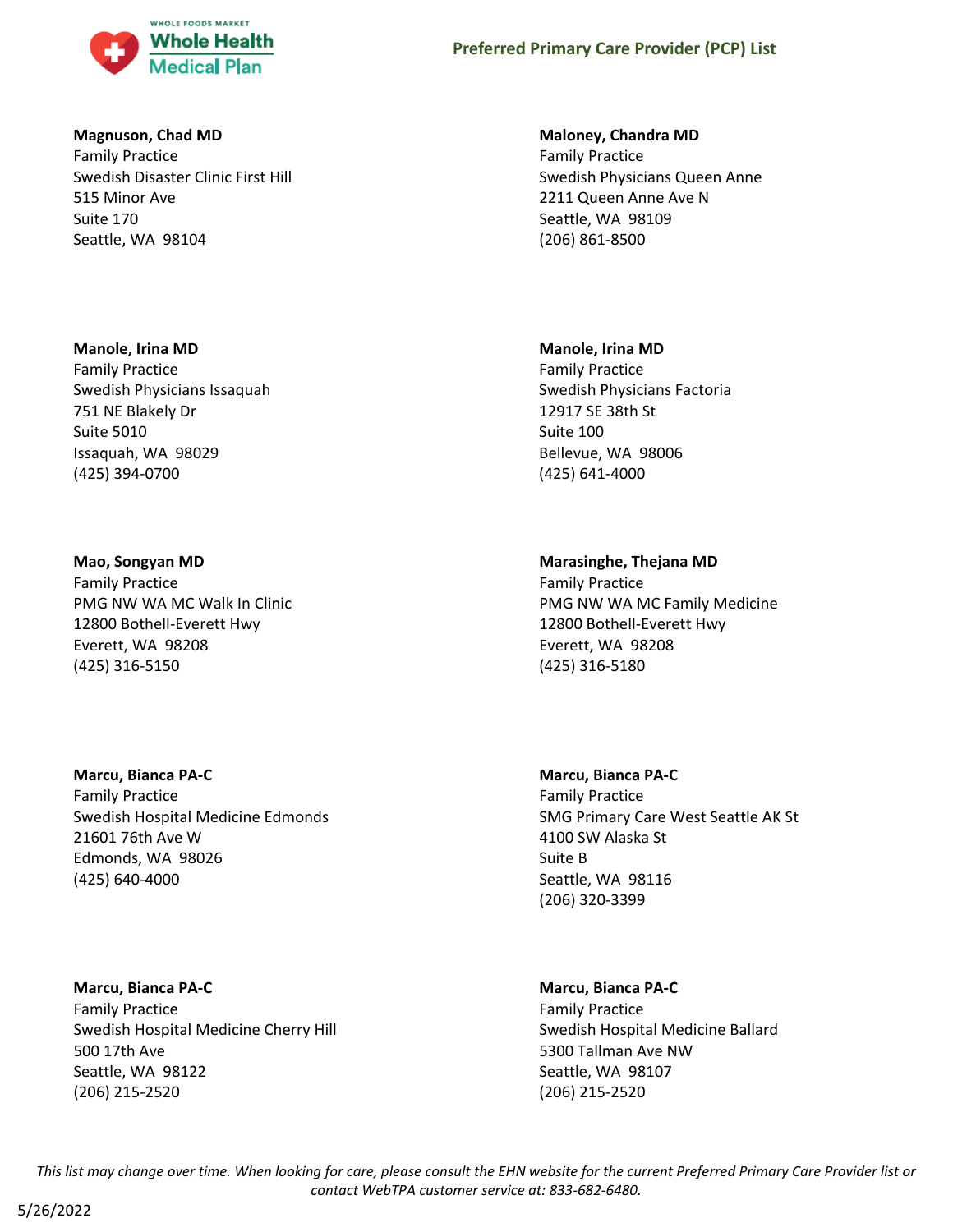

#### **Marcu, Bianca PA-C**

Family Practice Swedish Hospital Medicine First Hill 747 Broadway Seattle, WA 98122 (206) 215-2520

### **Marcu, Bianca PA-C**

Family Practice Swedish Hospital Medicine Issaquah 751 NE Blakely Dr Issaquah, WA 98029 (425) 313-7000

## **Mayhill, Monica MD**

Family Practice Swedish Physicians Central Seattle 1600 E Jefferson St Suite 510 Seattle, WA 98122 (206) 320-4888

### **McDonald, Anna MD**

Family Practice Swedish Family Medicine - Cherry Hill 550 16th Ave Suite 100 Seattle, WA 98122 (206) 320-2484

## **McFadden, William MD**

Family Practice Swedish Physicians South Lake Union 510 Boren Ave N Seattle, WA 98109 (206) 320-5200

## **Marcu, Bianca PA-C**

Family Practice Swedish Disaster Clinic Issaquah 751 NE Blakely Dr Issaquah, WA 98029 (425) 313-4000

## **Mayeda, Kenneth MD**

Family Practice SMG Primary Care West Seattle AK St 4100 SW Alaska St Suite B Seattle, WA 98116 (206) 320-3399

## **McDonald, Anna MD**

Family Practice Swedish Family Medicine Ballard 1801 NW Market St Suite 403 Seattle, WA 98107 (206) 297-5100

### **McDonald, Anna MD**

Family Practice Swedish Fam Med 1st Hill 1401 Madison St Suite 100 Seattle, WA 98104 (206) 386-6111

## **McFarland, David MD**

Family Practice Swedish Sand Point Primary Care 4540 Union Bay Pl NE Seattle, WA 98105 (206) 320-8050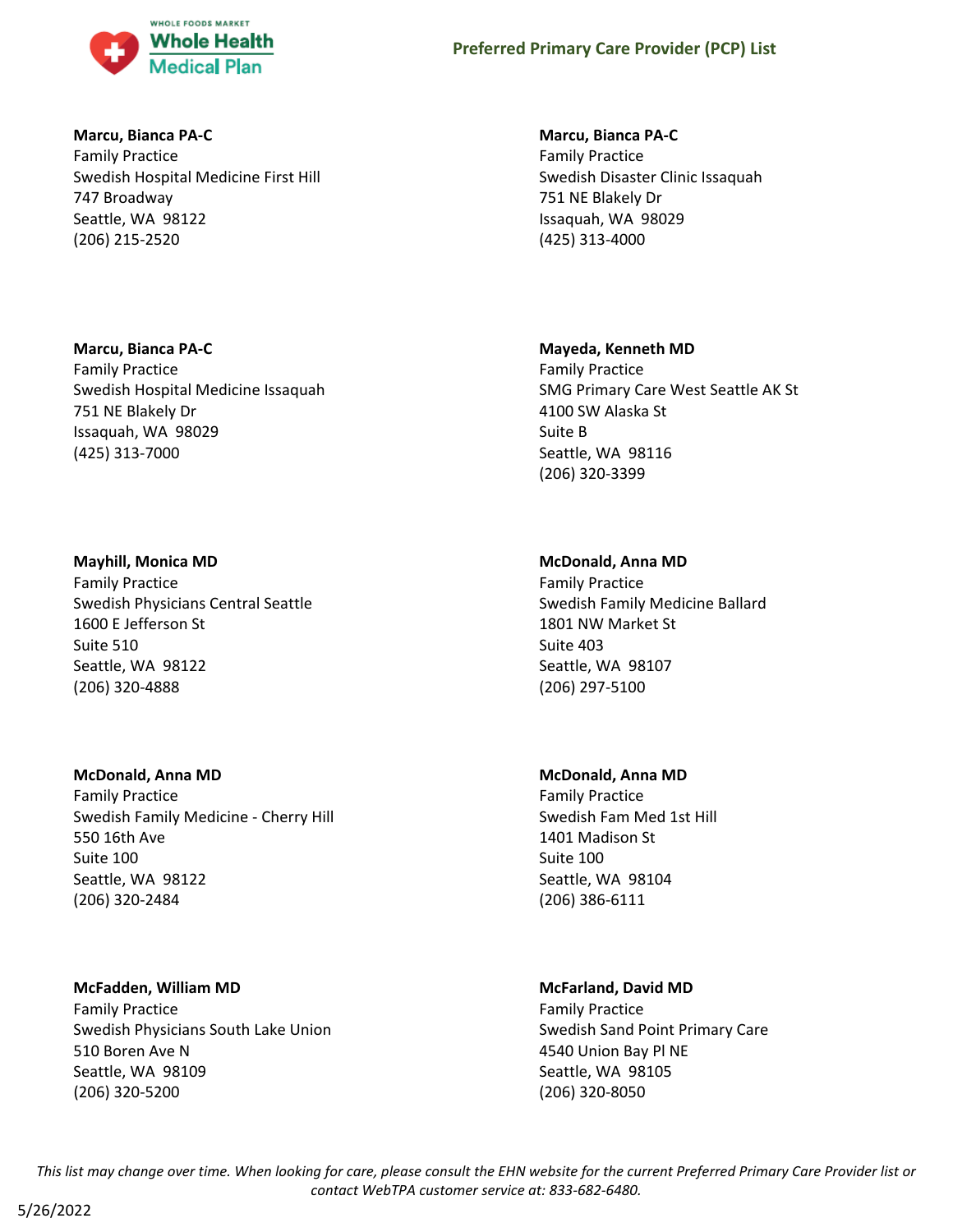

#### **McFarland, David MD**

Family Practice Swedish Renton Primary Care 911 N 10th Pl Renton, WA 98057 (425) 391-5700

#### **McFarland, David MD**

Family Practice Swedish Physicians Issaquah 751 NE Blakely Dr Suite 5010 Issaquah, WA 98029 (425) 394-0700

#### **McFarland, David MD**

Family Practice Swedish Children's Clinic Meadow Creek 6520 226th Pl SE Suite 100 Issaquah, WA 98027 (425) 394-1680

#### **McFarland, David MD**

Family Practice Swedish Phys Ballard 5350 Tallman Ave NW Suite 301 Seattle, WA 98107 (206) 320-3335

### **McFarland, David MD**

Family Practice Swedish Children's Clinic West Seattle 4744 41st Ave SW Suite 101 Seattle, WA 98116 (206) 320-5780

#### **McFarland, David MD**

Family Practice Swedish Physicians Downtown 800 5th Ave Suite P100 Seattle, WA 98104 (206) 320-3351

#### **McFarland, David MD**

Family Practice Swedish Edmonds Primary Care 7320 216th St SW Suite 200 Edmonds, WA 98026 (425) 640-4900

### **McFarland, David MD**

Family Practice Swedish Richmond Beach Primary Care 604 NW Richmond Beach Rd Shoreline, WA 98177 (206) 533-2900

#### **McFarland, David MD**

Family Practice Swedish First Hill Primary Care 515 Minor Ave Suite 300 Seattle, WA 98104 (206) 386-9500

### **McFarland, David MD**

Family Practice Swedish Physicians South Lake Union 510 Boren Ave N Seattle, WA 98109 (206) 320-5200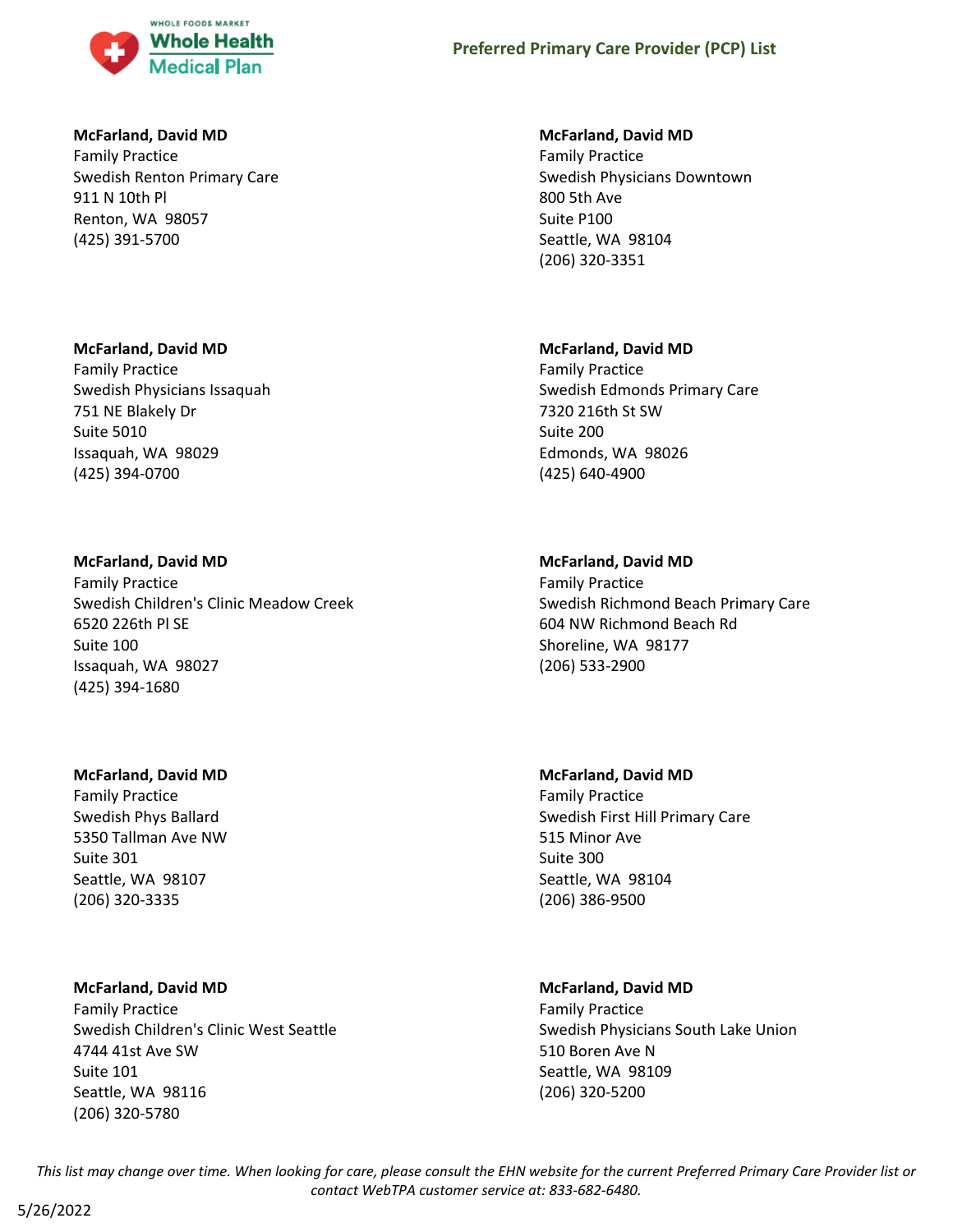

## **McFarland, David MD**

Family Practice Swedish Klahanie Primary Care 4560 Klahanie Dr SE Suite 400 Issaquah, WA 98029 (425) 394-0620

## **McFarland, David MD**

Family Practice SMG Universal Response Clinic FH 515 Minor Ave Suite 170 Seattle, WA 98104 (206) 386-2598

## **McFarland, David MD**

Family Practice Swedish Physicians Central Seattle 1600 E Jefferson St Suite 510 Seattle, WA 98122 (206) 320-4888

### **McFarland, David MD**

Family Practice Swedish Phys Redmond 18100 NE Union Hill Rd Suite 200 Redmond, WA 98052 (206) 320-5190

### **McFarland, David MD**

Family Practice Swedish Physicians Queen Anne 2211 Queen Anne Ave N Seattle, WA 98109 (206) 861-8500

### **McFarland, David MD**

Family Practice Swedish Phys Mill Creek 13020 Meridian Ave S Everett, WA 98208 (425) 357-3700

## **McFarland, David MD**

Family Practice Swedish Physicians Factoria 12917 SE 38th St Suite 100 Bellevue, WA 98006 (425) 641-4000

## **McFarland, David MD**

Family Practice Swedish Children's Clinic Redmond 18100 NE Union Hill Rd 2nd Floor Redmond, WA 98052 (425) 881-5437

## **McFarland, David MD**

Family Practice Swedish Children's Clinic Edmonds 21600 Highway 99 Suite 290 Edmonds, WA 98026 (425) 673-3456

## **McFarland, David MD**

Family Practice Swedish Physicians Pine Lake 22707 SE 29th St Sammamish, WA 98075 (425) 455-2845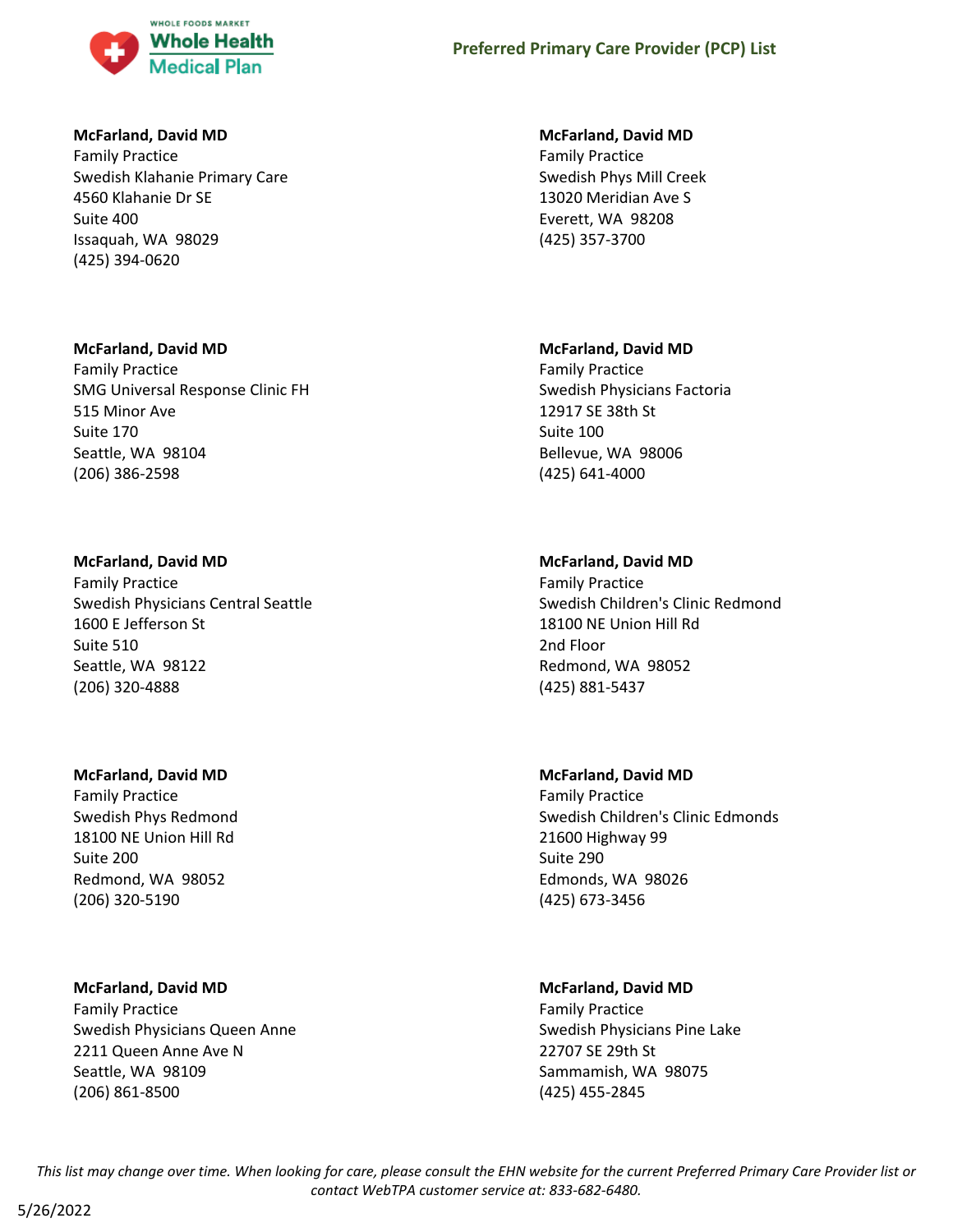

### **McFarland, David MD**

Family Practice Swedish Phys Snoqualmie 37624 SE Fury St Suite 101 Snoqualmie, WA 98065 (425) 888-2016

### **McFarland, David MD**

Family Practice Swedish Physicians Magnolia 2450 33rd Ave W Suite 100 Seattle, WA 98199 (206) 320-3364

## **McFarland, David MD**

Family Practice Swedish Edmonds Birth & Family Clinic 21911 76th Ave W Suite 110 Edmonds, WA 98026 (425) 640-4950

### **Melquist, Ezekiel MD**

Family Practice PMG SW WA St Peter Family Medicine 525 Lilly Rd Ne Olympia, WA 98506 (360) 493-7230

### **Methvin, Amanda MD**

Internal Medicine PacMed Clinics - Renton 601 S Carr Rd Suite 100 Renton, WA 98055 (425) 227-3700

## **McFarland, David MD**

Family Practice Swedish Bellevue Primary Care 1200 112th Ave NE Suite B100 Bellevue, WA 98004 (425) 462-1132

## **McFarland, David MD**

Family Practice Swedish Mercer Island Primary Care 3236 78th Ave SE Suite 200 Mercer Island, WA 98040 (206) 386-9500

## **Mclaughlin, Robert MD**

Internal Medicine PacMed Clinics - Federal Way 31833 Gateway Center Blvd S Federal Way, WA 98003 (253) 214-1920

**Methvin, Amanda MD** Internal Medicine PacMed Clinics - Beacon Hill 1200 12th Ave S Seattle, WA 98144

(206) 326-2400

## **Mickelson, Adrianna MD**

Family Practice SMG Bone Health Cherry Hill 1600 E Jefferson St Suite 300 Seattle, WA 98122 (425) 498-2272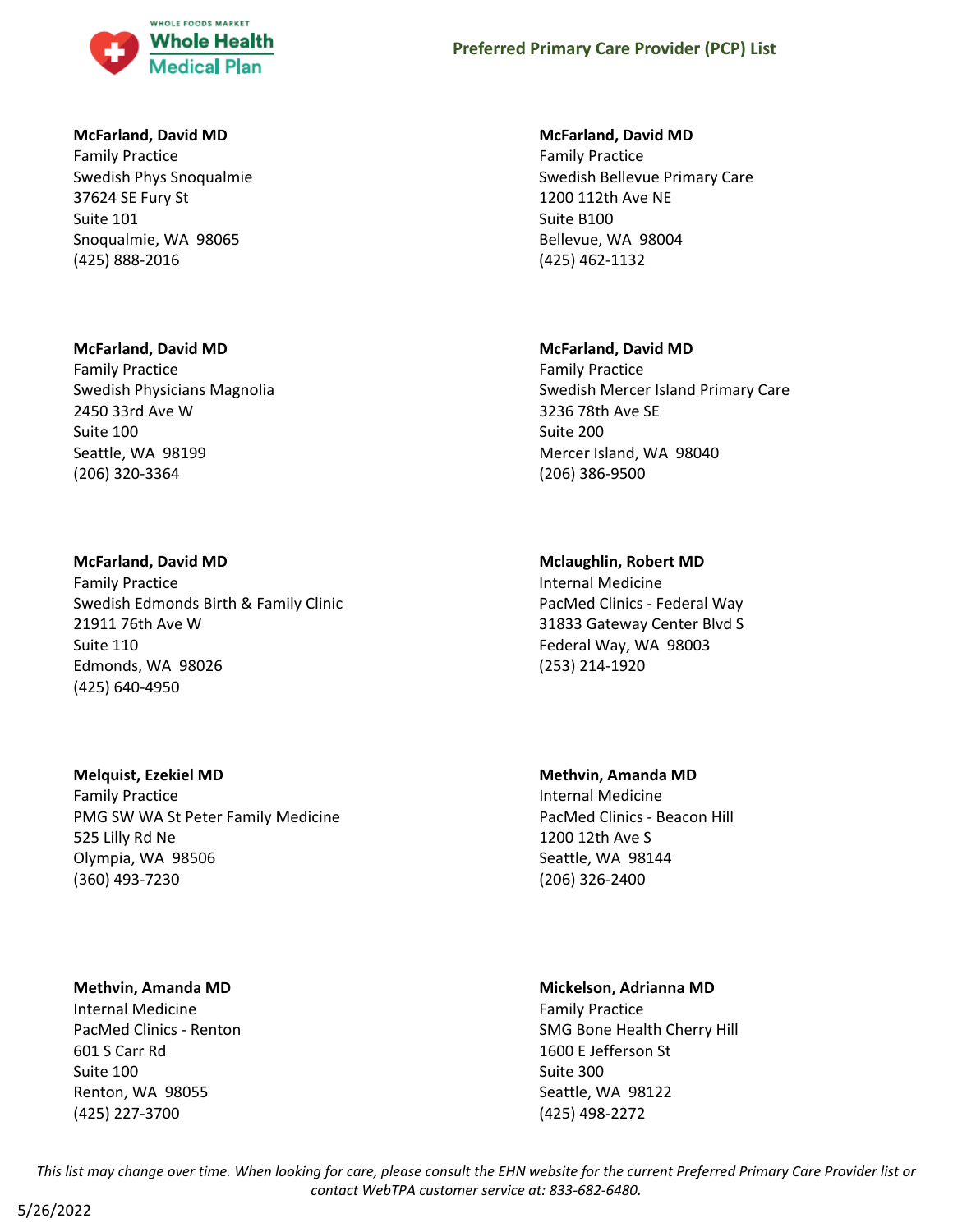

### **Mickelson, Adrianna MD**

Family Practice Swedish Disaster Clinic Edmonds 21601 76th Ave W Edmonds, WA 98026 (425) 640-4000

### **Mickelson, Adrianna MD**

Family Practice Swedish Imaging - Center for Comprehensive Care 515 Minor Ave Suite 110 Seattle, WA 98104 (206) 386-9500

#### **Miller, Eduardo MD**

Family Practice Swedish Physicians South Lake Union 510 Boren Ave N Seattle, WA 98109 (206) 320-5200

#### **Miner, Lanae MD**

Pediatric Medicine Swedish Children's Clinic Edmonds 21600 Highway 99 Suite 290 Edmonds, WA 98026 (425) 673-3456

#### **Mistry, Sima MD**

Pediatric Medicine PMG NW WA MC Walk In Clinic 12800 Bothell-Everett Hwy Everett, WA 98208 (425) 316-5150

#### **Mickelson, Adrianna MD**

Family Practice Swedish Edmonds Birth & Family Clinic 21911 76th Ave W Suite 110 Edmonds, WA 98026 (425) 640-4950

### **Middleton, Sabrina MD**

Pediatric Medicine PMG NW WA Harbour Pointe Pediatrics 4112 Harbour Pointe Blvd SW Suite 100 Mukilteo, WA 98275 (425) 347-6330

### **Miller, Eduardo MD**

Family Practice Swedish Sand Point Primary Care 4540 Union Bay Pl NE Seattle, WA 98105 (206) 320-8050

**Minter, Carolyn MD** Internal Medicine PMG NW WA MC Internal Medicine 12800 Bothell-Everett Hwy Everett, WA 98208 (425) 316-5130

#### **Mital, Meena MD**

Internal Medicine Swedish Phys Ballard 5350 Tallman Ave NW Suite 301 Seattle, WA 98107 (206) 320-3335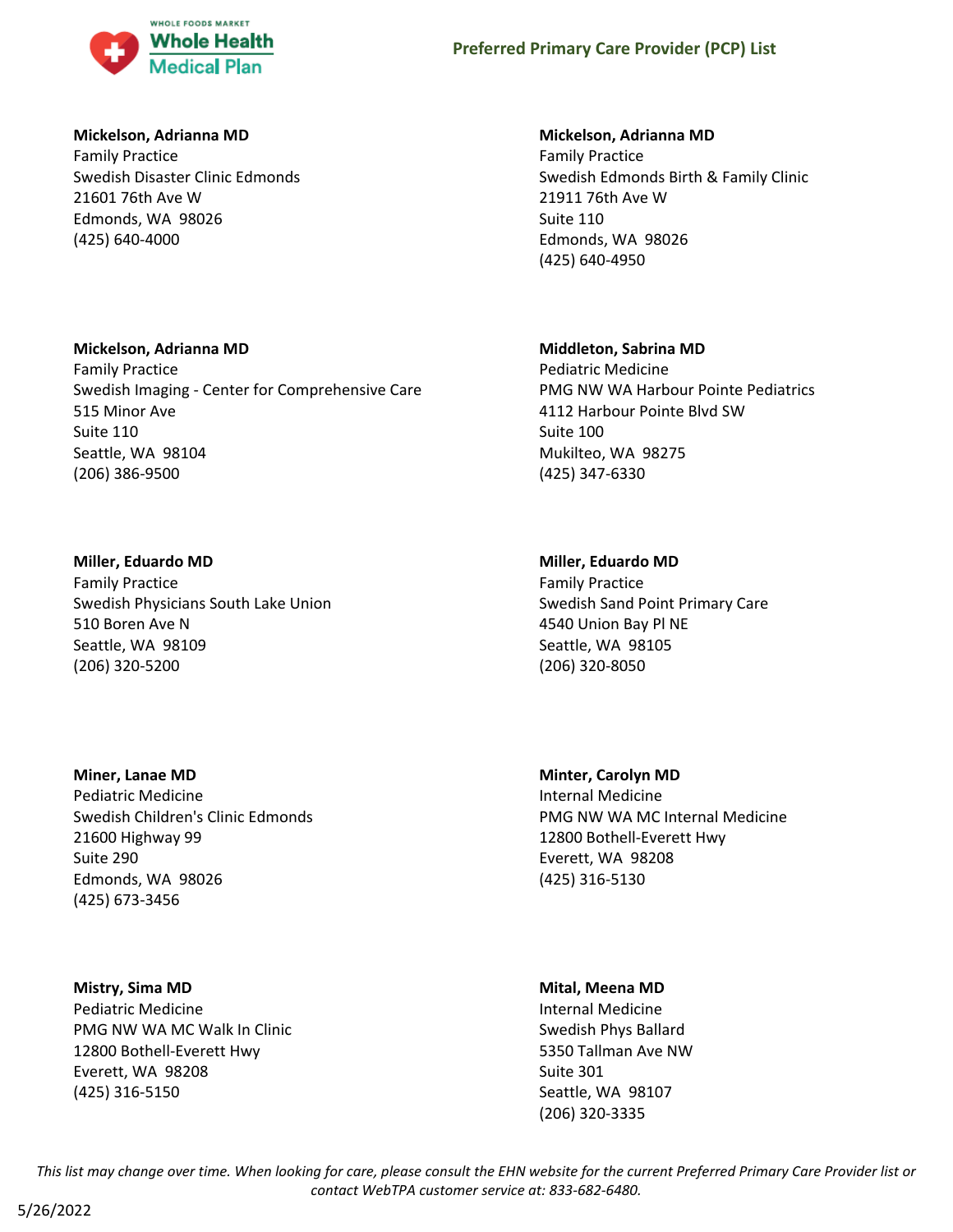

**Mittal, Neeti MD**

Internal Medicine Swedish Hospital Medicine Edmonds 21601 76th Ave W Edmonds, WA 98026 (425) 640-4000

**Mittal, Neeti MD** Internal Medicine Swedish Hospital Medicine Ballard 5300 Tallman Ave NW Seattle, WA 98107 (206) 215-2520

## **Mittal, Neeti MD**

Internal Medicine Swedish Disaster Clinic Issaquah 751 NE Blakely Dr Issaquah, WA 98029 (425) 313-4000

### **Mittal, Neeti MD**

Internal Medicine Swedish Physicians Issaquah 751 NE Blakely Dr Suite 5010 Issaquah, WA 98029 (425) 394-0700

## **Mohr, Lisa MD**

Family Practice Swedish Physicians Magnolia 2450 33rd Ave W Suite 100 Seattle, WA 98199 (206) 320-3364

## **Mittal, Neeti MD**

Internal Medicine Swedish Hospital Medicine Cherry Hill 500 17th Ave Seattle, WA 98122 (206) 215-2520

## **Mittal, Neeti MD**

Internal Medicine Swedish Hospital Medicine First Hill 747 Broadway Seattle, WA 98122 (206) 215-2520

## **Mittal, Neeti MD**

Internal Medicine Swedish Hospital Medicine Issaquah 751 NE Blakely Dr Issaquah, WA 98029 (425) 313-7000

**Moen, John MD**

Internal Medicine Swedish Physicians Downtown 800 5th Ave Suite P100 Seattle, WA 98104 (206) 320-3351

## **Monk, Thomas MD**

Pediatric Medicine Swedish Children's Clinic Redmond 18100 NE Union Hill Rd Floor 2 Redmond, WA 98052 (425) 881-5437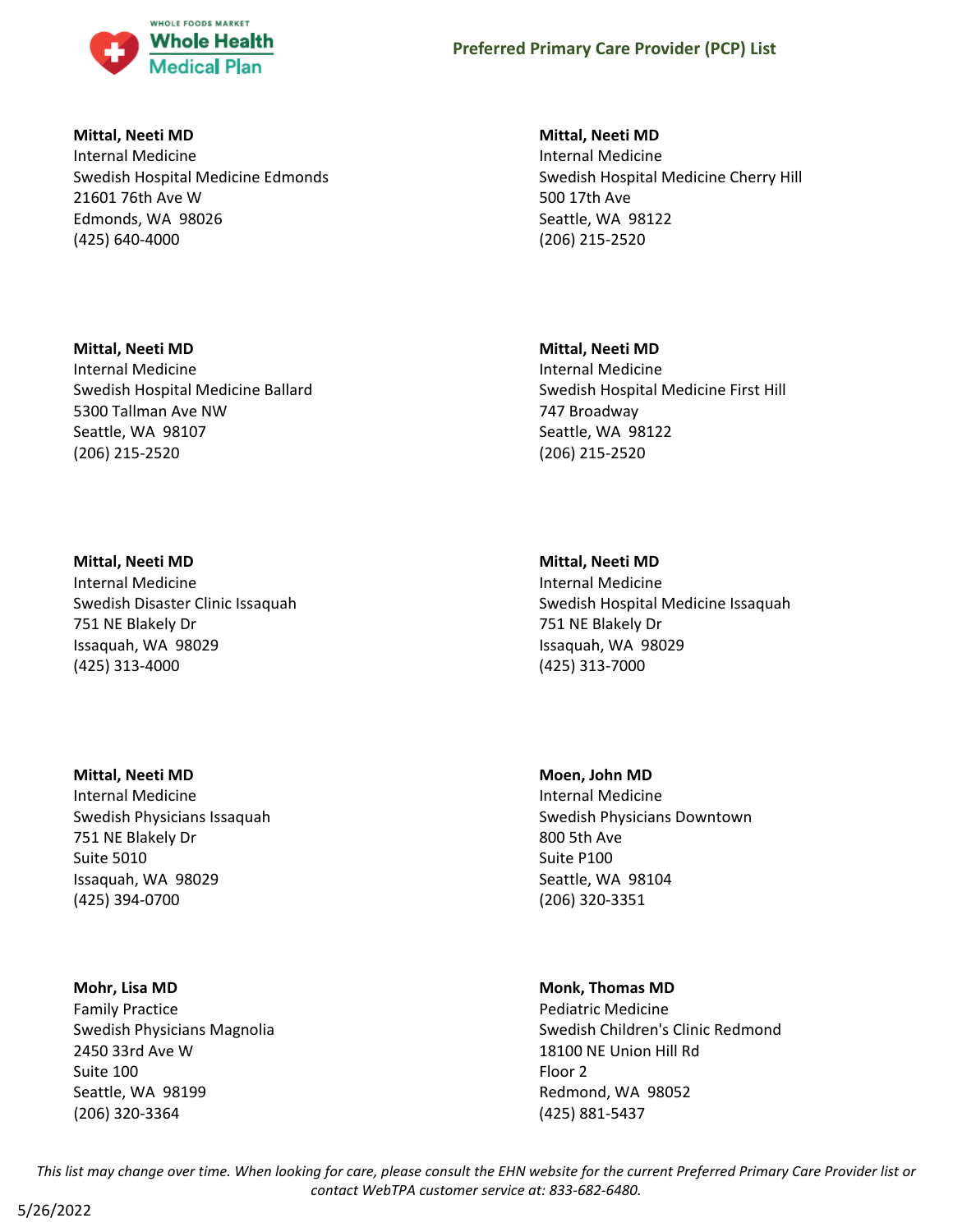

#### **Monponbanua, Aileen MD**

Family Practice PacMed Clinics - Madison 1101 Madison St Suite 301 Seattle, WA 98104 (206) 505-1101

#### **Montemayor, Joshua PA-C**

Family Practice PMG NW WA MC Walk In Clinic 12800 Bothell-Everett Hwy Everett, WA 98208 (425) 316-5150

#### **Munoz, Robert MD**

Family Practice PMG NW WA Monroe Family Medicine 19200 N Kelsey St Monroe, WA 98272 (360) 794-7994

## **Naik, Priyanka DO**

Family Practice PacMed Clinics - Northgate 10416 5th Ave NE Seattle, WA 98125 (206) 517-6700

#### **Naik, Priyanka DO**

Family Practice PacMed Clinics - Canyon Park 1909 214th St SE Suite 300 Bothell, WA 98021 (425) 412-7200

#### **Monponbanua, Aileen MD**

Family Practice PacMed Clinics - Renton 601 S Carr Rd Suite 100 Renton, WA 98055 (425) 227-3700

#### **Morris, Beena MD**

Pediatric Medicine PMG NW WA Monroe Pediatrics 19200 N Kelsey St Monroe, WA 98272 (360) 794-7994

#### **Nagy, Dennis PA-C**

Family Practice PMG NW WA Monroe Family Medicine 19200 N Kelsey St Monroe, WA 98272 (360) 794-7994

**Naik, Priyanka DO** Family Practice PacMed Clinics - Beacon Hill 1200 12th Ave S Seattle, WA 98144 (206) 326-2400

#### **Naik, Priyanka DO**

Family Practice PacMed Clinics - Renton 601 S Carr Rd Suite 100 Renton, WA 98055 (425) 227-3700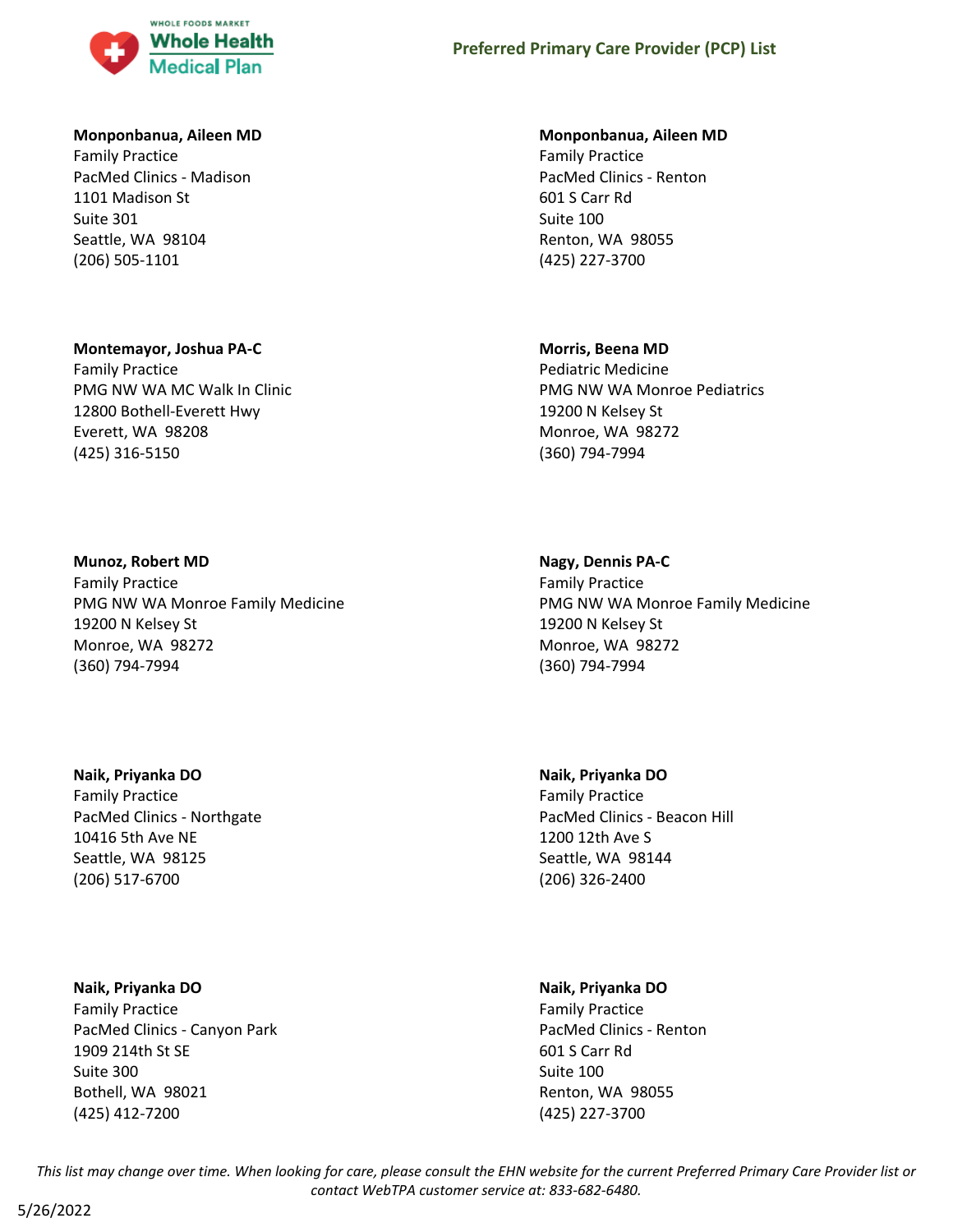

#### **Nair, Shalini MD**

Internal Medicine PacMed Clinics - Puyallup 220 15th Ave SE Suite C Puyallup, WA 98372 (253) 435-3400

#### **Nair, Dean MD**

Family Practice PMG NW WA Harbour Pointe 4112 Harbour Pointe Blvd SW Suite 100 Mukilteo, WA 98275 (425) 347-6330

### **Napoli, Nicholas MD**

Family Practice Swedish Physicians Issaquah 751 NE Blakely Dr Suite 5010 Issaquah, WA 98029 (425) 394-0700

### **Napoli, Nicholas MD**

Family Practice Swedish Edmonds Primary Care 7320 216th St SW Suite 200 Edmonds, WA 98026 (425) 640-4900

#### **Napoli, Nicholas MD**

Family Practice Swedish Family Medicine - Cherry Hill 550 16th Ave Suite 100 Seattle, WA 98122 (206) 320-2484

#### **Nair, Shalini MD**

Internal Medicine PacMed Clinics - Renton 601 S Carr Rd Suite 100 Renton, WA 98055 (425) 227-3700

#### **Nalty, Deborah MD**

Family Practice PMG NW WA MC Walk In Clinic 12800 Bothell-Everett Hwy Everett, WA 98208 (425) 316-5150

#### **Napoli, Nicholas MD**

Family Practice Swedish Physicians Downtown 800 5th Ave Suite P100 Seattle, WA 98104 (206) 320-3351

### **Napoli, Nicholas MD**

Family Practice Swedish Richmond Beach Primary Care 604 NW Richmond Beach Rd Shoreline, WA 98177 (206) 533-2900

### **Napoli, Nicholas MD**

Family Practice Swedish Phys Ballard 5350 Tallman Ave NW Suite 301 Seattle, WA 98107 (206) 320-3335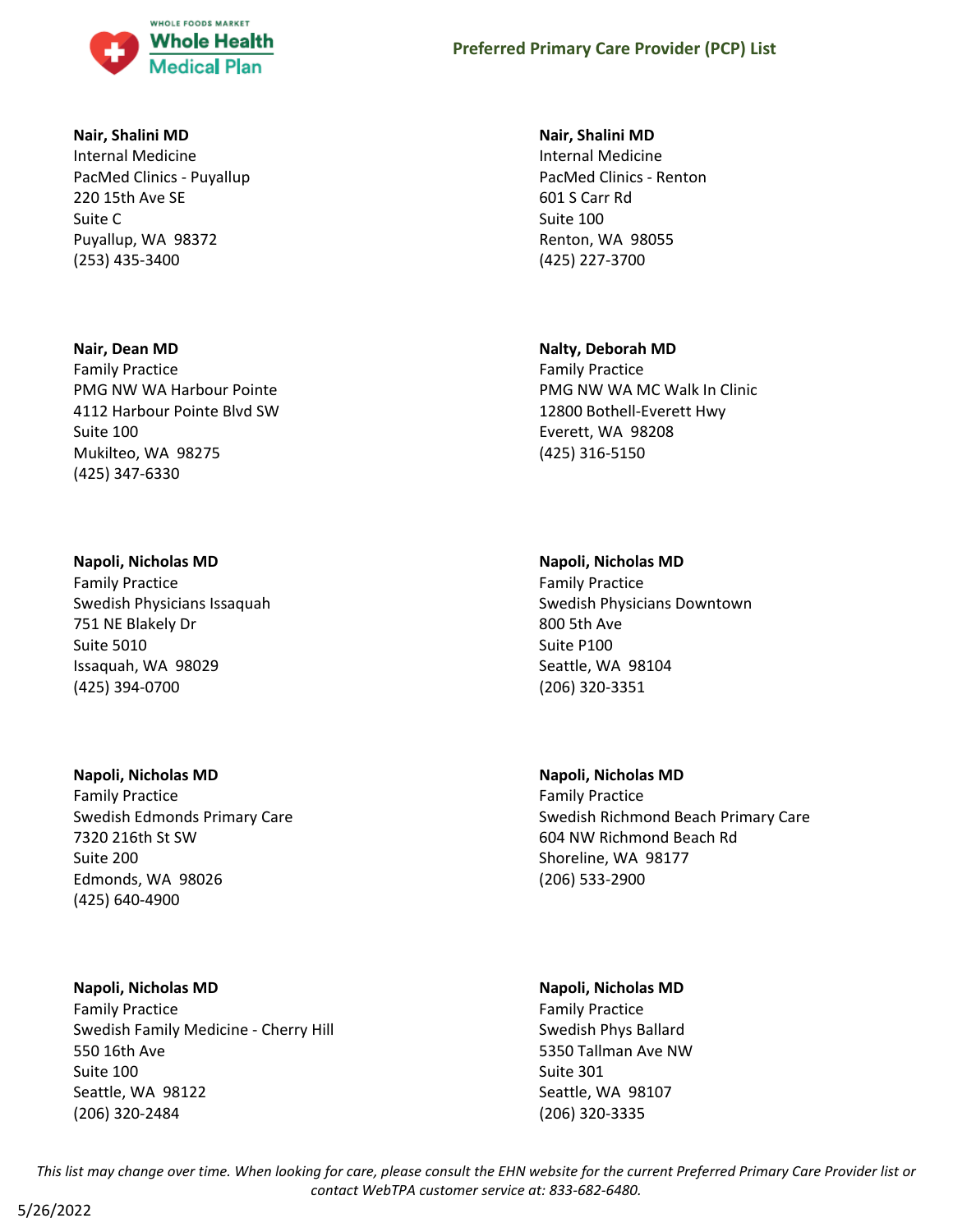

### **Napoli, Nicholas MD**

Family Practice Swedish First Hill Primary Care 515 Minor Ave Suite 300 Seattle, WA 98104 (206) 386-9500

### **Napoli, Nicholas MD**

Family Practice Swedish Klahanie Primary Care 4560 Klahanie Dr SE Suite 400 Issaquah, WA 98029 (425) 394-0620

#### **Napoli, Nicholas MD**

Family Practice Swedish Phys Snoqualmie 37624 SE Fury St Suite 101 Snoqualmie, WA 98065 (425) 888-2016

## **Napoli, Nicholas MD**

Family Practice Swedish Renton Primary Care 911 N 10th Pl Renton, WA 98057 (425) 391-5700

### **Napoli, Nicholas MD**

Family Practice Swedish Bellevue Primary Care 1200 112th Ave NE Suite B100 Bellevue, WA 98004 (425) 462-1132

#### **Napoli, Nicholas MD**

Family Practice Swedish Physicians South Lake Union 510 Boren Ave N Seattle, WA 98109 (206) 320-5200

#### **Napoli, Nicholas MD**

Family Practice Swedish Sand Point Primary Care 4540 Union Bay Pl NE Seattle, WA 98105 (206) 320-8050

#### **Napoli, Nicholas MD**

Family Practice Swedish Physicians Factoria 12917 SE 38th St Suite 100 Bellevue, WA 98006 (425) 641-4000

#### **Napoli, Nicholas MD**

Family Practice Swedish Mercer Island Primary Care 3236 78th Ave SE Suite 200 Mercer Island, WA 98040 (206) 386-9500

### **Napoli, Nicholas MD**

Family Practice Swedish Phys Mill Creek 13020 Meridian Ave S Everett, WA 98208 (425) 357-3700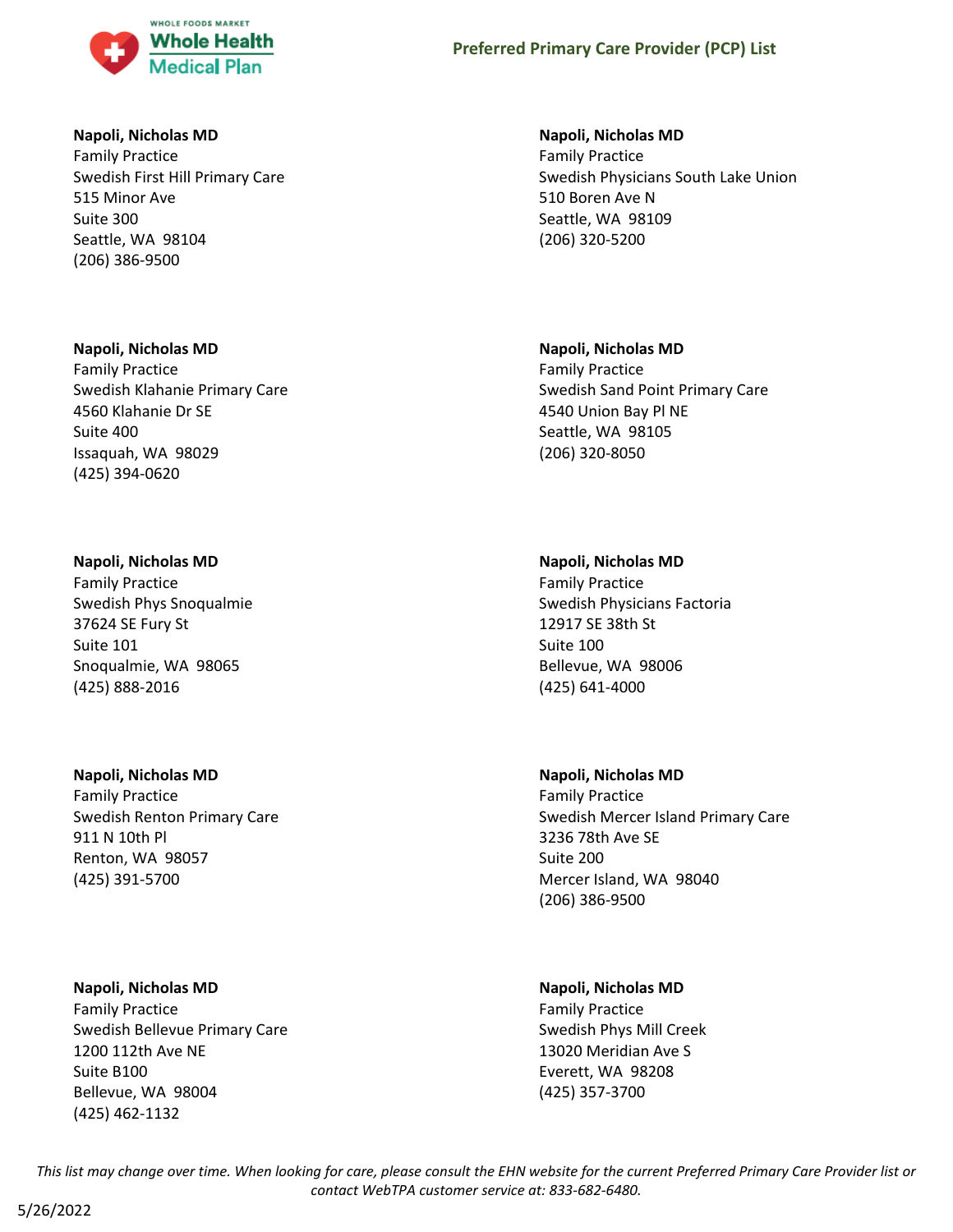

### **Napoli, Nicholas MD**

Family Practice Swedish Fam Med 1st Hill 1401 Madison St Suite 100 Seattle, WA 98104 (206) 386-6111

#### **Napoli, Nicholas MD**

Family Practice Swedish Family Medicine Ballard 1801 NW Market St Suite 403 Seattle, WA 98107 (206) 297-5100

#### **Napoli, Nicholas MD**

Family Practice Swedish Edmonds Birth & Family Clinic 21911 76th Ave W Suite 110 Edmonds, WA 98026 (425) 640-4950

### **Napoli, Nicholas MD**

Family Practice Swedish Physicians Pine Lake 22707 SE 29th St Sammamish, WA 98075 (425) 455-2845

#### **Nelson, Marci MD**

Family Practice Swedish Edmonds Birth & Family Clinic 21600 Highway 99 Suite 150 Edmonds, WA 98026 (425) 640-4950

#### **Napoli, Nicholas MD**

Family Practice Swedish Physicians Central Seattle 1600 E Jefferson St Suite 510 Seattle, WA 98122 (206) 320-4888

#### **Napoli, Nicholas MD**

Family Practice Swedish Phys Redmond 18100 NE Union Hill Rd Suite 200 Redmond, WA 98052 (206) 320-5190

#### **Napoli, Nicholas MD**

Family Practice Swedish Physicians Queen Anne 2211 Queen Anne Ave N Seattle, WA 98109 (206) 861-8500

#### **Napoli, Nicholas MD**

Family Practice Swedish Physicians Magnolia 2450 33rd Ave W Suite 100 Seattle, WA 98199 (206) 320-3364

### **Nelson, Marci MD**

Family Practice Swedish Edmonds Birth & Family Clinic 21911 76th Ave W Suite 110 Edmonds, WA 98026 (425) 640-4950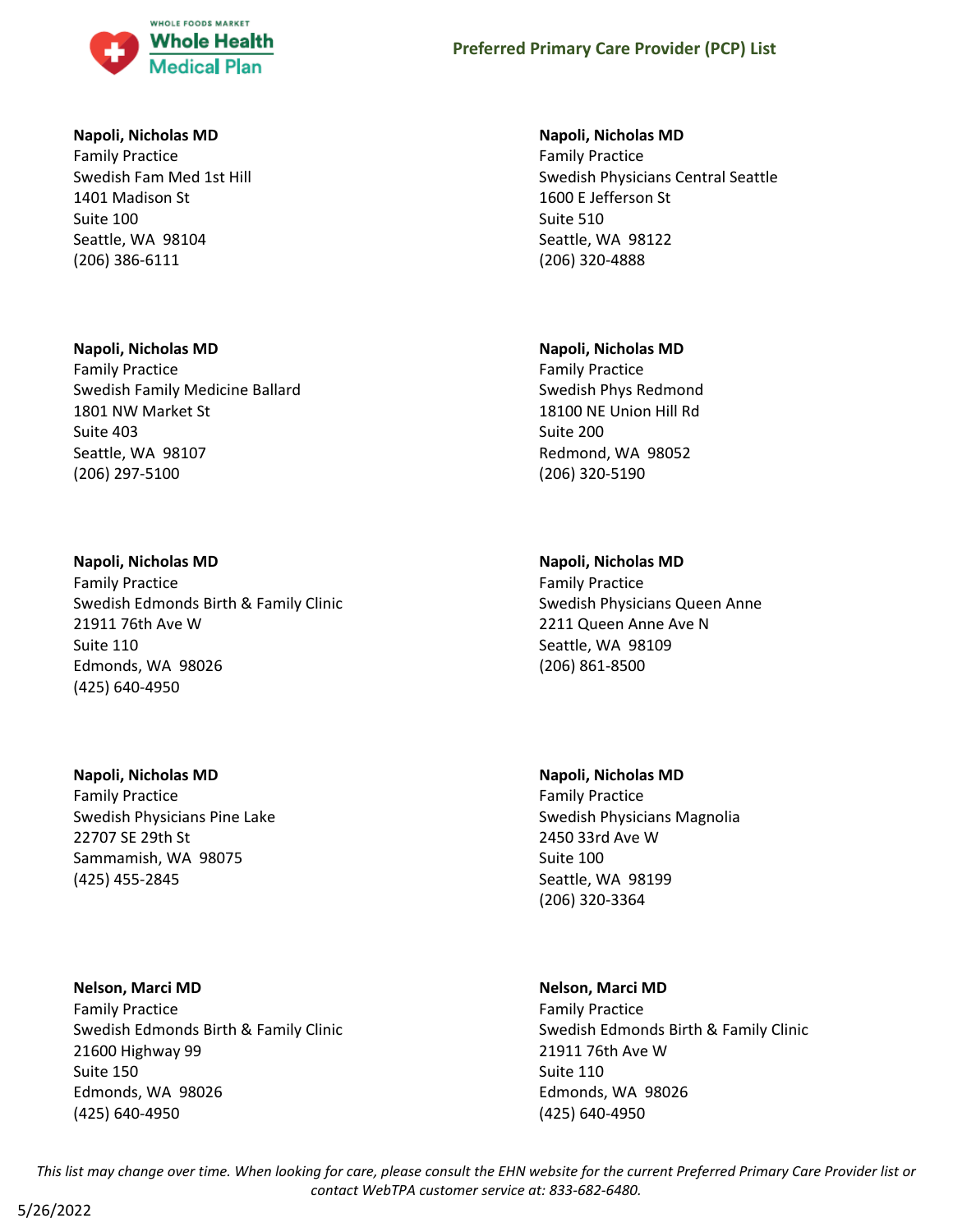

### **Nguyen, Thi MD**

Family Practice Swedish Physicians Factoria 12917 SE 38th St Suite 100 Bellevue, WA 98006 (425) 641-4000

### **Nguyen, Tuan-Anh MD**

Family Practice Swedish Physicians Issaquah 751 NE Blakely Dr Suite 5010 Issaquah, WA 98029 (425) 394-0700

## **Nguyen, Bich-Khanh MD**

Internal Medicine Swedish Edmonds Primary Care 7320 216th St SW Suite 200 Edmonds, WA 98026 (425) 640-4900

## **Nguyen, Brian PA-C**

Family Practice Swedish Renton Primary Care 911 N 10th Pl Renton, WA 98057 (425) 391-5700

### **Nguyen, Mimi MD**

Family Practice Swedish Family Medicine Ballard 1801 NW Market St Suite 403 Seattle, WA 98107 (206) 297-5100

### **Nguyen, Tuan-Anh MD**

Family Practice Swedish Physicians South Lake Union 510 Boren Ave N Seattle, WA 98109 (206) 320-5200

## **Nguyen, Tuan-Anh MD**

Family Practice Swedish Disaster Clinic Issaquah 751 NE Blakely Dr Issaquah, WA 98029 (425) 313-4000

## **Nguyen, Mimi MD**

Family Practice Swedish Family Medicine - Cherry Hill 550 16th Ave Suite 100 Seattle, WA 98122 (206) 320-2484

### **Nguyen, Viet MD**

Family Practice Swedish Family Medicine Ballard 1801 NW Market St Suite 403 Seattle, WA 98107 (206) 297-5100

## **Nguyen, Mimi MD**

Family Practice Swedish Fam Med 1st Hill 1401 Madison St Suite 100 Seattle, WA 98104 (206) 386-6111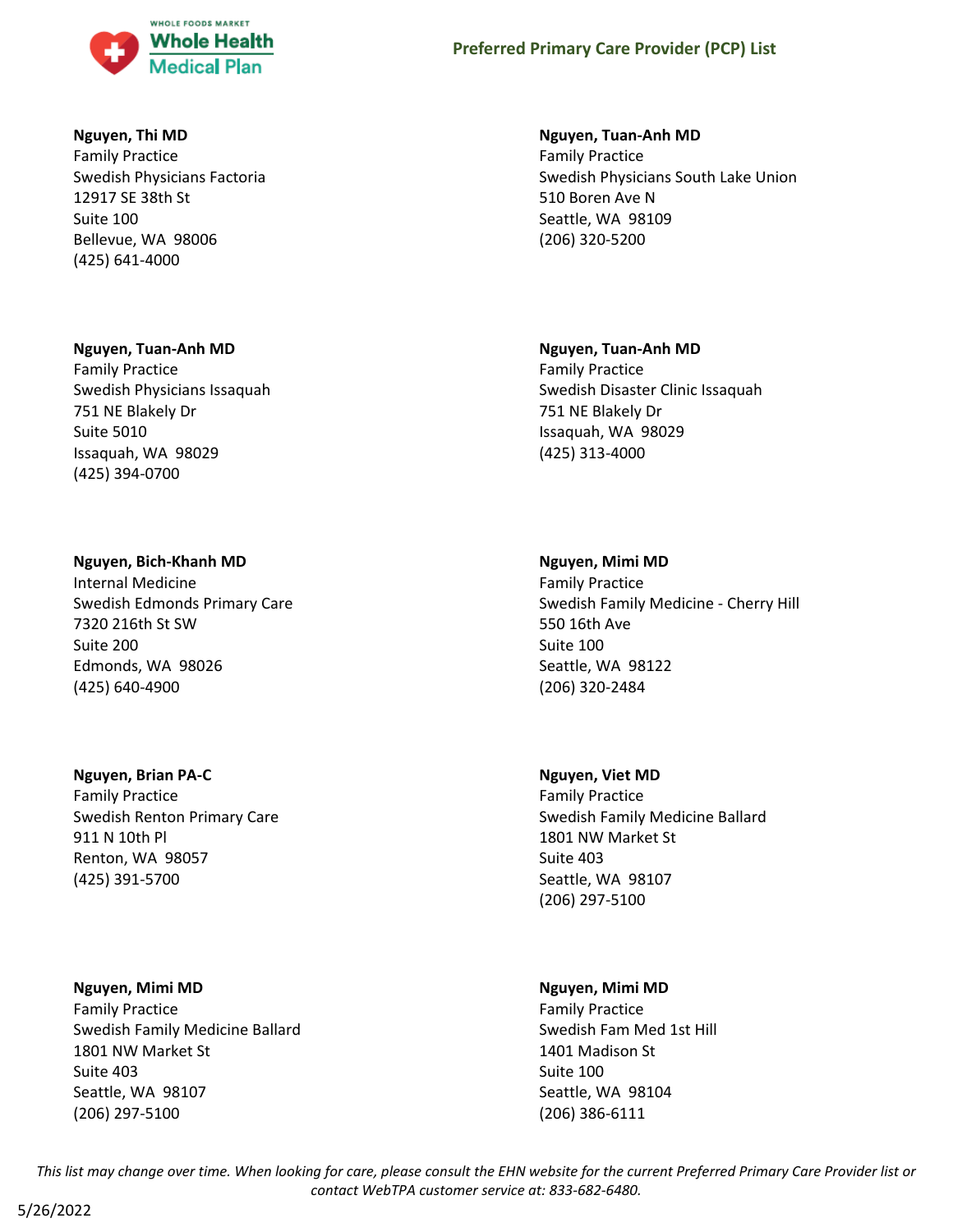

### **Nguyen, Norah MD**

Family Practice PMG NW WA Mill Creek Family Medicine 12800 Bothell Everett Hwy Everett, WA 98208 (425) 316-5180

## **Nguyen, Viet MD**

Family Practice Swedish Fam Med 1st Hill 1401 Madison St Suite 100 Seattle, WA 98104 (206) 386-6111

## **Niculescu, Nona MD**

Internal Medicine PacMed Clinics - Lynnwood 19401 40th Ave W Suite 230 Lynnwood, WA 98036 (425) 744-7153

### **Nielsen, Judith MD**

Internal Medicine PacMed Clinics - Federal Way 31833 Gateway Center Blvd S Federal Way, WA 98003 (253) 214-1920

**Nijenhuis, Alaine PA-C** Family Practice Swedish Edmonds Birth & Family Clinic 21911 76th Ave W Suite 110 Edmonds, WA 98026 (425) 640-4950

### **Nguyen, Mimi MD**

Family Practice PacMed Clinics - Beacon Hill 1200 12th Ave S Seattle, WA 98144 (206) 326-2400

## **Niculescu, Nona MD**

Internal Medicine PacMed Clinics - Canyon Park 1909 214th St SE Suite 300 Bothell, WA 98021 (425) 412-7200

## **Nielsen, Judith MD**

Internal Medicine PacMed Clinics - Beacon Hill 1200 12th Ave S Seattle, WA 98144 (206) 326-2400

### **Nielsen, Judith MD**

Internal Medicine PacMed Clinics - Renton 601 S Carr Rd Suite 100 Renton, WA 98055 (425) 227-3700

## **Nirmal, Hema MD**

Pediatric Medicine Swedish Children's Clinic Edmonds 21600 Highway 99 Suite 290 Edmonds, WA 98026 (425) 673-3456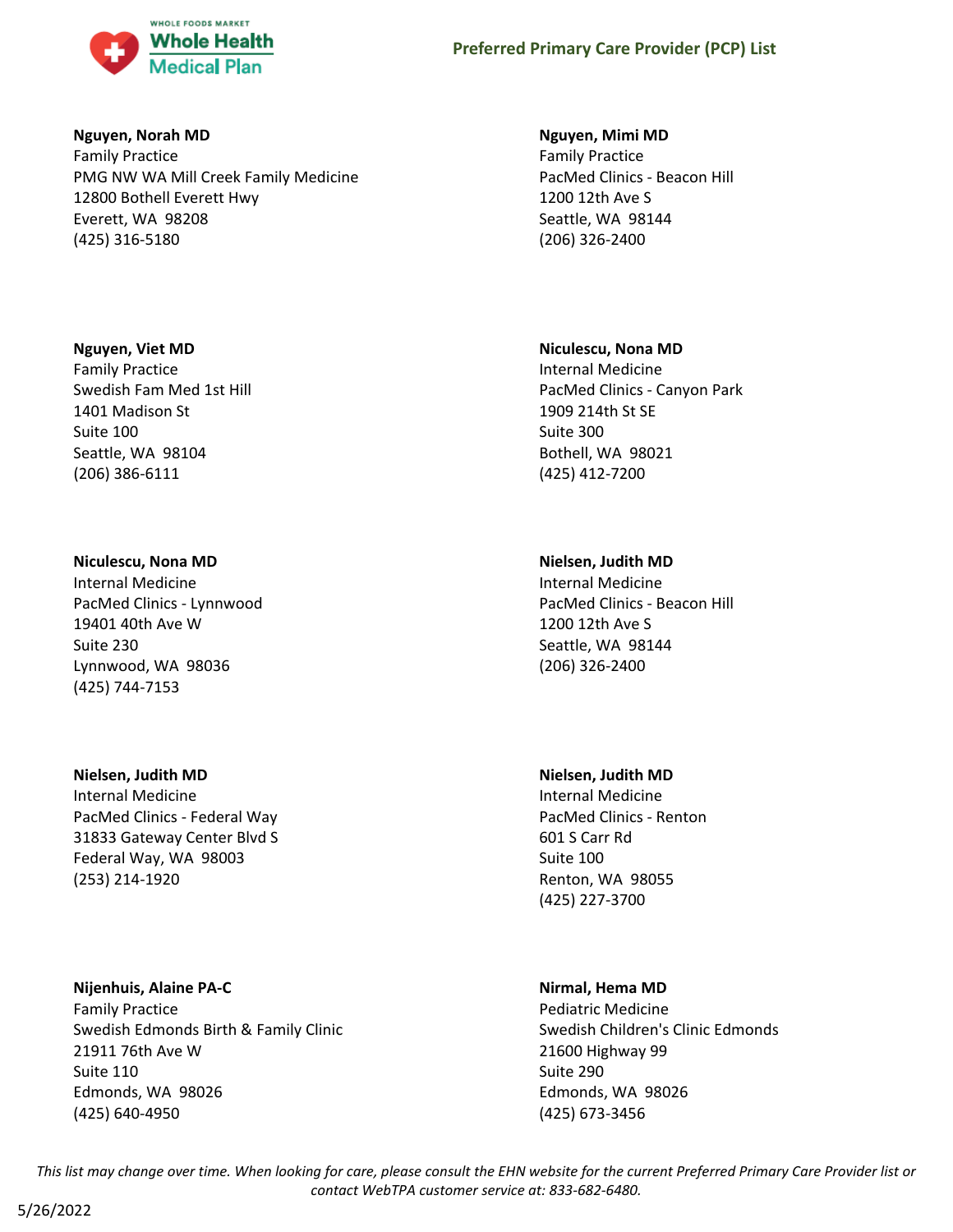

#### **Nirmal, Hema MD**

Pediatric Medicine Swedish Physicians Issaquah 751 NE Blakely Dr Suite 5010 Issaquah, WA 98029 (425) 394-0700

#### **Nirmal, Hema MD**

Pediatric Medicine Swedish Phys Snoqualmie 37624 SE Fury St Suite 101 Snoqualmie, WA 98065 (425) 888-2016

### **Nishinaga, Meghan MD**

Pediatric Medicine Swedish Children's Clinic Edmonds 21600 Highway 99 Suite 290 Edmonds, WA 98026 (425) 673-3456

### **Nishinaga, Meghan MD**

Pediatric Medicine Swedish Children's Clinic Meadow Creek 6520 226th Pl SE Suite 100 Issaquah, WA 98027 (425) 394-1680

### **Novais, Jaime MD**

Internal Medicine Swedish Laboratory - Center for Comprehensive Care 515 Minor Ave Suite 100 Seattle, WA 98104 (206) 386-9500

## **Nirmal, Hema MD**

Pediatric Medicine Swedish Children's Clinic Meadow Creek 6520 226th Pl SE Suite 100 Issaquah, WA 98027 (425) 394-1680

## **Nishinaga, Meghan MD**

Pediatric Medicine Swedish Children's Clinic Redmond 18100 NE Union Hill Rd 2nd Floor Redmond, WA 98052 (425) 881-5437

## **Nishinaga, Meghan MD**

Pediatric Medicine Swedish Children's Clinic West Seattle 4744 41st Ave SW Suite 101 Seattle, WA 98116 (206) 320-5780

### **Novais, Jaime MD**

Internal Medicine Swedish Fam Med 1st Hill 1401 Madison St Suite 100 Seattle, WA 98104 (206) 386-6111

### **Novais, Jaime MD**

Internal Medicine Swedish Imaging - Center for Comprehensive Care 515 Minor Ave Suite 110 Seattle, WA 98104 (206) 386-9500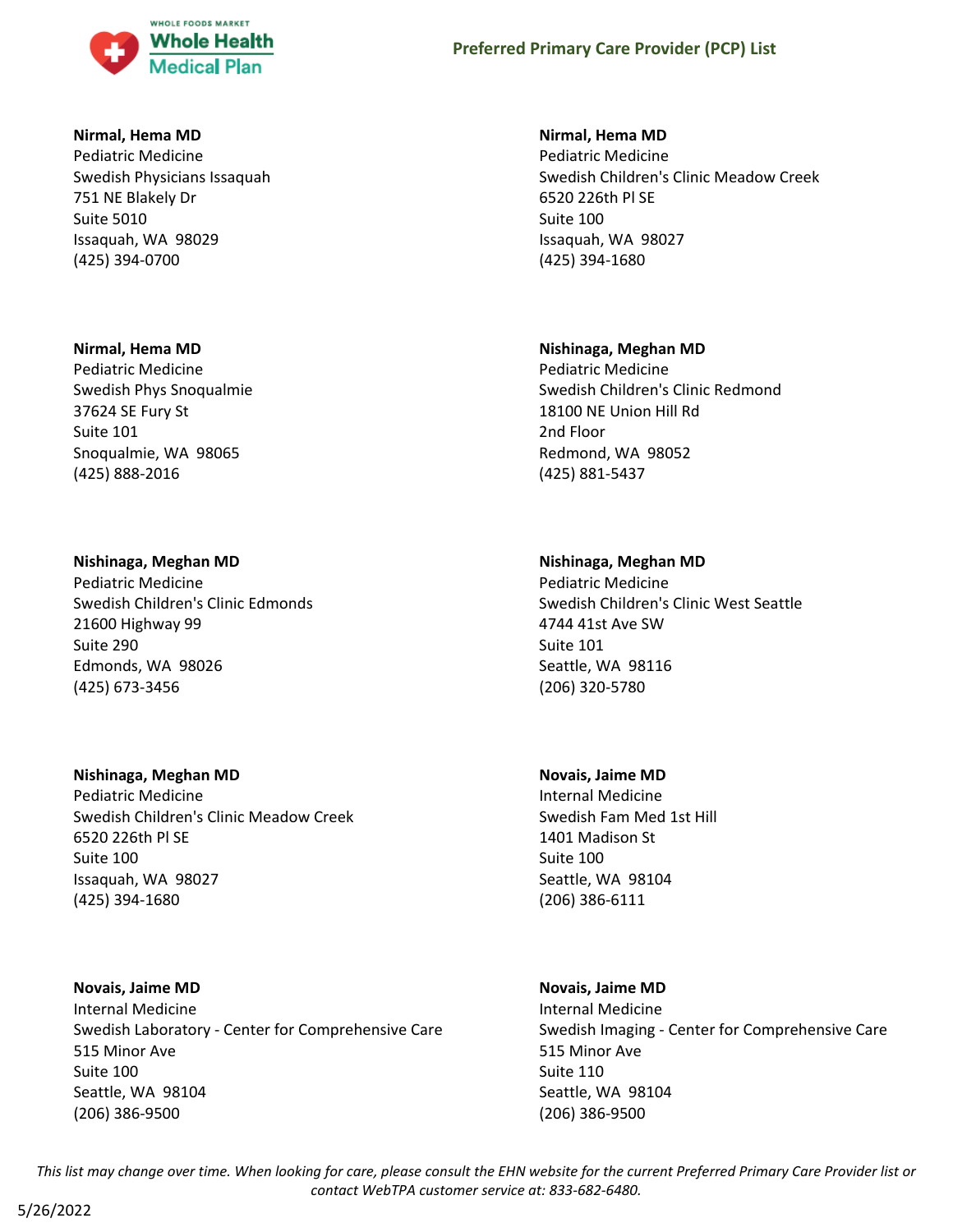

#### **Novais, Jaime MD**

Internal Medicine Swedish Disaster Clinic First Hill 515 Minor Ave Suite 170 Seattle, WA 98104

### **Novais, Jaime MD**

Internal Medicine Swedish First Hill Primary Care 515 Minor Ave Suite 300 Seattle, WA 98104 (206) 386-9500

## **Nziengui Boussengui, Elisha MD**

Family Practice Swedish Phys Ballard 5350 Tallman Ave NW Suite 301 Seattle, WA 98107 (206) 320-3335

## **Obih, Chinonyelum MD**

Pediatric Medicine Swedish Phys Snoqualmie 37624 SE Fury St Suite 101 Snoqualmie, WA 98065 (425) 888-2016

## **Obimba, Chinyere MD**

Family Practice Swedish Fam Med 1st Hill 1401 Madison St Suite 100 Seattle, WA 98104 (206) 386-6111

## **Novais, Jaime MD**

Internal Medicine Swedish Coumadin - First Hill 515 Minor Ave Suite 300 Seattle, WA 98104 (206) 386-9500

## **Novais, Jaime MD**

Internal Medicine Swedish Histology - First Hill 600 Broadway Suite 510A Seattle, WA 98122 (206) 386-9500

## **Obih, Chinonyelum MD**

Pediatric Medicine Swedish Children's Clinic Redmond 18100 NE Union Hill Rd 2nd Floor Redmond, WA 98052 (425) 881-5437

# **Obillo, Kristin MD**

Family Practice PMG NW WA MC Family Medicine 12800 Bothell-Everett Hwy Everett, WA 98208 (425) 316-5180

## **Obimba, Chinyere MD**

Family Practice Swedish Family Medicine Ballard 1801 NW Market St Suite 403 Seattle, WA 98107 (206) 297-5100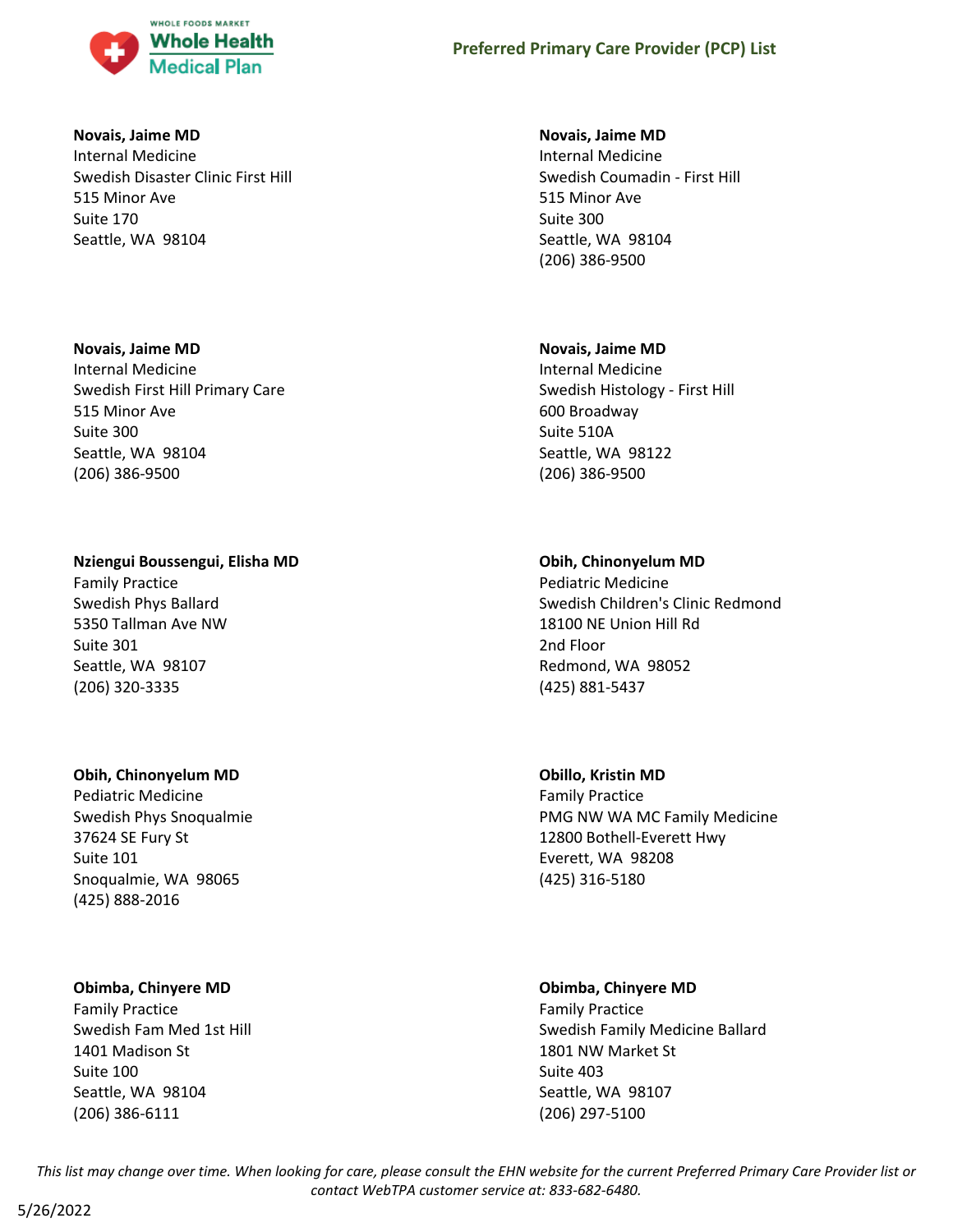

### **Obimba, Chinyere MD**

Family Practice Swedish Family Medicine - Cherry Hill 550 16th Ave Suite 100 Seattle, WA 98122 (206) 320-2484

**Odom, Raanan MD** Pediatric Medicine Swedish Children's Clinic West Seattle 4744 41st Ave SW Suite 101 Seattle, WA 98116 (206) 320-5780

**Okorn, Dobrina MD** Family Practice SMG Primary Care West Seattle AK St 4100 SW Alaska St Suite B Seattle, WA 98116 (206) 320-3399

**Olson, Peter MD** Internal Medicine Swedish Hospital Medicine Cherry Hill 500 17th Ave Seattle, WA 98122 (206) 215-2520

**Olson, Peter MD** Internal Medicine Swedish Disaster Clinic Issaquah 751 NE Blakely Dr Issaquah, WA 98029 (425) 313-4000

### **Odom, Raanan MD**

Pediatric Medicine Swedish Children's Clinic Edmonds 21600 Highway 99 Suite 290 Edmonds, WA 98026 (425) 673-3456

### **Odom, Raanan MD**

Pediatric Medicine Swedish Children's Clinic Meadow Creek 6520 226th Pl SE Suite 100 Issaquah, WA 98027 (425) 394-1680

### **Olson, Peter MD**

Internal Medicine Swedish Hospital Medicine First Hill 747 Broadway Seattle, WA 98122 (206) 215-2520

**Olson, Peter MD** Internal Medicine Swedish Hospital Medicine Issaquah 751 NE Blakely Dr Issaquah, WA 98029 (425) 313-7000

**Olson, Peter MD** Internal Medicine Swedish Hospital Medicine Edmonds 21601 76th Ave W Edmonds, WA 98026 (425) 640-4000

*This list may change over time. When looking for care, please consult the EHN website for the current Preferred Primary Care Provider list or contact WebTPA customer service at: 833-682-6480.*

5/26/2022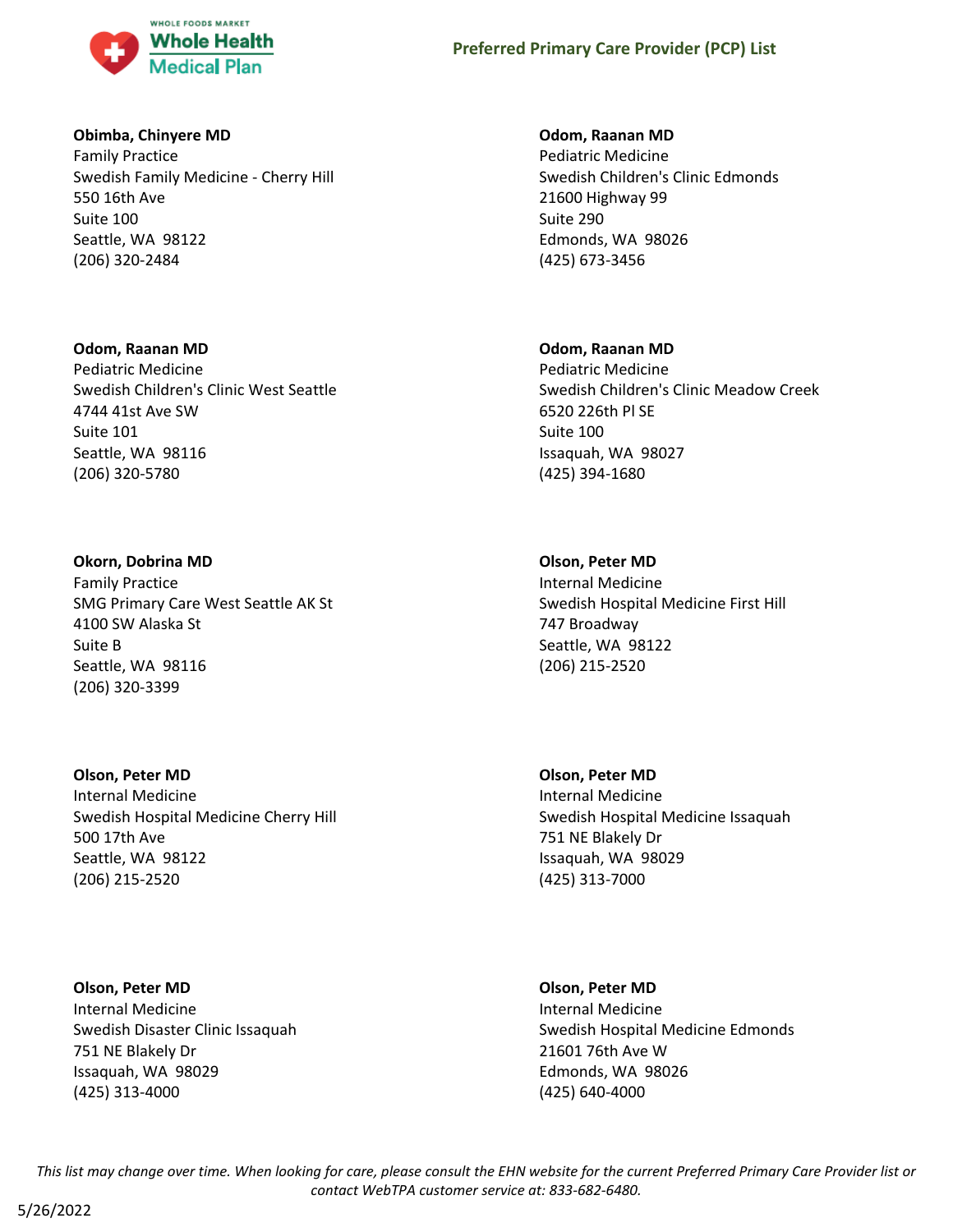

### **Olson, Peter MD**

Internal Medicine Swedish Hospital Medicine Ballard 5300 Tallman Ave NW Seattle, WA 98107 (206) 215-2520

### **Olson, Peter MD**

Internal Medicine Swedish Ravenna Primary Care 6322 Roosevelt Way NE Seattle, WA 98115 (206) 320-8050

### **O'Mahony, Lila MD**

Pediatric Medicine Swedish Children's Clinic Redmond 18100 NE Union Hill Rd Floor 2 Redmond, WA 98052 (425) 881-5437

### **O'Mahony, Lila MD**

Pediatric Medicine Swedish Children's Clinic West Seattle 4744 41st Ave SW Suite 101 Seattle, WA 98116 (206) 320-5780

### **Orr, Brandon MD**

Family Practice PMG NW WA MC Walk In Clinic 12800 Bothell-Everett Hwy Everett, WA 98208 (425) 316-5150

### **Olson, Joan MD**

Internal Medicine Swedish Ravenna Primary Care 6322 Roosevelt Way NE Seattle, WA 98115 (206) 320-8050

### **Oluyitan, DamiLola MD**

Family Practice Swedish Physicians Snoqualmie 37624 SE Fury St Suite 101 Snoqualmie, WA 98065 (425) 888-2016

# **O'Mahony, Lila MD**

Pediatric Medicine Swedish Children's Clinic Edmonds 21600 Highway 99 Suite 290 Edmonds, WA 98026 (425) 673-3456

### **O'Mahony, Lila MD**

Pediatric Medicine Swedish Children's Clinic Meadow Creek 6520 226th Pl SE Suite 100 Issaquah, WA 98027 (425) 394-1680

# **Oskouian, Christen MD**

Pediatric Medicine Swedish Children's Clinic Meadow Creek 6520 226th Pl SE Suite 100 Issaquah, WA 98027 (425) 394-1680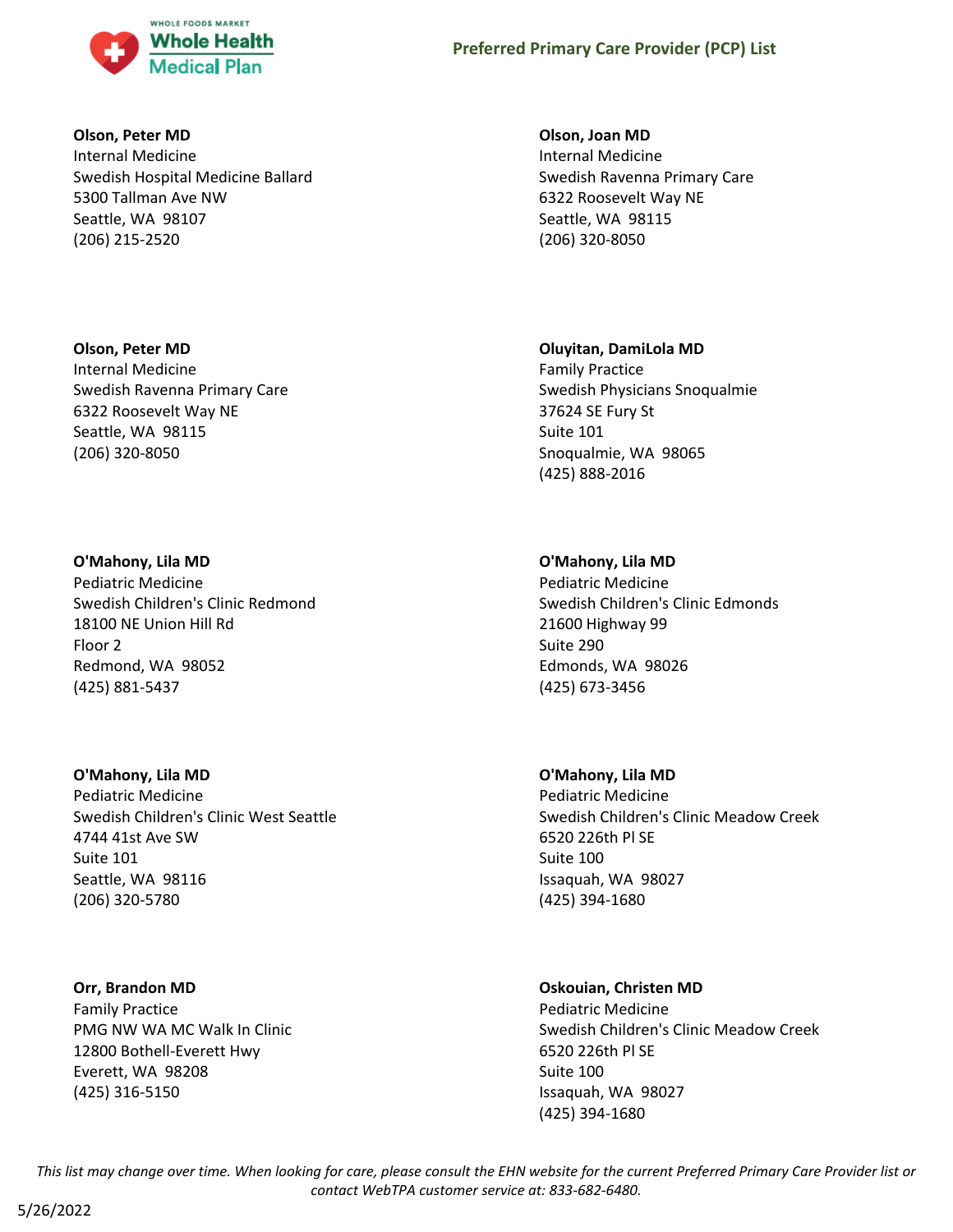

### **Oswald, Lisa MD**

Internal Medicine PacMed Clinics - Beacon Hill 1200 12th Ave S Seattle, WA 98144 (206) 326-2400

#### **Owen, Mary MD**

Internal Medicine Swedish Physicians Queen Anne 2211 Queen Anne Ave N Seattle, WA 98109 (206) 861-8500

### **Owen, Mary MD**

Internal Medicine Swedish Edmonds Primary Care 7320 216th St SW Suite 200 Edmonds, WA 98026 (425) 640-4900

### **Owen, Mary MD**

Internal Medicine Swedish Phys Ballard 5350 Tallman Ave NW Suite 301 Seattle, WA 98107 (206) 320-3335

### **Owen, Mary MD**

Internal Medicine Swedish Physicians South Lake Union 510 Boren Ave N Seattle, WA 98109 (206) 320-5200

#### **Oswald, Lisa MD**

Internal Medicine PacMed Clinics - Renton 601 S Carr Rd Suite 100 Renton, WA 98055 (425) 227-3700

#### **Owen, Mary MD**

Internal Medicine Swedish Physicians Issaquah 751 NE Blakely Dr Suite 5010 Issaquah, WA 98029 (425) 394-0700

### **Owen, Mary MD**

Internal Medicine Swedish Richmond Beach Primary Care 604 NW Richmond Beach Rd Shoreline, WA 98177 (206) 533-2900

### **Owen, Mary MD**

Internal Medicine Swedish First Hill Primary Care 515 Minor Ave Suite 300 Seattle, WA 98104 (206) 386-9500

### **Owen, Mary MD**

Internal Medicine Swedish Sand Point Primary Care 4540 Union Bay Pl NE Seattle, WA 98105 (206) 320-8050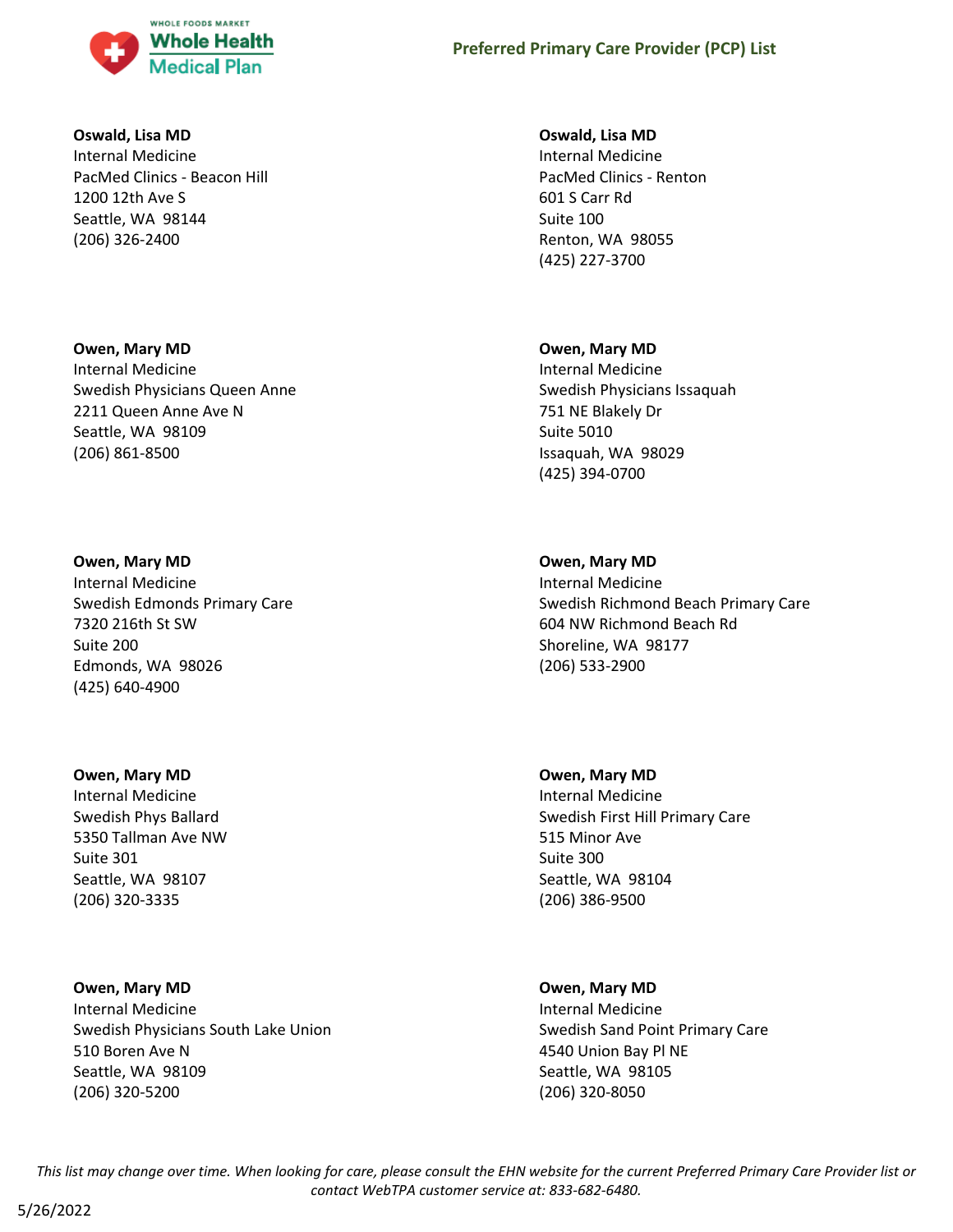

### **Owen, Mary MD**

Internal Medicine Swedish Klahanie Primary Care 4560 Klahanie Dr SE Suite 400 Issaquah, WA 98029 (425) 394-0620

#### **Owen, Mary MD**

Internal Medicine Swedish Physicians Downtown 800 5th Ave Suite P100 Seattle, WA 98104 (206) 320-3351

### **Owen, Mary MD**

Internal Medicine Swedish Physicians Magnolia 2450 33rd Ave W Suite 100 Seattle, WA 98199 (206) 320-3364

### **Owen, Mary MD**

Internal Medicine Swedish Bellevue Primary Care 1200 112th Ave NE Suite B100 Bellevue, WA 98004 (425) 462-1132

### **Owen, Mary MD**

Internal Medicine Swedish Physicians Central Seattle 1600 E Jefferson St Suite 510 Seattle, WA 98122 (206) 320-4888

### **Owen, Mary MD**

Internal Medicine Swedish Renton Primary Care 911 N 10th Pl Renton, WA 98057 (425) 391-5700

#### **Owen, Mary MD**

Internal Medicine Swedish Physicians Factoria 12917 SE 38th St Suite 100 Bellevue, WA 98006 (425) 641-4000

### **Owen, Mary MD**

Internal Medicine Swedish Phys Snoqualmie 37624 SE Fury St Suite 101 Snoqualmie, WA 98065 (425) 888-2016

### **Owen, Mary MD**

Internal Medicine Swedish Phys Mill Creek 13020 Meridian Ave S Everett, WA 98208 (425) 357-3700

### **Owen, Mary MD**

Internal Medicine Swedish Phys Redmond 18100 NE Union Hill Rd Suite 200 Redmond, WA 98052 (206) 320-5190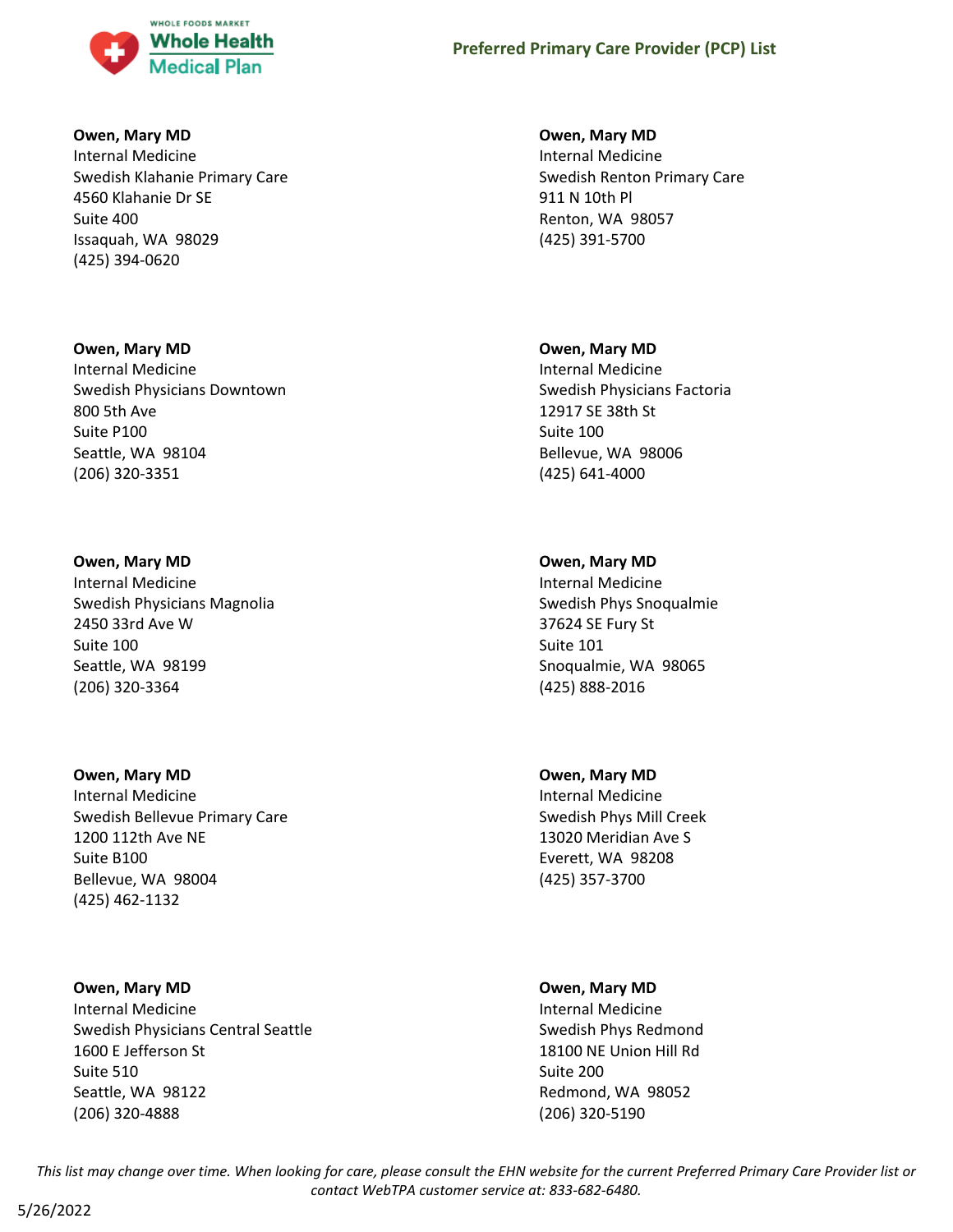

### **Owen, Mary MD**

Internal Medicine Swedish Edmonds Birth & Family Clinic 21911 76th Ave W Suite 110 Edmonds, WA 98026 (425) 640-4950

### **Owen, Mary MD**

Internal Medicine Swedish Mercer Island Primary Care 3236 78th Ave SE Suite 200 Mercer Island, WA 98040 (206) 386-9500

### **Palepu, Rajasri MD**

Internal Medicine PMG NW WA Harbour Pointe 4112 Harbour Pointe Blvd SW Suite 100 Mukilteo, WA 98275 (425) 347-6330

# **Paletta, Matthew MD**

Family Practice SMG Universal Response Clinic PL 22707 SE 29th St Sammamish, WA 98075 (206) 320-8250

### **Paletta, Matthew MD**

Family Practice Swedish Disaster Clinic Issaquah 751 NE Blakely Dr Issaquah, WA 98029 (425) 313-4000

### **Owen, Mary MD**

Internal Medicine Swedish Physicians Pine Lake 22707 SE 29th St Sammamish, WA 98075 (425) 455-2845

# **Owen, Cullen DO**

Internal Medicine PMG SW WA Centralia Int Med 1010 S Scheuber Road Suite 3 & 4 Centralia, WA 98531 (360) 827-7966

# **Paletta, Matthew MD**

Family Practice Swedish Renton Primary Care 911 N 10th Pl Renton, WA 98057 (425) 391-5700

# **Paletta, Matthew MD**

Family Practice SMG Universal Response Clinic FH 515 Minor Ave Suite 170 Seattle, WA 98104 (206) 386-2598

# **Park, Alexander MD**

Internal Medicine PacMed Clinics - Madison 1101 Madison St Suite 301 Seattle, WA 98104 (206) 505-1101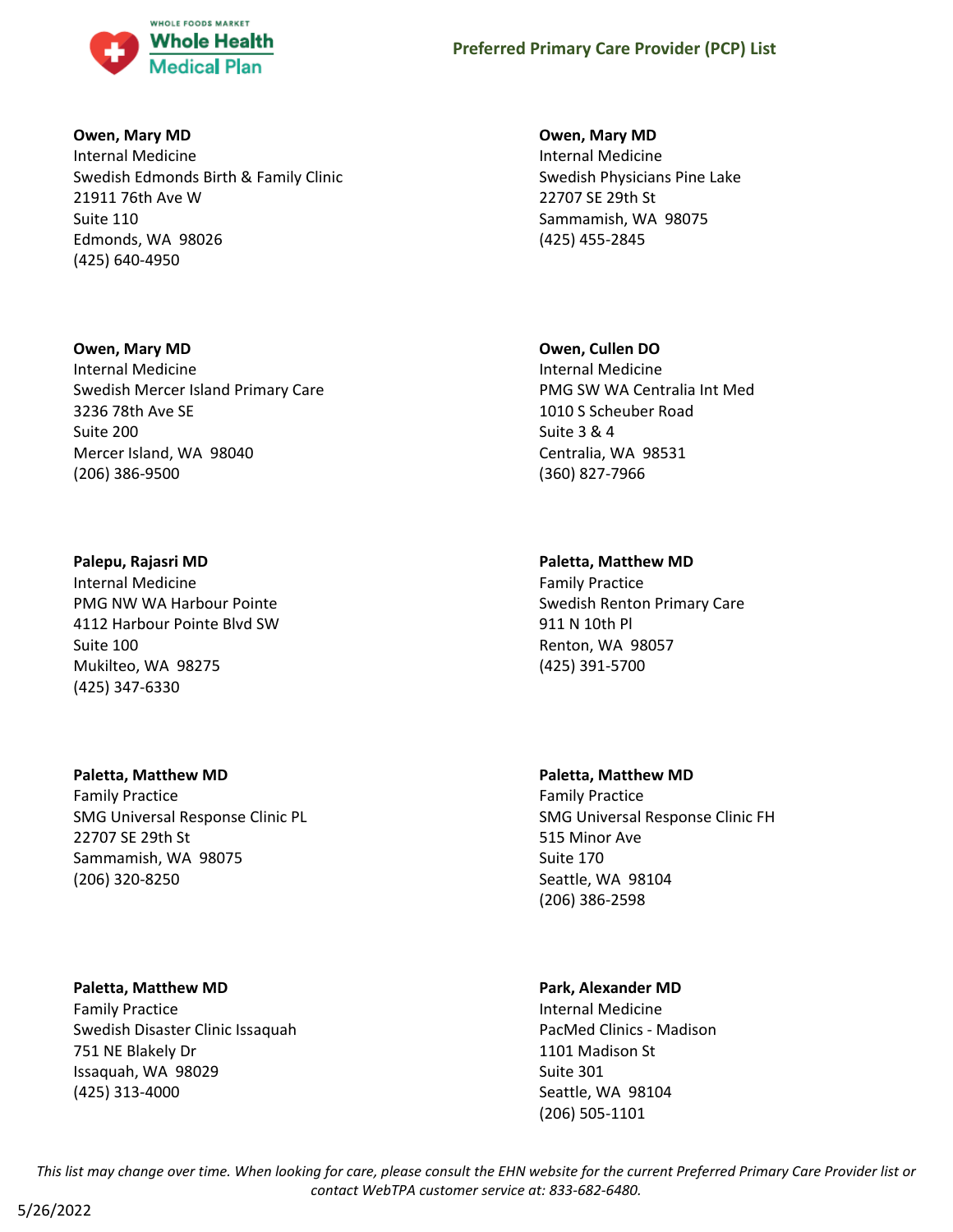

### **Park, Alexander MD**

Internal Medicine PacMed Clinics - Renton 601 S Carr Rd Suite 100 Renton, WA 98055 (425) 227-3700

### **Parrish, Rebecca MD**

Family Practice Swedish Phys Redmond 18100 NE Union Hill Rd Suite 200 Redmond, WA 98052 (206) 320-5190

# **Paster, Danielle MD**

Family Practice Swedish Sand Point Primary Care 4540 Union Bay Pl NE Seattle, WA 98105 (206) 320-8050

# **Paster, Danielle MD**

Family Practice Swedish Physicians South Lake Union 510 Boren Ave N Seattle, WA 98109 (206) 320-5200

### **Paster, Danielle MD**

Family Practice Swedish Phys Ballard 5350 Tallman Ave NW Suite 301 Seattle, WA 98107 (206) 320-3335

# **Preferred Primary Care Provider (PCP) List**

### **Parrish, Rebecca MD**

Family Practice Swedish Phys Mill Creek 13020 Meridian Ave S Everett, WA 98208 (425) 357-3700

# **Paster, Danielle MD**

Family Practice Swedish Children's Clinic Meadow Creek 6520 226th Pl SE Suite 100 Issaquah, WA 98027 (425) 394-1680

# **Paster, Danielle MD**

Family Practice Swedish Klahanie Primary Care 4560 Klahanie Dr SE Suite 400 Issaquah, WA 98029 (425) 394-0620

# **Paster, Danielle MD**

Family Practice Swedish First Hill Primary Care 515 Minor Ave Suite 300 Seattle, WA 98104 (206) 386-9500

# **Paster, Danielle MD**

Family Practice Swedish Physicians Downtown 800 5th Ave Suite P100 Seattle, WA 98104 (206) 320-3351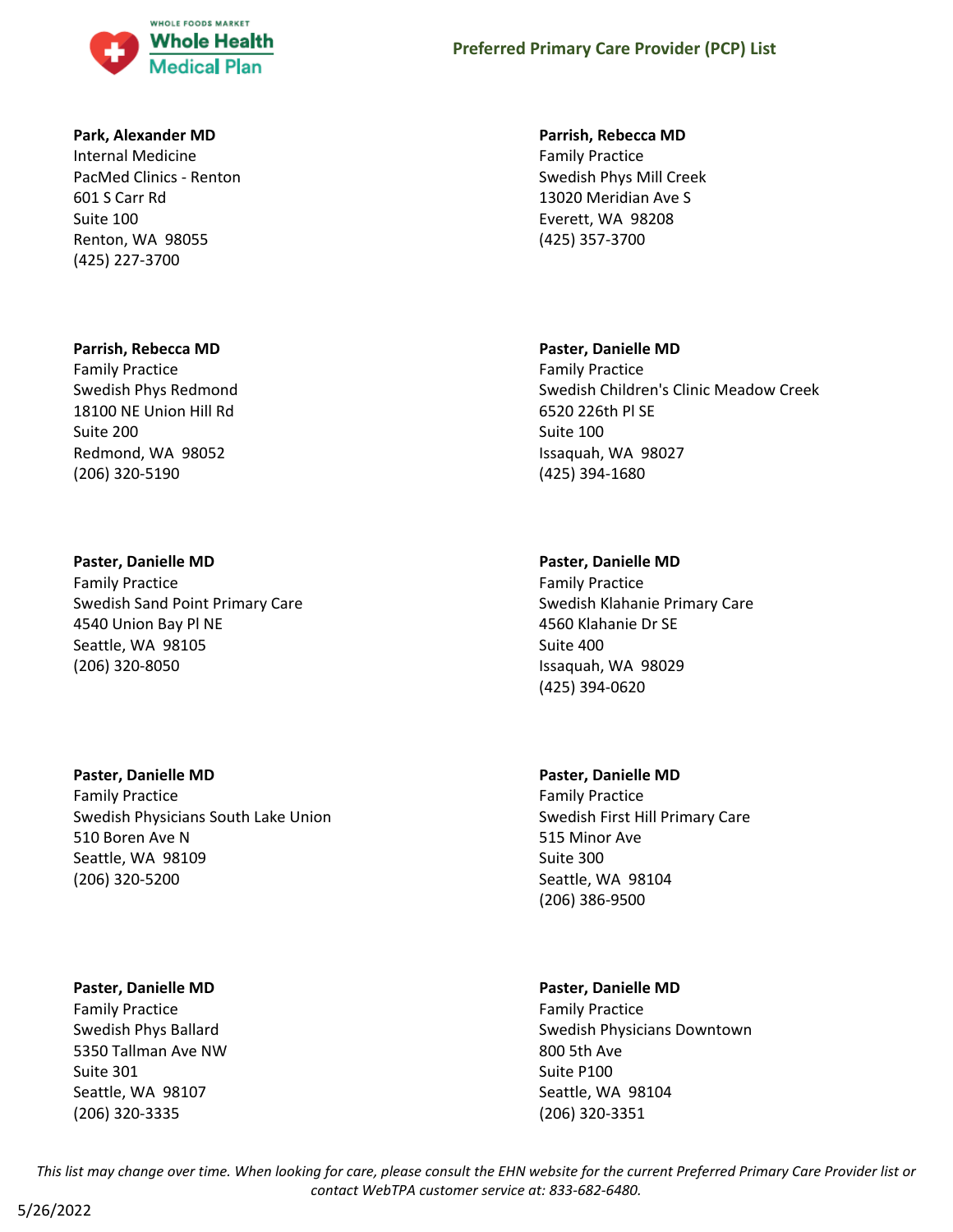

### **Paster, Danielle MD**

Family Practice Swedish Phys Mill Creek 13020 Meridian Ave S Everett, WA 98208 (425) 357-3700

#### **Paster, Danielle MD**

Family Practice Swedish Physicians Issaquah 751 NE Blakely Dr Suite 5010 Issaquah, WA 98029 (425) 394-0700

#### **Paster, Danielle MD**

Family Practice Swedish Richmond Beach Primary Care 604 NW Richmond Beach Rd Shoreline, WA 98177 (206) 533-2900

#### **Paster, Danielle MD**

Family Practice Swedish Physicians Magnolia 2450 33rd Ave W Suite 100 Seattle, WA 98199 (206) 320-3364

#### **Paster, Danielle MD**

Family Practice Swedish Physicians Queen Anne 2211 Queen Anne Ave N Seattle, WA 98109 (206) 861-8500

#### **Paster, Danielle MD**

Family Practice Swedish Edmonds Primary Care 7320 216th St SW Suite 200 Edmonds, WA 98026 (425) 640-4900

#### **Paster, Danielle MD**

Family Practice Swedish Phys Snoqualmie 37624 SE Fury St Suite 101 Snoqualmie, WA 98065 (425) 888-2016

#### **Paster, Danielle MD**

Family Practice Swedish Mercer Island Primary Care 3236 78th Ave SE Suite 200 Mercer Island, WA 98040 (206) 386-9500

### **Paster, Danielle MD**

Family Practice Swedish Physicians Pine Lake 22707 SE 29th St Sammamish, WA 98075 (425) 455-2845

#### **Paster, Danielle MD**

Family Practice Swedish Edmonds Birth & Family Clinic 21911 76th Ave W Suite 110 Edmonds, WA 98026 (425) 640-4950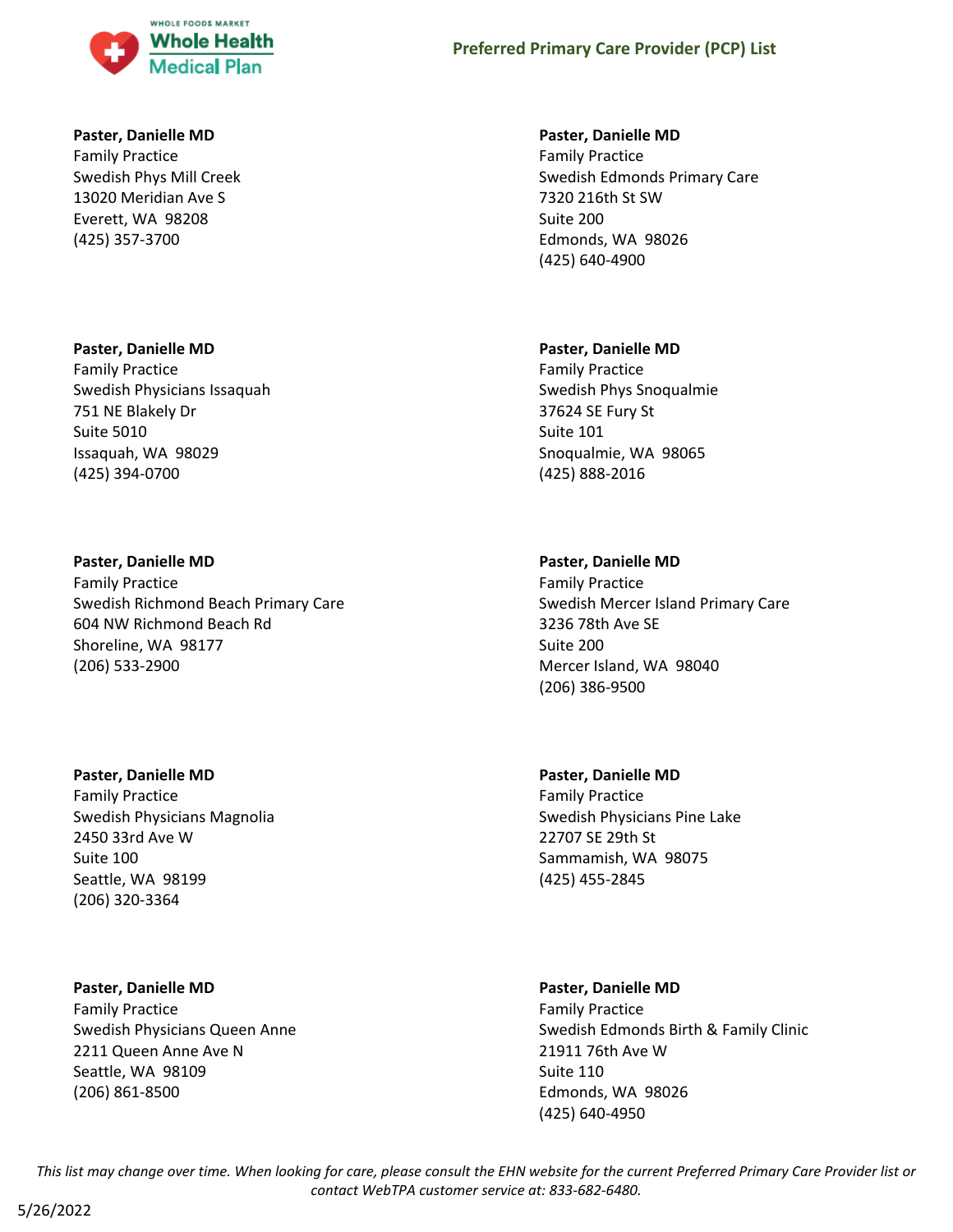

#### **Paster, Danielle MD**

Family Practice Swedish Phys Redmond 18100 NE Union Hill Rd Suite 200 Redmond, WA 98052 (206) 320-5190

#### **Paster, Danielle MD**

Family Practice Swedish Fam Med 1st Hill 1401 Madison St Suite 100 Seattle, WA 98104 (206) 386-6111

#### **Paster, Danielle MD**

Family Practice Swedish Bellevue Primary Care 1200 112th Ave NE Suite B100 Bellevue, WA 98004 (425) 462-1132

#### **Paster, Danielle MD**

Family Practice Swedish Physicians Central Seattle 1600 E Jefferson St Suite 510 Seattle, WA 98122 (206) 320-4888

#### **Patel, Pooja MD**

Family Practice PMG SW WA Lacey Immediate Care 4800 College St SE Lacey, WA 98503 (360) 486-2900

#### **Paster, Danielle MD**

Family Practice Swedish Family Medicine Ballard 1801 NW Market St Suite 403 Seattle, WA 98107 (206) 297-5100

#### **Paster, Danielle MD**

Family Practice Swedish Physicians Factoria 12917 SE 38th St Suite 100 Bellevue, WA 98006 (425) 641-4000

### **Paster, Danielle MD**

Family Practice Swedish Renton Primary Care 911 N 10th Pl Renton, WA 98057 (425) 391-5700

#### **Patel, Sonal MD**

Family Practice PacMed Clinics - Renton 601 S Carr Rd Suite 100 Renton, WA 98055 (425) 227-3700

### **Patel, Purnima MD**

Internal Medicine PMG NW WA North Everett 1330 Rockefeller Ave Suite 210 Everett, WA 98201 (425) 261-4940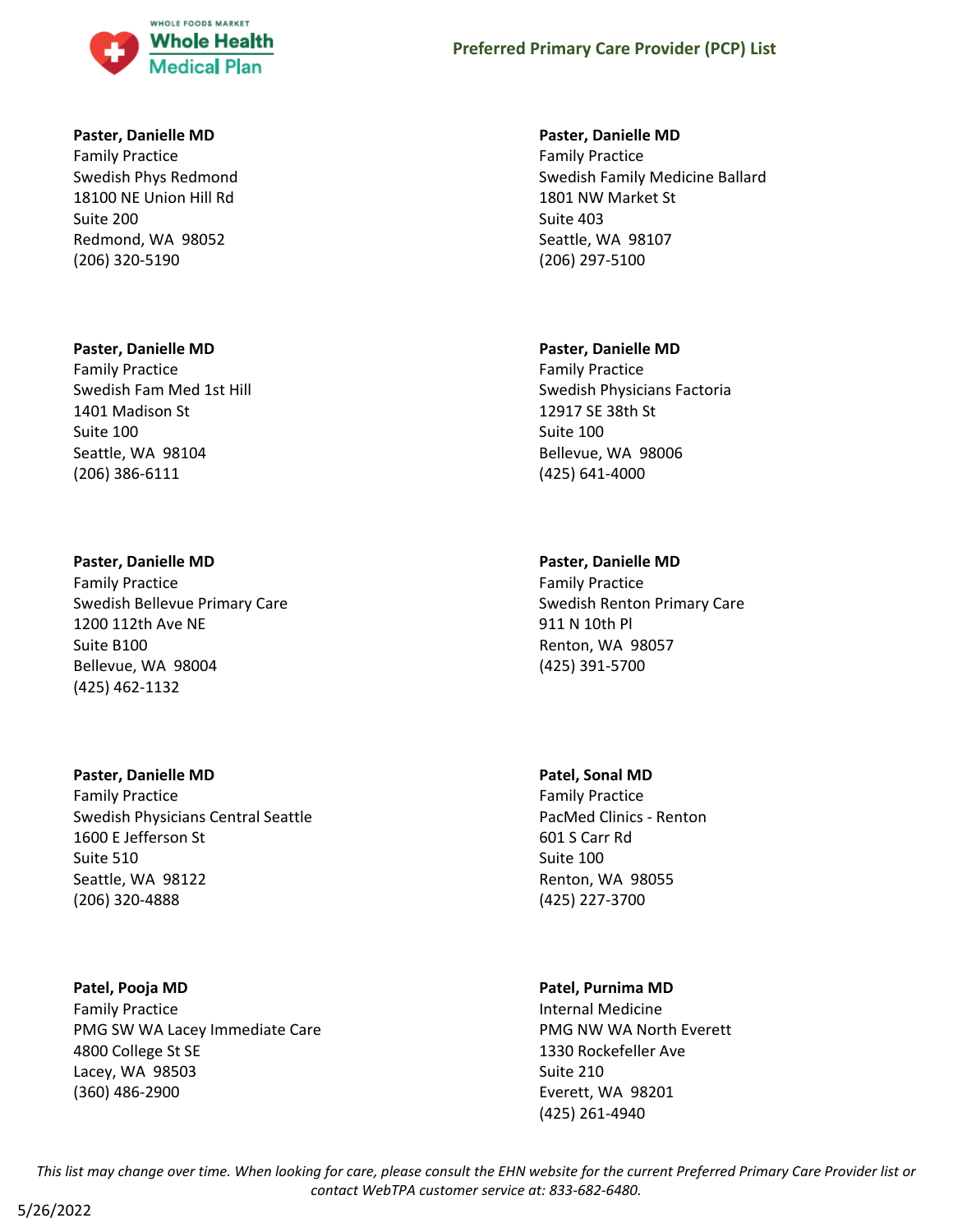

### **Patel, Sonal MD**

Family Practice PacMed Clinics - Beacon Hill 1200 12th Ave S Seattle, WA 98144 (206) 326-2400

### **Pearson, Kathryn MD**

Internal Medicine PacMed Clinics - Totem Lake 12910 Totem Lake Blvd NE Suite 101 Kirkland, WA 98034 (425) 814-5000

### **Peash, Rachel DO**

Family Practice PMG SW WA Lacey Family Medicine 4800 College St Se Lacey, WA 98503 (360) 486-2900

### **Pham, Nhat DO**

Family Practice PMG NW WA Marysville 11603 State Ave Suite G Marysville, WA 98271 (360) 658-6800

### **Pohlmann, Sarah MD**

Internal Medicine Swedish Ravenna Primary Care 6322 Roosevelt Way NE Seattle, WA 98115 (206) 320-8050

#### **Paulson, Thomas MD**

Family Practice PMG NW WA Mill Creek Walk In Clinic 12800 Bothell Everett Hwy Everett, WA 98208 (425) 316-5150

#### **Pearson, Kathryn MD**

Internal Medicine PacMed Clinics - Canyon Park 1909 214th St SE Suite 300 Bothell, WA 98021 (425) 412-7200

### **Peterson, Emily MD**

Family Practice Swedish Edmonds Birth & Family Clinic 21911 76th Ave W Suite 110 Edmonds, WA 98026 (425) 640-4950

### **Pletz, Anna Maria MD**

Family Practice PMG SW WA St Peter Fam Med 525 Lilly Road NE Olympia, WA 98506 (360) 493-7230

### **Polston, Travis MD**

Family Practice Swedish Fam Med 1st Hill 1401 Madison St Suite 100 Seattle, WA 98104 (206) 386-6111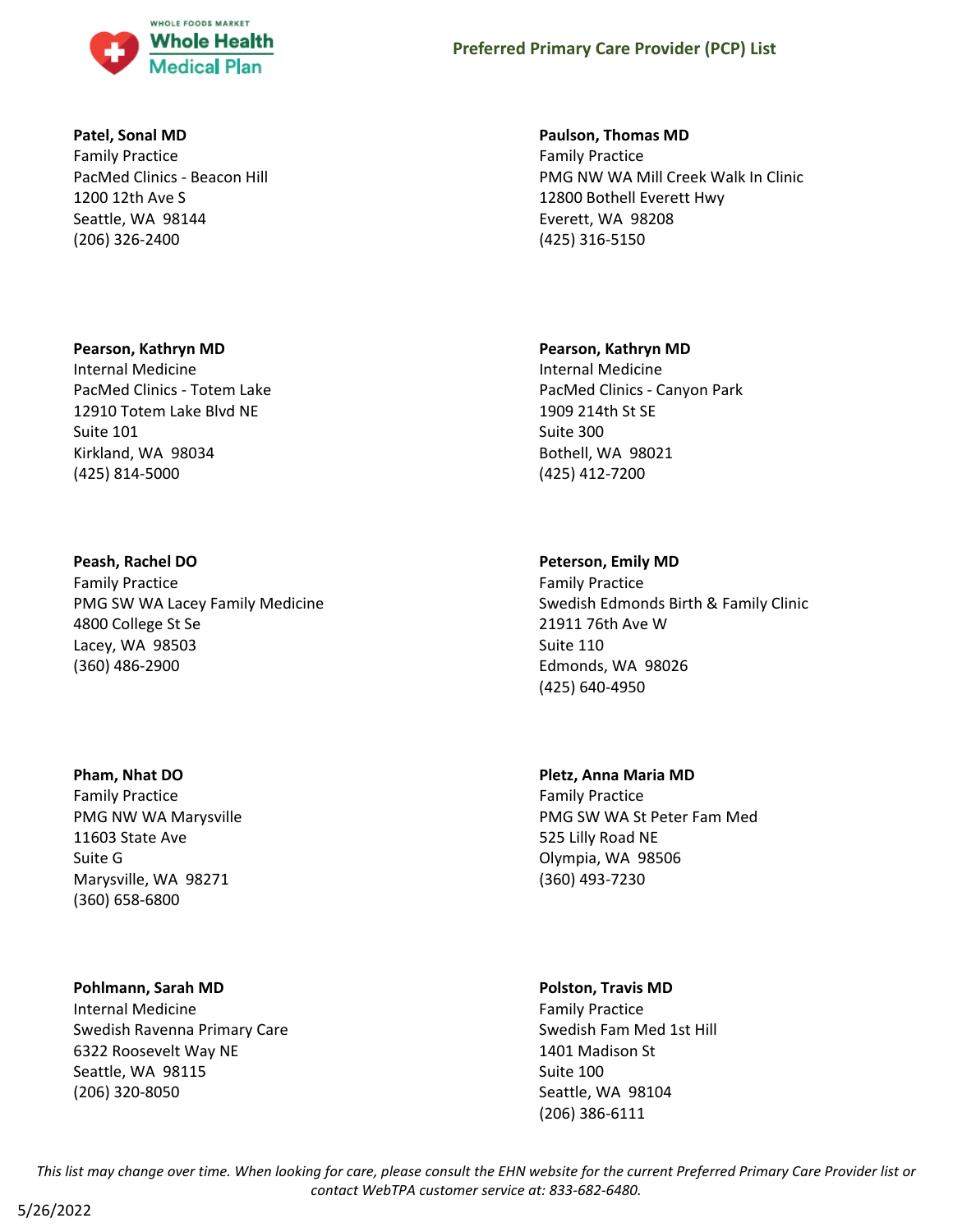

### **Polston, Travis MD**

Family Practice Swedish Family Medicine Ballard 1801 NW Market St Suite 403 Seattle, WA 98107 (206) 297-5100

#### **Pontemayor, Rachel Anne DO**

Family Practice PacMed Clinics - Lynnwood 19401 40th Ave W Suite 230 Lynnwood, WA 98036 (425) 744-7153

#### **Pruess Nevins, Kim MD**

Internal Medicine Swedish Fam Med 1st Hill 1401 Madison St Suite 100 Seattle, WA 98104 (206) 386-6111

#### **Pulido, Stephen MD**

Family Practice Swedish Klahanie Primary Care 4560 Klahanie Dr SE Suite 400 Issaquah, WA 98029 (425) 394-0620

#### **Pulido, Stephen MD**

Family Practice Swedish Physicians Downtown 800 5th Ave Suite P100 Seattle, WA 98104 (206) 320-3351

#### **Pontemayor, Rachel Anne DO**

Family Practice PacMed Clinics - Canyon Park 1909 214th St SE Suite 300 Bothell, WA 98021 (425) 412-7200

#### **Powell, Lauren MD**

Family Practice PMG NW WA WSU Residency Internal Medicine 1321 Colby Ave Suite B400 Everett, WA 98201 (425) 297-5234

### **Pruess Nevins, Kim MD**

Internal Medicine Swedish Physicians Issaquah 751 NE Blakely Dr Suite 5010 Issaquah, WA 98029 (425) 394-0700

### **Pulido, Stephen MD**

Family Practice Swedish Renton Primary Care 911 N 10th Pl Renton, WA 98057 (425) 391-5700

#### **Pulido, Stephen MD**

Family Practice Swedish Physicians Issaquah 751 NE Blakely Dr Suite 5010 Issaquah, WA 98029 (425) 394-0700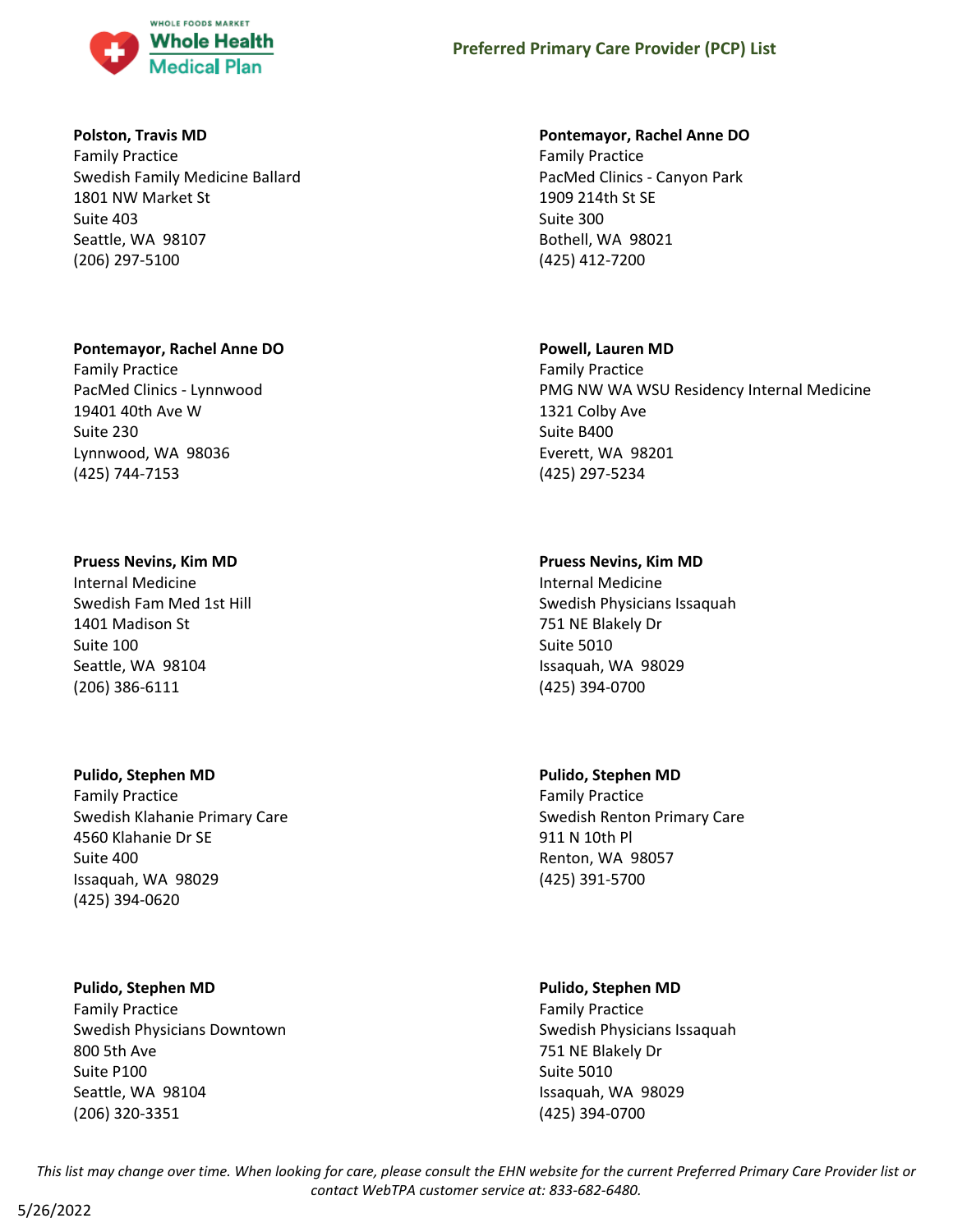

### **Pulido, Stephen MD**

Family Practice Swedish Children's Clinic Meadow Creek 6520 226th Pl SE Suite 100 Issaquah, WA 98027 (425) 394-1680

### **Pulido, Stephen MD**

Family Practice Swedish Phys Ballard 5350 Tallman Ave NW Suite 301 Seattle, WA 98107 (206) 320-3335

### **Pulido, Stephen MD**

Family Practice Swedish Physicians Queen Anne 2211 Queen Anne Ave N Seattle, WA 98109 (206) 861-8500

### **Pulido, Stephen MD**

Family Practice Swedish Physicians Magnolia 2450 33rd Ave W Suite 100 Seattle, WA 98199 (206) 320-3364

### **Pulido, Stephen MD**

Family Practice Swedish Phys Redmond 18100 NE Union Hill Rd Suite 200 Redmond, WA 98052 (206) 320-5190

# **Pulido, Stephen MD**

Family Practice Swedish Family Medicine - Cherry Hill 550 16th Ave Suite 100 Seattle, WA 98122 (206) 320-2484

### **Pulido, Stephen MD**

Family Practice Swedish Physicians South Lake Union 510 Boren Ave N Seattle, WA 98109 (206) 320-5200

### **Pulido, Stephen MD**

Family Practice Swedish Physicians Pine Lake 22707 SE 29th St Sammamish, WA 98075 (425) 455-2845

### **Pulido, Stephen MD**

Family Practice Swedish Edmonds Birth & Family Clinic 21911 76th Ave W Suite 110 Edmonds, WA 98026 (425) 640-4950

# **Pulido, Stephen MD**

Family Practice Swedish Physicians Central Seattle 1600 E Jefferson St Suite 510 Seattle, WA 98122 (206) 320-4888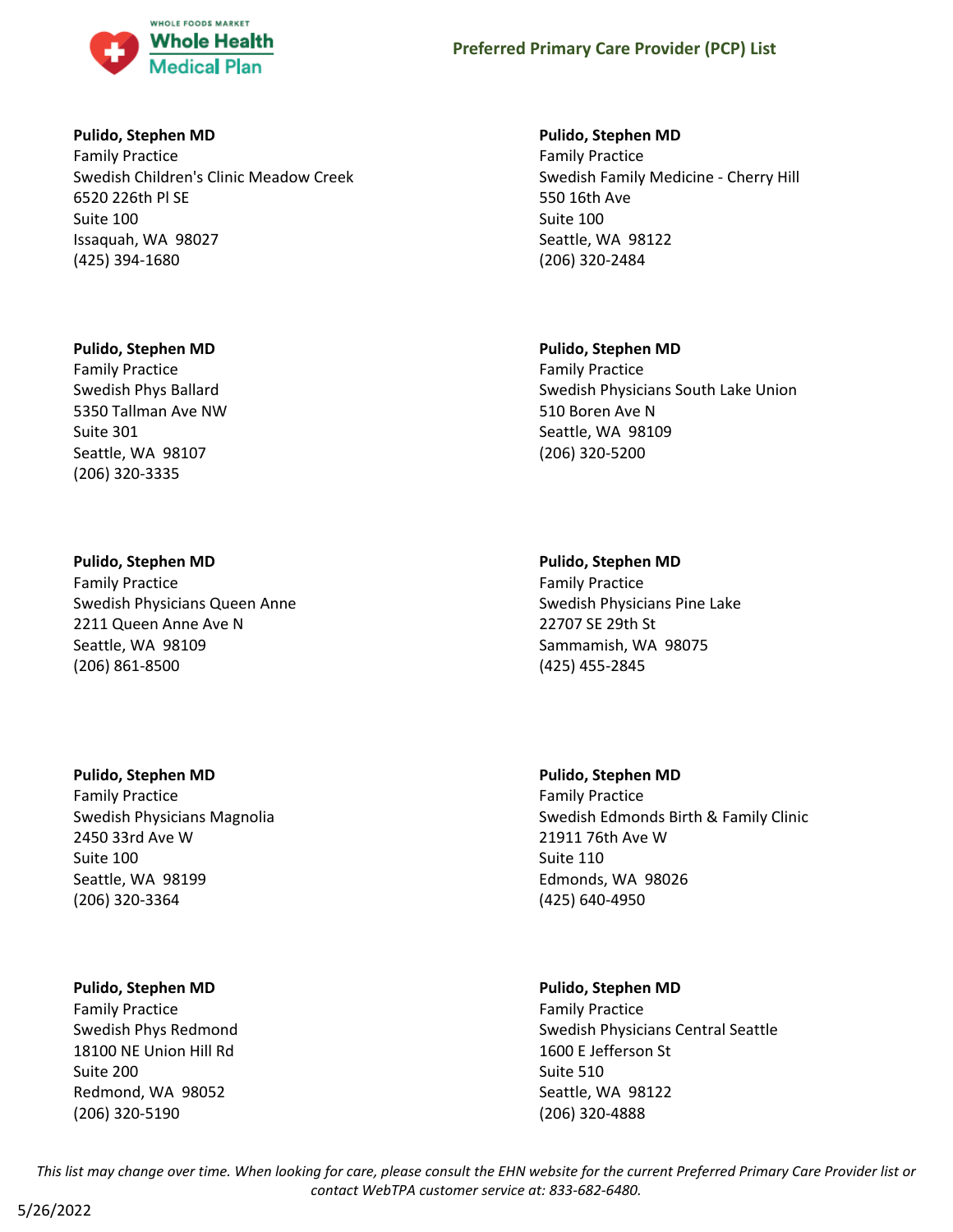

### **Pulido, Stephen MD**

Family Practice Swedish Phys Mill Creek 13020 Meridian Ave S Everett, WA 98208 (425) 357-3700

### **Pulido, Stephen MD**

Family Practice Swedish Phys Snoqualmie 37624 SE Fury St Suite 101 Snoqualmie, WA 98065 (425) 888-2016

### **Puttmann-Kostecka, Mary MD**

Family Practice Swedish Family Medicine - Cherry Hill 550 16th Ave Suite 100 Seattle, WA 98122 (206) 320-2484

#### **Qannan, Aiman MD**

Family Practice Swedish Klahanie Primary Care 4560 Klahanie Dr SE Suite 400 Issaquah, WA 98029 (425) 394-0620

#### **Qannan, Aiman MD**

Family Practice Swedish Hospital Medicine Ballard 5300 Tallman Ave NW Seattle, WA 98107 (206) 215-2520

#### **Pulido, Stephen MD**

Family Practice Swedish Physicians Factoria 12917 SE 38th St Suite 100 Bellevue, WA 98006 (425) 641-4000

### **Puttmann-Kostecka, Mary MD**

Family Practice Swedish Family Medicine Ballard 1801 NW Market St Suite 403 Seattle, WA 98107 (206) 297-5100

### **Puttmann-Kostecka, Mary MD**

Family Practice Swedish Fam Med 1st Hill 1401 Madison St Suite 100 Seattle, WA 98104 (206) 386-6111

### **Qannan, Aiman MD**

Family Practice Swedish Hospital Medicine Cherry Hill 500 17th Ave Seattle, WA 98122 (206) 215-2520

# **Qannan, Aiman MD**

Family Practice Swedish Hospital Medicine First Hill 747 Broadway Seattle, WA 98122 (206) 215-2520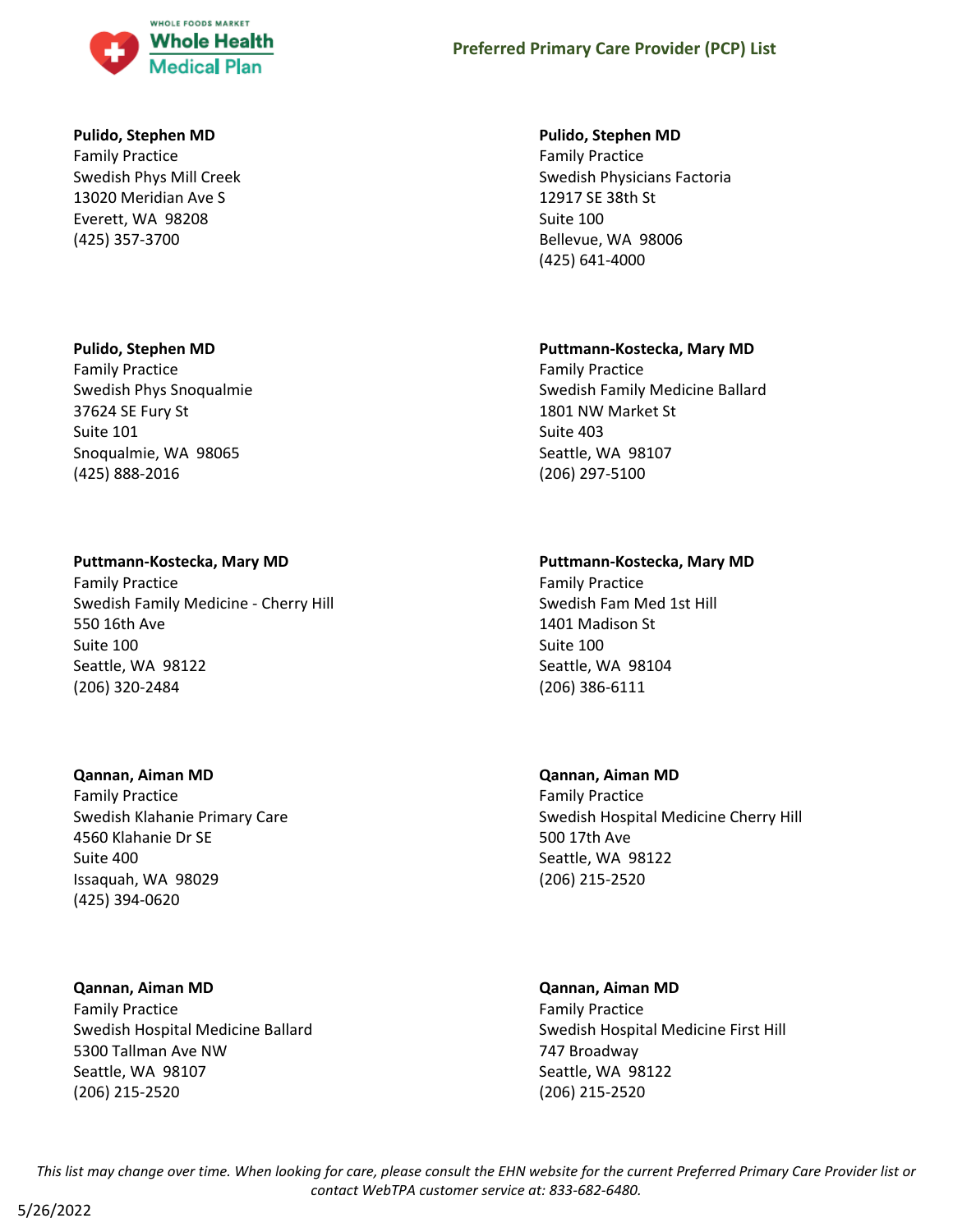

### **Qannan, Aiman MD**

Family Practice Swedish Hospital Medicine Issaquah 751 NE Blakely Dr Issaquah, WA 98029 (425) 313-7000

### **Qiao, Fengxia MD**

Family Practice Swedish Physicians Pine Lake 22707 SE 29th St Sammamish, WA 98075 (425) 455-2845

### **Quach, Bill MD**

Family Practice Swedish Bellevue Primary Care 1200 112th Ave NE Suite B100 Bellevue, WA 98004 (425) 462-1132

### **Raguveer, Vishaka MD**

Family Practice PMG SW WA Chehalis Family Medicine 931 South Market Blvd Chehalis, WA 98532 (360) 767-6300

# **Ramakrishnan, Reena DO**

Family Practice SMG Primary Care West Seattle AK St 4100 SW Alaska St Suite B Seattle, WA 98116 (206) 320-3399

### **Qannan, Aiman MD**

Family Practice Swedish Hospital Medicine Edmonds 21601 76th Ave W Edmonds, WA 98026 (425) 640-4000

### **Qiao, Fengxia MD**

Family Practice Swedish Physicians Pine Lake 751 NE Blakely Dr Suite 4020 Issaquah, WA 98029 (425) 455-2845

# **Quaynor, Karen MD**

Family Practice PMG NW WA Clearview Fam Med 17432 State Route 9 SE Suite 201 Snohomish, WA 98296 (425) 404-7800

# **Rahman, Bushra MD**

Internal Medicine PMG NW WA MC Internal Medicine 12800 Bothell-Everett Hwy Everett, WA 98208 (425) 316-5130

### **Rana, Ankur MD**

Family Practice Swedish Bellevue Primary Care 1200 112th Ave NE Suite B100 Bellevue, WA 98004 (425) 462-1132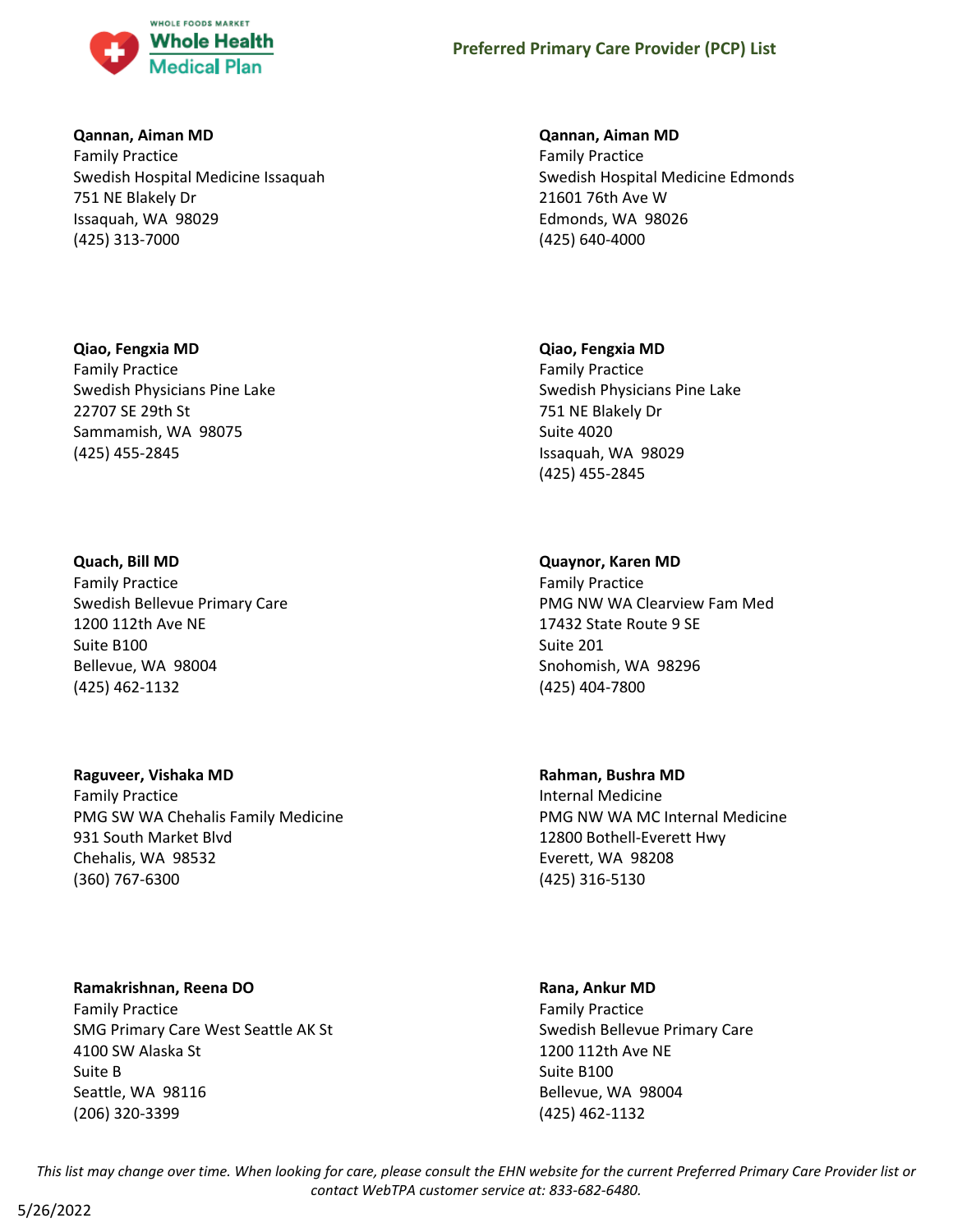

### **Rauniyar, Poonam MD**

Pediatric Medicine PMG NW WA Harbour Pointe Pediatrics 4112 Harbour Pointe Blvd SW Suite 100 Mukilteo, WA 98275 (425) 347-6330

### **Records, Maria MD**

Pediatric Medicine Swedish Children's Clinic West Seattle 4744 41st Ave SW Suite 101 Seattle, WA 98116 (206) 320-5780

# **Reddy, Shailaja MD**

Internal Medicine PacMed Clinics - Renton 601 S Carr Rd Suite 100 Renton, WA 98055 (425) 227-3700

# **Reynolds, William PA-C**

Family Practice PMG NW WA MC Walk In Clinic 12800 Bothell-Everett Hwy Everett, WA 98208 (425) 316-5150

# **Richman, Donna MD**

Internal Medicine Swedish Ravenna Primary Care 6322 Roosevelt Way NE Seattle, WA 98115 (206) 320-8050

# **Records, Maria MD**

Pediatric Medicine Swedish Physicians Queen Anne 2211 Queen Anne Ave N Seattle, WA 98109 (206) 861-8500

# **Reddy, Shailaja MD**

Internal Medicine PacMed Clinics - Northgate 10416 5th Ave NE Seattle, WA 98125 (206) 517-6700

# **Rentschler, Nicola MD**

Family Practice Swedish Phys Ballard 5350 Tallman Ave NW Suite 301 Seattle, WA 98107 (206) 320-3335

# **Rhoades, Jody MD**

Internal Medicine PacMed Clinics - Canyon Park 1909 214th St SE Suite 300 Bothell, WA 98021 (425) 412-7200

# **Richter, Michael MD**

Internal Medicine Swedish Phys Ballard 5350 Tallman Ave NW Suite 301 Seattle, WA 98107 (206) 320-3335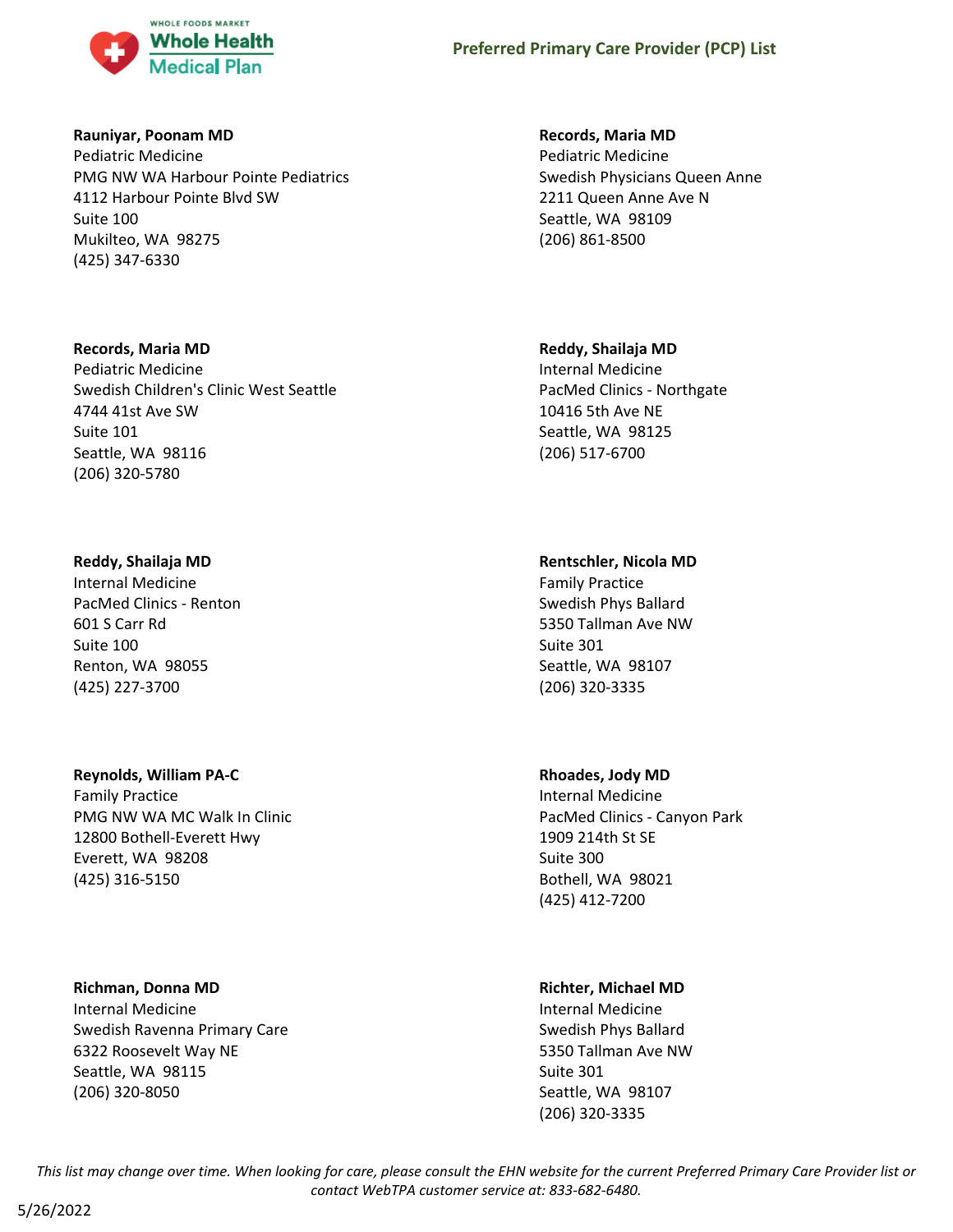

### **Roe, Elaine MD**

Family Practice Swedish Family Medicine - Cherry Hill 550 16th Ave Suite 100 Seattle, WA 98122 (206) 320-2484

### **Rose, Caroline MD**

Family Practice PacMed Clinics - Renton 601 S Carr Rd Suite 100 Renton, WA 98055 (425) 227-3700

### **Roter, Bradley MD**

Family Practice Swedish Children's Clinic Meadow Creek 6520 226th Pl SE Suite 100 Issaquah, WA 98027 (425) 394-1680

### **Roter, Bradley MD**

Family Practice Swedish First Hill Primary Care 515 Minor Ave Suite 300 Seattle, WA 98104 (206) 386-9500

### **Roter, Bradley MD**

Family Practice Swedish Family Medicine - Cherry Hill 550 16th Ave Suite 100 Seattle, WA 98122 (206) 320-2484

### **Roe, Elaine MD**

Family Practice Swedish Physicians Downtown 800 5th Ave Suite P100 Seattle, WA 98104 (206) 320-3351

#### **Rose, Caroline MD**

Family Practice PacMed Clinics - Beacon Hill 1200 12th Ave S Seattle, WA 98144 (206) 326-2400

### **Roter, Bradley MD**

Family Practice Swedish Physicians South Lake Union 510 Boren Ave N Seattle, WA 98109 (206) 320-5200

### **Roter, Bradley MD**

Family Practice Swedish Phys Ballard 5350 Tallman Ave NW Suite 301 Seattle, WA 98107 (206) 320-3335

### **Roter, Bradley MD**

Family Practice Swedish Renton Primary Care 911 N 10th Pl Renton, WA 98057 (425) 391-5700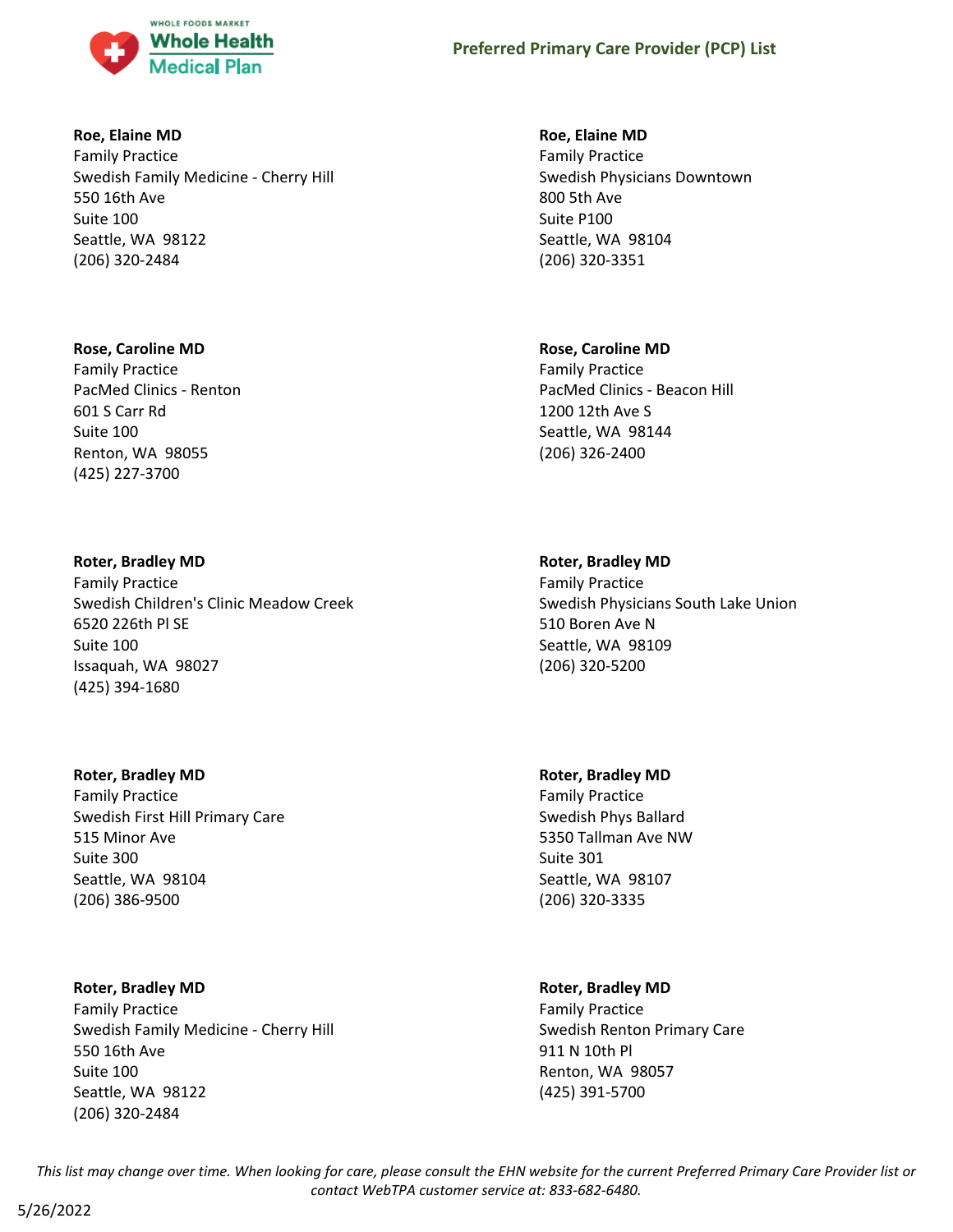

### **Roter, Bradley MD**

Family Practice Swedish Edmonds Birth & Family Clinic 21911 76th Ave W Suite 110 Edmonds, WA 98026 (425) 640-4950

# **Roter, Bradley MD**

Family Practice Swedish Family Medicine - Cherry Hill 747 Broadway Seattle, WA 98122 (206) 320-2484

# **Roter, Bradley MD**

Family Practice Swedish Physicians Downtown 800 5th Ave Suite P100 Seattle, WA 98104 (206) 320-3351

### **Roter, Bradley MD**

Family Practice Swedish Richmond Beach Primary Care 604 NW Richmond Beach Rd Shoreline, WA 98177 (206) 533-2900

# **Roter, Bradley MD**

Family Practice Swedish Bellevue Primary Care 1200 112th Ave NE Suite B100 Bellevue, WA 98004 (425) 462-1132

### **Roter, Bradley MD**

Family Practice Swedish Edmonds Primary Care 7320 216th St SW Suite 200 Edmonds, WA 98026 (425) 640-4900

### **Roter, Bradley MD**

Family Practice Swedish Physicians Issaquah 751 NE Blakely Dr Suite 5010 Issaquah, WA 98029 (425) 394-0700

# **Roter, Bradley MD**

Family Practice Swedish Family Medicine - Cherry Hill 500 17th Ave Seattle, WA 98122 (206) 320-2484

# **Roter, Bradley MD**

Family Practice Swedish Physicians Central Seattle 1600 E Jefferson St Suite 510 Seattle, WA 98122 (206) 320-4888

# **Roter, Bradley MD**

Family Practice Swedish Physicians Pine Lake 22707 SE 29th St Sammamish, WA 98075 (425) 455-2845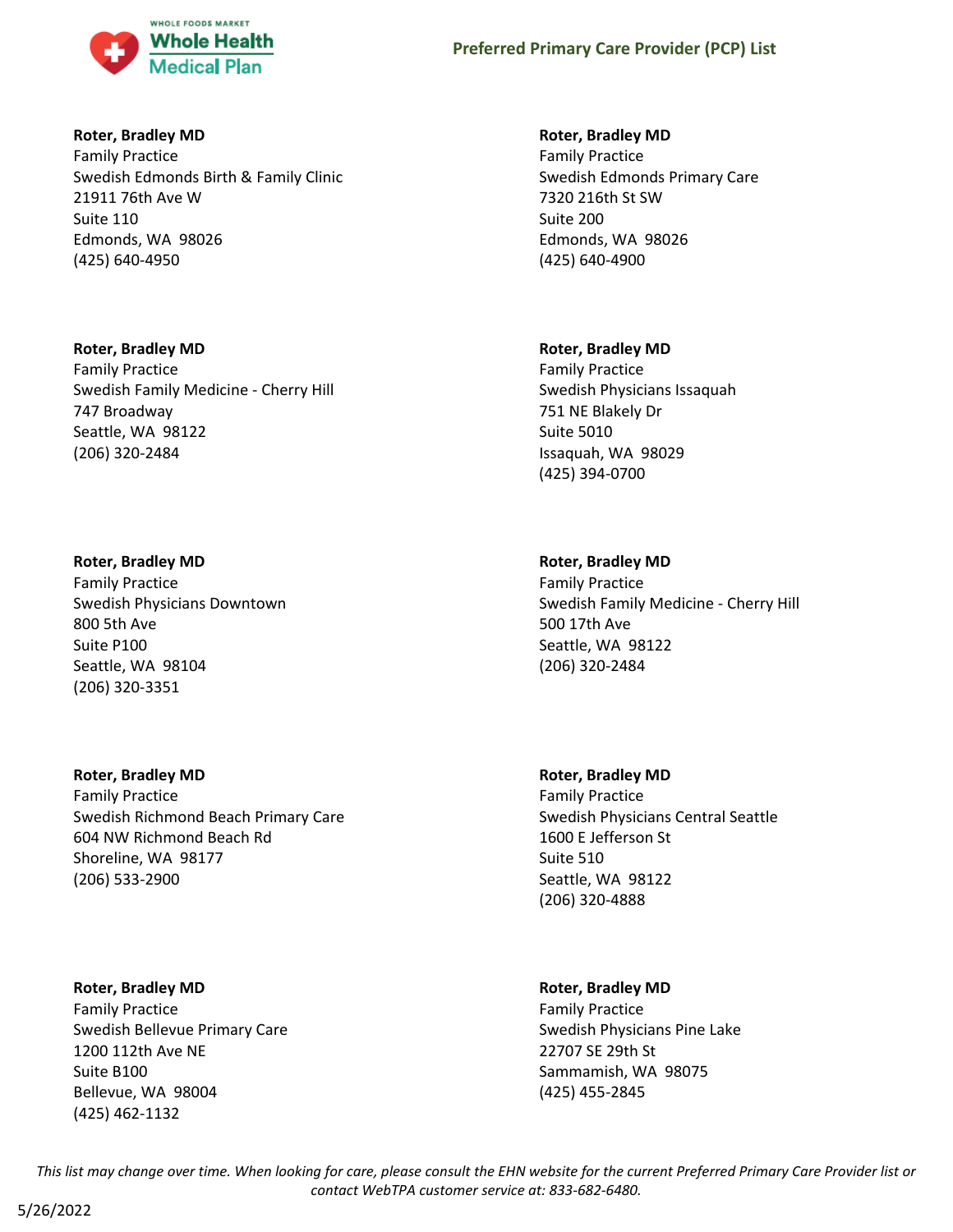

### **Roter, Bradley MD**

Family Practice Swedish Phys Mill Creek 13020 Meridian Ave S Everett, WA 98208 (425) 357-3700

#### **Roter, Bradley MD**

Family Practice Swedish Phys Redmond 18100 NE Union Hill Rd Suite 200 Redmond, WA 98052 (206) 320-5190

#### **Roter, Bradley MD**

Family Practice Swedish Physicians Magnolia 2450 33rd Ave W Suite 100 Seattle, WA 98199 (206) 320-3364

#### **Roter, Bradley MD**

Family Practice Swedish Phys Snoqualmie 37624 SE Fury St Suite 101 Snoqualmie, WA 98065 (425) 888-2016

### **Roter, Bradley MD**

Family Practice Swedish Physicians Factoria 12917 SE 38th St Suite 100 Bellevue, WA 98006 (425) 641-4000

#### **Roter, Bradley MD**

Family Practice Swedish Klahanie Primary Care 4560 Klahanie Dr SE Suite 400 Issaquah, WA 98029 (425) 394-0620

### **Roter, Bradley MD**

Family Practice Swedish Physicians Queen Anne 2211 Queen Anne Ave N Seattle, WA 98109 (206) 861-8500

#### **Roter, Bradley MD**

Family Practice Swedish Mercer Island Primary Care 3236 78th Ave SE Suite 200 Mercer Island, WA 98040 (206) 386-9500

### **Roter, Bradley MD**

Family Practice Swedish Sand Point Primary Care 4540 Union Bay Pl NE Seattle, WA 98105 (206) 320-8050

### **Rubenstein, Carrie MD**

Family Practice Swedish Fam Med 1st Hill 1401 Madison St Suite 100 Seattle, WA 98104 (206) 386-6111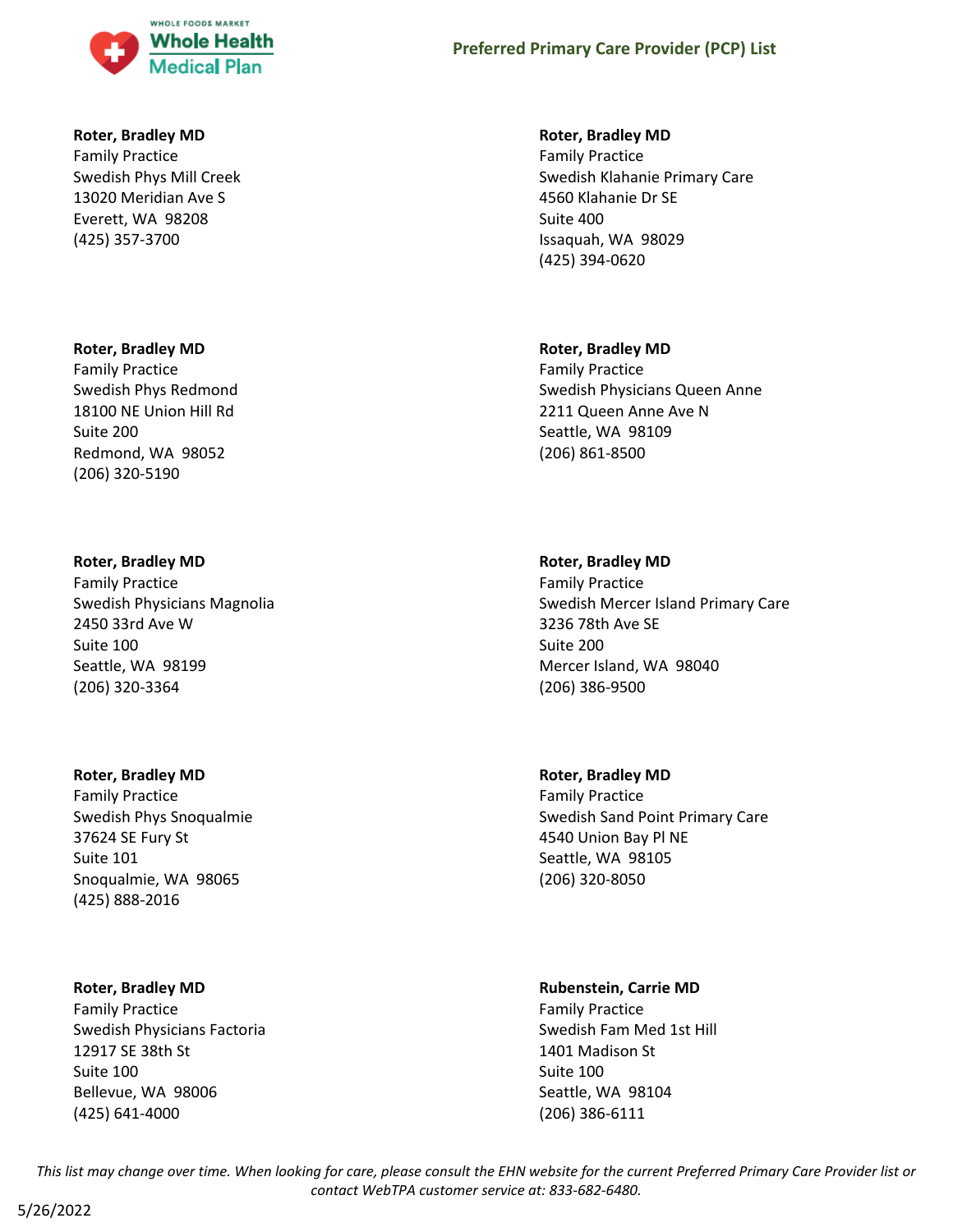

### **Rubenstein, Carrie MD**

Family Practice Swedish Family Medicine Ballard 1801 NW Market St Suite 403 Seattle, WA 98107 (206) 297-5100

### **Rudolf, Vania MD**

Family Practice Swedish Family Medicine - Cherry Hill 550 16th Ave Suite 100 Seattle, WA 98122 (206) 320-2484

### **Rudolf, Vania MD**

Family Practice Swedish Family Medicine Ballard 1801 NW Market St Suite 403 Seattle, WA 98107 (206) 297-5100

# **Rudolf, Vania MD**

Family Practice Swedish Family Medicine - Cherry Hill 747 Broadway Seattle, WA 98122 (206) 320-2484

# **Sacks, Lili MD**

Internal Medicine Swedish First Hill Primary Care 515 Minor Ave Suite 300 Seattle, WA 98104 (206) 386-9500

### **Rubenstein, Carrie MD**

Family Practice Swedish Family Medicine - Cherry Hill 550 16th Ave Suite 100 Seattle, WA 98122 (206) 320-2484

### **Rudolf, Vania MD**

Family Practice Swedish Family Medicine - Cherry Hill 500 17th Ave Seattle, WA 98122 (206) 320-2484

### **Rudolf, Vania MD**

Family Practice Swedish Fam Med 1st Hill 1401 Madison St Suite 100 Seattle, WA 98104 (206) 386-6111

### **Sacks, Lili MD**

Internal Medicine Swedish Coumadin - First Hill 515 Minor Ave Suite 300 Seattle, WA 98104 (206) 386-9500

### **Sacks, Lili MD**

Internal Medicine Swedish Disaster Clinic First Hill 515 Minor Ave Suite 170 Seattle, WA 98104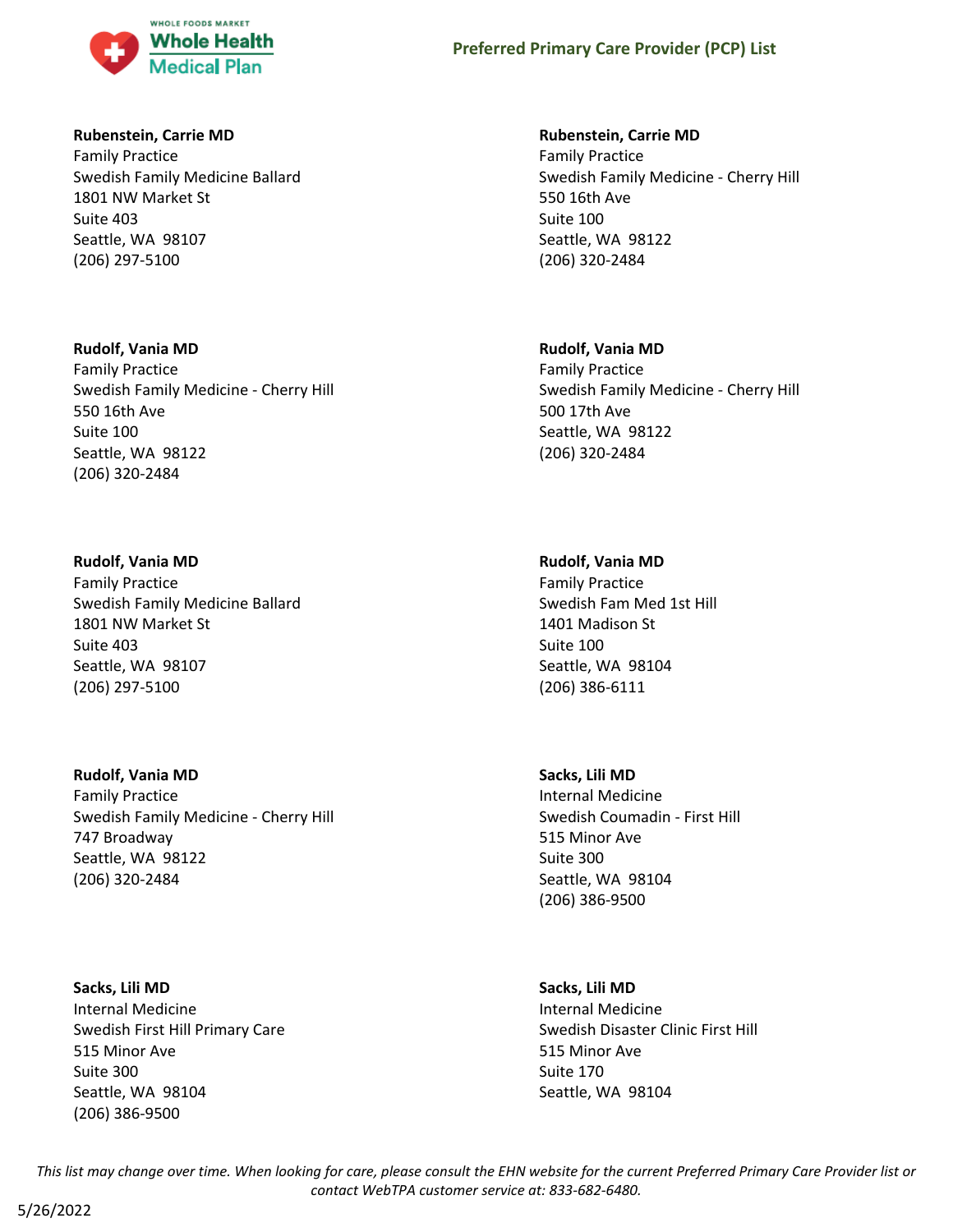

### **Sacks, Lili MD**

Internal Medicine SMG Universal Response Clinic FH 515 Minor Ave Suite 170 Seattle, WA 98104 (206) 386-2598

# **Sacks, Lili MD** Internal Medicine Swedish Laboratory - Center for Comprehensive Care 515 Minor Ave Suite 100 Seattle, WA 98104 (206) 386-9500

### **Saeed, Sidra MD**

Family Practice Swedish Phys Mill Creek 13020 Meridian Ave S Everett, WA 98208 (425) 357-3700

# **Sahay, Dimple MD**

Family Practice PacMed Clinics - Puyallup 220 15th Ave SE Suite C Puyallup, WA 98372 (253) 435-3400

# **Salahudeen, Ahmed MD**

Internal Medicine PMG NW WA WSU Residency Internal Medicine 1321 Colby Ave Suite B400 Everett, WA 98201 (425) 297-5234

### **Sacks, Lili MD**

Internal Medicine Swedish Imaging - Center for Comprehensive Care 515 Minor Ave Suite 110 Seattle, WA 98104 (206) 386-9500

### **Sacks, Lili MD**

Internal Medicine Swedish Histology - First Hill 600 Broadway Suite 510A Seattle, WA 98122 (206) 386-9500

# **Safai, Zohreh MD**

Family Practice Swedish Phys Mill Creek 13020 Meridian Ave S Everett, WA 98208 (425) 357-3700

# **Sahay, Dimple MD**

Family Practice PacMed Clinics - Renton 601 S Carr Rd Suite 100 Renton, WA 98055 (425) 227-3700

# **Salud, Jonathan MD**

Internal Medicine PMG NW WA WSU Residency Internal Medicine 1321 Colby Ave Suite B400 Everett, WA 98201 (425) 297-5234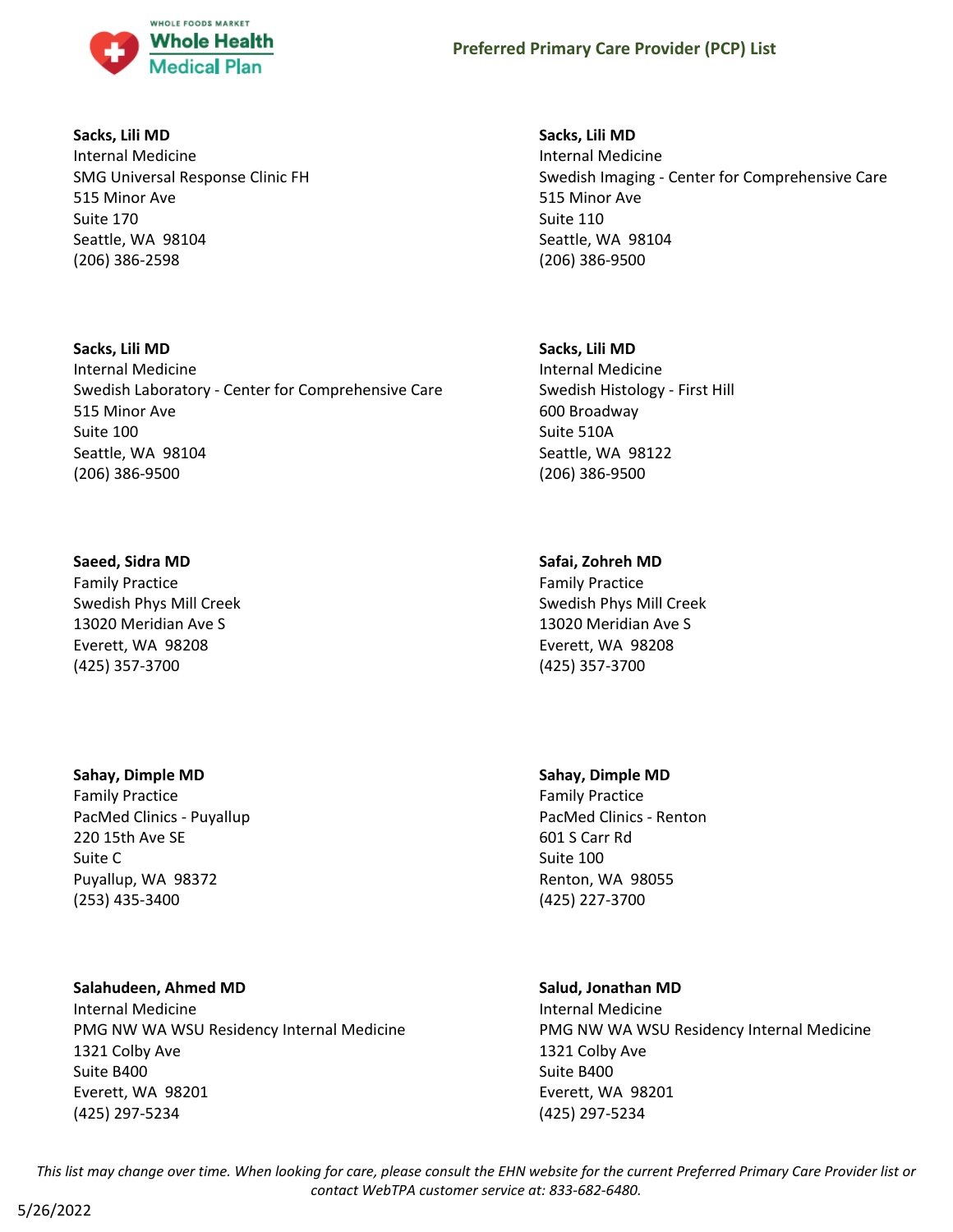

### **Sargent, Jonathon MD**

Internal Medicine Swedish First Hill Primary Care 515 Minor Ave Suite 300 Seattle, WA 98104 (206) 386-9500

#### **Saver, Barry MD**

Family Practice Swedish Family Medicine Ballard 1801 NW Market St Suite 403 Seattle, WA 98107 (206) 297-5100

#### **Saver, Barry MD**

Family Practice Swedish Fam Med 1st Hill 1401 Madison St Suite 100 Seattle, WA 98104 (206) 386-6111

**Sawyer, Devin MD** Family Practice PMG SW WA Chehalis Family Medicine 931 S Market Blvd Chehalis, WA 98532 (360) 767-6300

### **Schick, Nicole MD**

Pediatric Medicine Swedish Klahanie Primary Care 4560 Klahanie Dr SE Suite 400 Issaquah, WA 98029 (425) 394-0620

#### **Savage, Emily MD**

Internal Medicine PMG NW WA WSU Residency Internal Medicine 1321 Colby Ave Suite B400 Everett, WA 98201 (425) 297-5234

#### **Saver, Barry MD**

Family Practice Swedish Family Medicine - Cherry Hill 550 16th Ave Suite 100 Seattle, WA 98122 (206) 320-2484

#### **Sawyer, Devin MD**

Family Practice PMG SW WA St Peter Family Medicine 525 Lilly Rd Ne Olympia, WA 98506 (360) 493-7230

**Schick, Nicole MD**

Pediatric Medicine Swedish Physicians Downtown 800 5th Ave Suite P100 Seattle, WA 98104 (206) 320-3351

#### **Schick, Nicole MD**

Pediatric Medicine Swedish Physicians South Lake Union 510 Boren Ave N Seattle, WA 98109 (206) 320-5200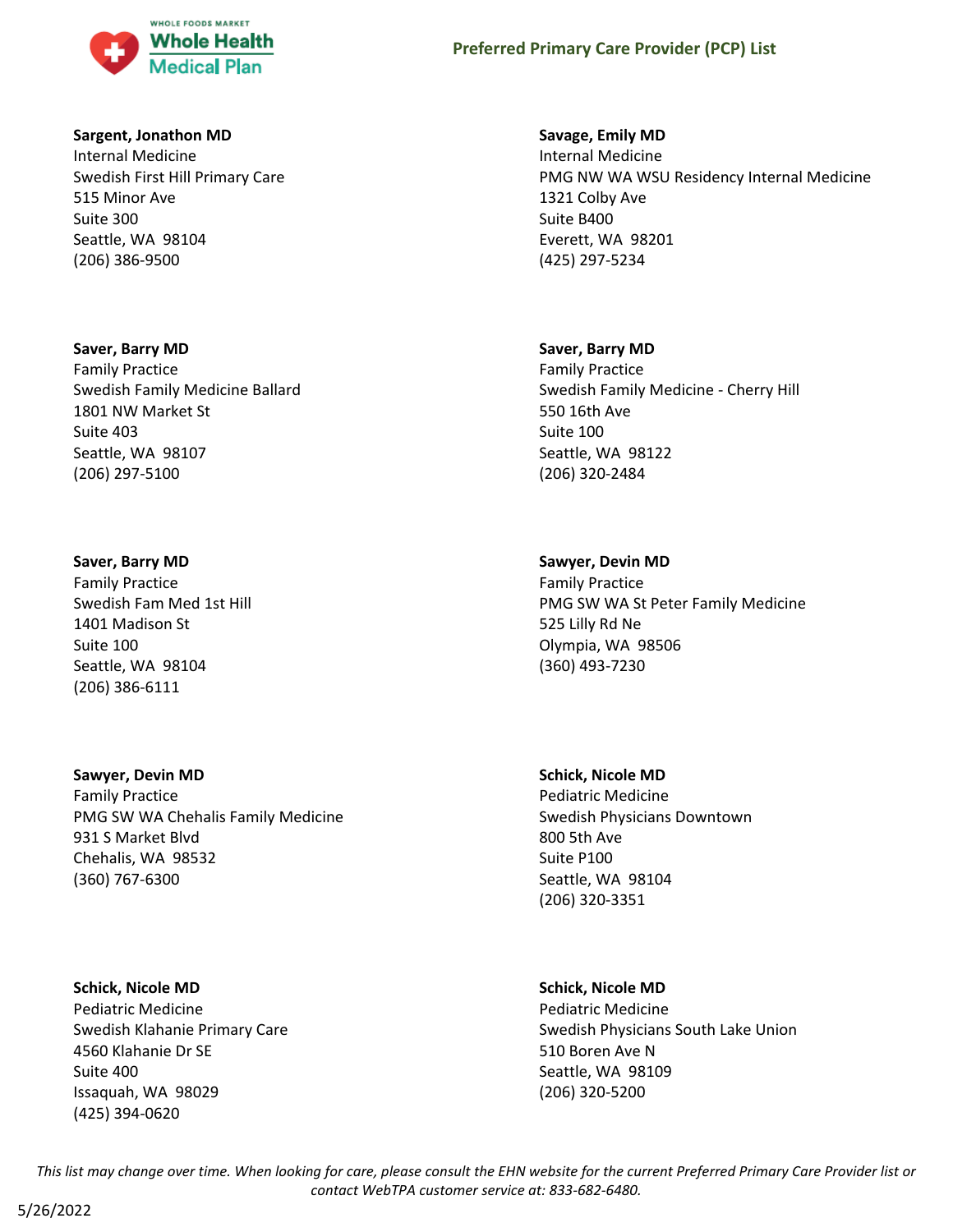

### **Schick, Nicole MD**

Pediatric Medicine Swedish First Hill Primary Care 515 Minor Ave Suite 300 Seattle, WA 98104 (206) 386-9500

# **Schick, Nicole MD**

Pediatric Medicine Swedish Richmond Beach Primary Care 604 NW Richmond Beach Rd Shoreline, WA 98177 (206) 533-2900

# **Schick, Nicole MD**

Pediatric Medicine Swedish Bellevue Primary Care 1200 112th Ave NE Suite B100 Bellevue, WA 98004 (425) 462-1132

# **Schick, Nicole MD**

Pediatric Medicine Swedish Sand Point Primary Care 4540 Union Bay Pl NE Seattle, WA 98105 (206) 320-8050

# **Schick, Nicole MD**

Pediatric Medicine Swedish Phys Snoqualmie 37624 SE Fury St Suite 101 Snoqualmie, WA 98065 (425) 888-2016

# **Schick, Nicole MD**

Pediatric Medicine Swedish Phys Ballard 5350 Tallman Ave NW Suite 301 Seattle, WA 98107 (206) 320-3335

# **Schick, Nicole MD**

Pediatric Medicine Swedish Edmonds Primary Care 7320 216th St SW Suite 200 Edmonds, WA 98026 (425) 640-4900

# **Schick, Nicole MD**

Pediatric Medicine Swedish Renton Primary Care 911 N 10th Pl Renton, WA 98057 (425) 391-5700

# **Schick, Nicole MD**

Pediatric Medicine Swedish Physicians Issaquah 751 NE Blakely Dr Suite 5010 Issaquah, WA 98029 (425) 394-0700

# **Schick, Nicole MD**

Pediatric Medicine Swedish Mercer Island Primary Care 3236 78th Ave SE Suite 200 Mercer Island, WA 98040 (206) 386-9500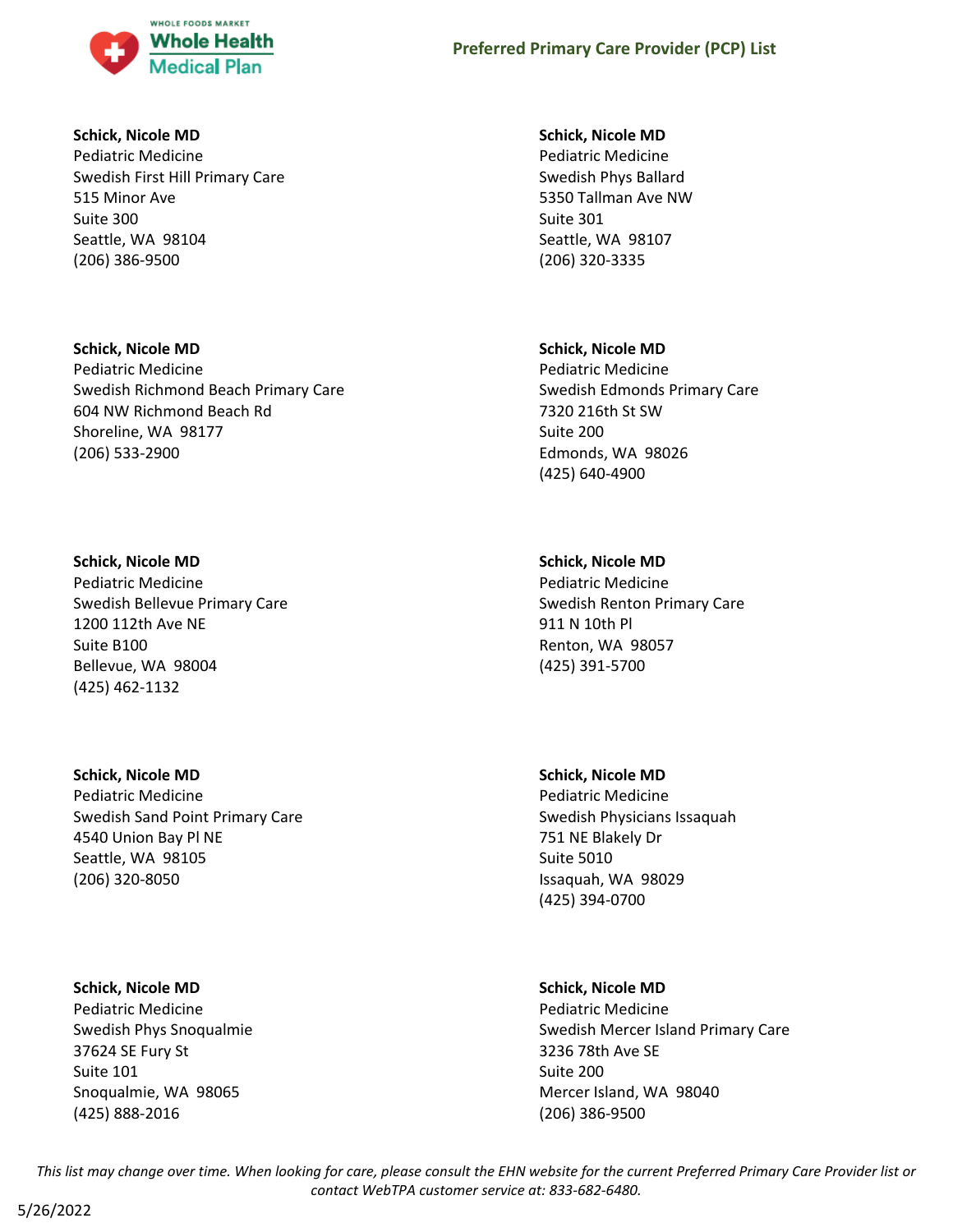

### **Schick, Nicole MD**

Pediatric Medicine Swedish Physicians Magnolia 2450 33rd Ave W Suite 100 Seattle, WA 98199 (206) 320-3364

#### **Schick, Nicole MD**

Pediatric Medicine Swedish Physicians Queen Anne 2211 Queen Anne Ave N Seattle, WA 98109 (206) 861-8500

### **Schick, Nicole MD**

Pediatric Medicine Swedish Phys Redmond 18100 NE Union Hill Rd Suite 200 Redmond, WA 98052 (206) 320-5190

### **Schick, Nicole MD**

Pediatric Medicine Swedish Physicians Central Seattle 1600 E Jefferson St Suite 510 Seattle, WA 98122 (206) 320-4888

### **Schick, Nicole MD**

Pediatric Medicine Swedish Phys Mill Creek 13020 Meridian Ave S Everett, WA 98208 (425) 357-3700

### **Schick, Nicole MD**

Pediatric Medicine Swedish Physicians Pine Lake 22707 SE 29th St Sammamish, WA 98075 (425) 455-2845

### **Schick, Nicole MD**

Pediatric Medicine Swedish Edmonds Birth & Family Clinic 21911 76th Ave W Suite 110 Edmonds, WA 98026 (425) 640-4950

### **Schick, Nicole MD**

Pediatric Medicine Swedish Children's Clinic Redmond 18100 NE Union Hill Rd 2nd Floor Redmond, WA 98052 (425) 881-5437

### **Schick, Nicole MD**

Pediatric Medicine Swedish Physicians Factoria 12917 SE 38th St Suite 100 Bellevue, WA 98006 (425) 641-4000

### **Scholten, Roger MD**

Pediatric Medicine Swedish Children's Clinic West Seattle 4744 41st Ave SW Suite 101 Seattle, WA 98116 (206) 320-5780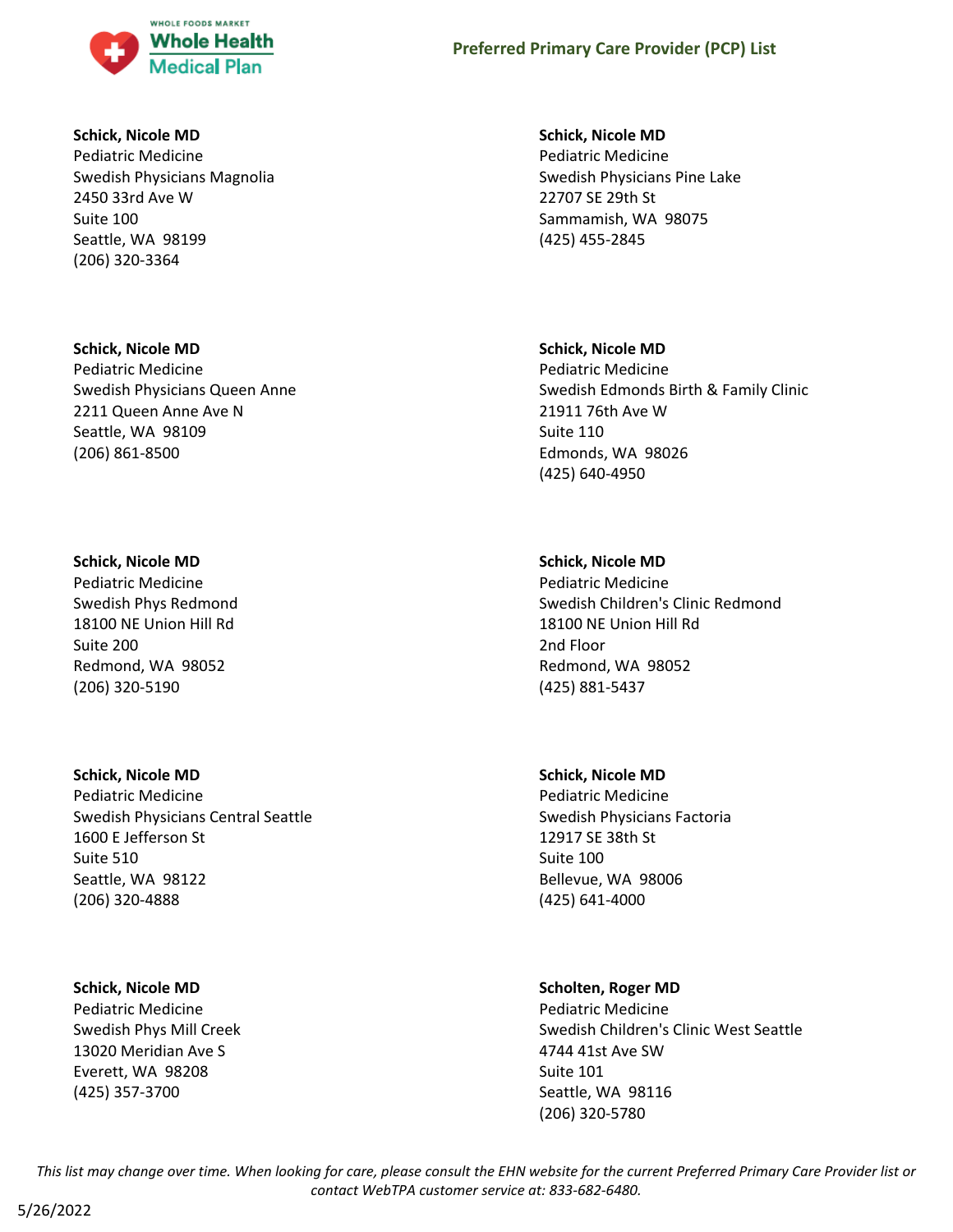

### **Schwepker, Abigail PA-C**

Family Practice PMG NW WA MC Walk In Clinic 12800 Bothell-Everett Hwy Everett, WA 98208 (425) 316-5150

### **Sethi, Tanmeet MD**

Family Practice Swedish Family Medicine - Cherry Hill 747 Broadway Seattle, WA 98122 (206) 320-2484

#### **Sethi, Tanmeet MD**

Family Practice Swedish Family Medicine - Cherry Hill 500 17th Ave Seattle, WA 98122 (206) 320-2484

### **Shamseldin, Michael MD**

Family Practice Swedish Physicians Magnolia 2450 33rd Ave W Suite 100 Seattle, WA 98199 (206) 320-3364

### **Shamseldin, Michael MD**

Family Practice Swedish Physicians Issaquah 751 NE Blakely Dr Suite 5010 Issaquah, WA 98029 (425) 394-0700

### **Sethi, Tanmeet MD**

Family Practice Swedish Fam Med 1st Hill 1401 Madison St Suite 100 Seattle, WA 98104 (206) 386-6111

#### **Sethi, Tanmeet MD**

Family Practice Swedish Family Medicine - Cherry Hill 550 16th Ave Suite 100 Seattle, WA 98122 (206) 320-2484

### **Shah, Shikha MD**

Family Practice Swedish Richmond Beach Primary Care 604 NW Richmond Beach Rd Shoreline, WA 98177 (206) 533-2900

# **Shamseldin, Michael MD**

Family Practice Swedish Physicians Downtown 800 5th Ave Suite P100 Seattle, WA 98104 (206) 320-3351

# **Shamseldin, Michael MD**

Family Practice Swedish Edmonds Primary Care 7320 216th St SW Suite 200 Edmonds, WA 98026 (425) 640-4900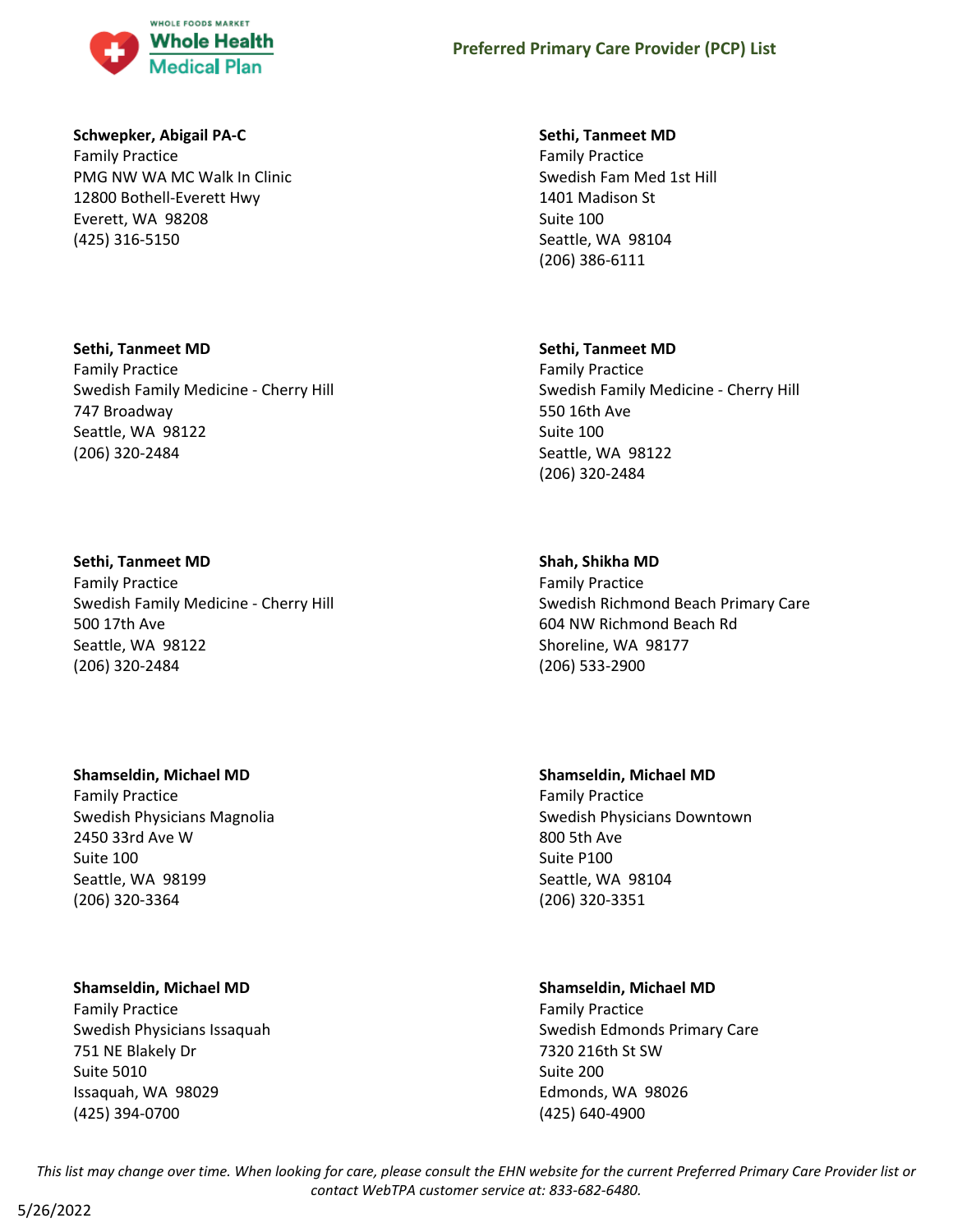

### **Shamseldin, Michael MD**

Family Practice Swedish Richmond Beach Primary Care 604 NW Richmond Beach Rd Shoreline, WA 98177 (206) 533-2900

### **Shamseldin, Michael MD**

Family Practice Swedish First Hill Primary Care 515 Minor Ave Suite 300 Seattle, WA 98104 (206) 386-9500

### **Shamseldin, Michael MD**

Family Practice Swedish Klahanie Primary Care 4560 Klahanie Dr SE Suite 400 Issaquah, WA 98029 (425) 394-0620

# **Shamseldin, Michael MD**

Family Practice Swedish Mercer Island Primary Care 3236 78th Ave SE Suite 200 Mercer Island, WA 98040 (206) 386-9500

# **Shamseldin, Michael MD**

Family Practice Swedish Physicians Pine Lake 22707 SE 29th St Sammamish, WA 98075 (425) 455-2845

### **Shamseldin, Michael MD**

Family Practice Swedish Phys Ballard 5350 Tallman Ave NW Suite 301 Seattle, WA 98107 (206) 320-3335

### **Shamseldin, Michael MD**

Family Practice Swedish Physicians South Lake Union 510 Boren Ave N Seattle, WA 98109 (206) 320-5200

# **Shamseldin, Michael MD**

Family Practice Swedish Sand Point Primary Care 4540 Union Bay Pl NE Seattle, WA 98105 (206) 320-8050

**Shamseldin, Michael MD** Family Practice Swedish Renton Primary Care 911 N 10th Pl Renton, WA 98057 (425) 391-5700

# **Shamseldin, Michael MD**

Family Practice Swedish Physicians Queen Anne 2211 Queen Anne Ave N Seattle, WA 98109 (206) 861-8500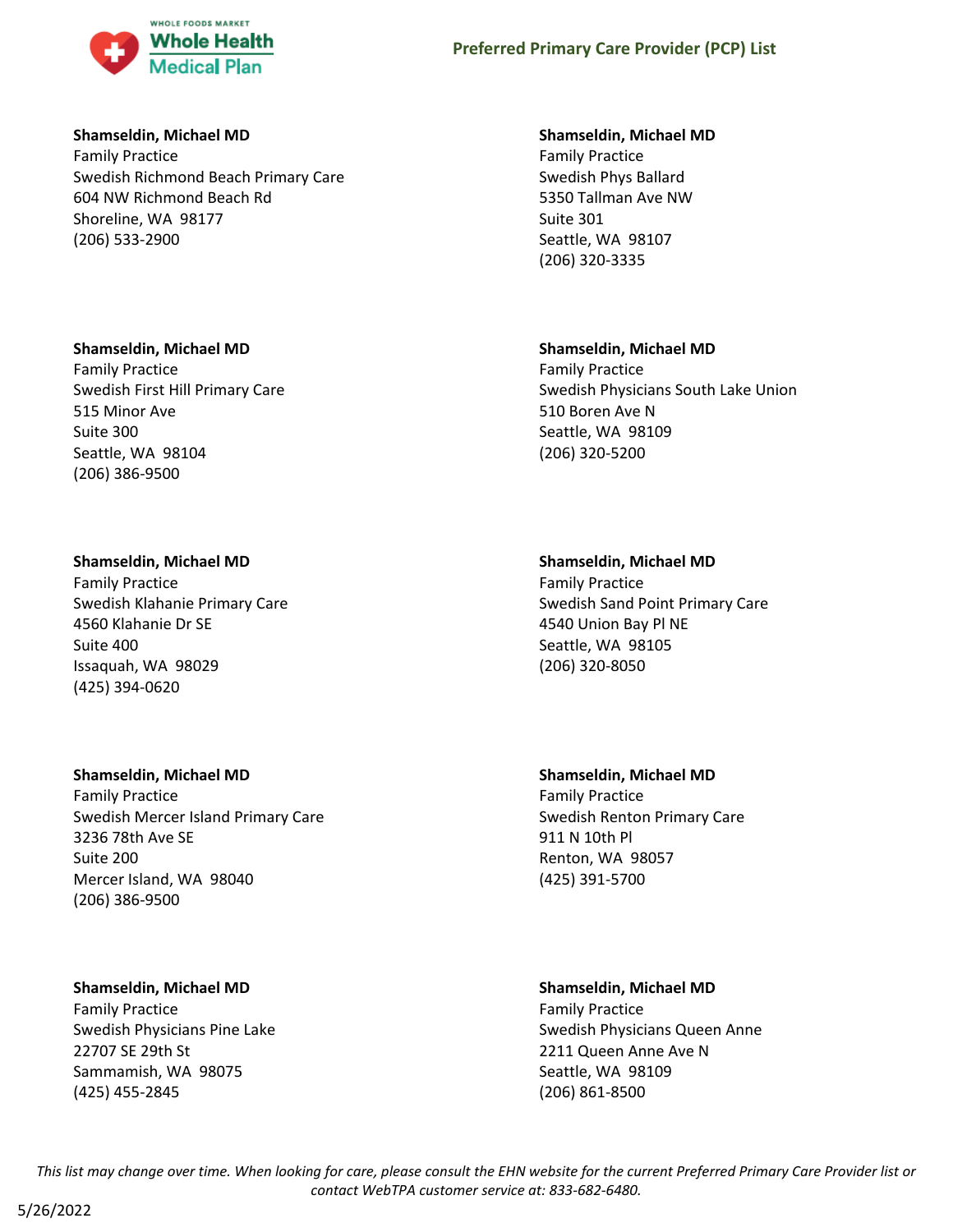

### **Shamseldin, Michael MD**

Family Practice Swedish Edmonds Birth & Family Clinic 21911 76th Ave W Suite 110 Edmonds, WA 98026 (425) 640-4950

### **Shamseldin, Michael MD**

Family Practice Swedish Physicians Central Seattle 1600 E Jefferson St Suite 510 Seattle, WA 98122 (206) 320-4888

### **Shamseldin, Michael MD**

Family Practice Swedish Physicians Factoria 12917 SE 38th St Suite 100 Bellevue, WA 98006 (425) 641-4000

### **Shamseldin, Michael MD**

Family Practice Swedish Phys Snoqualmie 37624 SE Fury St Suite 101 Snoqualmie, WA 98065 (425) 888-2016

# **Sharma, Ruchi MD**

Internal Medicine PacMed Clinics - Totem Lake 12910 Totem Lake Blvd NE Suite 101 Kirkland, WA 98034 (425) 814-5000

### **Shamseldin, Michael MD**

Family Practice Swedish Phys Redmond 18100 NE Union Hill Rd Suite 200 Redmond, WA 98052 (206) 320-5190

### **Shamseldin, Michael MD**

Family Practice Swedish Phys Mill Creek 13020 Meridian Ave S Everett, WA 98208 (425) 357-3700

# **Shamseldin, Michael MD**

Family Practice Swedish Bellevue Primary Care 1200 112th Ave NE Suite B100 Bellevue, WA 98004 (425) 462-1132

# **Sharma, Ruchi MD**

Internal Medicine PacMed Clinics - Canyon Park 1909 214th St SE Suite 300 Bothell, WA 98021 (425) 412-7200

# **Shen, Xiaojing DO**

Family Practice PMG NW WA Lynnwood 2902 164th St SW Suite E1 Lynnwood, WA 98087 (425) 741-7750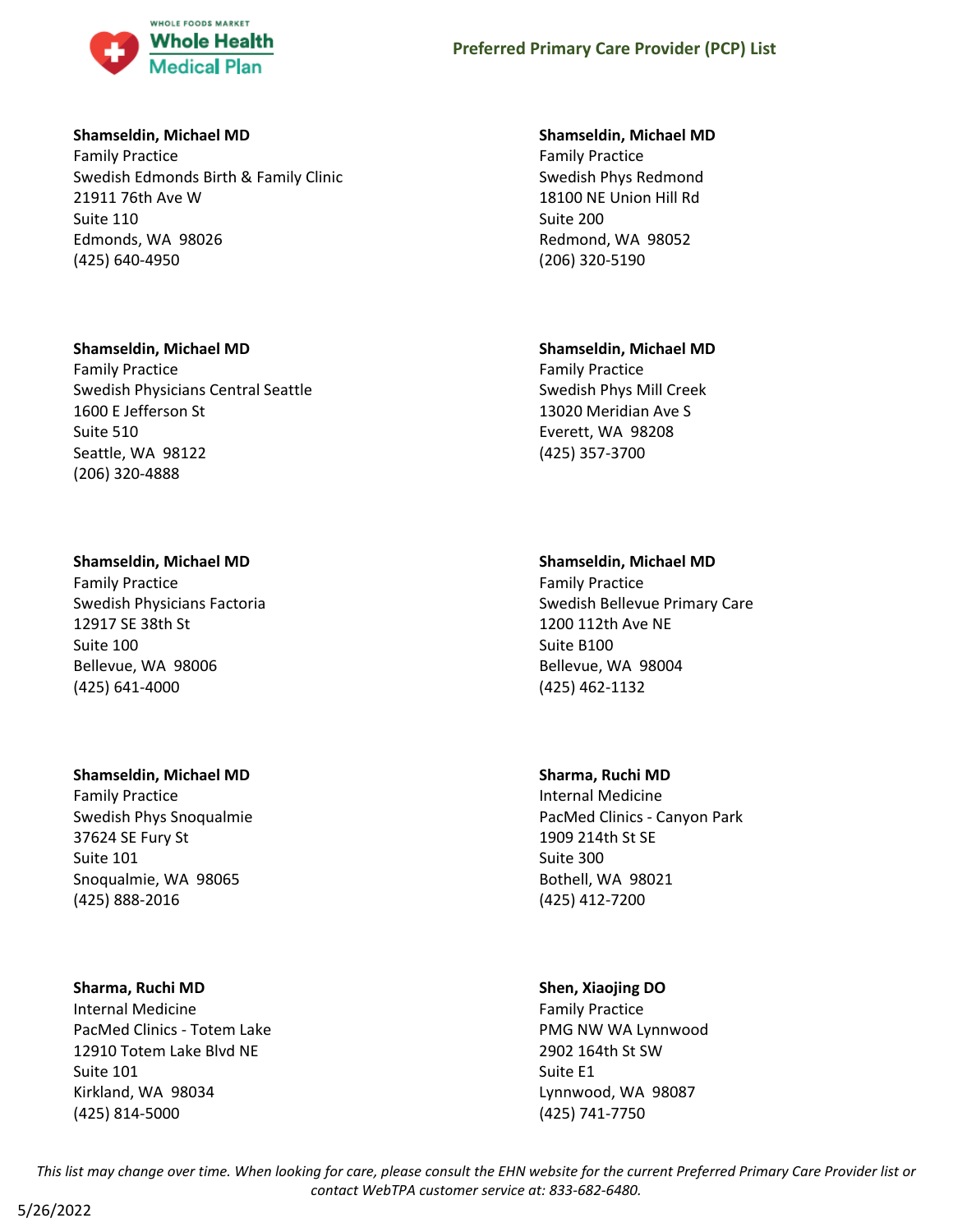

### **Sherman, Carolyn MD**

Internal Medicine SMG Universal Response Clinic FH 515 Minor Ave Suite 170 Seattle, WA 98104 (206) 386-2598

### **Sherwood, Karla DO**

Pediatric Medicine Swedish Children's Clinic Redmond 18100 NE Union Hill Rd Floor 2 Redmond, WA 98052 (425) 881-5437

# **Sherwood, Karla DO**

Pediatric Medicine Swedish Children's Clinic West Seattle 4744 41st Ave SW Suite 101 Seattle, WA 98116 (206) 320-5780

# **Shibuya, Kendall DO**

Family Practice Swedish Fam Med 1st Hill 1401 Madison St Suite 100 Seattle, WA 98104 (206) 386-6111

# **Shum, Johnny DO**

Family Practice Swedish Sand Point Primary Care 4540 Union Bay Pl NE Seattle, WA 98105 (206) 320-8050

### **Sherman, Carolyn MD**

Internal Medicine Swedish Phys Ballard 5350 Tallman Ave NW Suite 301 Seattle, WA 98107 (206) 320-3335

# **Sherwood, Karla DO**

Pediatric Medicine Swedish Children's Clinic Edmonds 21600 Highway 99 Suite 290 Edmonds, WA 98026 (425) 673-3456

# **Sherwood, Karla DO**

Pediatric Medicine Swedish Children's Clinic Meadow Creek 6520 226th Pl SE Suite 100 Issaquah, WA 98027 (425) 394-1680

# **Shibuya, Kendall DO**

Family Practice Swedish Family Medicine Ballard 1801 NW Market St Suite 403 Seattle, WA 98107 (206) 297-5100

# **Simmons, Kimberly MD, MPH**

Family Practice SMG Primary Care West Seattle AK St 4100 SW Alaska St Suite B Seattle, WA 98116 (206) 320-3399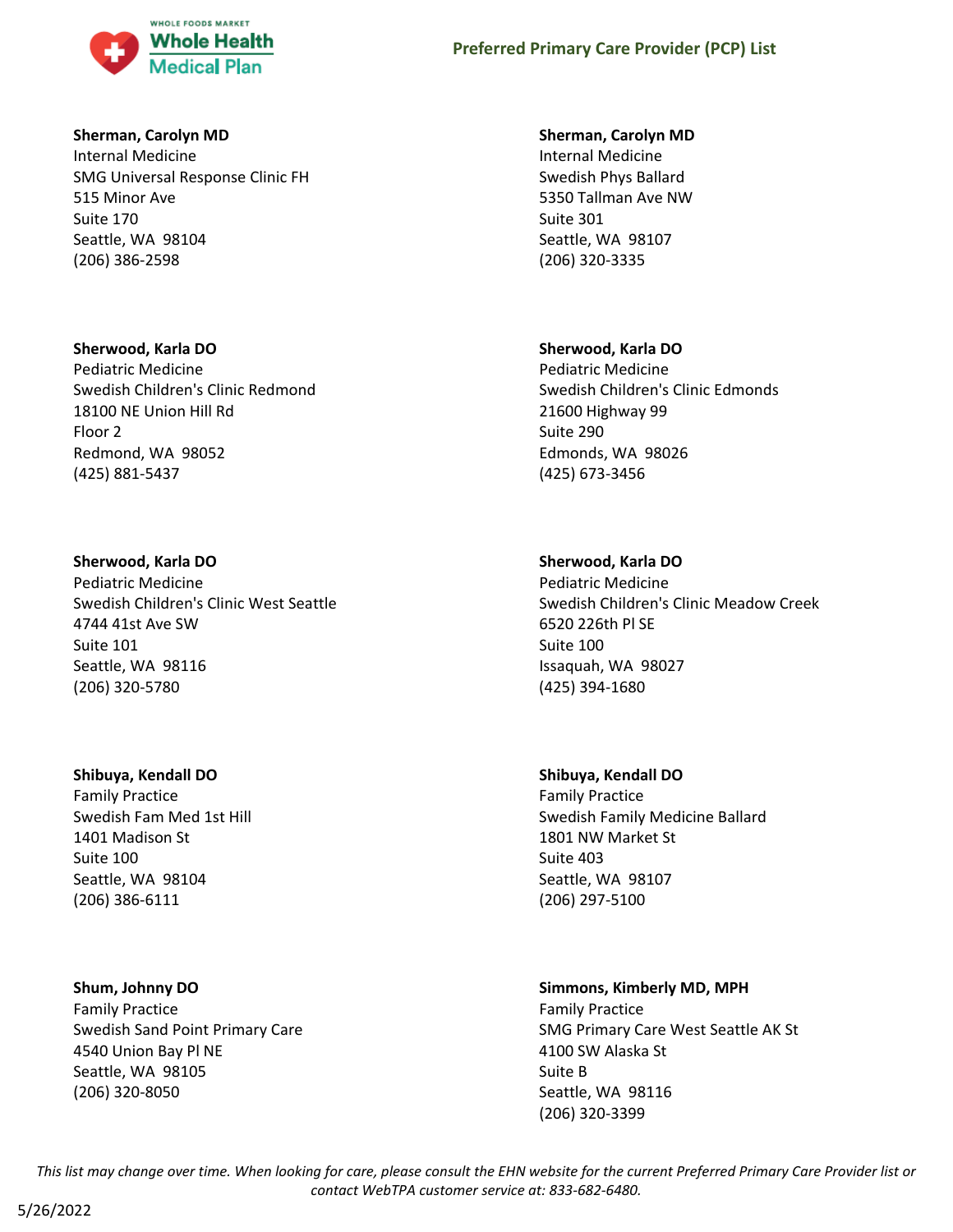

### **Singhal, Aaditya MD**

Family Practice PMG NW WA Monroe Family Medicine 19200 N Kelsey St Monroe, WA 98272 (360) 794-7994

### **Smith, Frederick MD**

Family Practice Swedish Fam Med 1st Hill 1401 Madison St Suite 100 Seattle, WA 98104 (206) 386-6111

# **Smith, Frederick MD**

Family Practice Swedish Addiction Recovery Services 5300 Tallman Ave NW Seattle, WA 98107 (206) 781-6209

### **Smith, Frederick MD**

Family Practice Swedish Family Medicine - Cherry Hill 550 16th Ave Suite 100 Seattle, WA 98122 (206) 320-2484

### **Smith, Frederick MD**

Family Practice Swedish Physicians Downtown 800 5th Ave Suite P100 Seattle, WA 98104 (206) 320-3351

### **Smith, Christopher MD**

Internal Medicine PacMed Clinics - Madison 1101 Madison St Suite 301 Seattle, WA 98104 (206) 505-1101

### **Smith, Catherine MD**

Family Practice Swedish Sand Point Primary Care 4540 Union Bay Pl NE Seattle, WA 98105 (206) 320-8050

# **Smith, Catherine MD**

Family Practice Swedish Phys Ballard 5350 Tallman Ave NW Suite 301 Seattle, WA 98107 (206) 320-3335

# **Smith, Christopher MD**

Internal Medicine PacMed Clinics - Renton 601 S Carr Rd Suite 100 Renton, WA 98055 (425) 227-3700

# **Soh, Jason MD**

Pediatric Medicine PMG NW WA MC Pediatrics 12800 Bothell-Everett Hwy Everett, WA 98208 (425) 316-5160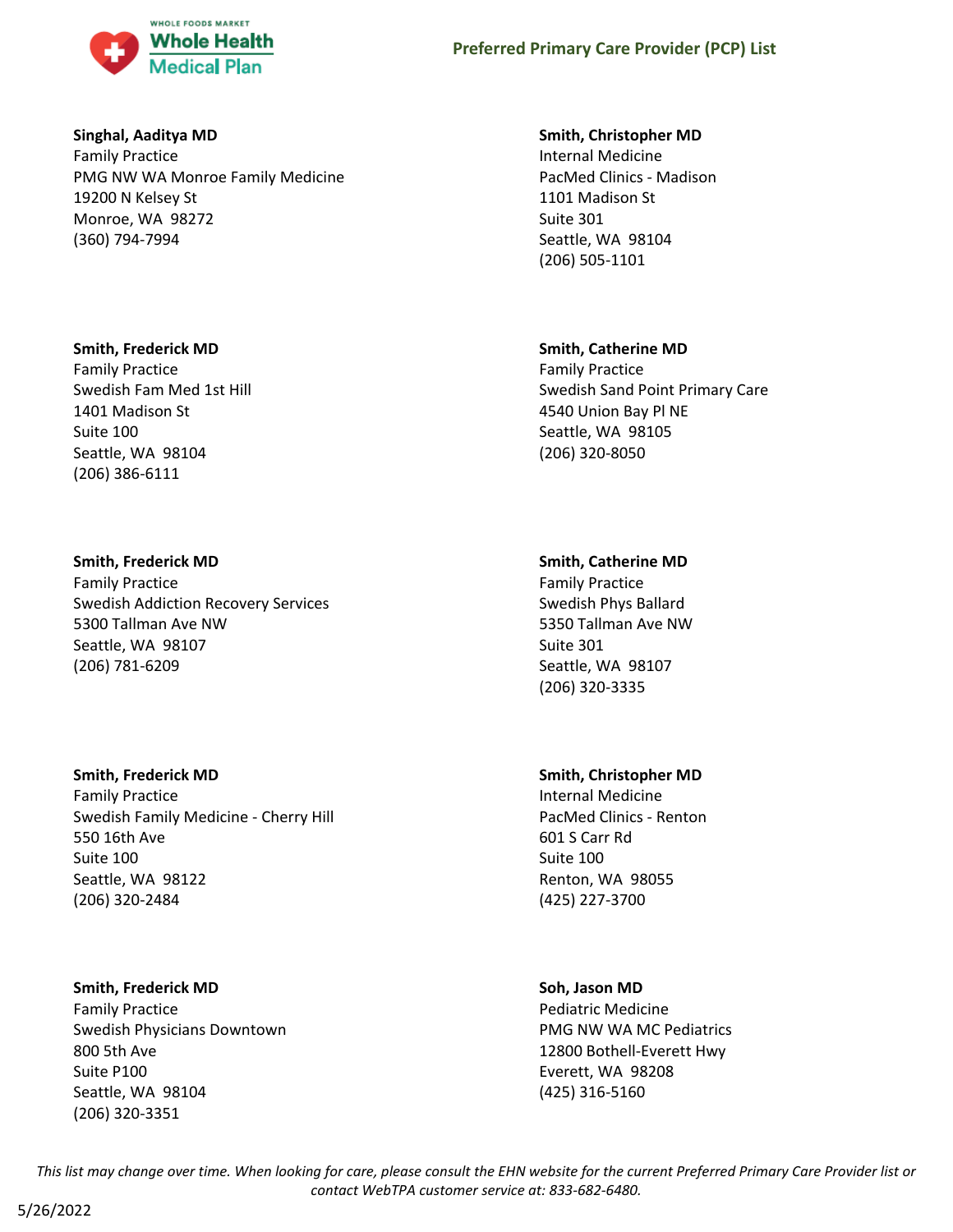

### **Soon, Anny MD**

Internal Medicine Swedish Edmonds Primary Care 7320 216th St SW Suite 200 Edmonds, WA 98026 (425) 640-4900

#### **Spence, Jennifer MD**

Family Practice Swedish Physicians Issaquah 751 NE Blakely Dr Suite 5010 Issaquah, WA 98029 (425) 394-0700

### **Stanos, Sarah DO**

Pediatric Medicine Swedish Physicians Issaquah 751 NE Blakely Dr Suite 5010 Issaquah, WA 98029 (425) 394-0700

#### **Starnes, Benjamin MD**

Pediatric Medicine Swedish Children's Clinic Edmonds 21600 Highway 99 Suite 290 Edmonds, WA 98026 (425) 673-3456

### **Starnes, Benjamin MD**

Pediatric Medicine Swedish Children's Clinic West Seattle 4744 41st Ave SW Suite 101 Seattle, WA 98116 (206) 320-5780

#### **Spence, Jennifer MD**

Family Practice Swedish Disaster Clinic Issaquah 751 NE Blakely Dr Issaquah, WA 98029 (425) 313-4000

#### **Spiro, David MD**

Family Practice Swedish Edmonds Birth & Family Clinic 21911 76th Ave W Suite 110 Edmonds, WA 98026 (425) 640-4950

#### **Starnes, Benjamin MD**

Pediatric Medicine Swedish Children's Clinic Redmond 18100 NE Union Hill Rd 2nd Floor Redmond, WA 98052 (425) 881-5437

#### **Starnes, Benjamin MD**

Pediatric Medicine Swedish Physicians Queen Anne 2211 Queen Anne Ave N Seattle, WA 98109 (206) 861-8500

#### **Starnes, Benjamin MD**

Pediatric Medicine Swedish Children's Clinic Meadow Creek 6520 226th Pl SE Suite 100 Issaquah, WA 98027 (425) 394-1680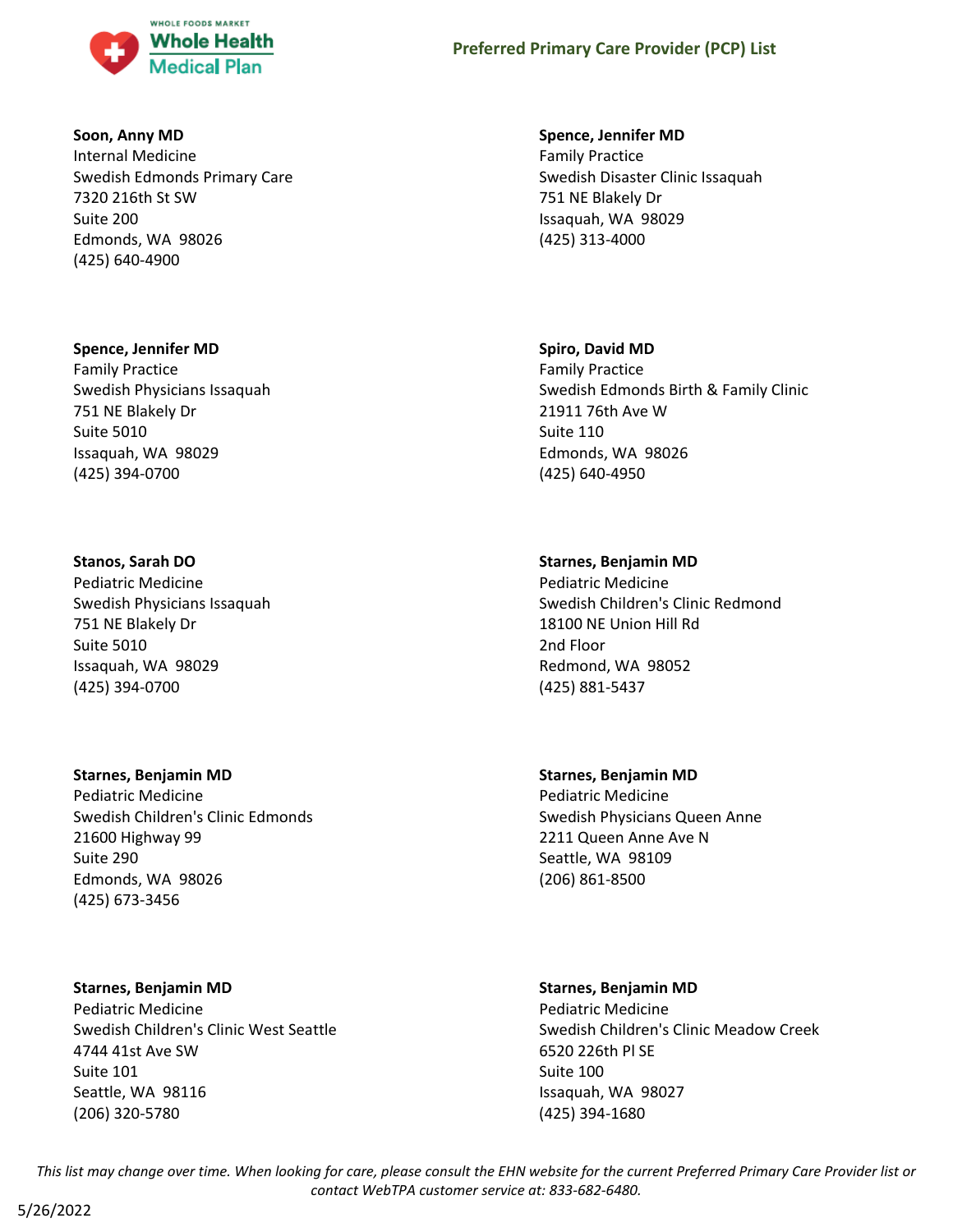

### **Starr, Hillary MD**

Family Practice PMG NW WA Monroe Family Medicine 19200 N Kelsey St Monroe, WA 98272 (360) 794-7994

### **Stewart, Jimmie MD**

Family Practice PacMed Clinics - Canyon Park 1909 214th St SE Suite 300 Bothell, WA 98021 (425) 412-7200

### **Strasbourger, Pnina MD**

Family Practice PacMed Clinics - Madison 1101 Madison St Suite 301 Seattle, WA 98104 (206) 505-1101

### **Strasbourger, Pnina MD**

Family Practice PacMed Clinics - Totem Lake 12910 Totem Lake Blvd NE Suite 101 Kirkland, WA 98034 (425) 814-5000

# **Strasbourger, Pnina MD**

Family Practice PacMed Clinics - Lynnwood 19401 40th Ave W Suite 230 Lynnwood, WA 98036 (425) 744-7153

# **Stevens, John MD**

Family Practice Swedish Family Medicine Ballard 1801 NW Market St Suite 403 Seattle, WA 98107 (206) 297-5100

### **Stickney, Alyssa MD**

Family Practice PMG NW WA Monroe Family Medicine 19200 N Kelsey St Monroe, WA 98272 (360) 794-7994

# **Strasbourger, Pnina MD**

Family Practice PacMed Clinics - Beacon Hill 1200 12th Ave S Seattle, WA 98144 (206) 326-2400

# **Strasbourger, Pnina MD**

Family Practice PacMed Clinics - Canyon Park 1909 214th St SE Suite 300 Bothell, WA 98021 (425) 412-7200

# **Strasbourger, Pnina MD**

Family Practice PacMed Clinics - Puyallup 220 15th Ave SE Suite C Puyallup, WA 98372 (253) 435-3400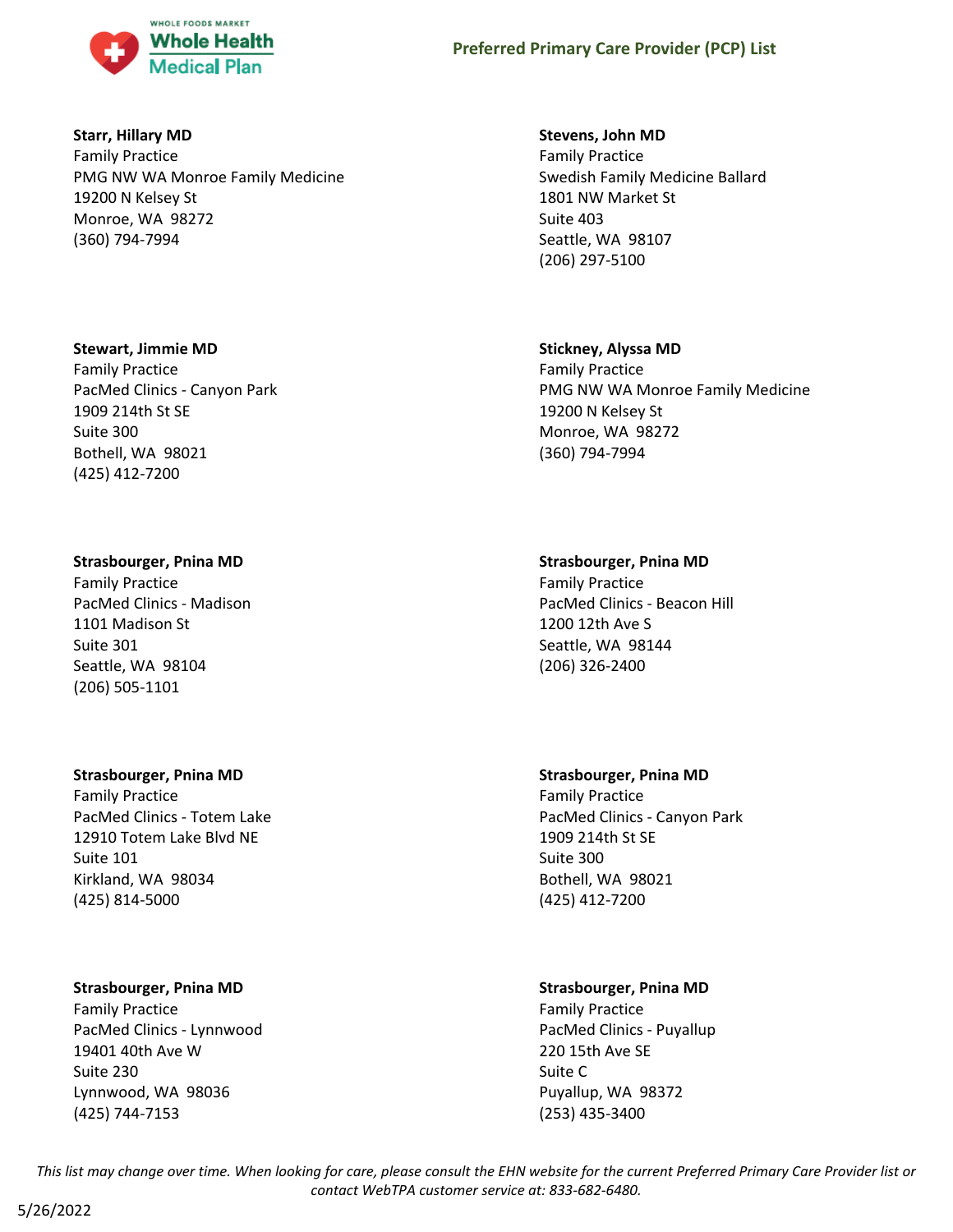

# **Strasbourger, Pnina MD**

Family Practice PacMed Clinics - Federal Way 31833 Gateway Center Blvd S Federal Way, WA 98003 (253) 214-1920

### **Strasbourger, Pnina MD**

Family Practice PacMed Clinics - Northgate 10416 5th Ave NE Seattle, WA 98125 (206) 517-6700

# **Strong, Linda MD**

Internal Medicine Swedish Disaster Clinic Edmonds 21601 76th Ave W Edmonds, WA 98026 (425) 640-4000

# **Sullivan, Corey MD**

Family Practice PMG SW WA W Olympia Immediate Care 1620 Cooper Point Road SW Olympia, WA 98502 (360) 486-6710

# **Sun, Clement MD**

Internal Medicine PacMed Clinics - Renton 601 S Carr Rd Suite 100 Renton, WA 98055 (425) 227-3700

# **Preferred Primary Care Provider (PCP) List**

# **Strasbourger, Pnina MD**

Family Practice PacMed Clinics - Renton 601 S Carr Rd Suite 100 Renton, WA 98055 (425) 227-3700

# **Strohbach, Michael MD**

Family Practice PMG SW WA Centralia Int Med 1010 S Scheuber Road Suite 3 & 4 Centralia, WA 98531 (360) 827-7966

# **Strong, Linda MD**

Internal Medicine Swedish Edmonds Primary Care 7320 216th St SW Suite 200 Edmonds, WA 98026 (425) 640-4900

# **Summerfield, Jill MD**

Internal Medicine SMG Internal Med West Seattle 4744 41st Ave SW Suite 102 Seattle, WA 98116 (206) 320-8120

# **Sun, Clement MD**

Internal Medicine PacMed Clinics - Northgate 10416 5th Ave NE Seattle, WA 98125 (206) 517-6700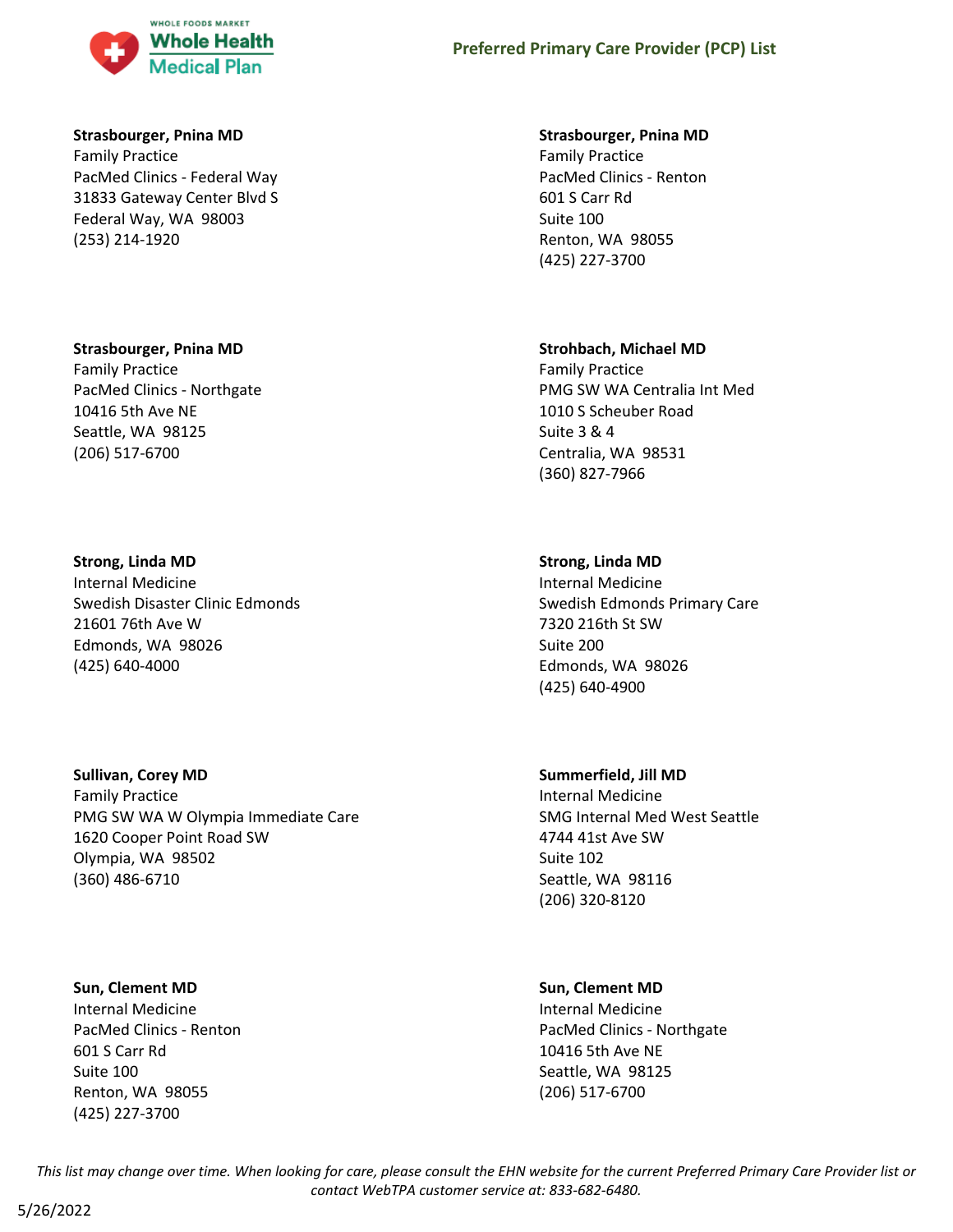

#### **Sun, Clement MD**

Internal Medicine PacMed Clinics - Madison 1101 Madison St Suite 301 Seattle, WA 98104 (206) 505-1101

#### **Sun, Clement MD**

Internal Medicine PacMed Clinics - Totem Lake 12910 Totem Lake Blvd NE Suite 101 Kirkland, WA 98034 (425) 814-5000

#### **Sun, Clement MD**

Internal Medicine PacMed Clinics - Lynnwood 19401 40th Ave W Suite 230 Lynnwood, WA 98036 (425) 744-7153

#### **Sun, Clement MD**

Internal Medicine PacMed Clinics - Federal Way 31833 Gateway Center Blvd S Federal Way, WA 98003 (253) 214-1920

#### **Swank, Theresa MD**

Family Practice Swedish Physicians Magnolia 2450 33rd Ave W Suite 100 Seattle, WA 98199 (206) 320-3364

### **Sun, Clement MD**

Internal Medicine PacMed Clinics - Beacon Hill 1200 12th Ave S Seattle, WA 98144 (206) 326-2400

#### **Sun, Clement MD**

Internal Medicine PacMed Clinics - Canyon Park 1909 214th St SE Suite 300 Bothell, WA 98021 (425) 412-7200

#### **Sun, Clement MD**

Internal Medicine PacMed Clinics - Puyallup 220 15th Ave SE Suite C Puyallup, WA 98372 (253) 435-3400

#### **Suzuki, Manaji MD**

Pediatric Medicine PMG NW WA MC Pediatrics 12800 Bothell-Everett Hwy Everett, WA 98208 (425) 316-5160

#### **Swenson, Dana MD**

Internal Medicine PacMed Clinics - Totem Lake 12910 Totem Lake Blvd NE Suite 101 Kirkland, WA 98034 (425) 814-5000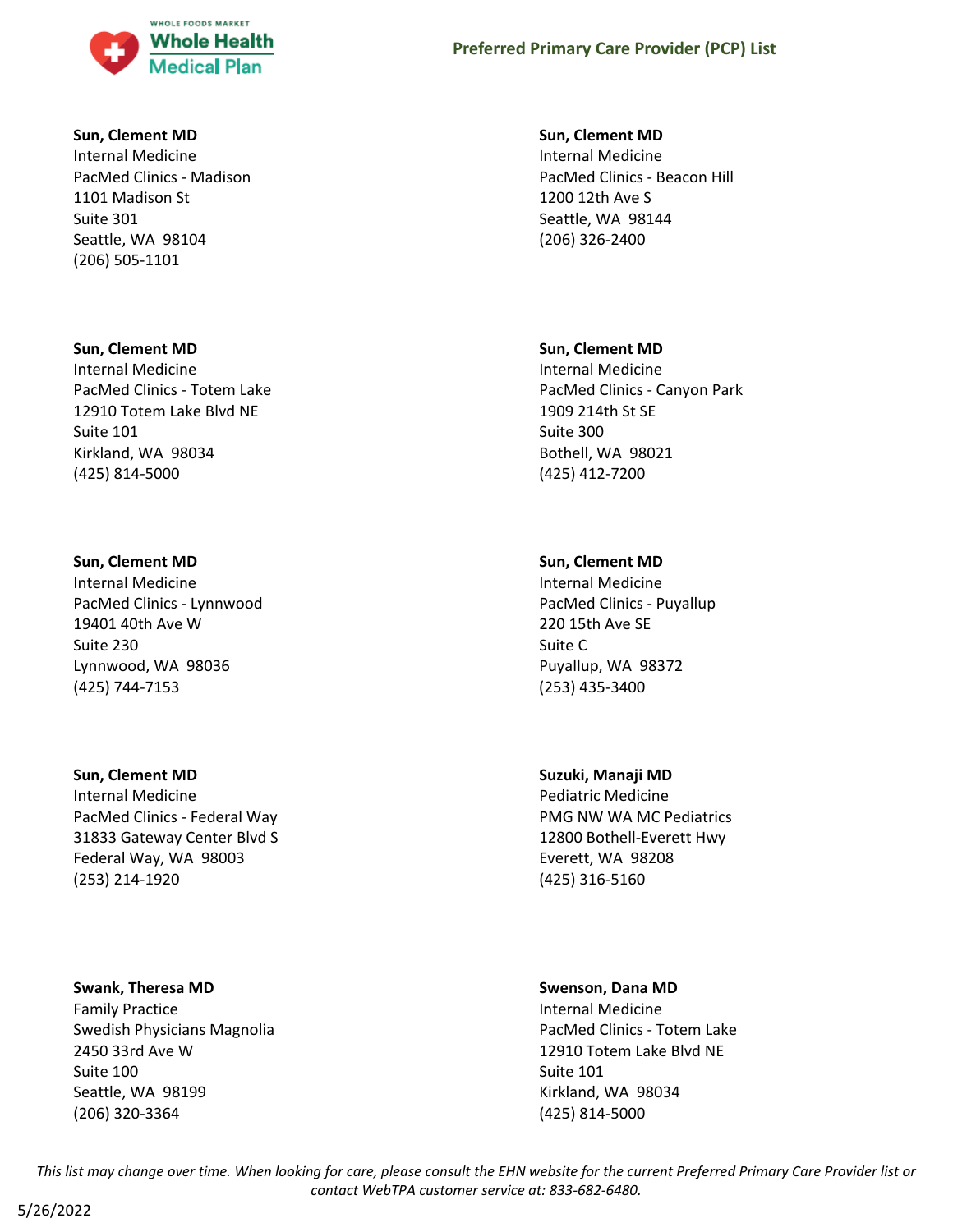

#### **Swenson, Dana MD**

Internal Medicine PacMed Clinics - Canyon Park 1909 214th St SE Suite 300 Bothell, WA 98021 (425) 412-7200

#### **Swingle, Emma MD**

Family Practice Swedish Family Medicine Ballard 1801 NW Market St Suite 403 Seattle, WA 98107 (206) 297-5100

#### **Swingle, Emma MD**

Family Practice Swedish Family Medicine - Cherry Hill 550 16th Ave Suite 100 Seattle, WA 98122 (206) 320-2484

#### **Sytman, Paul MD**

Internal Medicine Swedish Imaging - Bellevue 1200 112th Ave NE Suite B250 Bellevue, WA 98004 (206) 386-9500

### **Sytman, Paul MD**

Internal Medicine Swedish Mercer Island Primary Care 3236 78th Ave SE Suite 200 Mercer Island, WA 98040 (206) 386-9500

#### **Swingle, Emma MD**

Family Practice Swedish Fam Med 1st Hill 1401 Madison St Suite 100 Seattle, WA 98104 (206) 386-6111

### **Swingle, Emma MD**

Family Practice Swedish Sand Point Primary Care 4540 Union Bay Pl NE Seattle, WA 98105 (206) 320-8050

#### **Sytman, Paul MD**

Internal Medicine Swedish Bellevue Primary Care 1200 112th Ave NE Suite B100 Bellevue, WA 98004 (425) 462-1132

#### **Sytman, Paul MD**

Internal Medicine Swedish Physicians Factoria 12917 SE 38th St Suite 100 Bellevue, WA 98006 (425) 641-4000

### **Szalay, Andrew MD**

Family Practice Swedish Sand Point Primary Care 4540 Union Bay Pl NE Seattle, WA 98105 (206) 320-8050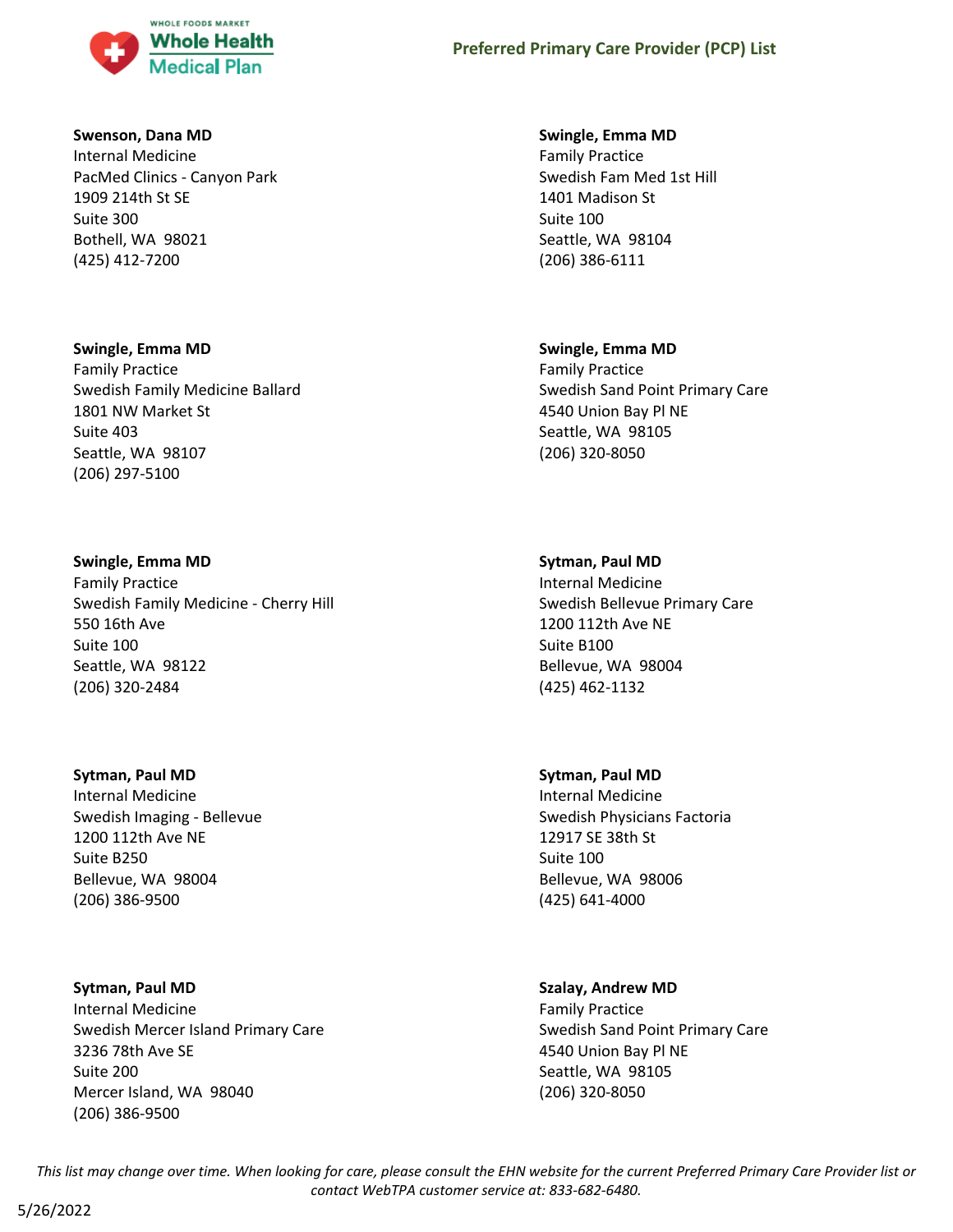

### **Szalay, Andrew MD**

Family Practice Swedish Phys Ballard 5350 Tallman Ave NW Suite 301 Seattle, WA 98107 (206) 320-3335

# **Talbot, Peter MD** Family Practice Swedish Family Medicine - Cherry Hill 500 17th Ave Seattle, WA 98122 (206) 320-2484

### **Talbot, Peter MD**

Family Practice Swedish Family Medicine - Cherry Hill 550 16th Ave Suite 100 Seattle, WA 98122 (206) 320-2484

### **Talbott, Natalie MD**

Internal Medicine Swedish Phys Ballard 5350 Tallman Ave NW Suite 301 Seattle, WA 98107 (206) 320-3335

### **Taraday, Julie MD**

Family Practice Swedish Fam Med 1st Hill 1401 Madison St Suite 100 Seattle, WA 98104 (206) 386-6111

### **Talbot, Peter MD**

Family Practice Swedish Fam Med 1st Hill 1401 Madison St Suite 100 Seattle, WA 98104 (206) 386-6111

### **Talbot, Peter MD**

Family Practice Swedish Addiction Recovery Services 5300 Tallman Ave NW Seattle, WA 98107 (206) 781-6209

### **Talbot, Peter MD**

Family Practice Swedish Family Medicine - Cherry Hill 747 Broadway Seattle, WA 98122 (206) 320-2484

**Tanedo, Stella MD** Internal Medicine PMG NW WA MC Internal Medicine 12800 Bothell-Everett Hwy Everett, WA 98208 (425) 316-5130

### **Taraday, Julie MD**

Family Practice Swedish Family Medicine - Cherry Hill 500 17th Ave Seattle, WA 98122 (206) 320-2484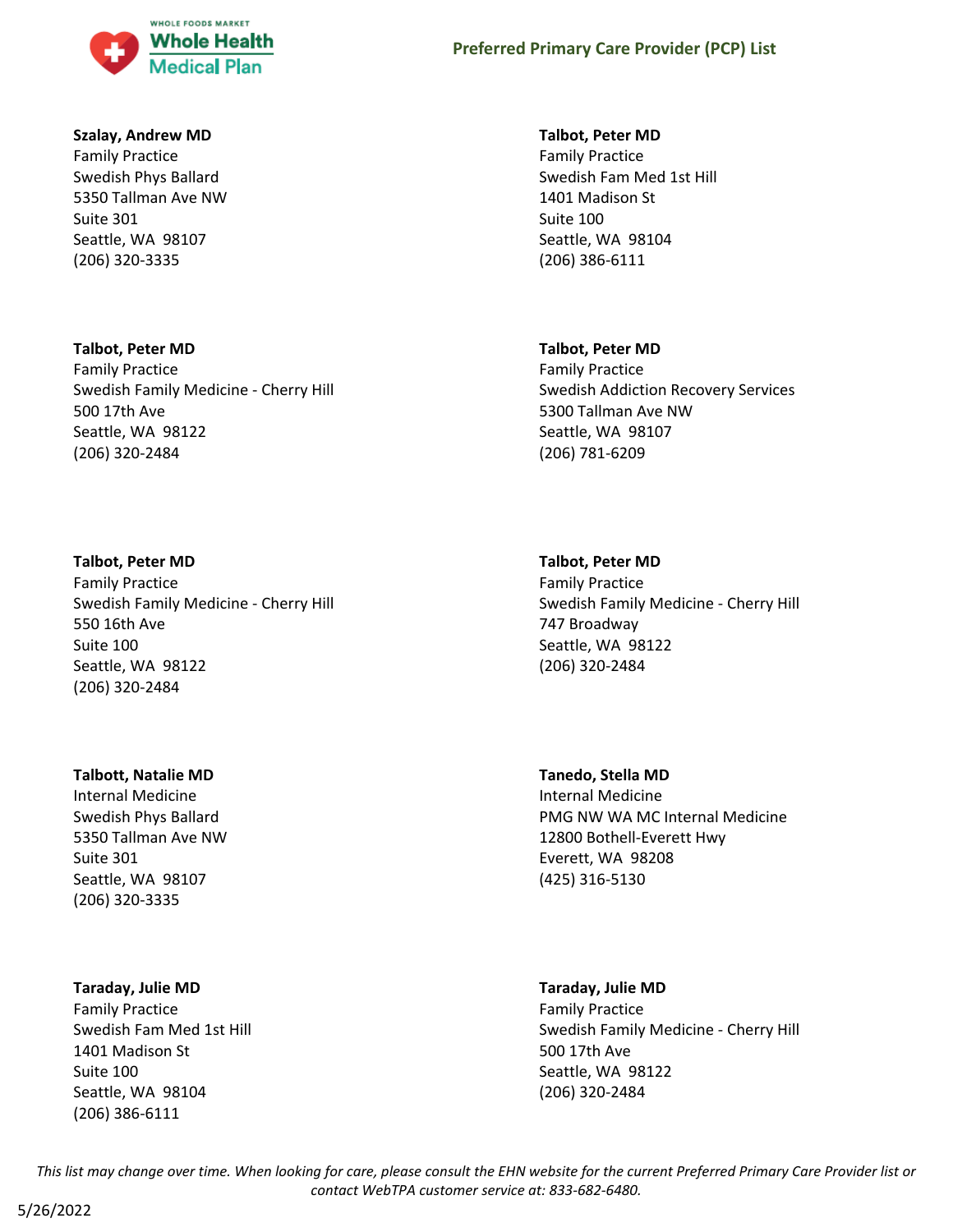

### **Taraday, Julie MD**

Family Practice Swedish Family Medicine - Cherry Hill 550 16th Ave Suite 100 Seattle, WA 98122 (206) 320-2484

### **Taylor, Tavis MD**

Internal Medicine PacMed Clinics - Northgate 10416 5th Ave NE Seattle, WA 98125 (206) 517-6700

### **Taylor, Tavis MD**

Internal Medicine PacMed Clinics - Federal Way 31833 Gateway Center Blvd S Federal Way, WA 98003 (253) 214-1920

### **Taylor, Tavis MD**

Internal Medicine PacMed Clinics - Puyallup 220 15th Ave SE Suite C Puyallup, WA 98372 (253) 435-3400

# **Thakkar, Rupin MD**

Pediatric Medicine Swedish Children's Clinic Edmonds 21600 Highway 99 Suite 290 Edmonds, WA 98026 (425) 673-3456

# **Taraday, Julie MD**

Family Practice Swedish Family Medicine - Cherry Hill 747 Broadway Seattle, WA 98122 (206) 320-2484

### **Taylor, Tavis MD**

Internal Medicine PacMed Clinics - Renton 601 S Carr Rd Suite 100 Renton, WA 98055 (425) 227-3700

# **Taylor, Tavis MD**

Internal Medicine PacMed Clinics - Madison 1101 Madison St Suite 301 Seattle, WA 98104 (206) 505-1101

# **Teng, Yue MD**

Family Practice PMG SW WA St Peter Fam Med 525 Lilly Road NE Olympia, WA 98506 (360) 493-7230

### **Thalhamer, Stella MD**

Internal Medicine PMG SW WA E Olympia Primary Care 525 Lilly Road NE Suite 250 Olympia, WA 98506 (360) 486-6777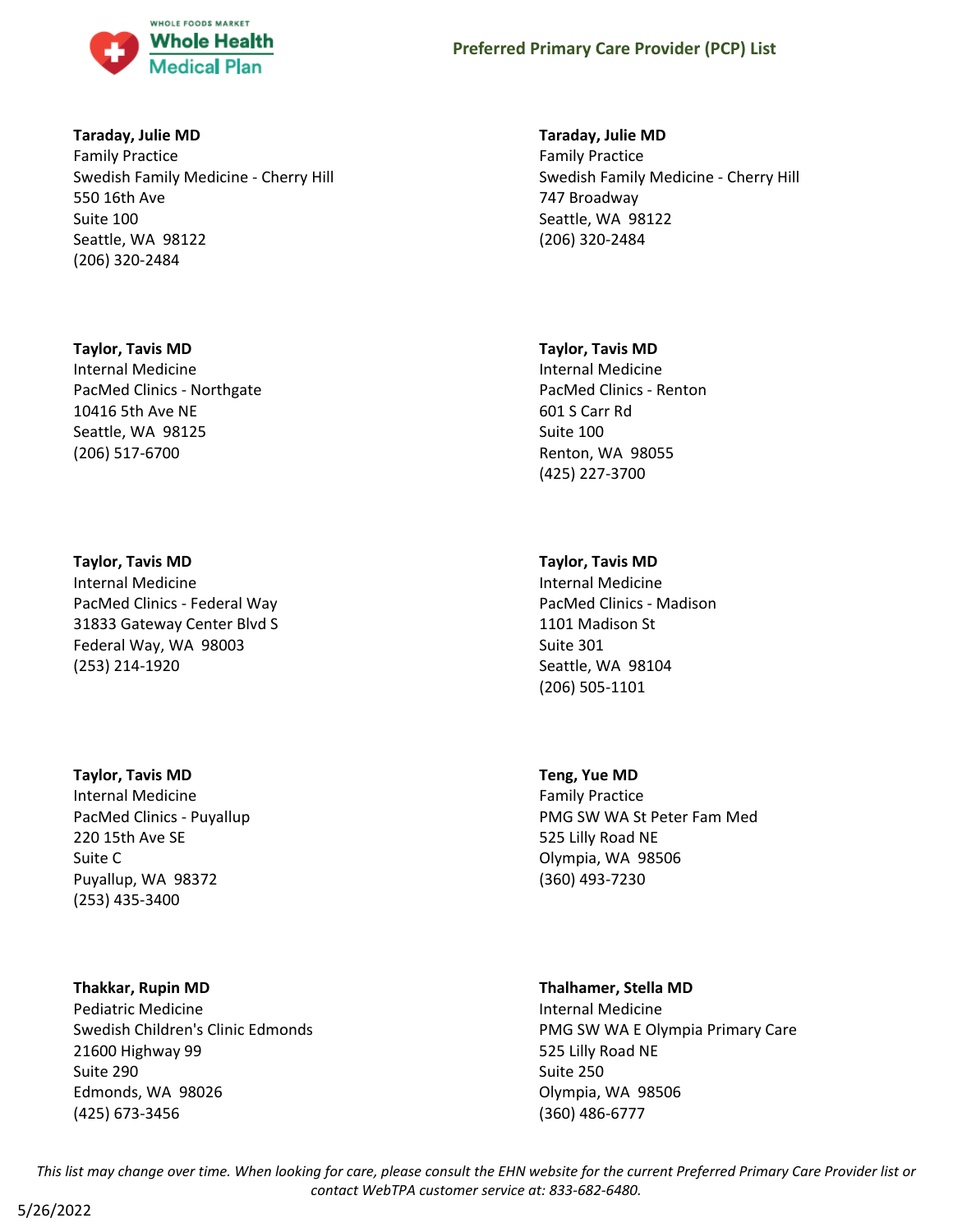

### **Thomas, Julie MD**

Internal Medicine Swedish First Hill Primary Care 515 Minor Ave Suite 300 Seattle, WA 98104 (206) 386-9500

### **Thomas, Julie MD**

Internal Medicine Swedish Hospital Medicine First Hill 747 Broadway Seattle, WA 98122 (206) 215-2520

### **Thomas, Julie MD**

Internal Medicine Swedish Physicians Factoria 12917 SE 38th St Suite 100 Bellevue, WA 98006 (425) 641-4000

# **Thomas, Julie MD**

Internal Medicine Swedish Hospital Medicine Issaquah 751 NE Blakely Dr Issaquah, WA 98029 (425) 313-7000

# **Thomas, Danyelle MD**

Family Practice PacMed Clinics - Beacon Hill 1200 12th Ave S Seattle, WA 98144 (206) 326-2400

# **Thomas, Julie MD**

Internal Medicine Swedish Disaster Clinic Issaquah 751 NE Blakely Dr Issaquah, WA 98029 (425) 313-4000

### **Thomas, Danyelle MD**

Family Practice PacMed Clinics - Renton 601 S Carr Rd Suite 100 Renton, WA 98055 (425) 227-3700

# **Thomas, Julie MD**

Internal Medicine Swedish Hospital Medicine Ballard 5300 Tallman Ave NW Seattle, WA 98107 (206) 215-2520

# **Thomas, Julie MD** Internal Medicine Swedish Hospital Medicine Edmonds 21601 76th Ave W Edmonds, WA 98026 (425) 640-4000

### **Thomas, Julie MD**

Internal Medicine Swedish Imaging - Bellevue 1200 112th Ave NE Suite B250 Bellevue, WA 98004 (206) 386-9500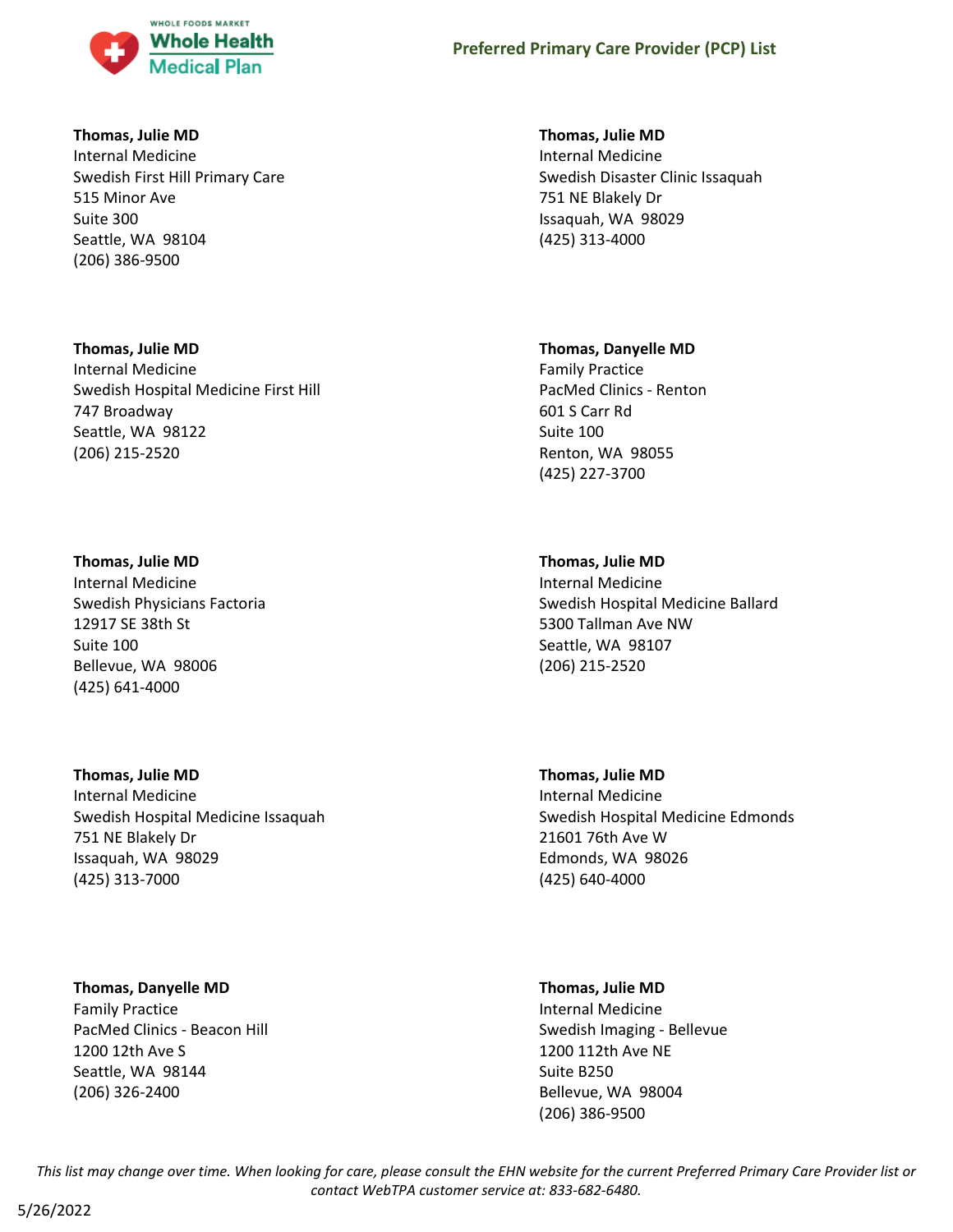

### **Thomas, Julie MD**

Internal Medicine Swedish Bellevue Primary Care 1200 112th Ave NE Suite B100 Bellevue, WA 98004 (425) 462-1132

### **Thomas, Julie MD**

Internal Medicine Swedish Hospital Medicine Cherry Hill 500 17th Ave Seattle, WA 98122 (206) 215-2520

# **Thomson, Claire MD, MPH**

Family Practice Swedish Fam Med 1st Hill 1401 Madison St Suite 100 Seattle, WA 98104 (206) 386-6111

# **Thomson, Claire MD, MPH**

Family Practice Swedish Family Medicine - Cherry Hill 550 16th Ave Suite 100 Seattle, WA 98122 (206) 320-2484

# **Tierney, Joanna MD**

Family Practice PMG NW WA Monroe Internal Medicine 19200 N Kelsey St Monroe, WA 98272 (360) 794-9101

# **Thomas, Julie MD**

Internal Medicine Swedish Mercer Island Primary Care 3236 78th Ave SE Suite 200 Mercer Island, WA 98040 (206) 386-9500

# **Thompson, Kristy DO**

Family Practice PMG NW WA Clearview Fam Med 17432 State Route 9 SE Suite 201 Snohomish, WA 98296 (425) 404-7800

# **Thomson, Claire MD, MPH**

Family Practice Swedish Family Medicine Ballard 1801 NW Market St Suite 403 Seattle, WA 98107 (206) 297-5100

# **Thuparani, Manisha MD**

Family Practice SMG Primary Care West Seattle AK St 4100 SW Alaska St Suite B Seattle, WA 98116 (206) 320-3399

# **Tin, Alice MD**

Family Practice Swedish Family Medicine - Cherry Hill 550 16th Ave Suite 100 Seattle, WA 98122 (206) 320-2484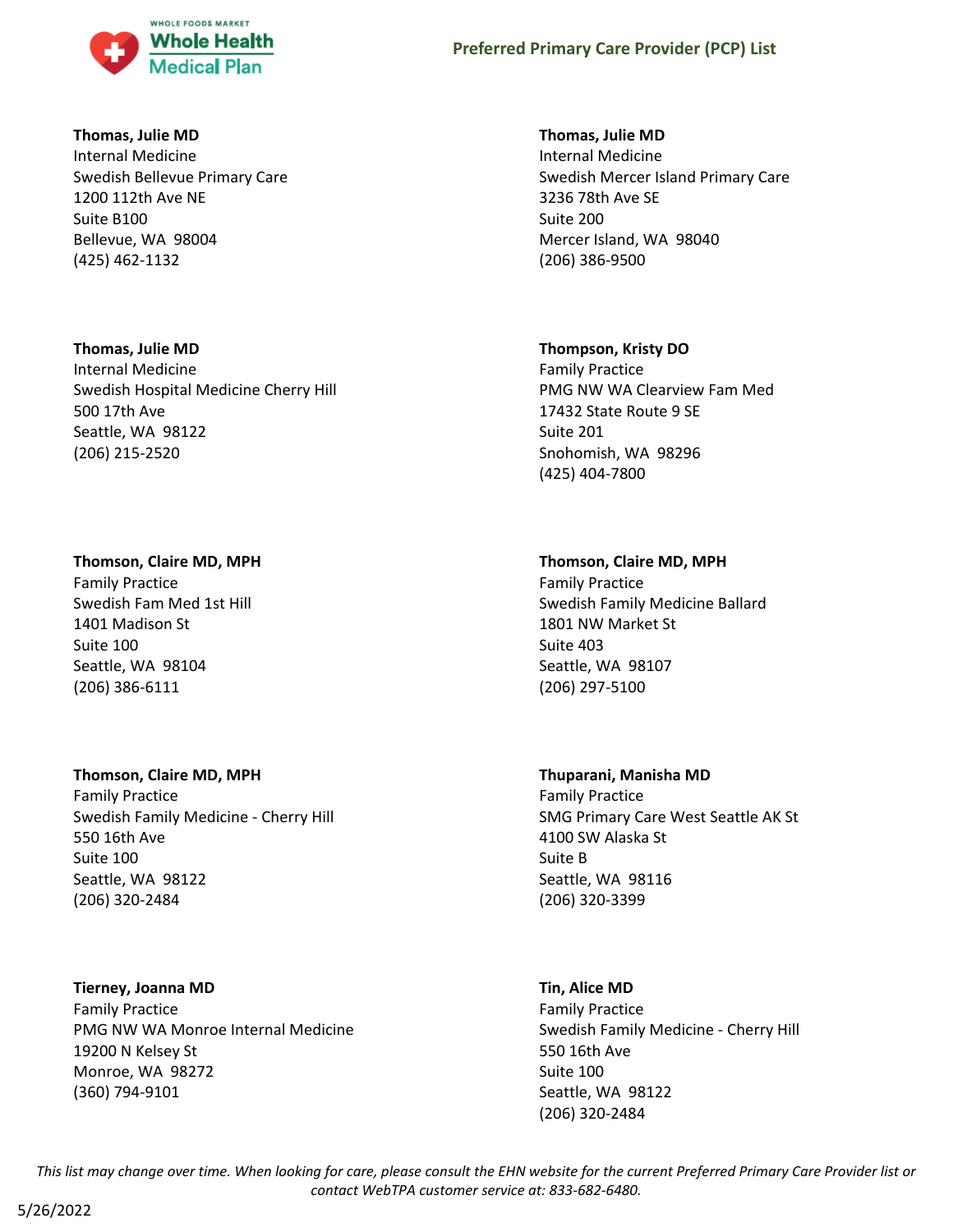

## **Ting, Karen MD**

Internal Medicine Swedish Bellevue Primary Care 1200 112th Ave NE Suite B100 Bellevue, WA 98004 (425) 462-1132

## **Ting, Karen MD**

Internal Medicine Swedish Coumadin - First Hill 515 Minor Ave Suite 300 Seattle, WA 98104 (206) 386-9500

## **Tkachev, Arkadiy MD**

Family Practice PacMed Clinics - Renton 601 S Carr Rd Suite 100 Renton, WA 98055 (425) 227-3700

## **Tonder, Kathryn MD**

Family Practice Swedish Hospital Medicine Issaquah 751 NE Blakely Dr Issaquah, WA 98029 (425) 313-7000

## **Tonder, Kathryn MD**

Family Practice Swedish Disaster Clinic Issaquah 751 NE Blakely Dr Issaquah, WA 98029 (425) 313-4000

## **Ting, Karen MD**

Internal Medicine Swedish Imaging - Bellevue 1200 112th Ave NE Suite B250 Bellevue, WA 98004 (206) 386-9500

## **Tkachev, Arkadiy MD**

Family Practice PacMed Clinics - Federal Way 31833 Gateway Center Blvd S Federal Way, WA 98003 (253) 214-1920

## **Tonder, Kathryn MD**

Family Practice Swedish Hospital Medicine Cherry Hill 500 17th Ave Seattle, WA 98122 (206) 215-2520

## **Tonder, Kathryn MD**

Family Practice Swedish Physicians Issaquah 751 NE Blakely Dr Suite 5010 Issaquah, WA 98029 (425) 394-0700

## **Tonder, Kathryn MD**

Family Practice Swedish Hospital Medicine Edmonds 21601 76th Ave W Edmonds, WA 98026 (425) 640-4000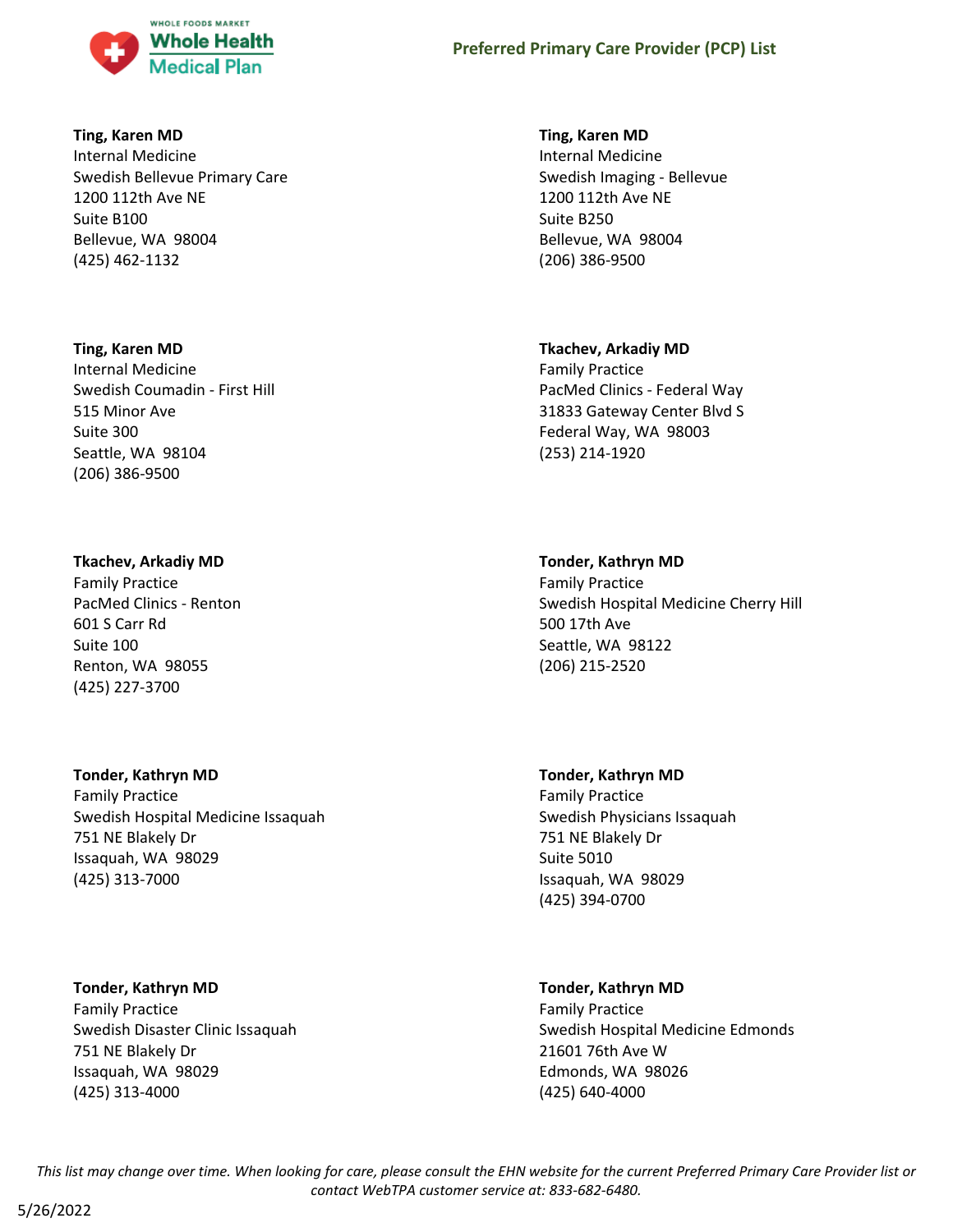

## **Tonder, Kathryn MD**

Family Practice Swedish Hospital Medicine First Hill 747 Broadway Seattle, WA 98122 (206) 215-2520

## **Tornberg, Stephenie DO**

Family Practice Swedish Hospital Medicine Edmonds 21601 76th Ave W Edmonds, WA 98026 (425) 640-4000

## **Tornberg, Stephenie DO**

Family Practice Swedish Hospital Medicine Ballard 5300 Tallman Ave NW Seattle, WA 98107 (206) 215-2520

## **Tornberg, Stephenie DO**

Family Practice Swedish Disaster Clinic Issaquah 751 NE Blakely Dr Issaquah, WA 98029 (425) 313-4000

## **Tornberg, Stephenie DO**

Family Practice Swedish Physicians Issaquah 751 NE Blakely Dr Suite 5010 Issaquah, WA 98029 (425) 394-0700

## **Tonder, Kathryn MD**

Family Practice Swedish Hospital Medicine Ballard 5300 Tallman Ave NW Seattle, WA 98107 (206) 215-2520

## **Tornberg, Stephenie DO**

Family Practice Swedish Hospital Medicine Cherry Hill 500 17th Ave Seattle, WA 98122 (206) 215-2520

## **Tornberg, Stephenie DO**

Family Practice Swedish Hospital Medicine First Hill 747 Broadway Seattle, WA 98122 (206) 215-2520

# **Tornberg, Stephenie DO**

Family Practice Swedish Hospital Medicine Issaquah 751 NE Blakely Dr Issaquah, WA 98029 (425) 313-7000

## **True, David MD**

Internal Medicine PacMed Clinics - Renton 601 S Carr Rd Suite 100 Renton, WA 98055 (425) 227-3700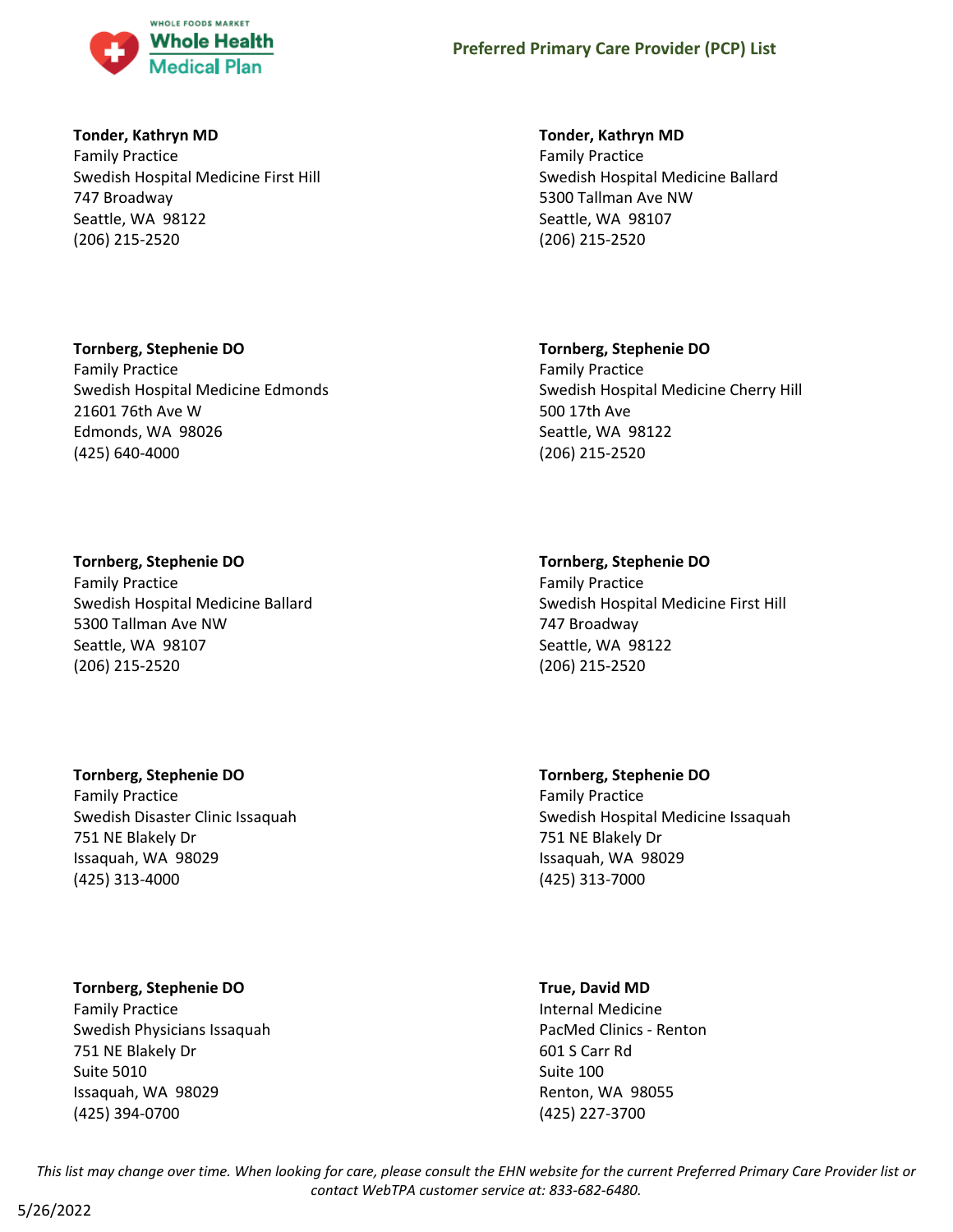

### **True, David MD**

Internal Medicine PacMed Clinics - Madison 1101 Madison St Suite 301 Seattle, WA 98104 (206) 505-1101

#### **Unnisa, Rafat MD**

Internal Medicine PacMed Clinics - Lynnwood 19401 40th Ave W Suite 230 Lynnwood, WA 98036 (425) 744-7153

#### **Uppal, Anita MD**

Internal Medicine Swedish Ravenna Primary Care 6322 Roosevelt Way NE Seattle, WA 98115 (206) 320-8050

#### **Vankireddy, Haritha MD**

Family Practice Swedish Klahanie Primary Care 4560 Klahanie Dr SE Suite 400 Issaquah, WA 98029 (425) 394-0620

## **Vankireddy, Haritha MD**

Family Practice Swedish Physicians Issaquah 751 NE Blakely Dr Suite 5010 Issaquah, WA 98029 (425) 394-0700

#### **Tunc, Mustafa MD**

Internal Medicine Swedish Phys Redmond 18100 NE Union Hill Rd Suite 200 Redmond, WA 98052 (206) 320-5190

#### **Unnisa, Rafat MD**

Internal Medicine PacMed Clinics - Canyon Park 1909 214th St SE Suite 300 Bothell, WA 98021 (425) 412-7200

## **Vankireddy, Haritha MD**

Family Practice SMG Bone Health Cherry Hill 1600 E Jefferson St Suite 300 Seattle, WA 98122 (425) 498-2272

## **Vankireddy, Haritha MD**

Family Practice Swedish Imaging - Center for Comprehensive Care 515 Minor Ave Suite 110 Seattle, WA 98104 (206) 386-9500

## **Varghese, Jacob MD**

Pediatric Medicine PMG NW WA Monroe Pediatrics 19200 N Kelsey St Monroe, WA 98272 (360) 794-7994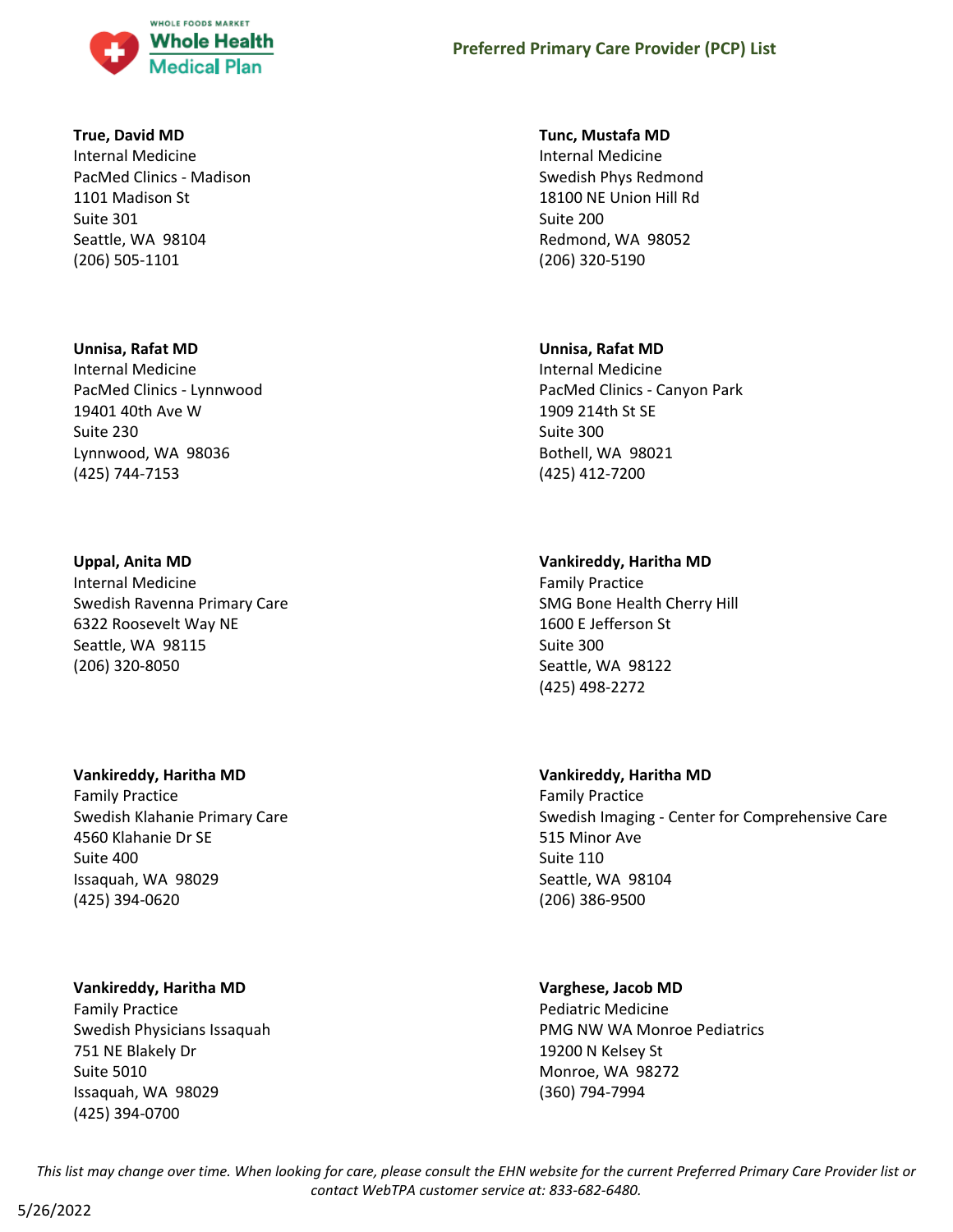

## **Vatheuer, Hans MD**

Family Practice Swedish Phys Snoqualmie 37624 SE Fury St Suite 101 Snoqualmie, WA 98065 (425) 888-2016

#### **Verhoef, Adam MD**

Family Practice Swedish Family Medicine Ballard 1801 NW Market St Suite 403 Seattle, WA 98107 (206) 297-5100

#### **Verma, Ashu DO**

Family Practice PacMed Clinics - Lynnwood 19401 40th Ave W Suite 230 Lynnwood, WA 98036 (425) 744-7153

#### **Virata, Rebecca MD**

Internal Medicine Swedish Physicians Downtown 800 5th Ave Suite P100 Seattle, WA 98104 (206) 320-3351

#### **Walston, Stephen MD**

Internal Medicine Swedish Mercer Island Primary Care 3236 78th Ave SE Suite 200 Mercer Island, WA 98040 (206) 386-9500

#### **Vatheuer, Hans MD**

Family Practice Swedish Physicians Issaquah 751 NE Blakely Dr Suite 5010 Issaquah, WA 98029 (425) 394-0700

#### **Verhoef, Adam MD**

Family Practice Swedish Fam Med 1st Hill 1401 Madison St Suite 100 Seattle, WA 98104 (206) 386-6111

## **Verma, Ashu DO**

Family Practice PacMed Clinics - Canyon Park 1909 214th St SE Suite 300 Bothell, WA 98021 (425) 412-7200

## **Walker, Jo MD**

Family Practice Swedish Physicians Issaquah 751 NE Blakely Dr Suite 5010 Issaquah, WA 98029 (425) 394-0700

#### **Wang, Kevin MD**

Family Practice Swedish Edmonds Urgent Care 21600 Highway 99 Suite 240 Edmonds, WA 98026 (425) 673-3500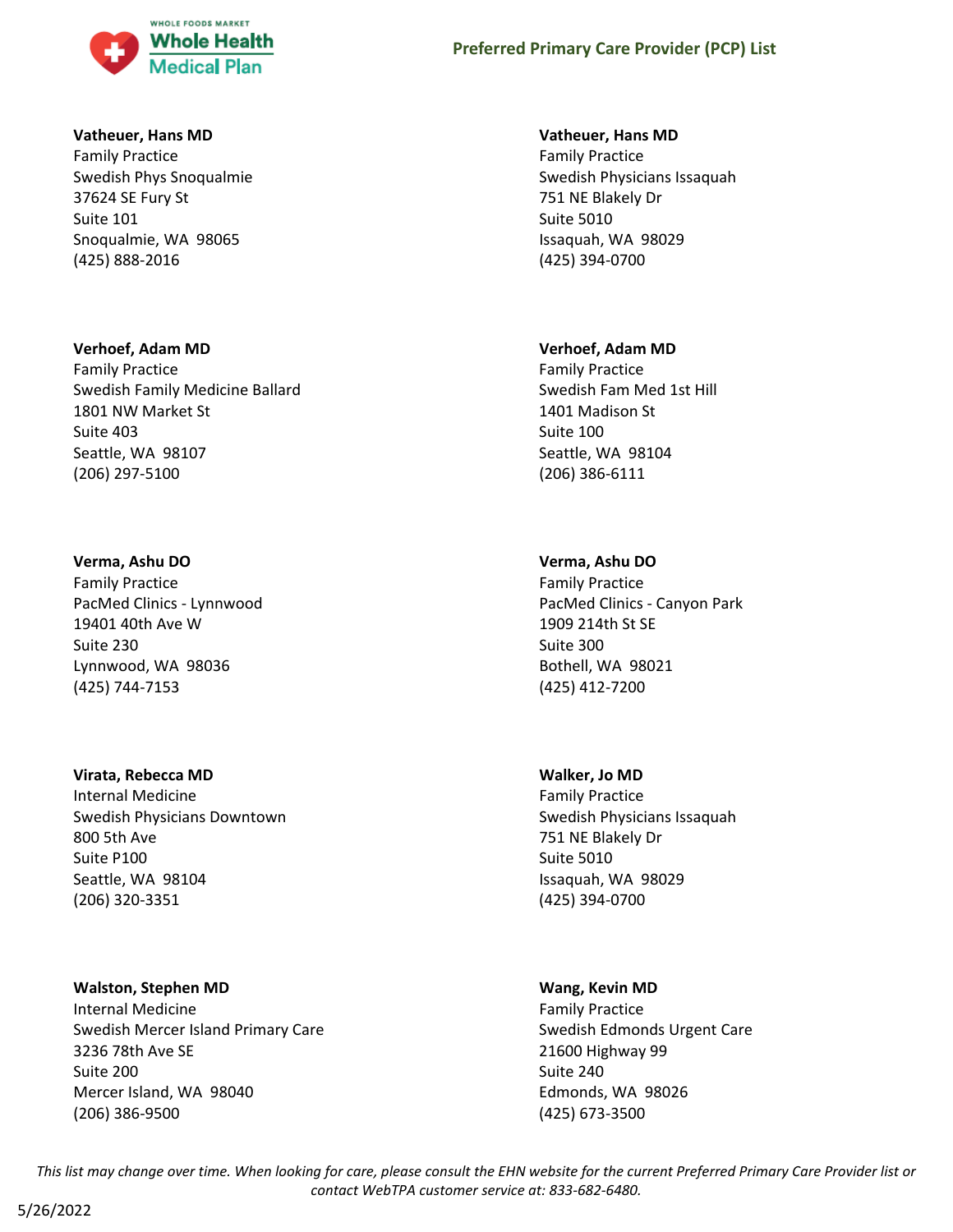

## **Wang, Kevin MD**

Family Practice Swedish Community Specialty Clinic 801 Broadway Suite 901 Seattle, WA 98122 (206) 860-6656

## **Wang, Li MD**

Family Practice Swedish Physicians Pine Lake 751 NE Blakely Dr Suite 4020 Issaquah, WA 98029 (425) 455-2845

## **Wang, Constance MD**

Internal Medicine Swedish Imaging - Center for Comprehensive Care 515 Minor Ave Suite 110 Seattle, WA 98104 (206) 386-9500

**Wang, Randy DO**

Family Practice Swedish Capitol Hill Primary Care 217 Broadway E Seattle, WA 98102 (206) 320-3040

## **Wang, Kevin MD**

Family Practice Swedish Family Medicine Ballard 1801 NW Market St Suite 403 Seattle, WA 98107 (206) 297-5100

## **Wang, Constance MD**

Internal Medicine Swedish Physicians Downtown 800 5th Ave Suite P100 Seattle, WA 98104 (206) 320-3351

## **Wang, Karen MD**

Internal Medicine PacMed Clinics - Renton 601 S Carr Rd Suite 100 Renton, WA 98055 (425) 227-3700

## **Wang, Randy DO**

Family Practice Swedish Sand Point Primary Care 4540 Union Bay Pl NE Seattle, WA 98105 (206) 320-8050

**Wang, Kevin MD** Family Practice SMG Universal Response Clinic EDM 21600 Highway 99 Edmonds, WA 98026 (425) 673-3500

## **Wang, Constance MD**

Internal Medicine SMG Bone Health Cherry Hill 1600 E Jefferson St Suite 300 Seattle, WA 98122 (425) 498-2272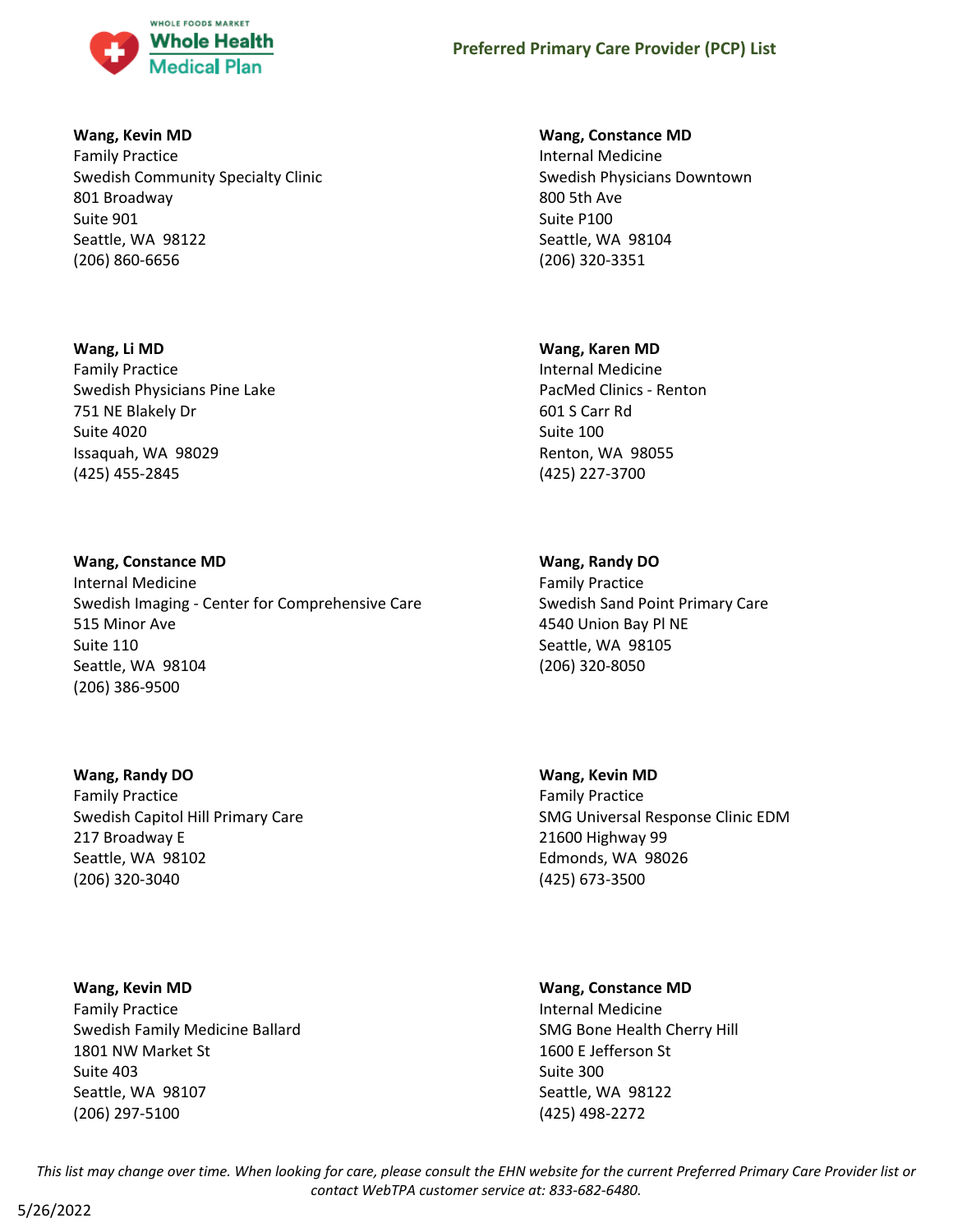

## **Wang, Kevin MD**

Family Practice Swedish Fam Med 1st Hill 1401 Madison St Suite 100 Seattle, WA 98104 (206) 386-6111

#### **Wang, Kevin MD**

Family Practice Swedish ObGyn Midwifery First Hill 1101 Madison St Suite 700 Seattle, WA 98104 (206) 215-6300

## **Ware, Elisabeth MD**

Internal Medicine PacMed Clinics - Northgate 10416 5th Ave NE Seattle, WA 98125 (206) 517-6700

## **Waterman, Shannon MD**

Family Practice Swedish Family Medicine - Cherry Hill 550 16th Ave Suite 100 Seattle, WA 98122 (206) 320-2484

## **Waterman, Shannon MD**

Family Practice Swedish Family Medicine - Cherry Hill 747 Broadway Seattle, WA 98122 (206) 320-2484

### **Wang, Karen MD**

Internal Medicine PacMed Clinics - Beacon Hill 1200 12th Ave S Seattle, WA 98144 (206) 326-2400

#### **Wang, Li MD**

Family Practice Swedish Physicians Pine Lake 22707 SE 29th St Sammamish, WA 98075 (425) 455-2845

## **Ware, Elisabeth MD**

Internal Medicine PacMed Clinics - Canyon Park 1909 214th St SE Suite 300 Bothell, WA 98021 (425) 412-7200

## **Waterman, Sara MD**

Family Practice PacMed Clinics - Renton 601 S Carr Rd Suite 100 Renton, WA 98055 (425) 227-3700

## **Waterman, Shannon MD**

Family Practice Swedish Family Medicine - Cherry Hill 500 17th Ave Seattle, WA 98122 (206) 320-2484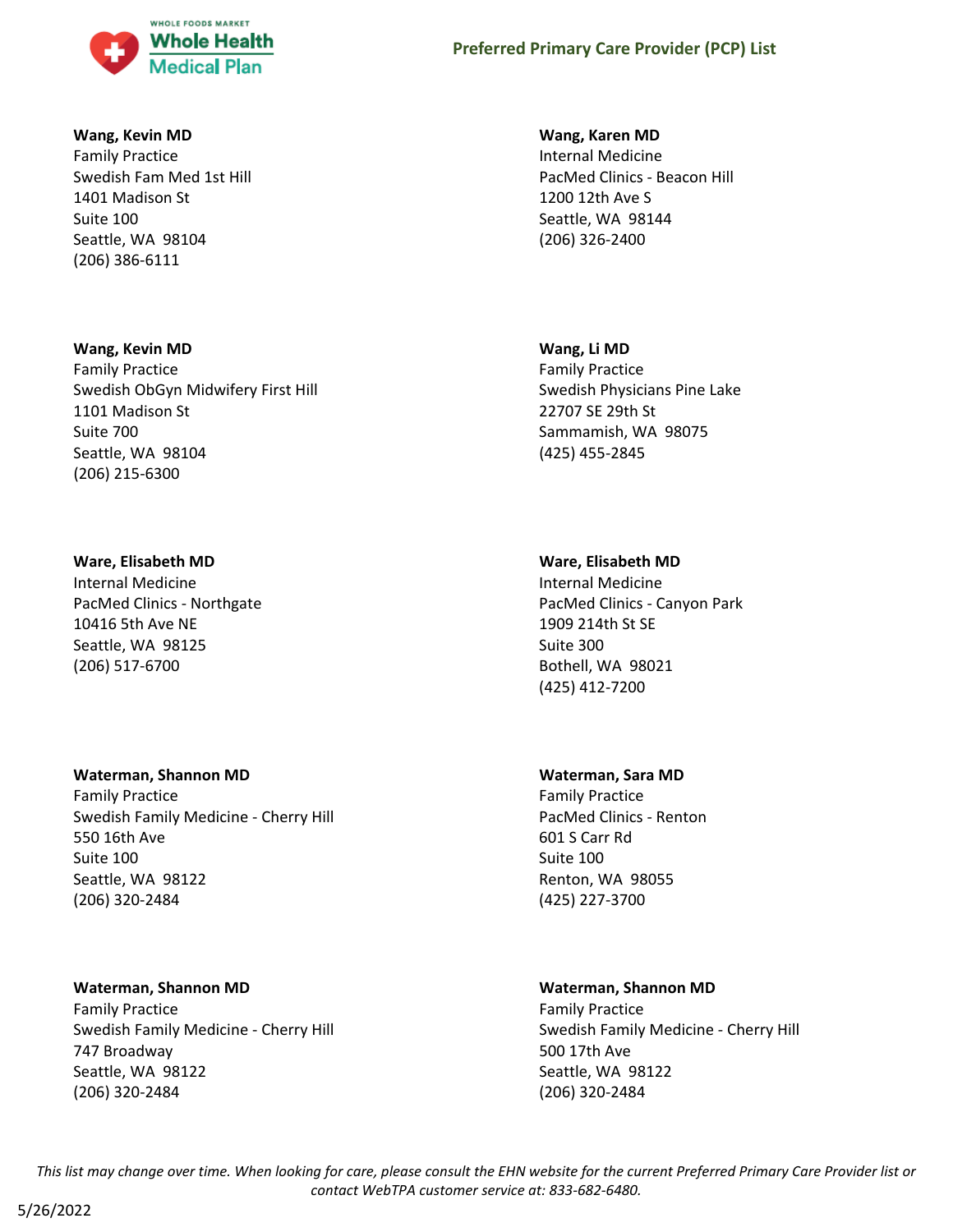

#### **Waterman, Sara MD**

Family Practice PacMed Clinics - Beacon Hill 1200 12th Ave S Seattle, WA 98144 (206) 326-2400

#### **Waterman, Shannon MD**

Family Practice Swedish Addiction Recovery Services 5300 Tallman Ave NW Seattle, WA 98107 (206) 781-6209

#### **Wei, Tie MD, PhD**

Family Practice Swedish Physicians Factoria 12917 SE 38th St Suite 100 Bellevue, WA 98006 (425) 641-4000

## **Weitkamp, Gretchen MD**

Family Practice Swedish Physicians Central Seattle 1600 E Jefferson St Suite 510 Seattle, WA 98122 (206) 320-4888

#### **Wells, Jonathan MD**

Family Practice Swedish Family Medicine - Cherry Hill 550 16th Ave Suite 100 Seattle, WA 98122 (206) 320-2484

#### **Waterman, Shannon MD**

Family Practice Swedish Fam Med 1st Hill 1401 Madison St Suite 100 Seattle, WA 98104 (206) 386-6111

#### **Watson, Ann MD**

Family Practice PacMed Clinics - Beacon Hill 1200 12th Ave S Seattle, WA 98144 (206) 326-2400

## **Weitkamp, Gretchen MD**

Family Practice SMG Bone Health Cherry Hill 1600 E Jefferson St Suite 300 Seattle, WA 98122 (425) 498-2272

## **Weitkamp, Gretchen MD**

Family Practice Swedish Imaging - Center for Comprehensive Care 515 Minor Ave Suite 110 Seattle, WA 98104 (206) 386-9500

#### **Wheeler, Justin MD**

Family Practice PMG SW WA W Olympia Fam Med 1620 Cooper Point Road SW Olympia, WA 98502 (360) 486-6710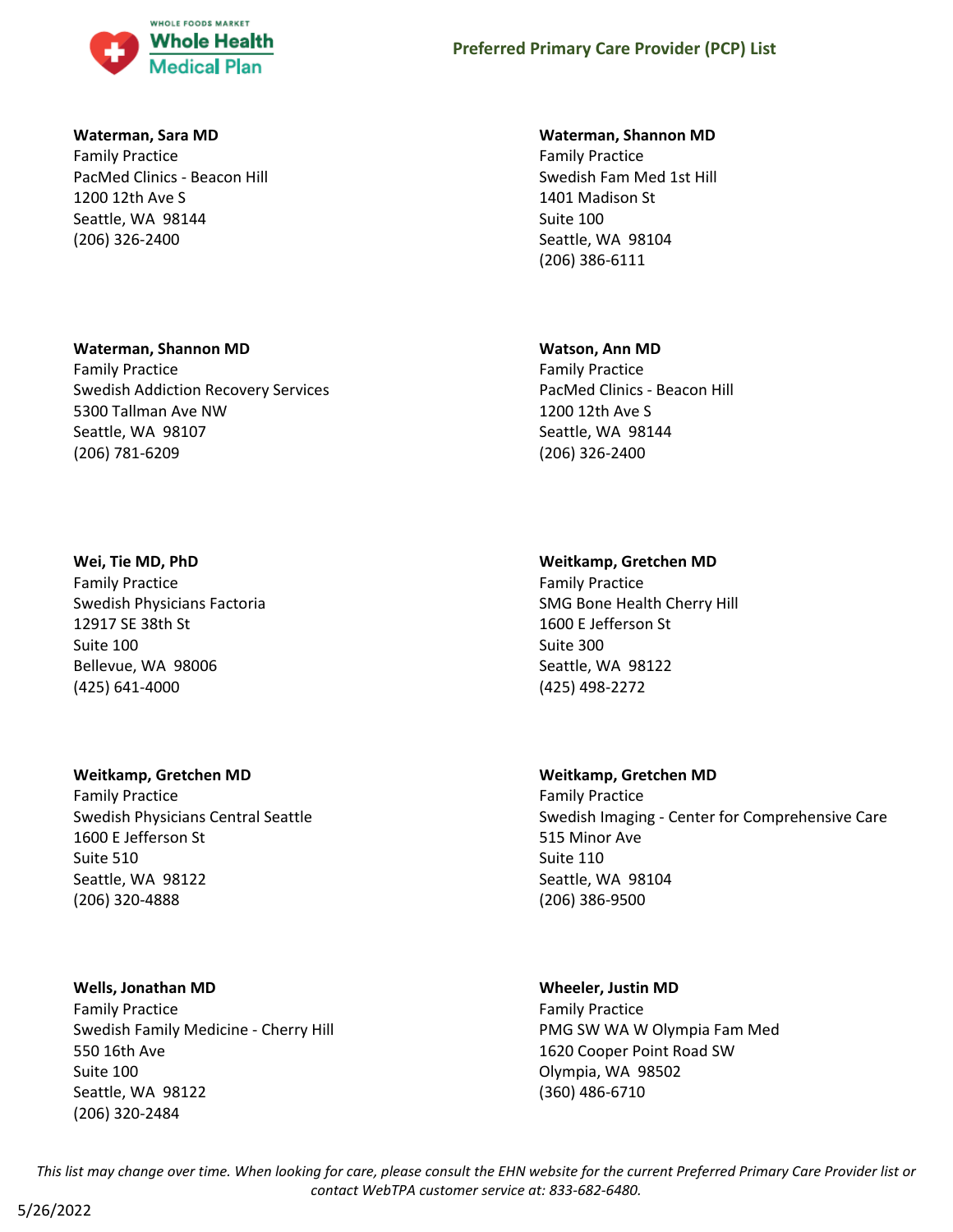

## **Wheeler, Cathrine MD**

Internal Medicine Swedish Phys Ballard 5350 Tallman Ave NW Suite 301 Seattle, WA 98107 (206) 320-3335

#### **Wild, Jennifer MD**

Pediatric Medicine PMG NW WA MC Pediatrics 12800 Bothell-Everett Hwy Everett, WA 98208 (425) 316-5160

#### **Winthers, Jennifer DO**

Internal Medicine Swedish Phys Mill Creek 13020 Meridian Ave S Everett, WA 98208 (425) 357-3700

#### **Wolff-Gee, Jeffrey MD**

Internal Medicine Swedish Physicians Downtown 800 5th Ave Suite P100 Seattle, WA 98104 (206) 320-3351

## **Wolff-Gee, Jeffrey MD**

Internal Medicine Swedish Edmonds Primary Care 7320 216th St SW Suite 200 Edmonds, WA 98026 (425) 640-4900

### **Wilcox, Cynthia MD**

Family Practice PacMed Clinics - Northgate 10416 5th Ave NE Seattle, WA 98125 (206) 517-6700

#### **Wilkerson, Amy MD, MPH**

Family Practice Swedish Fam Med 1st Hill 1401 Madison St Suite 100 Seattle, WA 98104 (206) 386-6111

## **Wolff-Gee, Jeffrey MD**

Internal Medicine Swedish Klahanie Primary Care 4560 Klahanie Dr SE Suite 400 Issaquah, WA 98029 (425) 394-0620

## **Wolff-Gee, Jeffrey MD**

Internal Medicine Swedish Physicians Issaquah 751 NE Blakely Dr Suite 5010 Issaquah, WA 98029 (425) 394-0700

## **Wolff-Gee, Jeffrey MD**

Internal Medicine Swedish Richmond Beach Primary Care 604 NW Richmond Beach Rd Shoreline, WA 98177 (206) 533-2900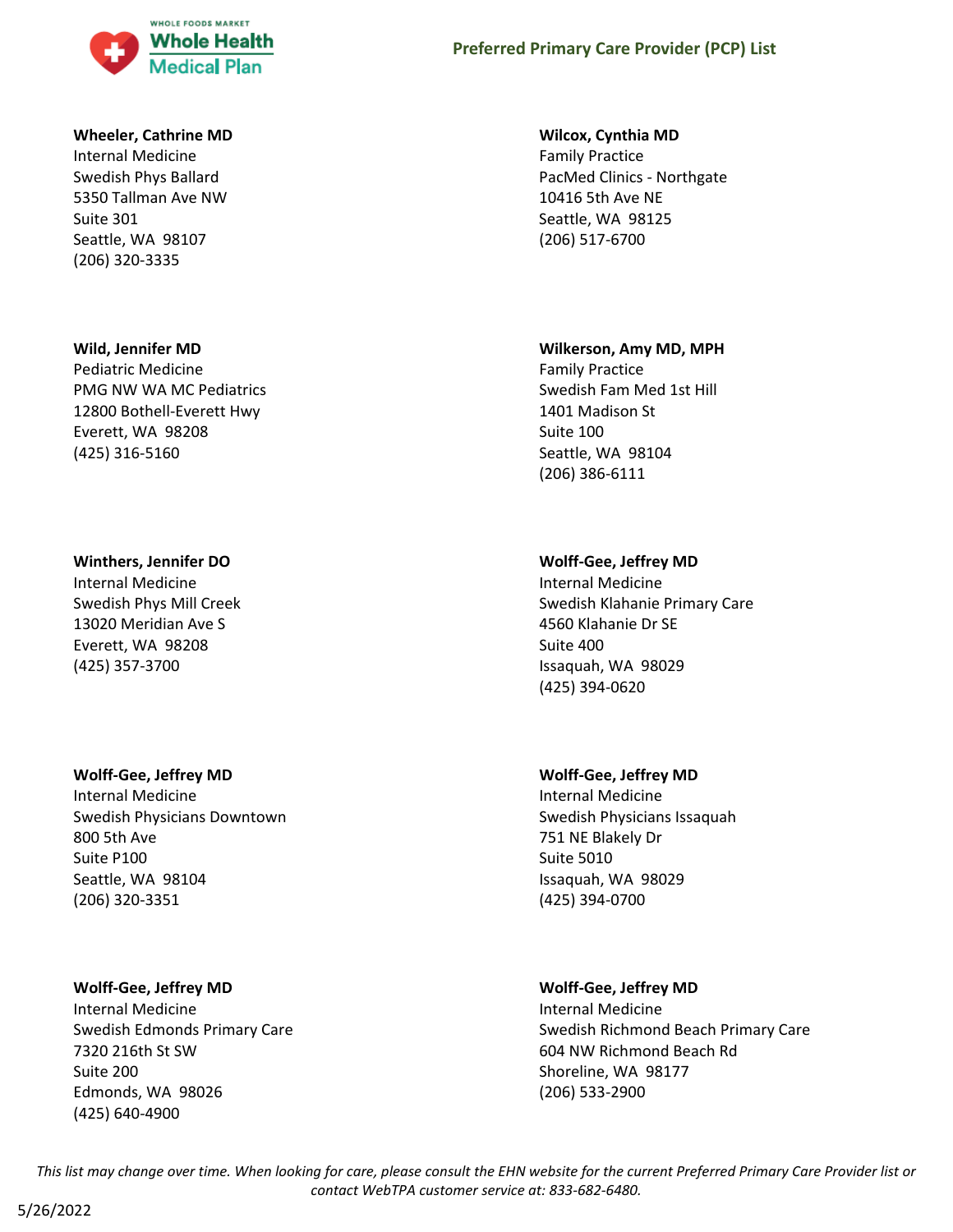

### **Wolff-Gee, Jeffrey MD**

Internal Medicine Swedish Phys Ballard 5350 Tallman Ave NW Suite 301 Seattle, WA 98107 (206) 320-3335

#### **Wolff-Gee, Jeffrey MD**

Internal Medicine Swedish First Hill Primary Care 515 Minor Ave Suite 300 Seattle, WA 98104 (206) 386-9500

#### **Wolff-Gee, Jeffrey MD**

Internal Medicine Swedish Physicians South Lake Union 510 Boren Ave N Seattle, WA 98109 (206) 320-5200

#### **Wolff-Gee, Jeffrey MD**

Internal Medicine Swedish Phys Snoqualmie 37624 SE Fury St Suite 101 Snoqualmie, WA 98065 (425) 888-2016

## **Wolff-Gee, Jeffrey MD**

Internal Medicine Swedish Physicians Pine Lake 22707 SE 29th St Sammamish, WA 98075 (425) 455-2845

### **Wolff-Gee, Jeffrey MD**

Internal Medicine Swedish Physicians Queen Anne 2211 Queen Anne Ave N Seattle, WA 98109 (206) 861-8500

#### **Wolff-Gee, Jeffrey MD**

Internal Medicine Swedish Renton Primary Care 911 N 10th Pl Renton, WA 98057 (425) 391-5700

## **Wolff-Gee, Jeffrey MD**

Internal Medicine Swedish Bellevue Primary Care 1200 112th Ave NE Suite B100 Bellevue, WA 98004 (425) 462-1132

## **Wolff-Gee, Jeffrey MD**

Internal Medicine Swedish Mercer Island Primary Care 3236 78th Ave SE Suite 200 Mercer Island, WA 98040 (206) 386-9500

## **Wolff-Gee, Jeffrey MD**

Internal Medicine Swedish Phys Redmond 18100 NE Union Hill Rd Suite 200 Redmond, WA 98052 (206) 320-5190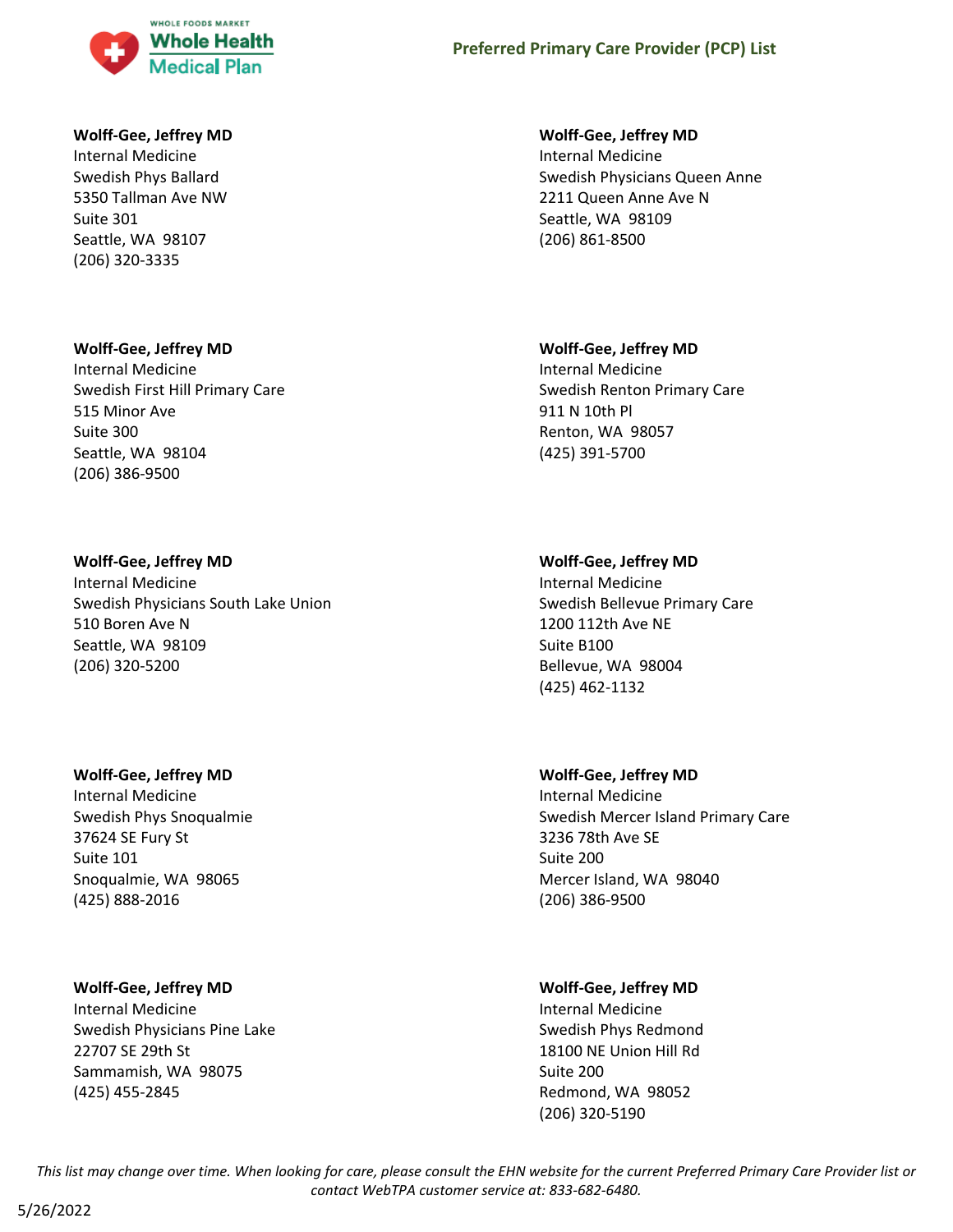

## **Wolff-Gee, Jeffrey MD**

Internal Medicine Swedish Physicians Central Seattle 1600 E Jefferson St Suite 510 Seattle, WA 98122 (206) 320-4888

## **Wolff-Gee, Jeffrey MD**

Internal Medicine Swedish Physicians Factoria 12917 SE 38th St Suite 100 Bellevue, WA 98006 (425) 641-4000

## **Wolff-Gee, Jeffrey MD**

Internal Medicine Swedish Physicians Magnolia 2450 33rd Ave W Suite 100 Seattle, WA 98199 (206) 320-3364

## **Won, Sang MD**

Family Practice PacMed Clinics - Canyon Park 1909 214th St SE Suite 300 Bothell, WA 98021 (425) 412-7200

## **Xue, Run MD**

Internal Medicine Swedish Physicians Factoria 12917 SE 38th St Suite 100 Bellevue, WA 98006 (425) 641-4000

## **Wolff-Gee, Jeffrey MD**

Internal Medicine Swedish Phys Mill Creek 13020 Meridian Ave S Everett, WA 98208 (425) 357-3700

## **Wolff-Gee, Jeffrey MD**

Internal Medicine Swedish Sand Point Primary Care 4540 Union Bay Pl NE Seattle, WA 98105 (206) 320-8050

## **Won, Sang MD**

Family Practice PacMed Clinics - Lynnwood 19401 40th Ave W Suite 230 Lynnwood, WA 98036 (425) 744-7153

## **Wong, Agnes MD**

Pediatric Medicine Swedish Children's Clinic Edmonds 21600 Highway 99 Suite 290 Edmonds, WA 98026 (425) 673-3456

## **Xue, Run MD**

Internal Medicine Swedish Disaster Clinic Issaquah 751 NE Blakely Dr Issaquah, WA 98029 (425) 313-4000